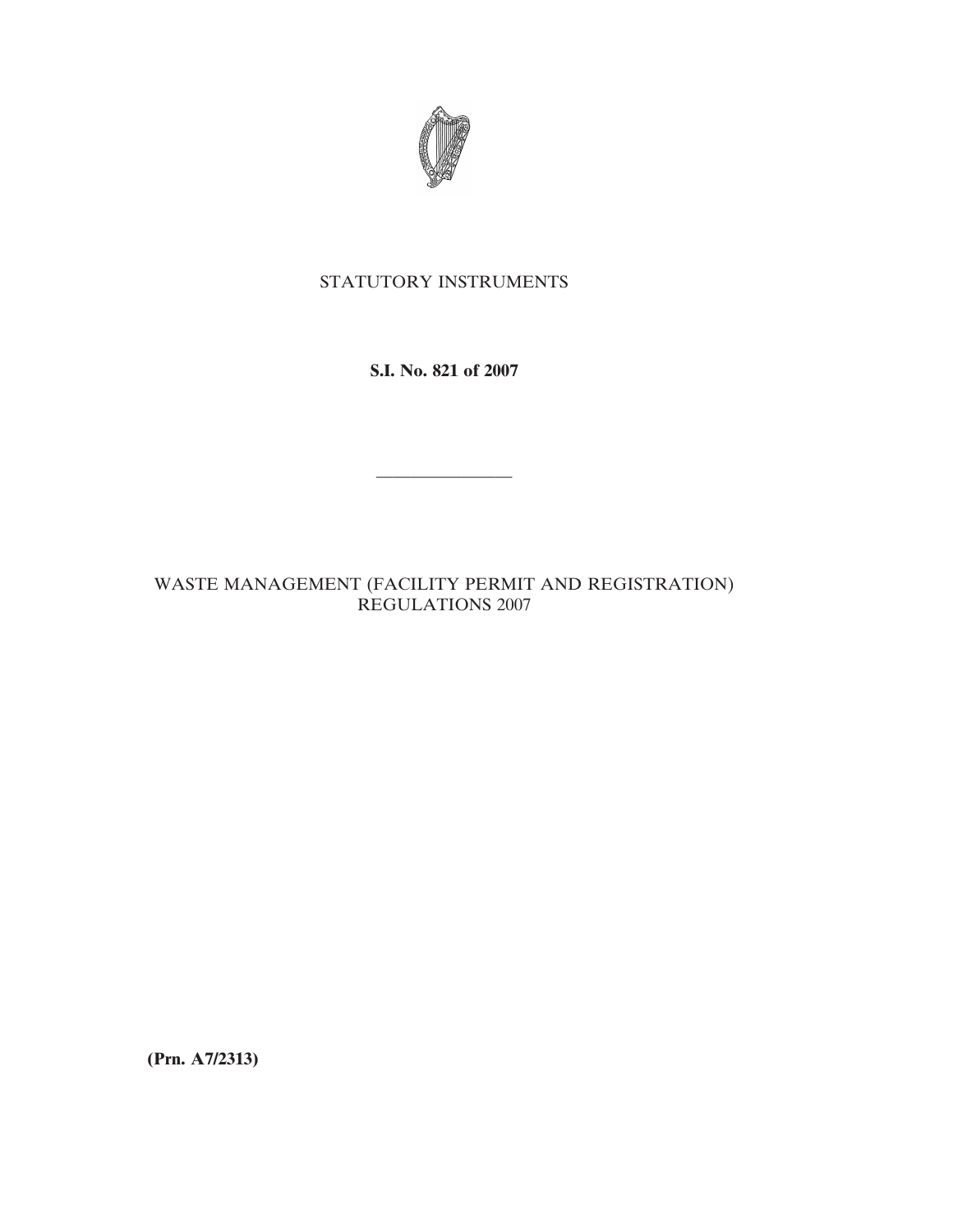### WASTE MANAGEMENT (FACILITY PERMIT AND REGISTRATION) REGULATIONS 2007

#### INDEX

- 1. Citation.
- 2. Commencement.
- 3. Revocations and transitional arrangements.
- 4. Purpose of Regulations.
- 5. Interpretation generally.
- 6. Non-application of section 39(1) of the Act.
- 7. Notice of intention to apply for a waste facility permit.
- 8. Requirements as to notices.
- 9. Making of an application to a local authority for a waste facility permit.
- 10. Contents of an application for a waste facility permit.
- 11. Declarations on waste licences, waste facility permits or certificates of registration.
- 12. Procedure on receipt of an application for a waste facility permit.
- 13. Further information.
- 14. Availability and inspection of documents.
- 15. Submissions to a local authority regarding an application for a waste facility permit.
- 16. Period for determination of an application for a waste facility permit.
- 17. Investigations concerning discharges to groundwater.
- 18. Determination and notice of decision of grant or refusal in relation to a waste facility permit.
- 19. Conditions which shall be attached to a waste facility permit.
- 20. Conditions which may be attached to a waste facility permit.
- 21. Conditions relating to the operation of mobile plant.
- 22. Offences for the purpose of articles 36 and 38.
- 23. Amendment to the Waste Management Act 1996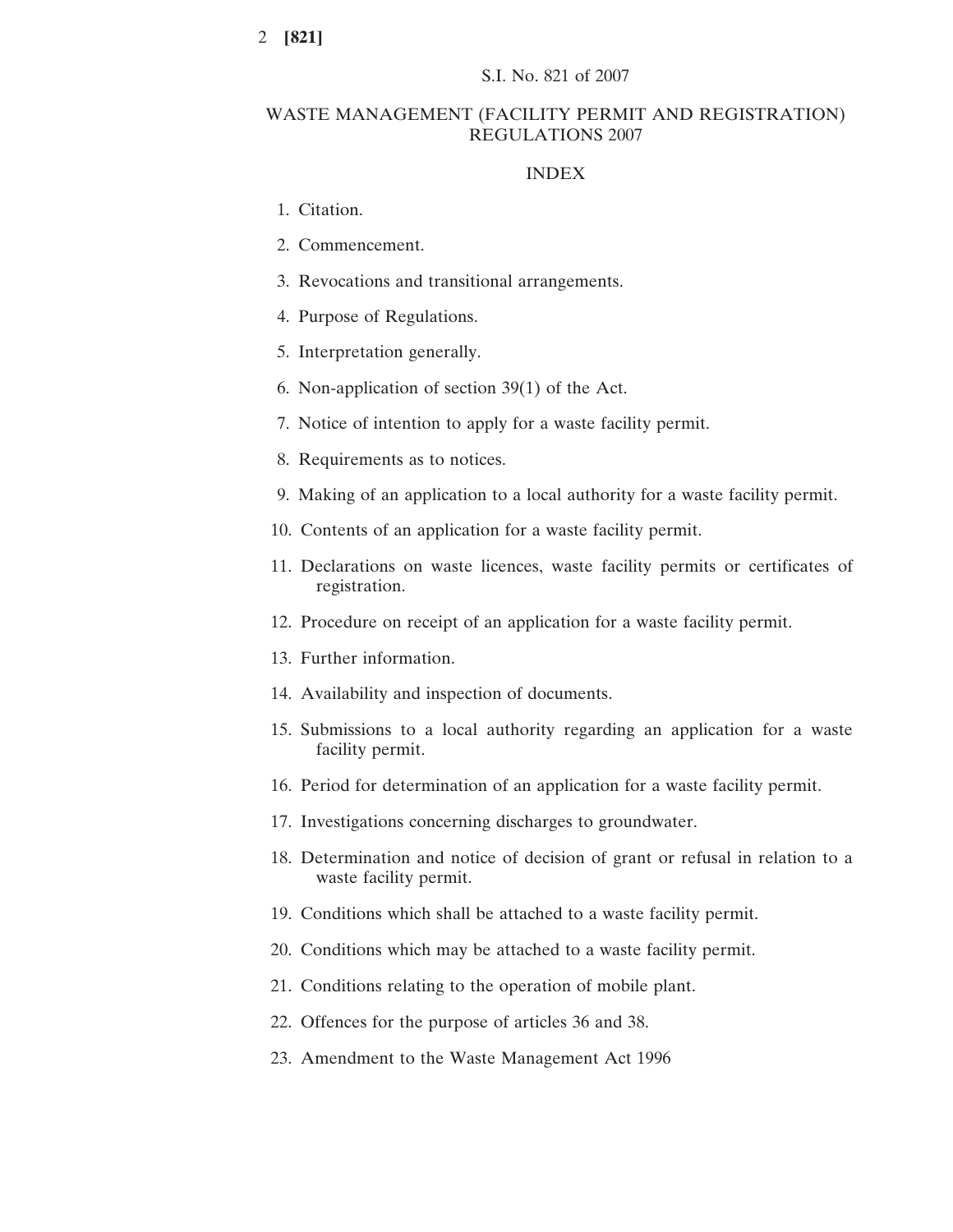- 24. Notice and information to the Agency and to the Minister for Agriculture and Food.
- 25. Notice and information to the local authority regarding a waste facility permit.
- 26. Amendments to a waste facility permit of a clerical or technical nature.
- 27. Transfer of a waste facility permit.
- 28. Withdrawal or abandonment of an application for a waste facility permit.
- 29. Surrender of a waste facility permit.
- 30. Notice from the local authority requiring a review of a waste facility permit.
- 31. Application made by permit holder for the review of a waste facility permit.
- 32. Procedures to be applied by the local authority in the determination of an application for the review of a waste facility permit.
- 33. Decision on an application for the review of a waste facility permit on the basis of particulars received from the applicant.
- 34. Decision on an application for the review of a waste facility permit on the basis of particulars received from the applicant and other persons.
- 35. Determination and notice of grant or refusal of a reviewed waste facility permit.
- 36. Revocation of a waste facility permit.
- 37. Registration of certain activities.
- 38. Review, amendment, revocation or transfer of a certificate of registration.
- 39. Surrender of a certificate of registration.
- 40. Monitoring, inspection, auditing and enforcement.
- 41. Entries in registers established under section 19 of the Act.
- 42. Fees payable.
- 43. False or misleading information or failure to provide information.
- 44. Defrayal of local authority or Agency costs.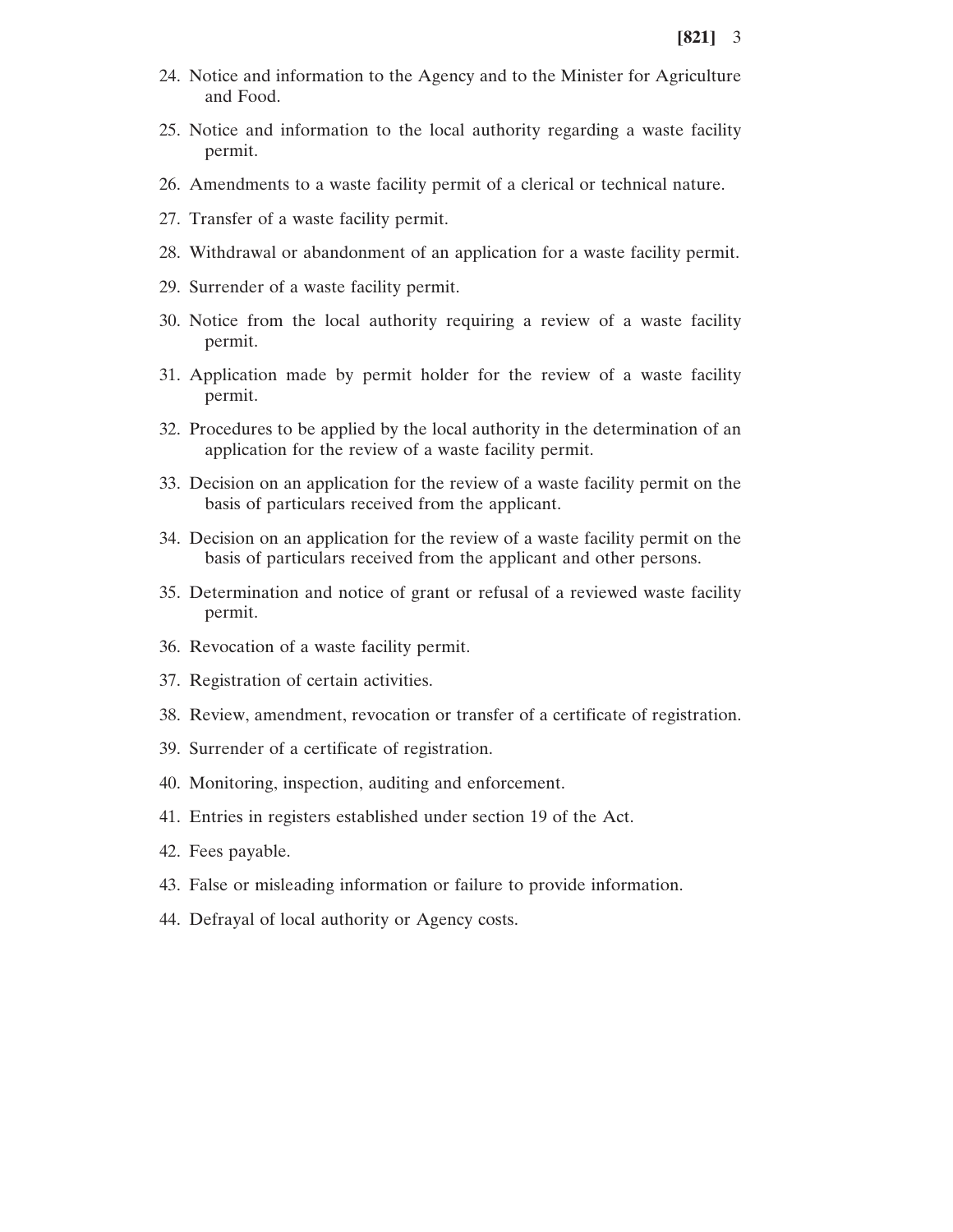### FIRST SCHEDULE

## REGULATIONS REVOKED

### SECOND SCHEDULE

# PROVISIONS OF COMMUNITY ACTS WHICH ARE TO BE GIVEN EFFECT TO IN RELEVANT WASTE FACILITY PERMITS GRANTED BY A LOCAL AUTHORITY OR CERTIFICATES OF REGISTRATION GRANTED BY A LOCAL AUTHORITY OR THE AGENCY

### THIRD SCHEDULE

### ACTIVITIES TO BE PERMITTED OR REGISTERED

# FOURTH SCHEDULE

# GENERAL RULES IN RESPECT OF REGISTERED ACTIVITIES

### FIFTH SCHEDULE

FEES PAYABLE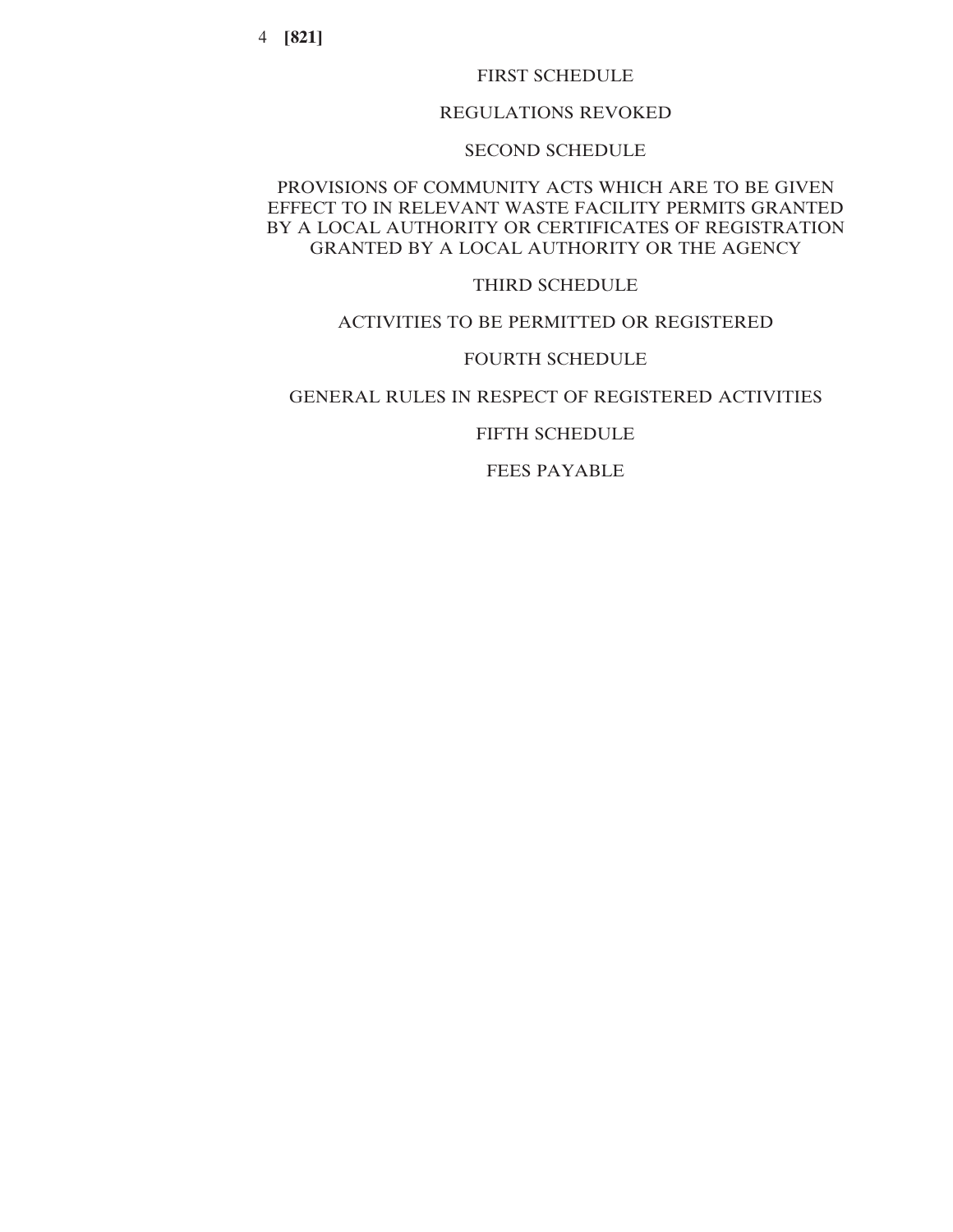# S.I. No. 821 of 2007

## WASTE MANAGEMENT (FACILITY PERMIT AND REGISTRATION) REGULATIONS 2007

The Minister for the Environment, Heritage and Local Government, in exercise of the powers conferred on him by sections 7, 15, 18, 19, 32, 39 and 53E of the Waste Management Acts 1996 to 2007, hereby makes the following Regulations:—

#### *Citation*

1. These Regulations may be cited as the Waste Management (Facility Permit and Registration) Regulations 2007.

#### *Commencement*

2. These Regulations shall come into operation on 31 March 2008.

#### *Revocations and transitional arrangements*

3. (1) Subject to sub-article (2), the Regulations specified in the first schedule to these Regulations (referred to hereafter as "the regulations revoked") are hereby revoked.

(2) The provisions of the Regulations revoked shall, notwithstanding subarticle (1), continue to apply and have effect in relation to any application that is made for a waste permit or a certificate of registration, or any waste permit or certificate of registration which has been granted, before the coming into operation of these Regulations.

(3) A certificate of registration granted under the Regulations revoked in respect of an activity which does not fall within part II of the third schedule and requires a waste facility permit in accordance with part I of the third schedule, shall remain valid if an application for a waste facility permit is made within sixty working days of the coming into operation of these Regulations, until such time as a decision is taken to grant or to refuse a waste facility permit under article 18, at which point the certificate of registration will lapse.

(4) A waste permit granted under the Regulations revoked in respect of an activity which does not fall within part I of the third schedule and which requires a waste licence in accordance with the Waste Management (Licensing) Regulations 2004 (S.I. No. 395 of 2004), as may be amended from time to time, shall remain valid if an application for a waste licence is made to the Agency within 180 working days of the coming into operation of these Regulations, until such time as a decision is taken to grant or to refuse a waste licence under article 34 of the Waste Management (Licensing) Regulations 2004, as may be amended from time to time, at which point the waste facility permit will lapse.

*Notice of the making of this Statutory Instrument was published in "Iris Oifigiu´il" of* 28*th December*, 2007.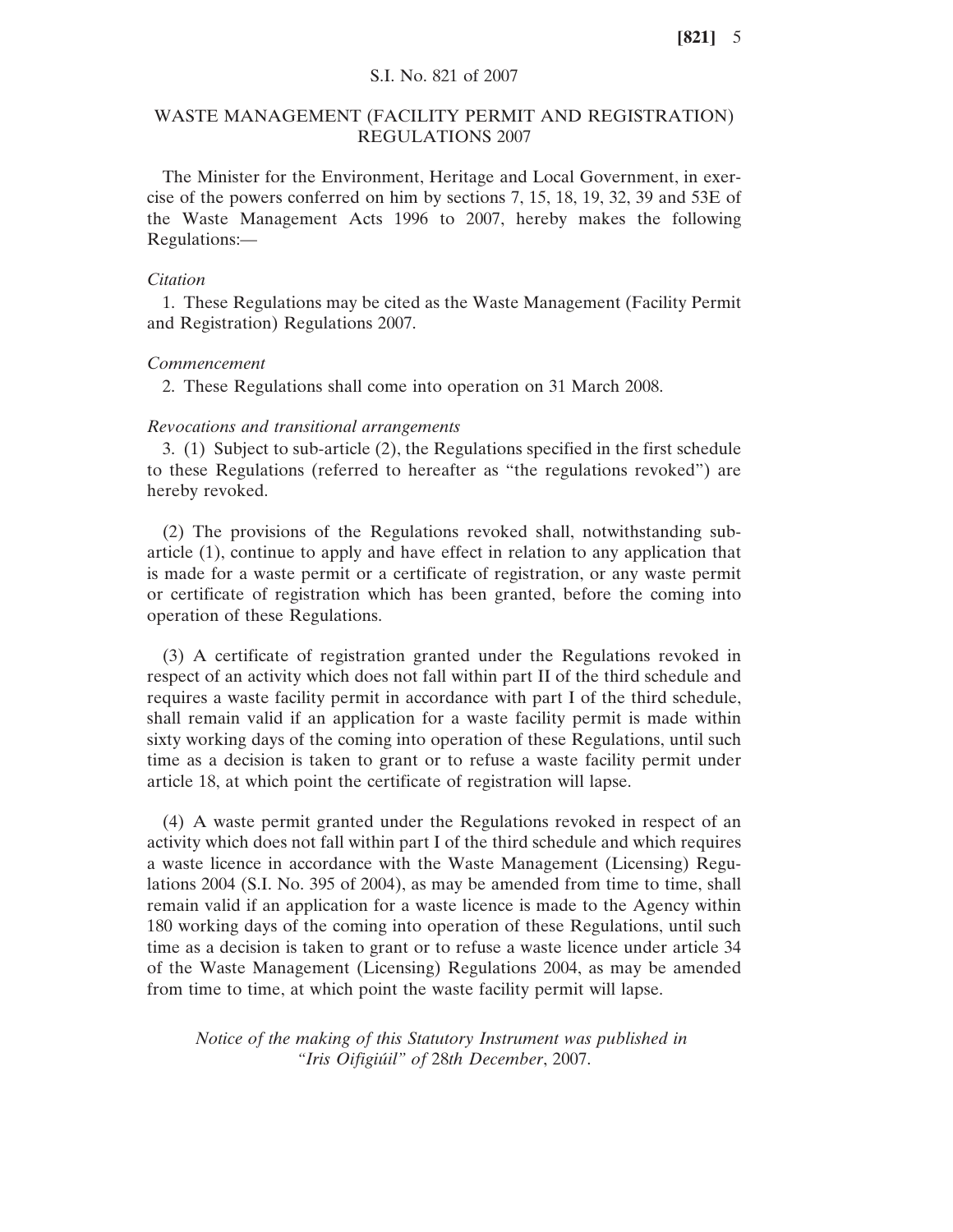(5) Where an application for a review of an existing waste facility permit is made after the coming into operation of these Regulations, the application shall be reviewed in accordance with the procedures pursuant to articles 30 and 31. On completion of the review of the waste facility permit, the full provisions of these Regulations shall apply in relation to the activity.

(6) Where an application for a review of a certificate of registration is made after the coming into operation of these Regulations, the application shall be reviewed in accordance with the procedures set out in article 38. On completion of the review of the certificate of registration, the provisions of these Regulations will apply in relation to the activity.

#### *Purpose of Regulations*

4. The purpose for which these Regulations are made include giving effect to the provisions of—

- (*a*) Council Directive 75/439/EEC of 16 June 19751 on the disposal of waste oils, as amended by Council Directive 87/101/EEC of 22 December 1986<sup>2</sup>,
- (*b*) Council Directive 75/442/EEC of 15 July 1975<sup>3</sup> on waste, as amended by Council Directive 91/156/EEC of 18 March, 1991<sup>4</sup> and codified under Directive 2006/12/EC of the European Parliament and the Council of 5 April  $2006<sup>5</sup>$  on waste,
- $(c)$  Directive 2006/11/EC of 15 February 2006<sup>6</sup> of the European Parliament and of the Council on pollution caused by certain dangerous substances discharged into the aquatic environment of the community,
- (*d*) Directive 2006/118/EC of 12 December 20067 of the European Parliament and of the Council on the protection of groundwater against pollution and deterioration.
- (*e*) Council Directive 80/68/EEC of 17 December 19798 on the protection of groundwater against pollution caused by certain dangerous substances,
- (*f*) Council Directive 87/217/EEC of 19 March 19879 on the prevention and reduction of environmental pollution by asbestos,
- ( $g$ ) Council Directive 91/676/EEC of 12 December 1991<sup>10</sup> concerning the protection of waters against pollution caused by nitrates from agricultural sources,
- 1 O.J. No. L 194/23, 25 July 1975
- 2 O.J. No. L 42/43, 12 February 1987
- 3 O.J. No. L 194/39, 25 July 1975
- 4 O.J. No. L 78/32, 26 March 1991
- 5 O.J. No. L114/9 of 27 April 2006
- 6 O.J. No. L 64/52, 4 March 2006
- 7 O.J. No. L272/19, 27 December 2006
- 8 O.J. No. L 20/43, 26 January 1980
- 9 O.J. No. L 85/40, 28 March 1987 <sup>10</sup>O.J. No. L 375/1, 31 December 1991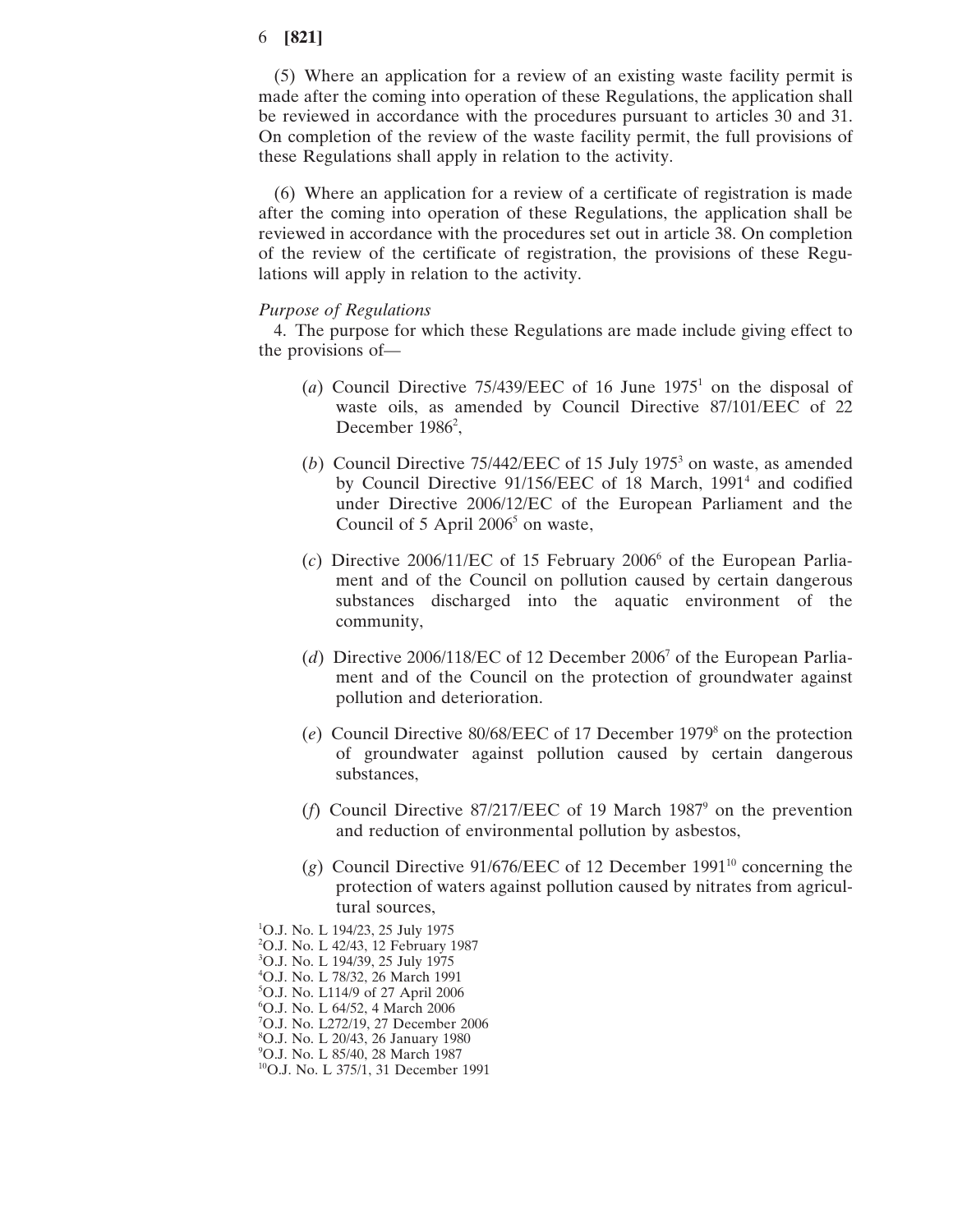- (*h*) Council Directive 91/689/EEC of 12 December 1991<sup>11</sup> on hazardous waste,
- (*i*) Directive 2000/60/EC of the European Parliament and of the Council of 23 October 200012 establishing a framework for Community action in the field of water policy,
- (*j*) Directive 2000/53/EC of the European Parliament and of the Council of 18 September 2000<sup>13</sup> on end-of-life vehicles as amended by Council Decision 2005/673/EC of 20 September 2005,
- (*k*) Directive 2002/96/EC of the European Parliament and the Council of  $27$  January  $2003<sup>14</sup>$  on waste electrical and electronic equipment (WEEE), as amended by Directive 2003/108/EC of the European Parliament and of the Council of 8 December 2003<sup>15</sup>,
- (*l*) Directive 94/62/EC of the European Parliament and of the Council of 20 December 199416 on packaging and packaging waste, as amended by Directive 2004/12/EC of the European Parliament and of the Council of 11 February  $2004^{\frac{1}{7}}$ ,
- (*m*) Regulation (EC) No. 1774/2002 of the European Parliament and of the Council of 3 October 200218 laying down health rules concerning animal by-products not intended for human consumption, as amended by Commission Regulation (EC) No. 808/2003 of 12 May 200319,
- (*n*) Regulation (EC) No. 2037/2000 of the European Parliament and of the Council of  $29$  June  $2000^{20}$  on substances that deplete the ozone layer, as amended by Regulation (EC) No. 2038/2000 of the European Parliament and of the Council of 29 September 2000<sup>21</sup>, Regulation (EC) No. 2039/2000 of the European Parliament and of the Council of 29 September 200022, Regulation (EC) No. 1804/2003 of the European Parliament and of the Council of 16 October 2003<sup>23</sup>, Commission Regulation (EC) No.  $2077/2004$  of 4 December  $2004^{24}$  and Commission Regulation (EC) No. 29/2006 of 11 January 2006<sup>25</sup> and Commission Regulation (EC) No.  $1784/2006$  of 4 December 2006<sup>26</sup>,
- 11O.J. No. L 377/20, 31 December 1991 12O.J. No. L 327/1, 22 December 2000 13O.J. No. L 269/34 21 October 2000 14O.J. No. L 37/24, 13 February 2003 15O.J. No. L345/106, 31 December 2003 16O.J. No. L365/10, 31 December 1994 17O.J. No. L47/26, 18 February 2004 18O.J. No. L273/1, 10 October 2002 19O.J. No. L117/1, 13 May 2003 20O.J. No. L244/1, 29 September 2000 21O.J. No. L244/25, 29 September 2000 22O.J. No. L244/26, 29 September 2000 23O.J. No. L265/1, 16 October 2003 24O.J. No. L359/28, 4 December 2004 25O.J. No. L6/27, 11 January 2006 <sup>26</sup>O.J. No. L337/3, 5 December 2006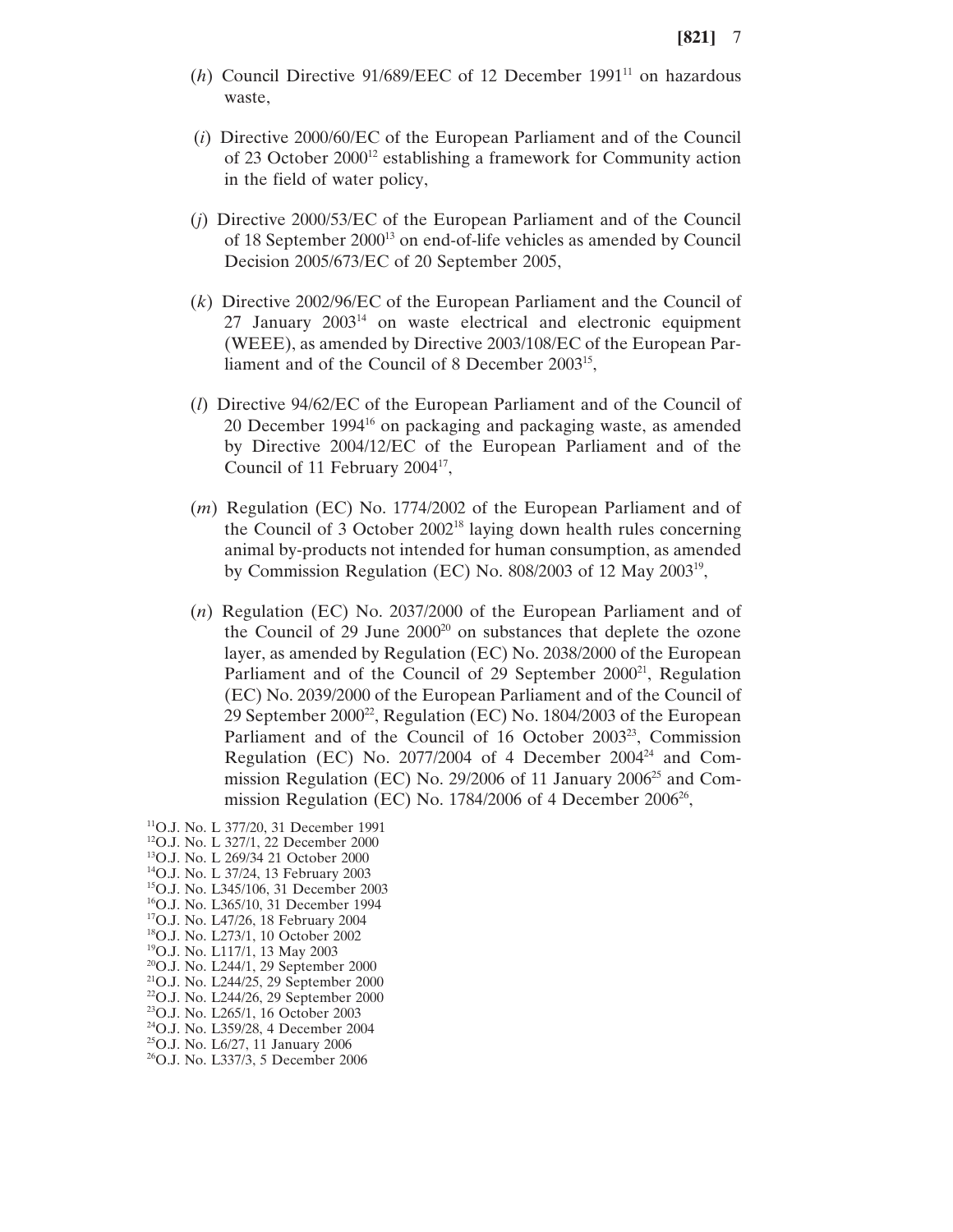- (*o*) Regulation (EC) No. 842/2006 of the European Parliament and of the Council of 17 May  $2006^{27}$  on certain fluorinated greenhouse gases,
- (*p*) Council Directive 1999/31/EC of 26 April 199928 on the landfill of waste,
- (*q*) Council Directive 91/157/EEC of 18 March 199129 on batteries and accumulators containing certain dangerous substances as amended by Commission Directive 93/86/EEC of 4 October 1993<sup>30</sup> and by Commission Directive 98/101/EC of 22 December 1998<sup>31</sup>,
- (*r*) Directive 2006/66/EC of the European Parliament and of the Council of 6 September 2006<sup>32</sup> on batteries and accumulators and waste batteries and accumulators and repealing Directive 91/157/EEC,
- (*s*) Regulation (EC) No 2150/2002 of the European Parliament and of the Council of  $25$  November 2002 on waste statistics<sup>33</sup>,
- *(t)* Regulation (EC) No 850/2004 of the European Parliament and the Council of 29 April 2004 on persistent organic pollutants and amending Directive 79/117/EEC<sup>34</sup>, as amended by Council Regulation (EC) No. 1195/2006<sup>35</sup> and Council Regulation (EC) No. 172/2007<sup>36</sup>,
- ( $v$ ) Council Directive 79/409/EEC of 2 April 1979<sup>37</sup> on the conservation of wild birds,
- (*w*) Council Directive 92/43/EEC of 21 May 199238 on the conservation of natural habitats and of wild fauna and flora,
- (*x*) Directive 2006/118/EC of 12 December 2006 of the European Parliament and of the Council on the protection of groundwater against pollution and deterioration<sup>39</sup>, and

#### *Interpretation generally*

- 5. (1) In these Regulations—
	- (*a*) any reference to a schedule or article, which is not otherwise identified, is a reference to a schedule or article of these Regulations,
- 27O.J. No. L161/1, 14 June 2006
- 28O.J. No. L182/1, 16 July 1999
- 29O.J. No. L078/38, 26 March 1991
- 30O.J. No. L264/51, 23 October 1993
- 31O.J. No. L1/1, 5 January 1999
- 32O.J. No. L 266/49, 26 September 2006
- 33O.J. No. L332/1, 9 December 2002 34O.J. No. L229/5, 29 June 2004
- 35O.J No. L55/1, 23 January 2007
- 36O.J. No. L217/1, 8 August 2006
- 37O.J. No. L103/1, 25 April 1979
- 38O.J. No. L206/7, 22 July 1992
- 39O.J. No. L272/19, 27 December 2006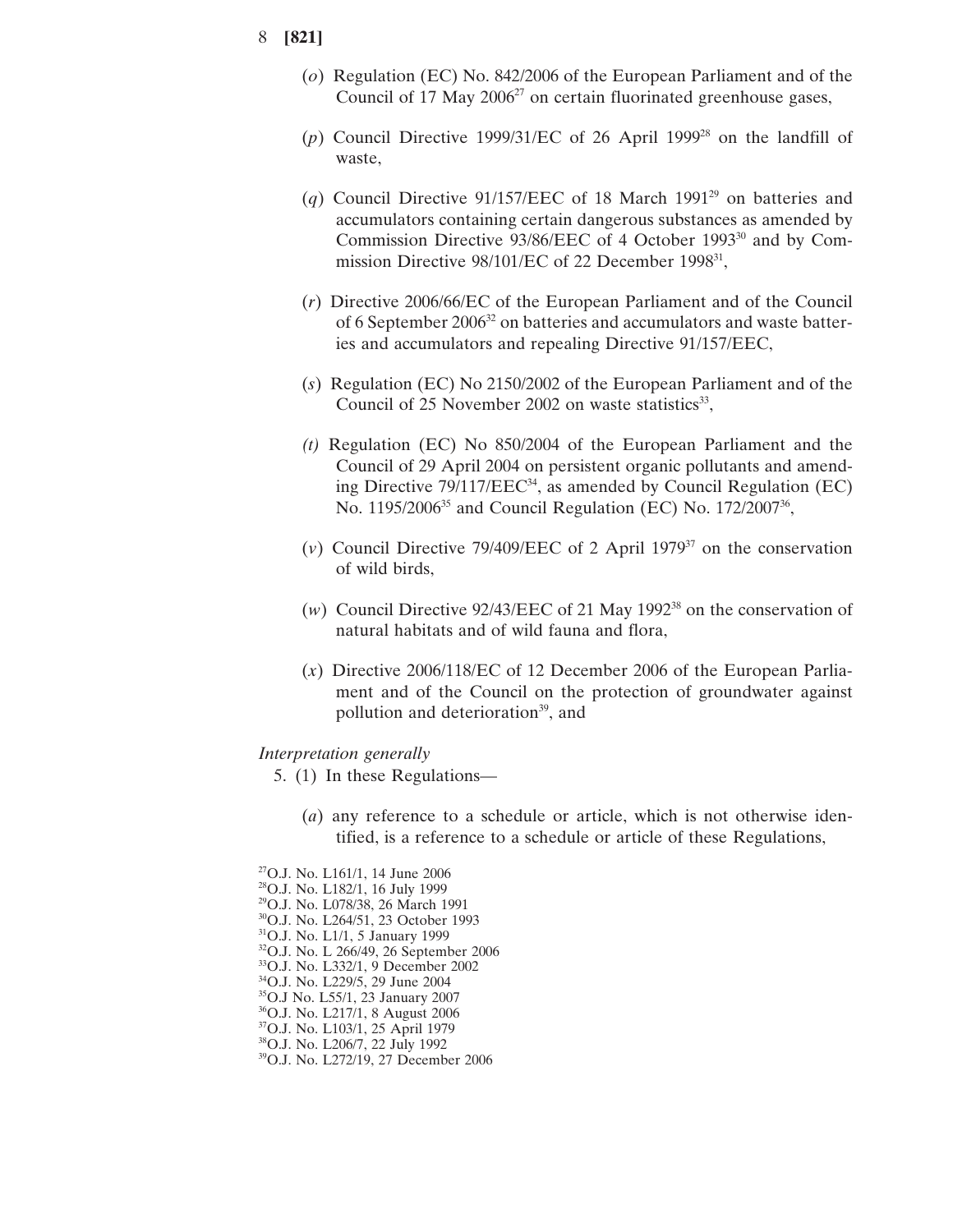- (*b*) any reference to a sub-article or paragraph, which is not otherwise identified, is a reference to a sub-article or paragraph of the provision in which the reference occurs.
- (2) In these Regulations, save where the context otherwise requires—

"the Act" means the Waste Management Acts 1996 — 2007;

"activity" means in relation to the disposal and recovery of waste any of the activities specified in the third schedule of the Act or, as the case may be, the fourth schedule of the Act and "disposal activities" or "waste recovery activities" shall be construed accordingly;

"the Agency" means the Environmental Protection Agency established under section 19 of the Environmental Protection Agency Acts 1992 and 2003;

"agriculture" means the growing of all types of commercial food crops, including food crops for stock-rearing purposes,

"anaerobic digestion" means the biological decomposition of biowaste in the absence of oxygen and under controlled conditions by the action of micro-organisms in order to produce biogas and digestate;

"animal by-products" has the meaning assigned to it by article 2 of Regulation (EC) No. 1774/2002;

"appellant" means an applicant or a local authority who makes a request to the Agency in accordance with article 11 for a determination of whether an activity shall be regarded as a licensable activity under section 39(1) of the Act or as requiring a waste facility permit or certificate of registration under these Regulations, or as none of these;

"an application" means, as the case may be, an application for a—

- (*a*) waste facility permit,
- (*b*) review of a waste facility permit,
- (*c*) surrender of a waste facility permit,
- (*d*) transfer of a waste facility permit,
- (*e*) certificate of registration,
- (*f*) review of a certificate of registration,
- (*g*) surrender of a certificate of registration, or
- (*h*) transfer of a certificate of registration;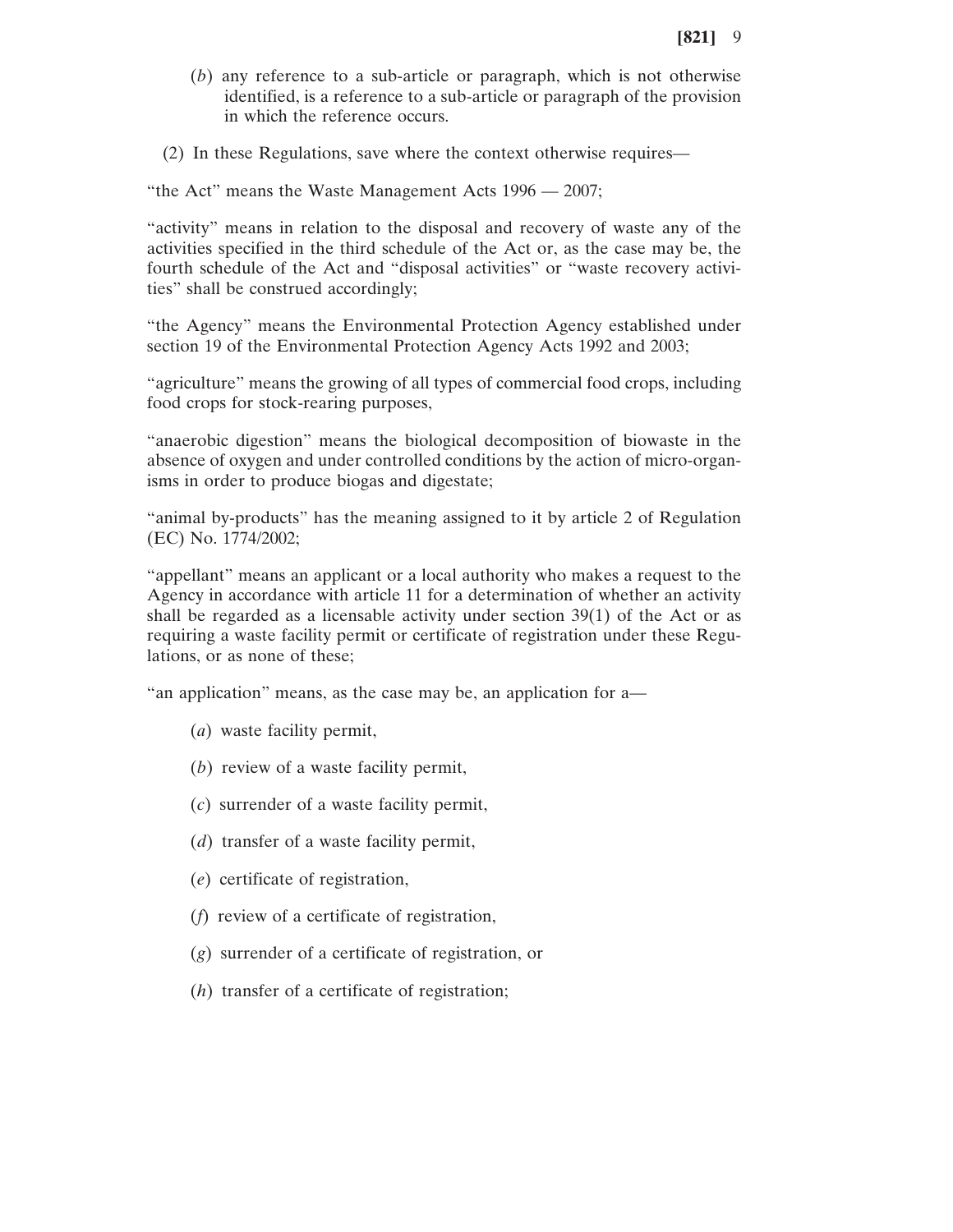"applicant" means, as the case may be, an applicant for a—

- (*a*) waste facility permit,
- (*b*) review of a waste facility permit,
- (*c*) surrender of a waste facility permit,
- (*d*) transfer of a waste facility permit,
- (*e*) certificate of registration,
- (*f*) review of a certificate of registration,
- (*g*) surrender of a certificate of registration, or
- (*h*) transfer of a certificate of registration,

and may include the holder of the waste;

"authorised facility" means a facility which has been granted a waste authorisation in the form of a waste licence, a waste facility permit or a certificate of registration;

"biodegradable" means waste that is capable of undergoing anaerobic or aerobic decomposition, such as food and garden waste, and paper and cardboard;

"biological treatment" means composting, anaerobic digestion, mechanical-biological treatment or any other biological treatment process for stabilising and sanitising biodegradable waste, including pre-treatment processes;

"biowaste" means source segregated household or commercial waste of an organic or putrescible character, such as food or garden waste;

"central collection point" means—

- (*a*) a Civic Amenity Facility, or
- (*b*) other facility for the receipt, storage (including temporary storage), segregation, sorting or repackaging of waste pending onward transport and subsequent submission to a recovery activity at an authorised facility,

subject to such a facility being appropriately licensed, permitted or registered under Regulations made pursuant to section 39 of the Act, or other such facilities as may be prescribed;

"certificate of registration" means a certificate issued under article 37 of these Regulations and, for the purposes of these Regulations, shall include a "registration certificate" which has been granted as a waste authorisation by the Agency or, as the case may be, a local authority in accordance with the provisions of article 39 of the Waste Management (Waste Electrical and Electronic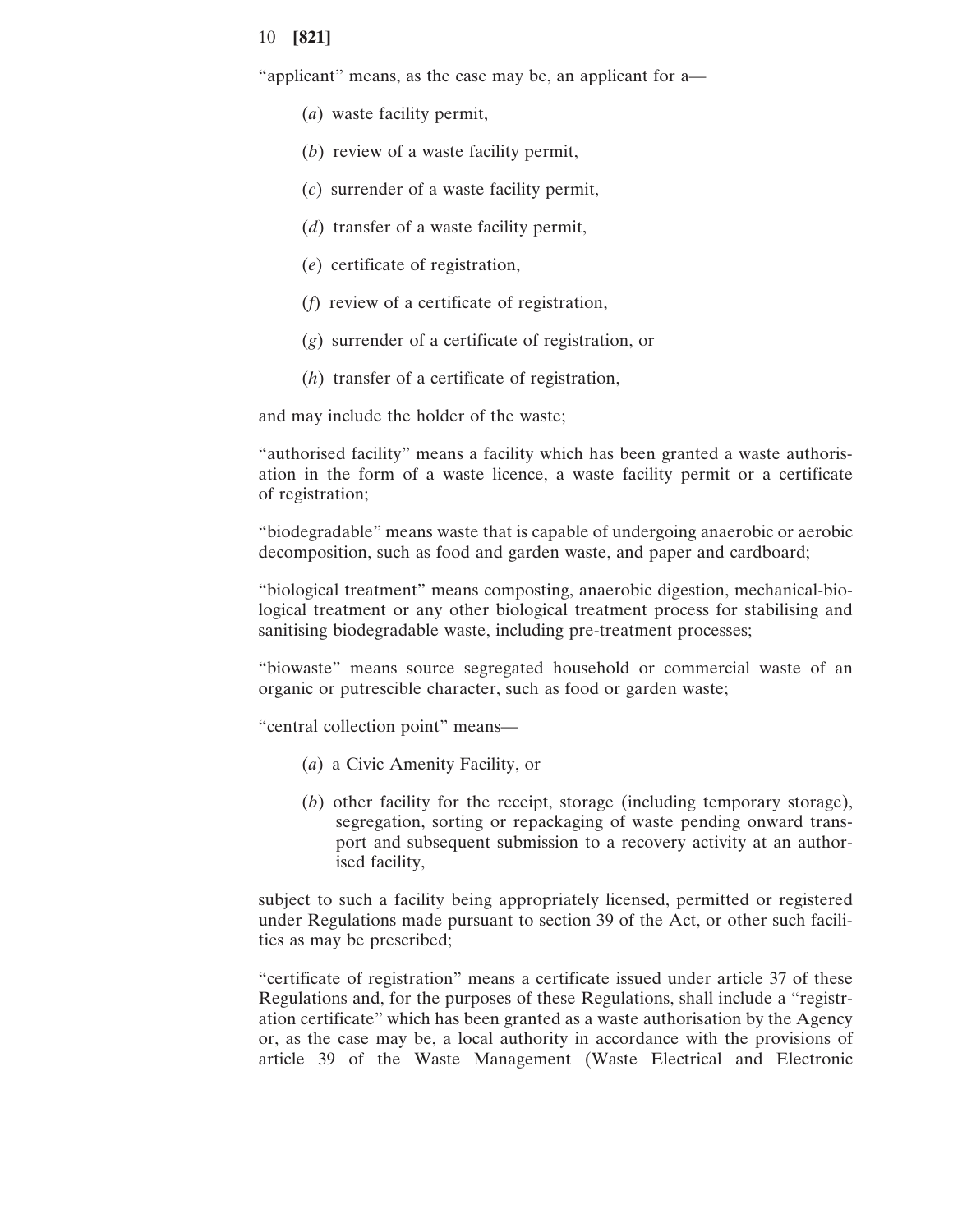Equipment) Regulations 2005 (S.I. No. 340 of 2005) and which regulates the reception, storage (including temporary storage), segregation, sorting or repackaging of Waste Electrical and Electronic Equipment at a facility, subject to any amendment that may be made to the Waste Management (Waste Electrical and Electronic Equipment) Regulations 2005 (S.I. No. 340 of 2005) from time to time;

"civic amenity facility" shall include a civic amenity site and a recycling centre and means a facility operated by or on behalf of a local authority or a private sector operator which is provided for the efficient reception and temporary storage of recyclable and non-recyclable waste materials, including segregated waste and which is appropriately licensed, permitted or registered under Regulations made pursuant to Section 39 of the Act;

"commercial documentation" means a record of the particulars of each consignment of waste which is delivered to a facility, including details of the—

- (*a*) date of delivery,
- (*b*) sources, types and quantities of the wastes received,
- (*c*) name, address and waste authorisation number of the carrier, and
- (*d*) name, address and waste authorisation reference number of any facility to which the waste is consigned for onward transfer from the facility concerned.

"Community Act" has the meaning assigned to it by section 5 of the Act;

"composting" means the autothermic and thermophilic biological decomposition of separately collected biowaste, including organic sludges of biological origin, in the presence of oxygen and under controlled conditions in order to produce compost, and "compost" and "compostable" shall be construed accordingly;

"Directive 2006/12/EC" means Directive 2006/12/EC of the European Parliament and of the Council of 5 April 2006 on waste which codifies Council Directive 75/442/EEC of 15 July 1975 on waste, as amended by Council Directive 91/156/EEC of 18 March 1991;

"dredge spoil" means waste materials arising from dredging operations from the sea, an estuary or an inland waterway;

"electrical and electronic equipment" or "EEE" means equipment which is dependent on electric currents or electromagnetic fields in order to work properly and equipment for the generation, transfer and measurement of such currents and fields falling under the categories set out in Annex IA and designed for use with a voltage rating not exceeding 1,000 Volt for alternating current and 1,500 Volt for direct current;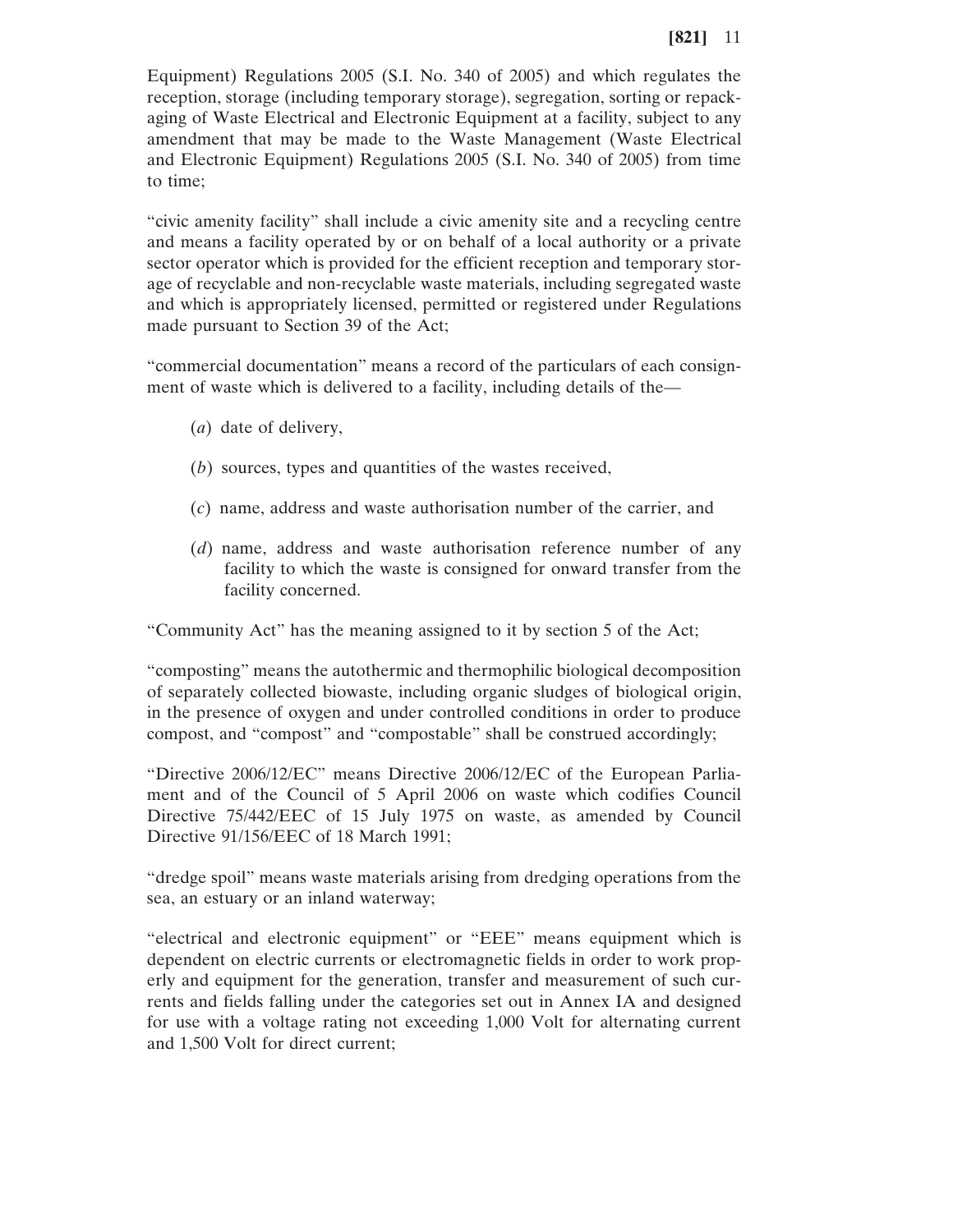"electronic means" means using electronic equipment for the processing (including digital compression) and storage of data which is transmitted, conveyed and received by wire, by radio or by other electromagnetic means;

"emission limit value" has the meaning assigned to it by section 5 of the Act;

"end-of-life vehicle" means a specified vehicle which is discarded or is to be discarded by its registered owner as waste and shall be read in accordance with the meaning of section  $4(1)(a)$  of the Act and article  $1(a)$  of Council Directive 75/442/EEC of 15 July 1975 on waste;

"environmental pollution" has the meaning assigned to it in section 5 of the Act;

"European site" means-

- (*a*) a site—
	- (i) notified for the purposes of Regulation 4 of the European Communities (Natural Habitats) Regulations 1997<sup>40</sup>, subject to any amendments made to it by virtue of Regulation 5 of those Regulations,
	- (ii) transmitted to the Commission in accordance with Regulation 5(4) of the said Regulations, or
	- (iii) added by virtue of Regulation 6 of the said Regulations to the list transmitted to the Commission in accordance with Regulation 5(4) of the said Regulations, but only until the adoption in respect of the site of a decision by the Commission under article 21 of Council Directive 92/43/EEC on the conservation of natural habitats and of wild fauna and flora for the purposes of the third paragraph of article 4(2) of that Directive.
- (*b*) a site adopted by the Commission as a site of Community importance for the purposes of article 4(2) of Council Directive 92/43/EEC on the conservation of natural habitats and of wild fauna and flora in accordance with the procedure laid down in article 21 of that Directive,
- (*c*) a special area of conservation within the meaning of the European Communities (Natural Habitats) Regulations 1997,
- (*d*) an area classified pursuant to paragraph (1) or (2) of article 4 of Council Directive 79/409/EEC on the conservation of wild birds;

"European Waste Catalogue" (or "EWC") means the list of waste set out in Commission Decision 2001/118/EC of 16 January 2001<sup>41</sup> (made pursuant to article  $1(a)$  of Council Directive  $75/442/EEC$  on waste) and includes such amendments as may be made to the list from time to time;

40S.I. No.94 of 1997

41O.J. L47/9, 16 February 2001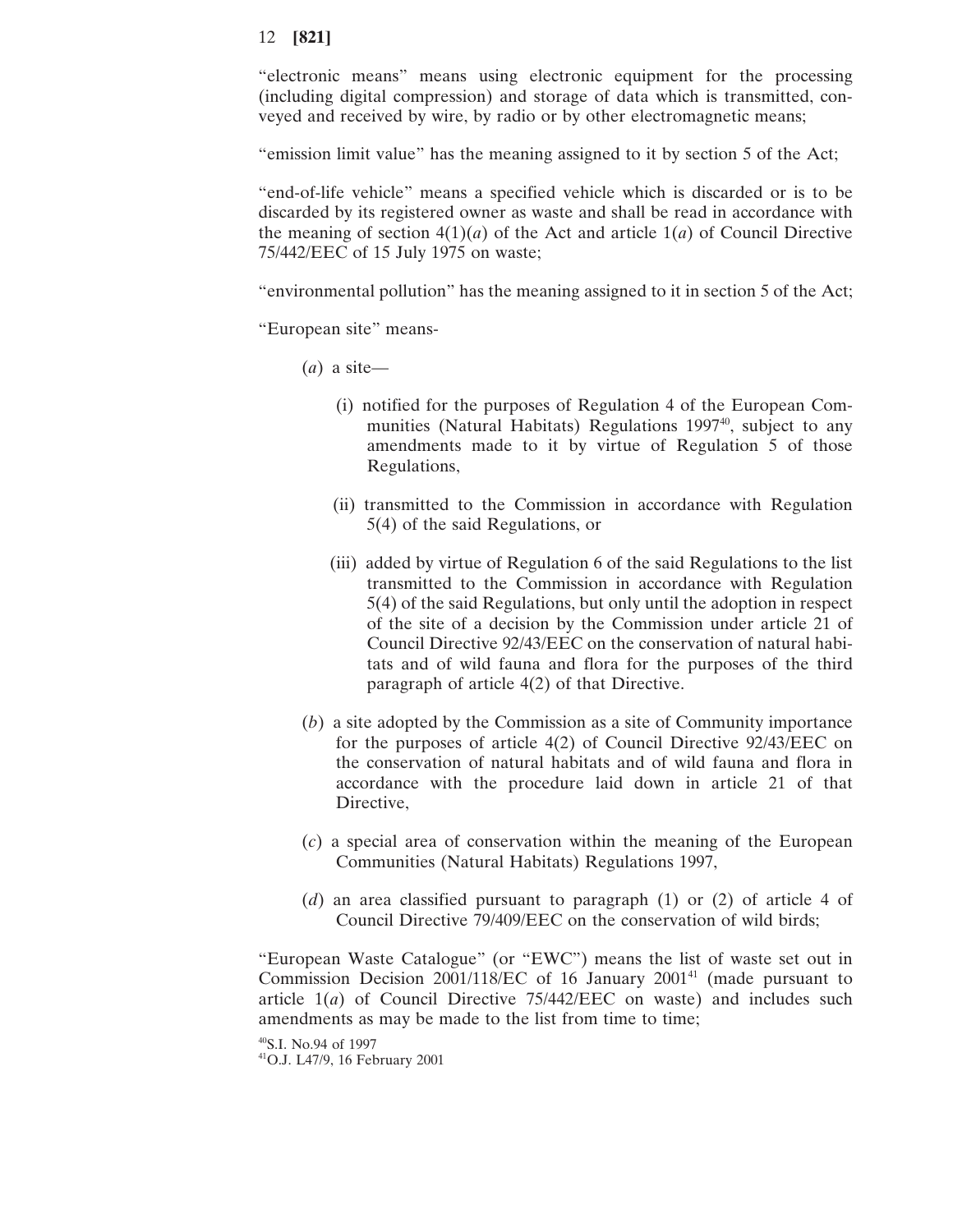"facility" shall have the meaning assigned by section 5 of the Act;

"fit and proper person" applies to a person if—

- (*a*) neither that person nor any other relevant person has been convicted of an offence under the Act, the Environmental Protection Agency Acts 1992 and 2003, the Local Government (Water Pollution) Acts 1977 and 1990 or the Air Pollution Act 1987,
- (*b*) in the opinion of the Agency or, as the case may be, the local authority, that person or, as appropriate, any person or persons employed by him or her to direct or control the carrying on of the activity to which the waste facility permit or, as the case may be, the certificate of registration relates or, as appropriate, will relate has or have the requisite technical knowledge or qualifications to carry on that activity in accordance with the permit or, as appropriate, the certificate of registration, and the other requirements of the Act,
- (*c*) in the opinion of the Agency or, as the case may be, the local authority, that person is likely to be in a position to meet any financial commitments or liabilities that the Agency or, as the case may be, the local authority reasonably considers will be entered into or incurred by him or her in carrying on the activity to which the waste facility permit or, as the case may be, the certificate of registration relates or, as appropriate, will relate in accordance with the terms thereof or in consequence of ceasing to carry on that activity;

"fluorinated greenhouse gas" has the meaning as defined in Regulation (EC) No. 842/2006;

"fluorinated greenhouse gas container" means a product which is designed primarily for transporting or storing fluorinated greenhouse gases;

"halons" means those controlled substances contained in fire protection systems and fire extinguishers covered by the scope of Regulation (EC) No. 2037/2000 as detailed in Annex 1 of that Regulation;

"halon container" means a product which is designed primarily for transporting or storing halons;

"hazardous waste" has the meaning assigned to it by section 4 of the Act;

"household waste" has the meaning assigned to it by section 5 of the Act;

"household hazardous waste" means hazardous waste produced within the curtilage of a building or self-contained part of a building used for the purposes of living accommodation as well as commercial and other waste which, because of its nature or composition, is similar to household hazardous waste;

"immobilised vehicle" means a vehicle, other than an end-of-life vehicle which, in the reasonable opinion of the local authority, is not capable of being—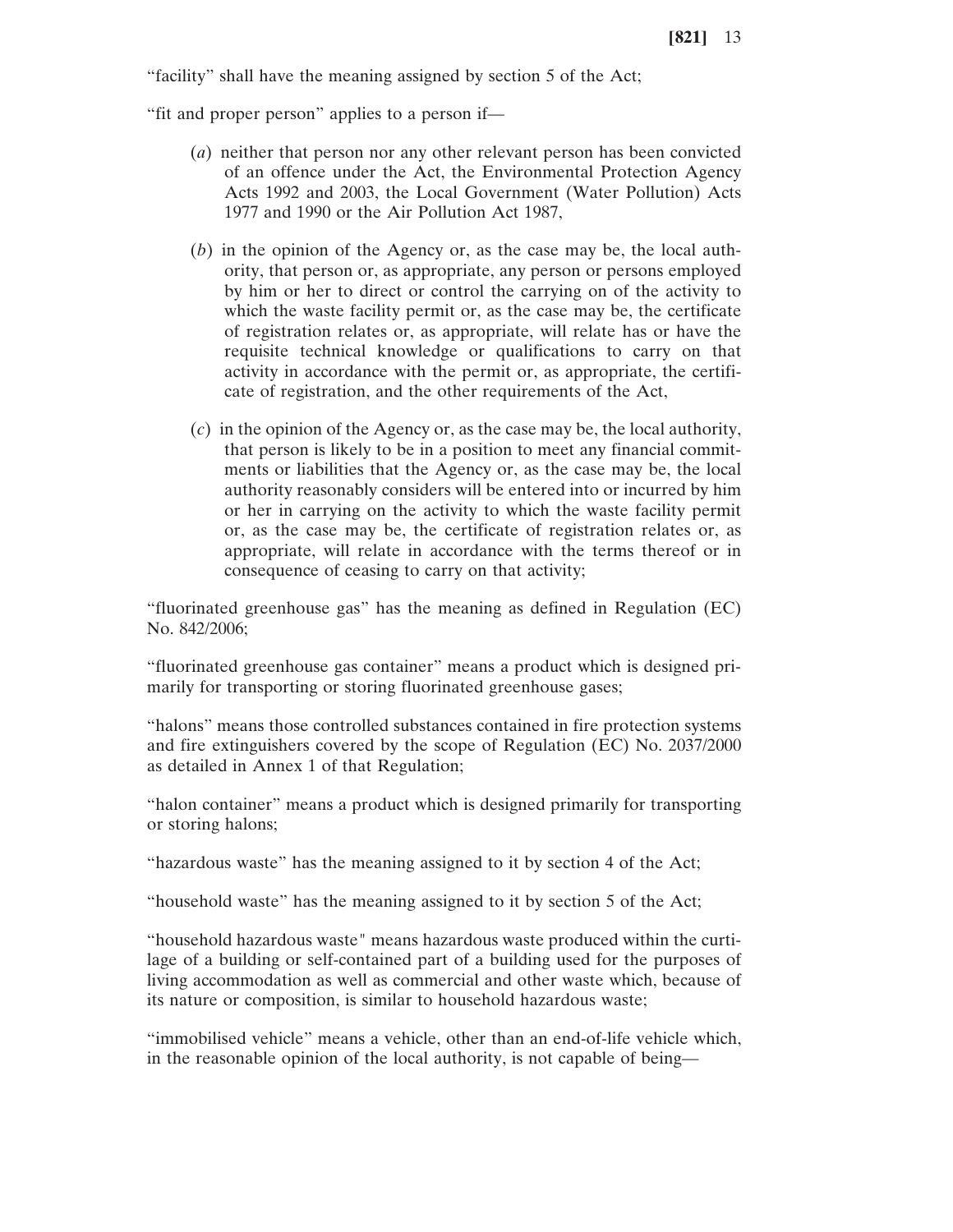- (*a*) physically driven, or
- (*b*) driven in accordance with the prevailing Community legislation or relevant national legislation relating to safety standards, air emissions, noise controls, and the protection of soil and water;

"inert waste" means waste that—

- (*a*) does not undergo any significant physical, chemical or biological transformations,
- (*b*) will not dissolve, burn or otherwise physically or chemically react, biodegrade or adversely affect other matter, or be adversely affected by other matter, including waters, with which it comes into contact in a way that causes or is likely to cause environmental pollution, or
- (*c*) in particular, will not endanger the quality of surface water or groundwater;

"IPPC Licence" means a licence for the purposes of section 83 of the Environmental Protection Agency Acts 1992 and 2003;

"licensable activity" means an activity in relation to the carrying on of which a waste licence is required under section 39(1) of the Act;

"local authority" has the meaning assigned to it by section 5 of the Act;

"manure" means any excrement and/or urine of farmed animals with or without litter or guano that may be either unprocessed or processed in accordance with chapter III of annex VIII of Regulation (EC) No. 1774/2006 or otherwise transformed in biogas or composting plants;

"mechanical-biological treatment" means the treatment of residual municipal waste through a combination of mechanical processing and biological stabilisation, in order to stabilise and reduce the volume of waste which requires disposal;

"mobile plant" means any plant used for or in relation to the holding, recovery or disposal of waste, which is designed to be transported between, and used at, different facilities, other than mobile plant used for the recovery of waste for the time being specified in section  $51(2)(a)$  of the Act;

"municipal waste" has the meaning assigned to it by section 5 of the Act;

"nutrient management plan" shall have the meaning imputed to it pursuant to section 66 of the Act;

"organic waste" means any waste that is capable of undergoing anaerobic or aerobic decomposition through a biological treatment process, such as food and garden waste;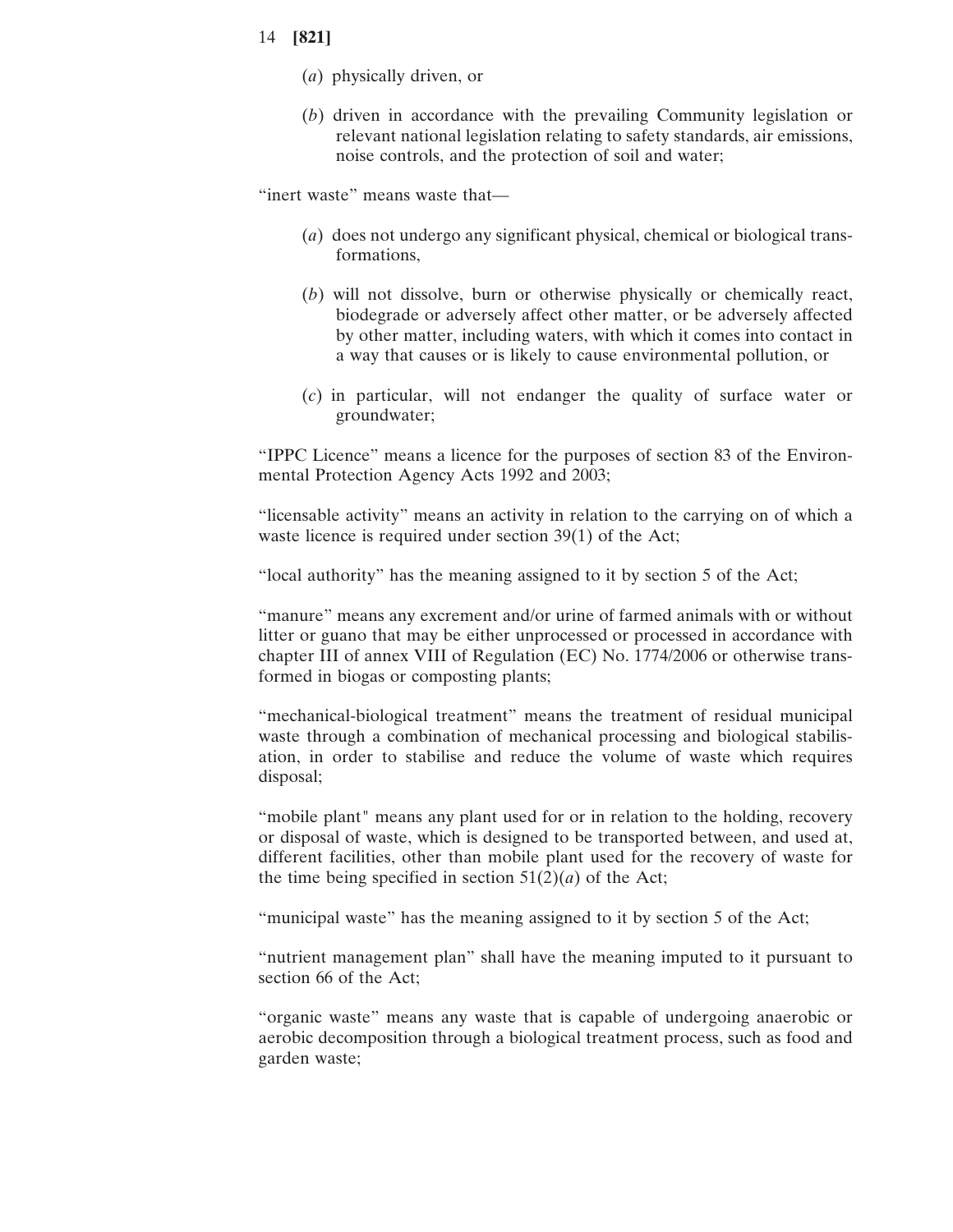"party to an application" means the applicant and the local authority or, as the case may be, the Agency to which the application is being made, and "party" shall be construed accordingly;

"permit holder" means a holder of a waste facility permit issued in accordance with the provisions of these Regulations and, for the purpose of these Regulations, shall include a holder of a waste permit granted under the Waste Management (Permit) Regulations,  $1998^{42}$ ;

"premises" has the meaning assigned to it by section 5 of the Act;

"planning permission" means a permission granted under Part III of the Planning and Development Act of 2000;

"principal activity", when used in the context of an application, in the case where two or more classes of activity as specified in the third schedule are being carried on at a facility, means the activity which is carried on to the greatest extent at the facility;

"principal office" means the central office of the local authority concerned, or such other office of the local authority which may be designated by the local authority for the purposes of dealing with matters covered by these Regulations;

"proposed transferee" means another person to whom a permit holder or a registration holder desires to transfer a waste facility permit or a certificate of registration respectively;

"refrigerant container" means a product which is designed primarily for transporting or storing refrigerant gases;

"refrigerant gases" means those gases contained in refrigeration, air-conditioning and heat pump equipment whether alone or in a mixture, including those gases as detailed in Annex I of Regulation (EC) No. 2037/2000 and Annex I of Regulation (EC) No. 842/2006 and where chlorofluorocarbons (CFCs), hydrochloroflurocarbons (HCFCs) covered by Regulation (EC) No. 2037/2000 and hydrofluorocarbons (HFCs) under Regulation (EC) No. 842/2006 are different refrigerant gas types;

"registration certificate" means a waste authorisation granted by the Agency or, as the case may be, the relevant local authority under the provisions of article 39 of the Waste Management (Waste Electrical and Electronic Equipment) Regulations 2005 and which regulates the reception of Waste Electrical and Electronic Equipment at a facility;

"registration holder" means a holder of a certificate of registration issued in accordance with the provisions of these Regulations;

"Regulation (EC) No. 2037/2000" means Regulation (EC) No. 2037/2000 of the European Parliament and of the Council of 29 June 2000 on substances that deplete the ozone layer, as amended by Regulation (EC) No. 2038/2000 of the 42S.I. No. 165 of 1998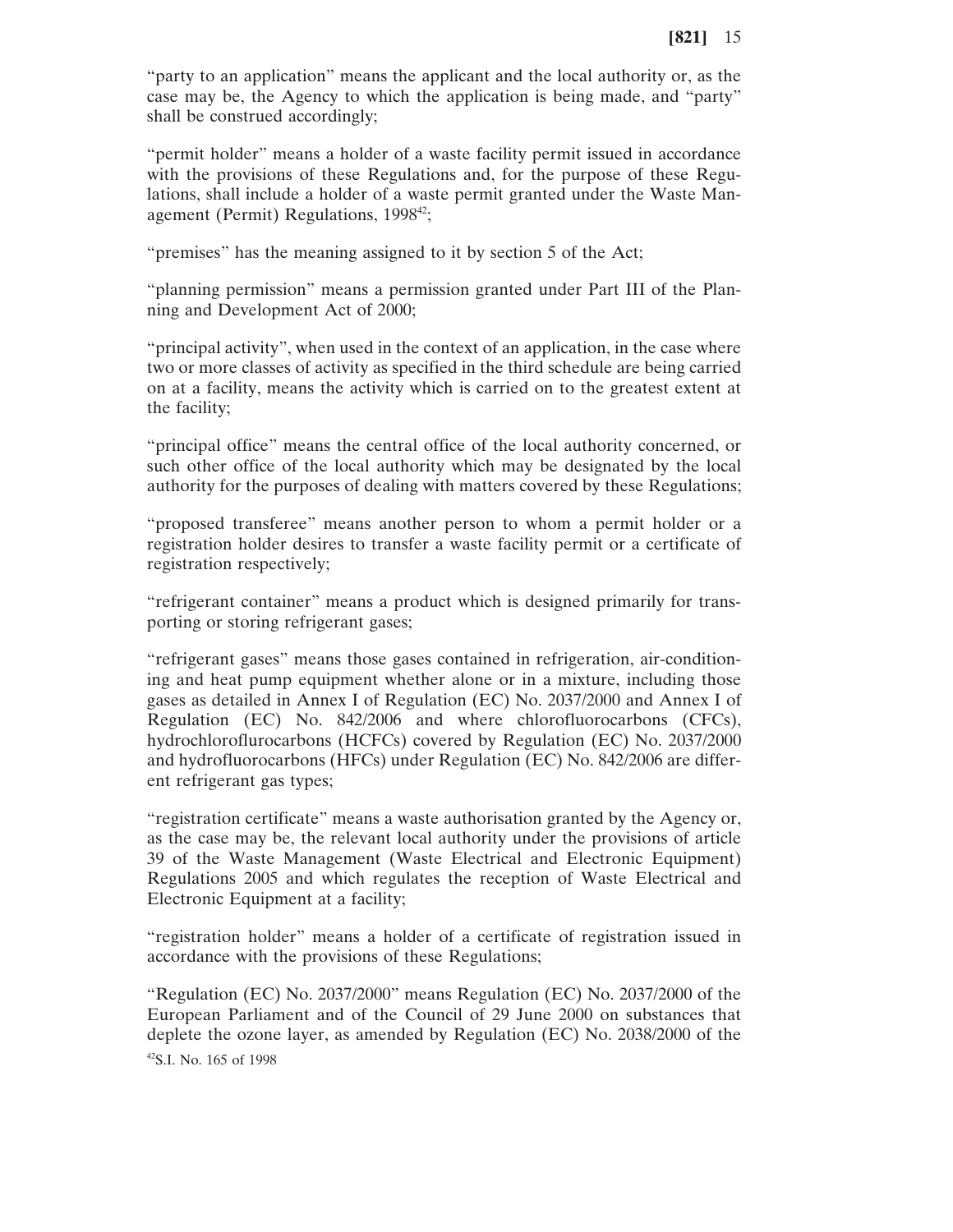European Parliament and of the Council of 29 September 2000, Regulation (EC) No. 2039/2000 of the European Parliament and of the Council of 16 October 2003, Regulation (EC) No. 1804/2003 of the European Parliament and of the Council of 29 September 2000, Commission Regulation (EC) No. 2077/2004 of 4 December 2004 and Commission Regulation (EC) No. 29/2006 of 11 January 2006 and Commission Regulation (EC) No. 1784/2006 of 4 December  $2006^{43}$ ;

"Regulation (EC) No. 842/2006" means Regulation (EC) No 842/2006 of the European Parliament and of the Council of 17 May 2006 on certain fluorinated greenhouse gases;

"Regulation (EC) No. 1774/2002" means Regulation (EC) No. 1774/2002 of the European Parliament and of the Council of 3 October 2002 laying down health rules concerning animal by-products not intended for human consumption, as amended by Commission Regulation (EC) No. 808/2003 of 12 May 2003;

"residual waste" means the fraction of municipal waste remaining after the source separation of municipal waste fractions such as food and garden waste, packaging, paper, metals, and glass;

"temporary", shall when used in relation to the storage of waste, be construed as a reference to the storage of waste for a period not exceeding 6 months;

"sludge" means–

- (*a*) residual sludge from sewage plants treating domestic or urban waste waters and from other sewage plants treating waste waters of a composition similar to domestic and urban waste waters,
- (*b*) residual sludge from septic tanks and other similar installations for the treatment of sludge, or
- (*c*) residual sludge from sewage plants other than those referred to in (*a*) and (*b*);

"transport" has the meaning assigned to it in section 4 of the Act;

"use of sludge" means the spreading of sludge on the soil or any other application of sludge on and in the soil;

"valid application" means an application for a waste facility permit or, as the case may be, a certificate of registration which in the opinion of the local authority or, as the case may be, the Agency complies with the provisions of articles 9 and 10 of these Regulations in respect of waste facility permits or with article 37 of these Regulations in respect of certificates of registration;

"Waste battery and accumulator" means any battery or accumulator which is waste within the meaning of article 1(*a*) of Directive 2006/12/EC;

43O.J. No. L337/3, 5 December 2006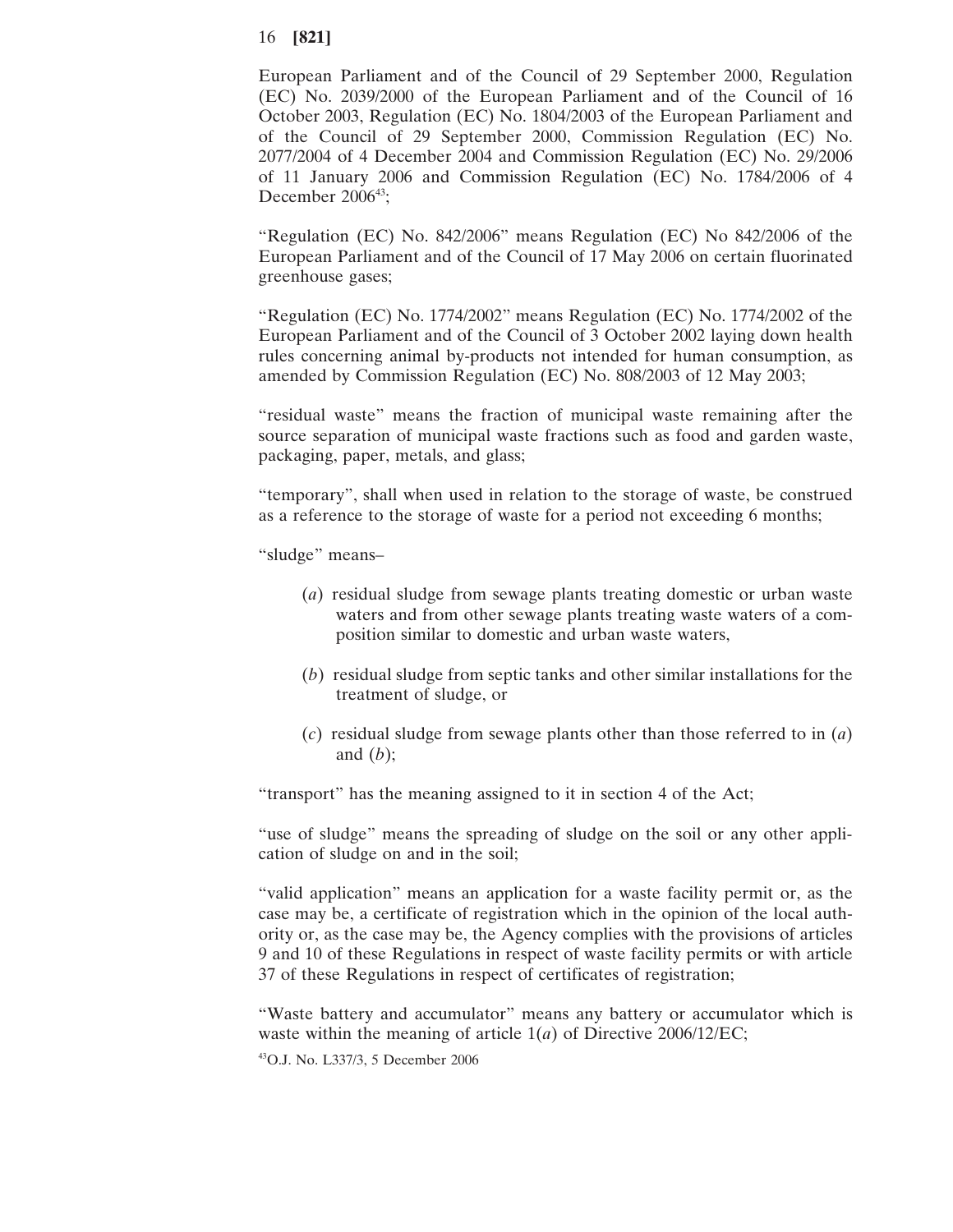"waste collection permit" means a waste collection permit for the purposes of section 34 of the Act;

"waste electrical and electronic equipment" or "WEEE" means electrical and electronic equipment which is waste within the meaning of article 1(*a*) of Directive 2006/12/EC of the European Parliament and of the Council of 5 April 2006, including all components, subassemblies and consumables which are part of the product at the time of discarding;

"waste facility permit" means a permit for the purposes of section 39(4) of the Act and for the purposes of these Regulations shall include a waste permit granted under the Waste Management (Permit) Regulations, 1998<sup>44</sup>;

"waste licence" means a licence for the purposes of section 39(1) of the Act;

"Waste Management Acts 1996 to 2007" mean the Waste Management Act 1996<sup>45</sup> as amended by the Waste Management (Amendment) Act  $2001^{46}$ , Part 3 of the Protection of the Environment Act 2003<sup>47</sup>, the Waste Management (Electrical and Electronic Equipment) Regulations 2005<sup>48</sup> and the Waste Management (Environment Levy) (Plastic Bag) Order 2007<sup>49</sup>;

"waste oils" means any mineral or synthetic lubrication or industrial oils which have become unfit for the use for which they were originally intended, such as used combustion engine oils and gearbox oils, lubricating oils, oils for turbines and hydraulic oils;

"waste permit" means a waste permit for the purposes of section 39(4) of the Act which has been issued under the Waste Management (Permit) Regulations 1998 and which, for the purposes of these Regulations, shall have the meaning "waste facility permit";

"WEEE Directive" or "Waste Electrical and Electronic Equipment Directive" means Directive 2002/96/EC of the European Parliament and of the Council of 27 January 2003 on waste electrical and electronic equipment, as amended by Directive 2003/108/EC of the European Parliament and of the Council of 8 December 2003;

"working day" means a day on which the principal office of the local authority or, as the case may be, the Agency is open for business;

"written" or "in writing" means any expression consisting of words or figures which can be read, reproduced and subsequently communicated and which may include information which is transmitted and stored by electronic means.

44S.I. No. 165 of 1998 45S.I. No. 10 of 1996 46S.I. No. 36 of 2001 47S.I. No. 27 of 2003 48S.I. No. 290 of 2005 49S.I. No. 62 of 2007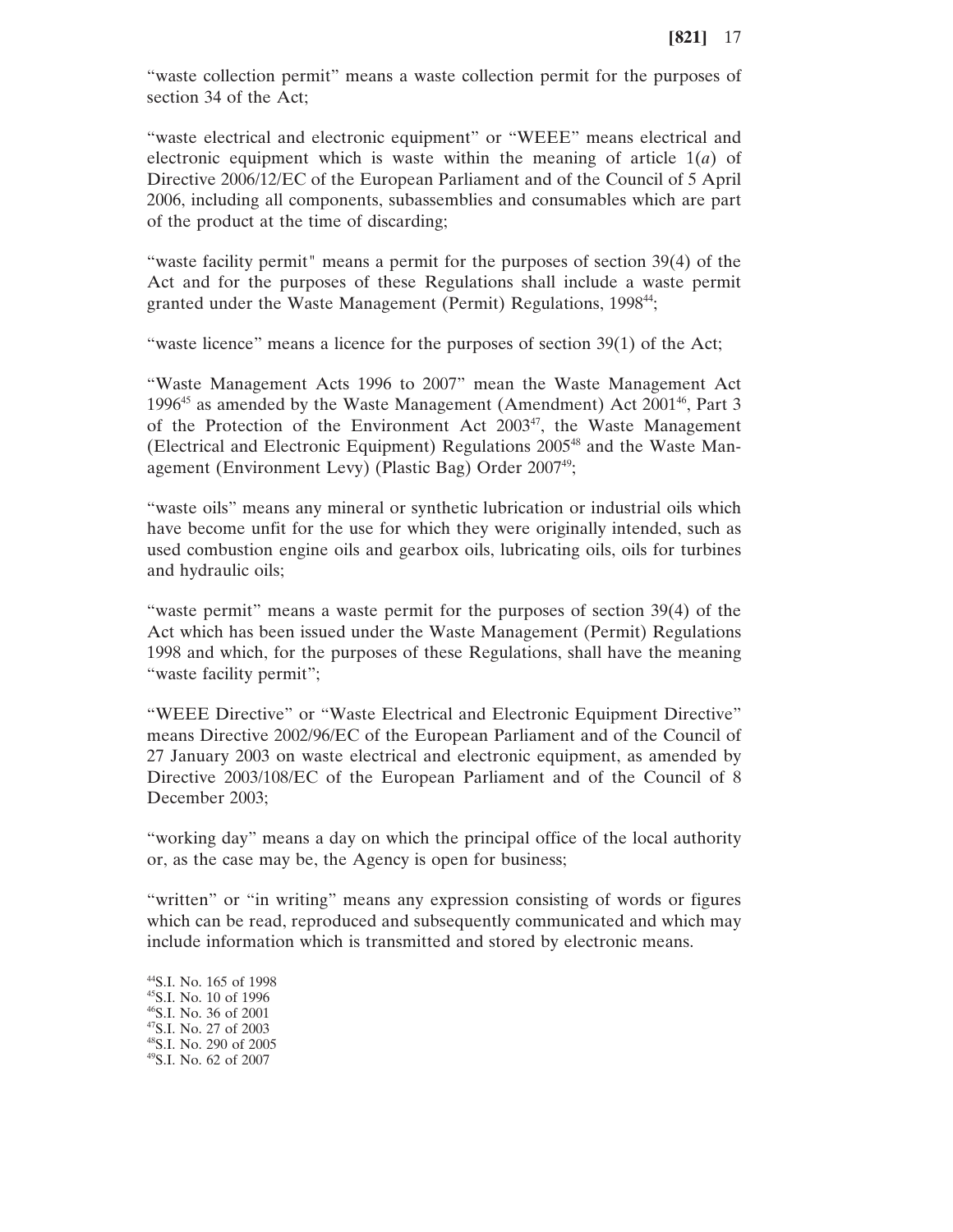### *Non-application of section 39(1) of the Act*

6. (1) Section 39(1) of the Act shall not apply in respect of the carrying on by a person of a waste recovery or disposal activity specified in Parts I or II of the third schedule of the Regulations if and for so long as the person carrying on the activity complies with the conditions specified in sub-article (2).

- (2) The conditions specified for the purposes of sub-article (1) are that—
	- (*a*) in the case of an activity of a class specified in Part I of the third schedule, where—
		- (i) the activity is being carried on in a manner which does not cause, and is not likely to cause, environmental pollution,
		- (ii) there is in force in relation to the carrying on of the activity a waste facility permit granted by the local authority in whose functional area the facility is located, and
		- (iii) the activity is being carried on in accordance with the conditions attached to the aforementioned waste facility permit; and
	- (*b*) in the case of an activity relating to household waste of a class specified in Part II of the third schedule, where the—
		- (i) waste arises within the curtilage of the domestic dwelling, and
		- (ii) activity is carried out within the curtilage of the domestic dwelling, and
		- (iii) local authority in whose functional area the dwelling is situated or, as the case may be, the Agency considers, in its reasonable opinion, that the activity forms part of normal domestic activity, and
		- (iv) activity is carried out in accordance with all relevant legislative requirements; and
	- (*c*) in the case of an activity, other than covered in sub-article (*b*), of a class specified in Part II of the third schedule, where—
		- (i) there is in force in relation to the carrying on of the activity a certificate of registration granted by the Agency or, as the case may be, the local authority in whose functional area the facility is located, and
		- (ii) the activity—
			- (A) is being carried on in accordance with the rules specified in the fourth schedule, and
			- (B) complies with the general requirements laid down in article 4 of Directive 2006/12/EC.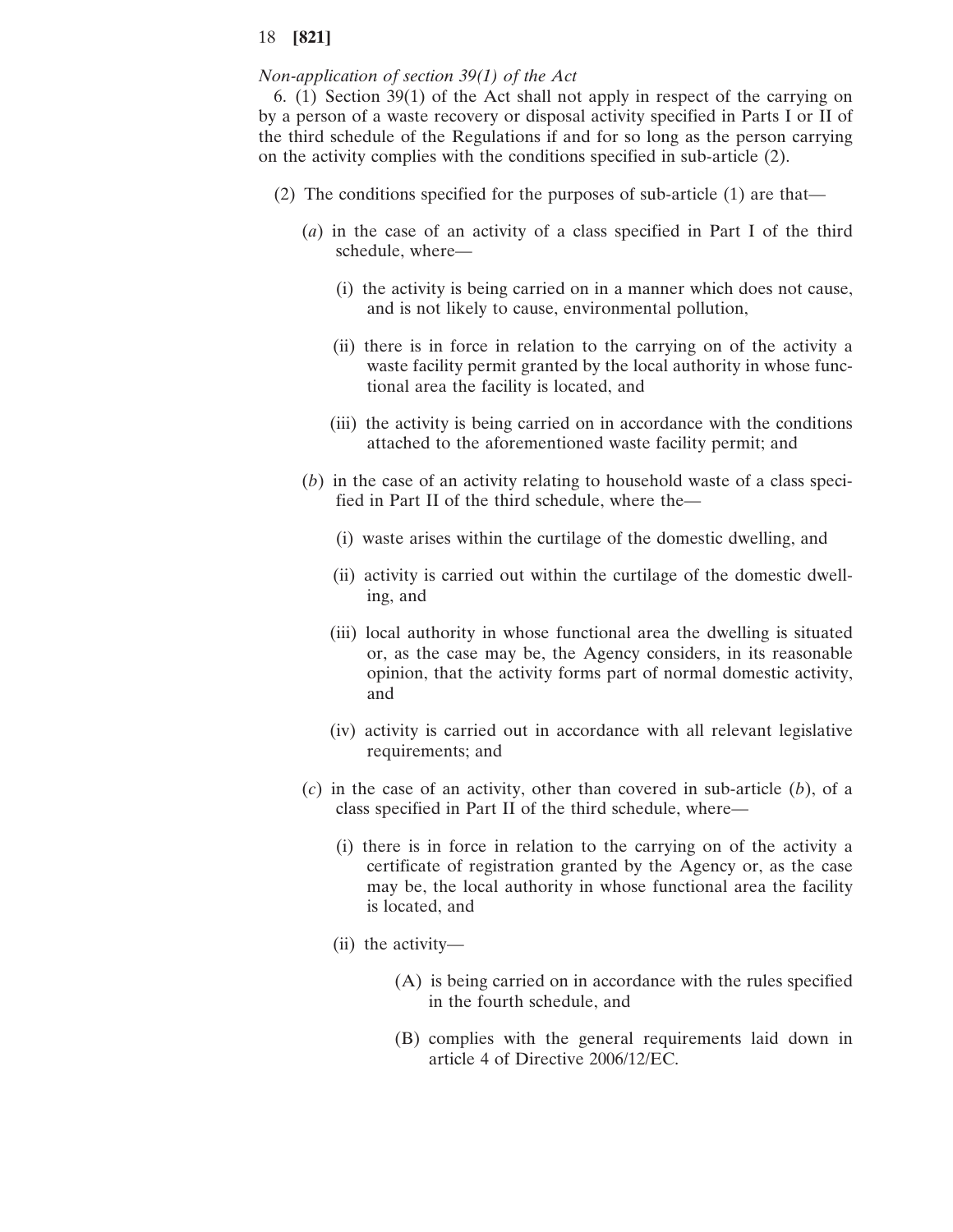(3) Notwithstanding sub-article (2), where a type or quantity of waste material has been deposited for the purposes of the improvement or development of land which has not been specifically authorised through—

- (*a*) a waste licence granted under the Waste Management (Licencing) Regulations  $2004^{50}$ , as may be amended from time to time,
- (*b*) a waste facility permit granted in relation to classes of activity 5 or 6 of Part I of the third schedule, or
- (*c*) a certificate of registration granted in relation to classes of activity 5 or 6 Part II of the third schedule, or
- (*d*) the requirements of a planning permission granted in accordance with Part II of the Planning and Development Act 2000<sup>51</sup>,

the activity shall be regarded as an unauthorised landfill facility for the purposes of the Waste Management (Landfill Levy) (Amendment) Regulations,  $2006^{52}$ .

#### *Notice of intention to apply for a waste facility permit*

7. Within the period of 10 working days before the making of an application for a waste facility permit and in accordance with article 8, an applicant shall—

- (*a*) publish notice of the intention to make the application in either a national newspaper, or in newspapers circulating in the area in which the facility or premises is located, and
- (*b*) give notice of the intention to make the application by the erection or fixing of a site notice on the facility or premises concerned.

### *Requirements as to notices*

- 8. (1) A notice published in a newspaper pursuant to article 8 shall—
	- (*a*) contain as a heading, and in uppercase, the words "APPLICATION TO [NAME OF LOCAL AUTHORITY] FOR A WASTE FACILITY PERMIT",
	- (*b*) give the name and address of the principal place of business of the applicant,
	- (*c*) state the location or postal address of the facility to which the application relates,
	- (*d*) give a brief description of the nature and purpose of the activity,
	- (*e*) state that an application for a waste facility permit will be made to the above mentioned local authority within 10 working days of the date of the newspaper notice,

50S.I. No. 395 of 2004

<sup>51</sup>S.I. No. 30 of 2000

<sup>52</sup>S.I. No. 402 of 2006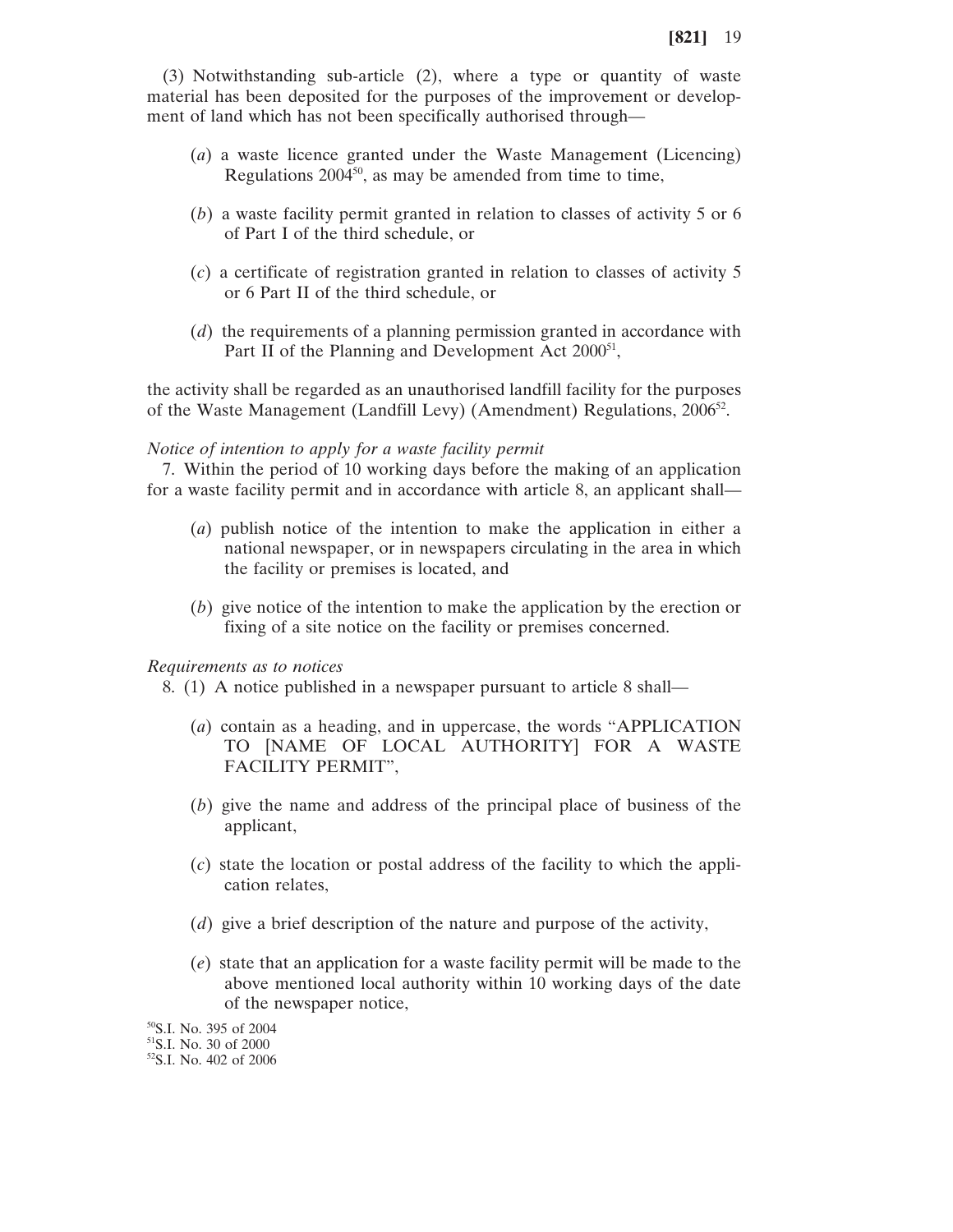- (*f*) specify the class or classes of activity concerned, in accordance with—
	- (i) the third and fourth schedules of the Act and, in the case of two or more activities, identify the principal activity, and
	- (ii) Part I of the third schedule of these Regulations and, in the case of two or more activities, identify the principal activity,
- (*g*) state that a copy of the application for a waste facility permit will be available for inspection or purchase at the principal office of the local authority from as soon as may be.
- (2) A site notice erected or fixed on any facility pursuant to article 8 shall—
	- (*a*) be headed "APPLICATION TO [NAME OF LOCAL AUTH-ORITY] FOR A WASTE FACILITY PERMIT" and shall—
		- (i) indicate the site location or proposed location of the activity,
		- (ii) indicate the date on which the site notice was erected,
		- (iii) comply with the requirements specified in paragraphs  $(b)$ ,  $(c)$ ,  $(d)$ , (*e*), (*f*) and (*g*) of sub-article (1), and
		- (iv) state that it is an offence for any person to remove the notice other than the applicant, his or her agent or the local authority or, as the case may be, the Agency,
	- (*b*) be painted or inscribed, or printed and affixed in indelible ink on a white background, on a durable material and secured against damage from bad weather and other causes, and the text shall be so painted, inscribed or printed, that the notice shall be easily visible and legible by persons using the public road, and shall not be obscured or concealed at any time,
	- (*c*) subject to sub-article (3), be securely erected or fixed in a conspicuous position—
		- (i) on or near the main entrance to the facility from a public road, or where there is more than one entrance from public roads, on or near all such entrances,
		- (ii) on any other part of the facility adjoining a public road, and

(3) Where the facility to which an application relates does not adjoin a public road, site notices shall be erected or fixed in a conspicuous position on the facility so as to be easily visible and legible by persons outside the facility, and shall not be obscured or concealed at any time.

(4) A site notice erected or fixed on any facility pursuant to article 8 shall be maintained in position where erected or fixed for at least 25 working days after the applicant has received an acknowledgement of receipt of a valid application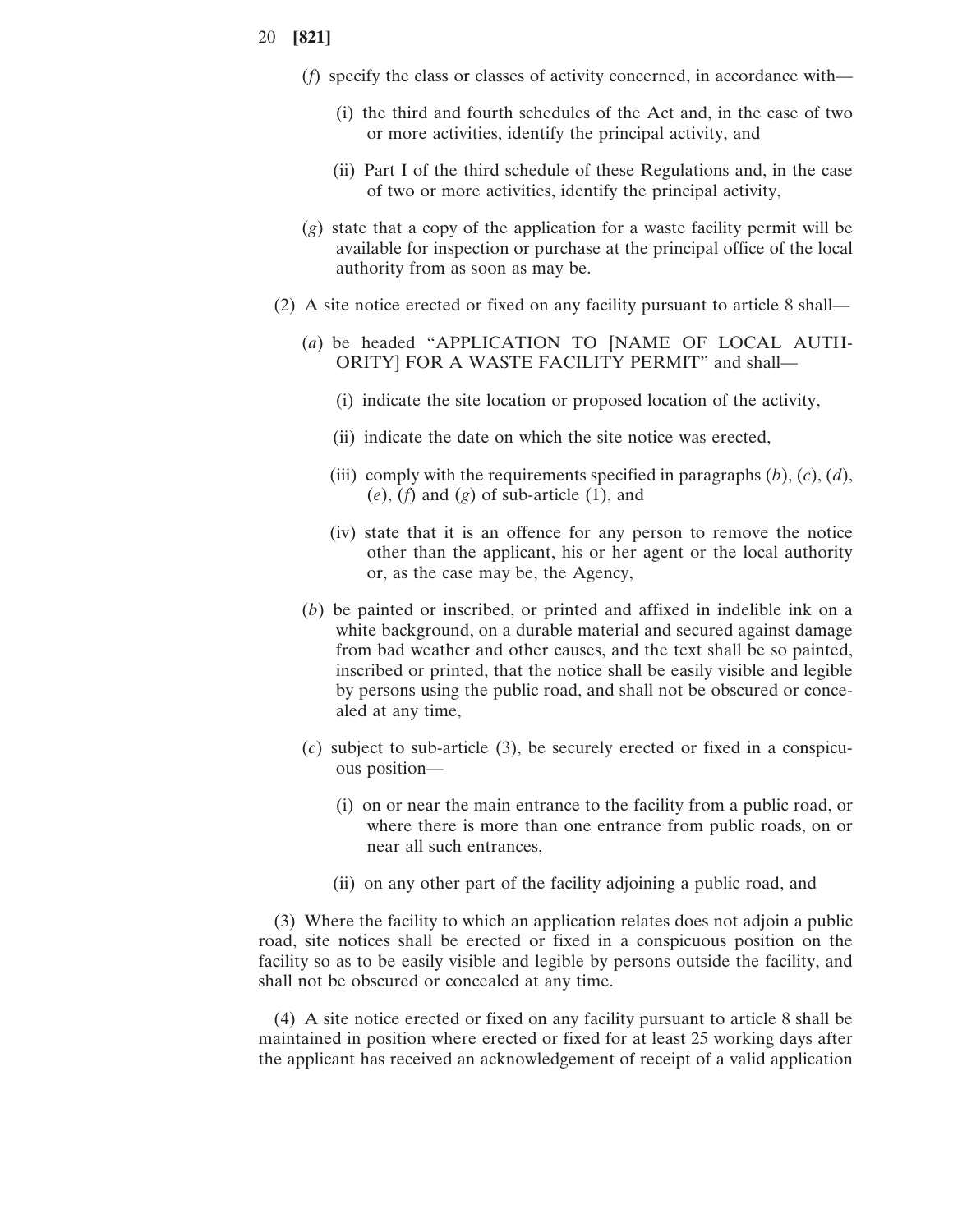from the local authority in accordance with article 12, and shall be renewed or replaced if it is removed or becomes defaced or illegible within the period during which it is required to be displayed.

(5) Notwithstanding sub-article (4), the removal of a site notice by any party other than the applicant or his or her agent or the local authority or, as the case may be, the Agency, is an offence under these Regulations.

#### *Making of an application to a local authority for a waste facility permit*

9. An application for a waste facility permit shall be made in writing, or other form of notification including electronic means, as may be agreed by the local authority, to the principal office of the local authority in whose functional area the waste facility is located.

### *Contents of an application for a waste facility permit*

10. (1) An application for a waste facility permit shall contain the following information—

- (*a*) the full name of the applicant(s),
- (*b*) all trade names used or proposed to be used by the applicant(s),
- (*c*) confirmation of the legal interest of the applicant(s) in the land on which the proposed facility is located,
- (*d*) the address of the principal place of business of the applicant(s) and, where applicable, the telephone number, telefax number and e-mail address of the applicant(s), and, if different, any address to which correspondence relating to the application should be sent,
- (*e*) if the applicant(s) is a partnership, the name and address of each partner,
- (*f*) if the applicant(s) is a body corporate, the address of its registered or principal office and the name and address of any person who is a director, manager, company secretary or other similar officer of each body corporate,
- (*g*) details of the town-land and postal address of the location of the facility to which the application relates,
- (*h*) a copy of the appropriate certificate issued by the Companies Registration Office,
- (*i*) the specified Company Registration or Trade Name if trading under a name,
- (*j*) a description of the nature of the waste-related activity which is proposed to be carried on within the facility,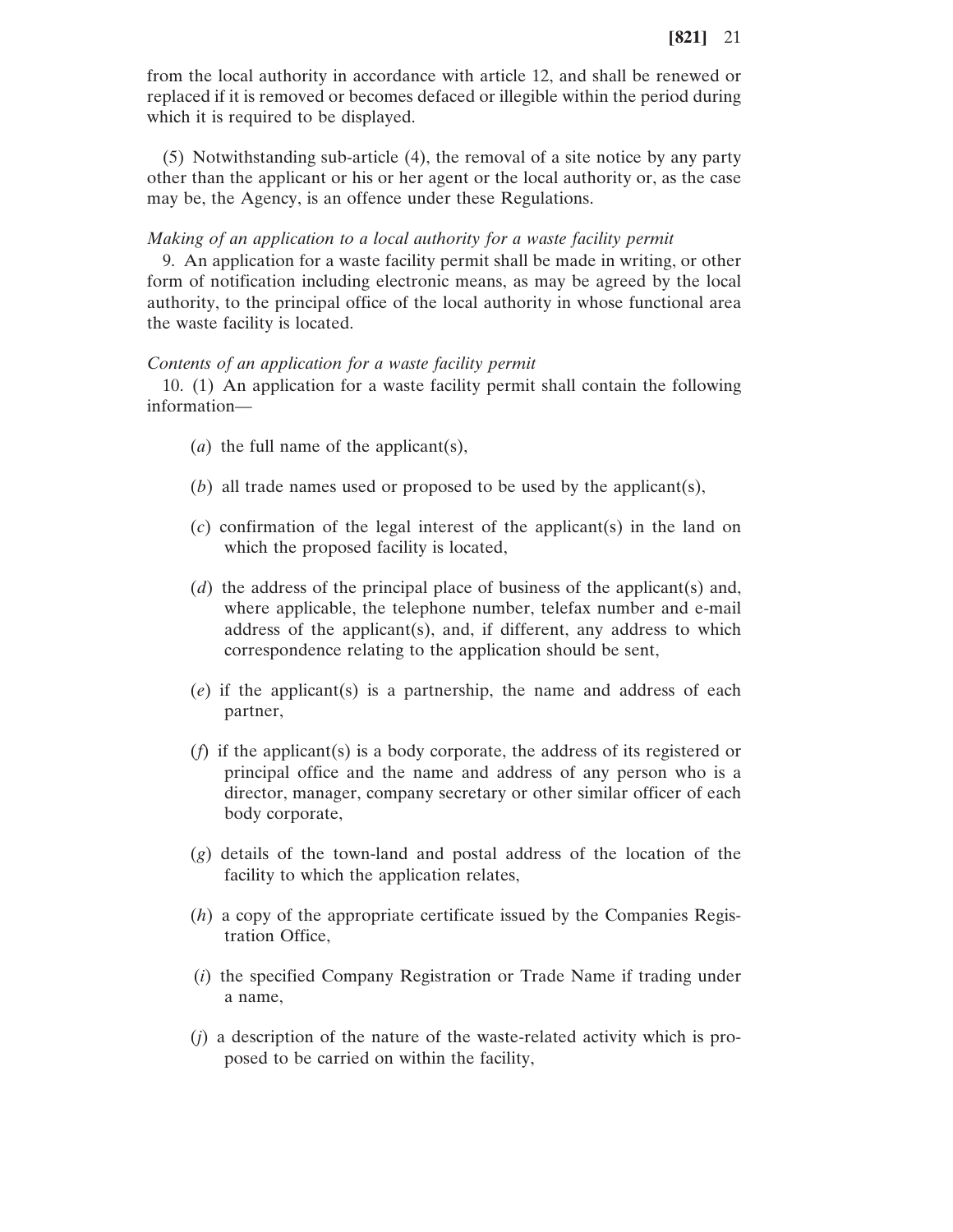- (*k*) five copies of the appropriate plans and maps relating to the facility, including
	- (i) site location map,
	- (ii) proposed layout plan of facility,
	- (iii) a clear delineation of the site boundaries, and
	- (iv) particulars of:
		- (A) Ordnance Survey Sheet Reference Number(*s*),
		- (B) Elevation Levels (metres) and Ordnance Datum used,
		- (C) Dimensions (metres), and
		- (D) Orientation of North Point,
- (*l*) the specified class or classes of activity concerned, in accordance with
	- (i) the third and fourth schedules of the Act, and in the case of two or more activities identify the principal activity, and
	- (ii) Part I of the third schedule of these Regulations, and in the case of two or more activities identify the principal activity,
- (*m*) details of the quantity of waste (in tonnes or cubic metres or number of units as appropriate to the waste stream concerned) and the nature of the waste or wastes, which will be recovered or disposed of, as the case may be, including—
	- (i) European Waste Catalogue Code(*s*) and description(*s*) pursuant to Commission Decision 2001/118/EC of 16 January 2001 or subsequent list as may be amended from time to time, and
	- (ii) particulars of the manner in which accurate records of the types and quantities of waste accepted at the facility will be measured,
- (*n*) a description of the plant, methods, processes and operating procedures for the activity,
- (*o*) particulars of the source, location, nature, composition, quantity, level and rate of emissions arising, or which will arise, from the activity and, where relevant, the period or periods during which such emissions are made or are to be made,
- (*p*) an identification of the proposed monitoring and sampling points and details of the proposed arrangements for the monitoring of emissions and the environmental consequences of any such emissions,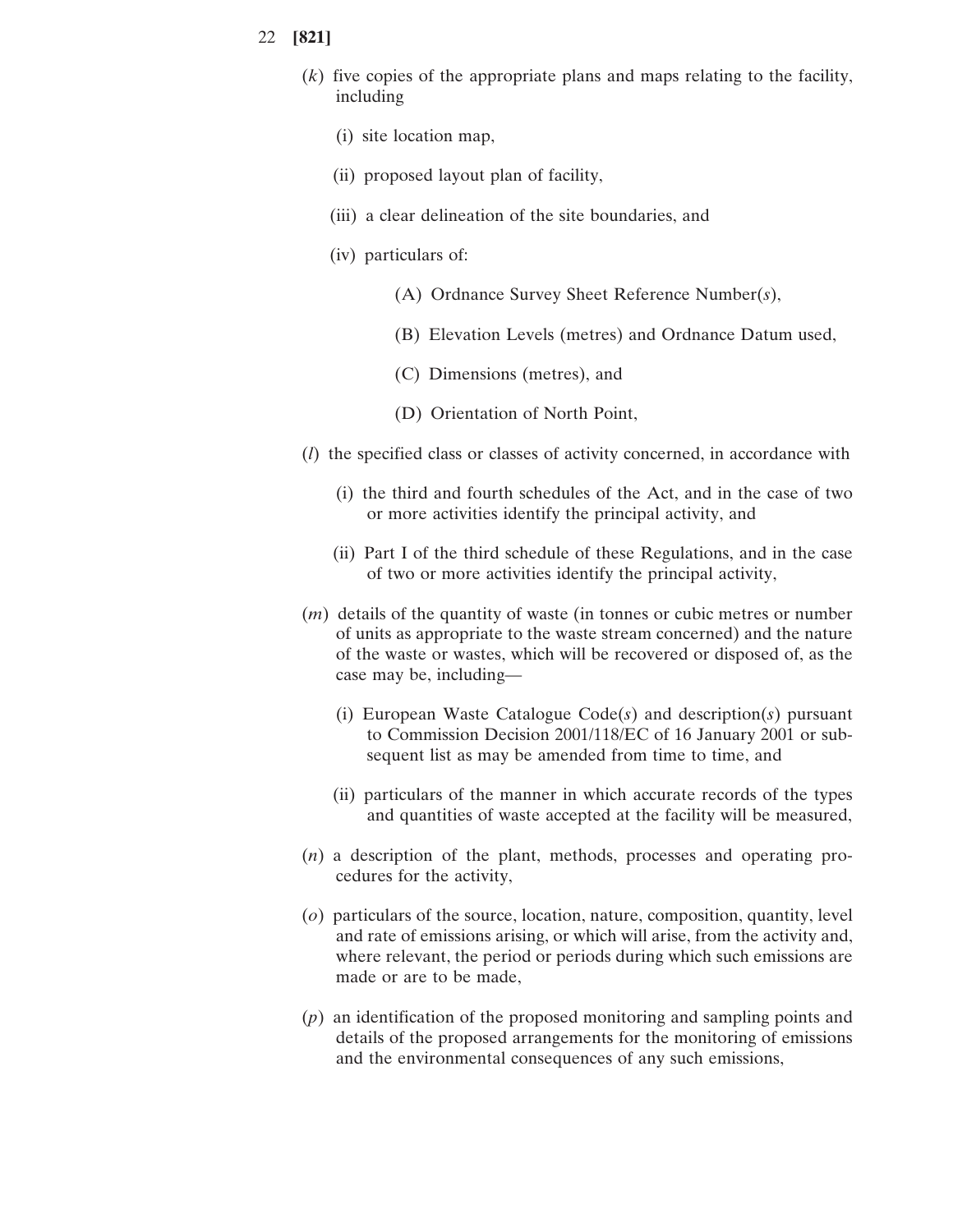- (*q*) a description of the existing or proposed measures, including emergency procedures, to prevent unauthorised or unexpected emissions and minimise the impact on the environment of any such emissions,
- (*r*) the expected lifetime of the facility or activity,
- (*s*) particulars in respect of such matters affecting the ability of the applicant(*s*) to meet the financial commitments or liabilities which will be entered into or incurred by the person(*s*) in carrying on the activity or in ceasing to carry on the activity at the facility,
- (*t*) planning permission number, or planning application number, or if applicable copy of certificate of exemption issued by the relevant planning authority,
- (*u*) declaration from the Agency (if appropriate) that the proposed activity requires a waste facility permit,
- (*v*) details of any proposed traffic management system,
- (*w*) in the case of an application for a waste facility permit which involves the biological treatment of animal by-products within the meaning of Regulation (EC) No. 1774/2002 laying down health rules concerning animal by-products not intended for human consumption, details of any application made to the Minister for Agriculture and Food for a veterinary authorisation for the facility,
- (*x*) in the case of an activity involving the improvement or development of land—
	- (i) details of the existing and final profiles and contours of the land,
	- (ii) a statement of whether the facility is located in, on or adjacent to, or impinges upon, a European site, and
	- (iii) a facility closure plan.
- (*y*) details of the biodiversity of the land,
- (*z*) where appropriate, details of discussions or correspondence which have taken place with the Minister for the Environment, Heritage and Local Government,
- (aa) in the case of a facility which is situated in the immediate catchment of a watercourse, details of the flood studies which have been undertaken to ensure that the potential for increased run-off or contamination of the watercourse is adequately mitigated,
- (bb) where appropriate, in the case of onward transport of waste from the facility, details of all other facilities which are proposed to be used to receive such waste,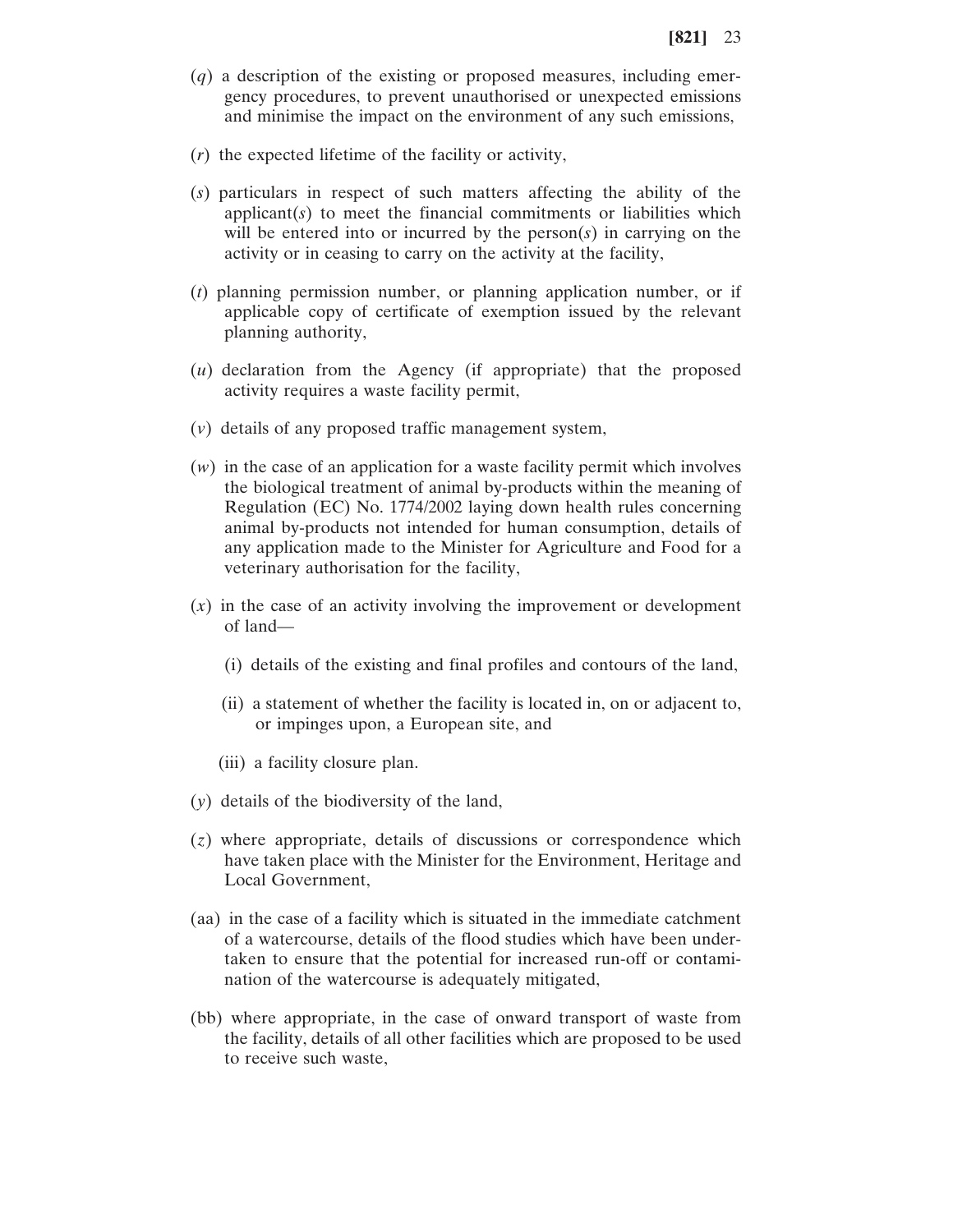- (cc) any other information which the local authority considers necessary to determine the application,
- (dd) information in relation to any offence, prescribed under article  $19(3)(a)$ , of which the applicant has been convicted within the period of ten years prior to the making of the application, including information in relation to the court hearing the case, the nature of the offence and any penalty or requirement imposed by the court,
- (ee) information in relation to the terms of any requirement imposed on the applicant by order of a court under the Act,
- (ff) description of the waste acceptance procedures to be established and applied,
- (gg) description of the proposed measures to be taken to prevent unauthorised waste disposal or litter abatement at the facility,
- (hh) description of the proposed measures to be taken for vermin control at the facility.

(2) The information to be provided under paragraphs (ee) and (ff) of subarticle (1) shall

- (*a*) in a case where the applicant is a body corporate, include such information in relation to the applicant and to—
	- (i) each director, manager, company secretary or other similar officer of that body corporate, and
	- (ii) each body corporate in relation to which a director, manager, company secretary or other similar officer of the applicant body corporate is, or was, at any time during the period of 10 years prior to the making of the application, a director, manager, company secretary or other similar officer.
- (*b*) in a case where the applicant is a person or a partnership, include such information in relation to the applicant and each body corporate in which the person or any partner, as the case may be, is, or was, at any time during the period of 10 years prior to the making of the application, a director, manager, company secretary or other similar officer.
- (3) An application shall be accompanied by—
	- (*a*) a copy of the relevant page of the newspaper, or newspapers, in which the notice in accordance with articles 7 and 8 has been published,
	- (*b*) a copy of the text of the notices erected or fixed in accordance with articles 7 and 8,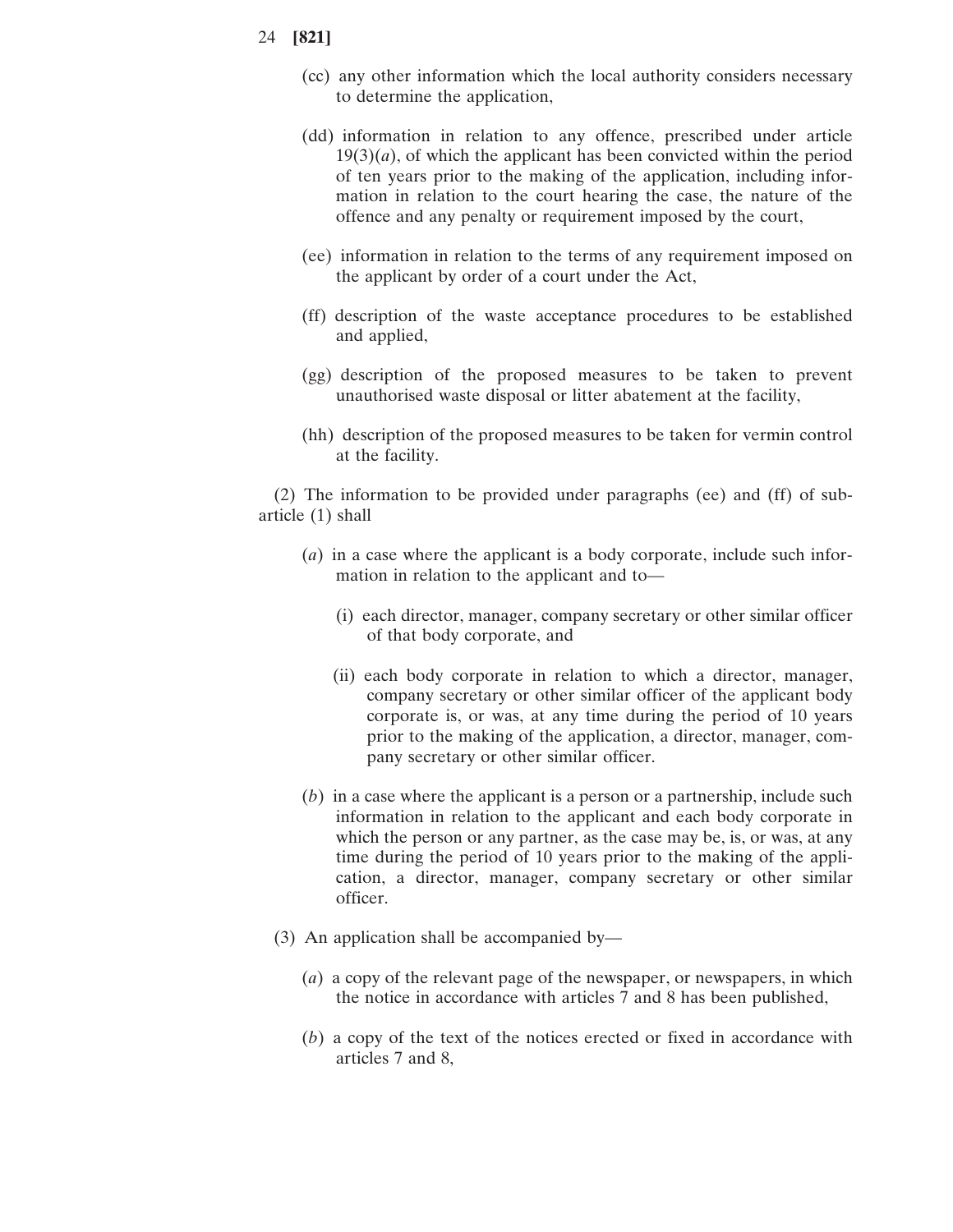- (*c*) a copy of such plans, including a site plan, location map, and Ordnance Survey sheet number, and levels referring to ordnance datum status and such other particulars, reports and supporting documentation as are necessary to identify and describe, as appropriate—
	- (i) the position of the notice which has been erected or fixed in accordance with article 8,
	- (ii) the point or points from which emissions are made or are proposed to be made, and
	- (iii) the point or points at which monitoring and sampling are to be undertaken,
- (*d*) a copy of current tax clearance/C2 certificate issued to the applicant by the Revenue Commissioners or, where the applicant is ordinarily resident outside the State, an appropriate certificate from the relevant tax authorities,
- (*e*) a copy of proof of company registration and trade name where applicable, and
- (*f*) the fee payable in accordance with article 42 and as set out in the fifth schedule.

*Declarations on waste licences, waste facility permits or certificates of registration* 11. (1) If an applicant has doubts concerning whether a proposed activity or activities shall be regarded as a licensable activity under section 39(1) of the Act or as requiring a waste facility permit or certificate of registration under these Regulations, or as none of these, the applicant shall make a request to the Agency to determine the question in advance of the submission of an application for a waste facility permit or a certificate of registration under these Regulations.

(2) Where an applicant has not made a request to the Agency in accordance with sub article (1) and, upon receipt of an application by a local authority for a waste facility permit or a certificate of registration, the local authority has doubts concerning whether a proposed activity or activities shall be regarded as a licensable activity under section 39(1) of the Act or as requiring a waste facility permit or certificate of registration under these Regulations, or as none of these, the local authority shall—

- (*a*) make a written request to the Agency to determine the question, and
- (*b*) shall not consider the application until such a determination has been notified to the local authority in writing by the Agency.

(3) The Agency shall make a determination and shall notify the appellant in writing within 15 working days of the receipt of any requests received under sub-articles (1) and (2).

(4) The Agency—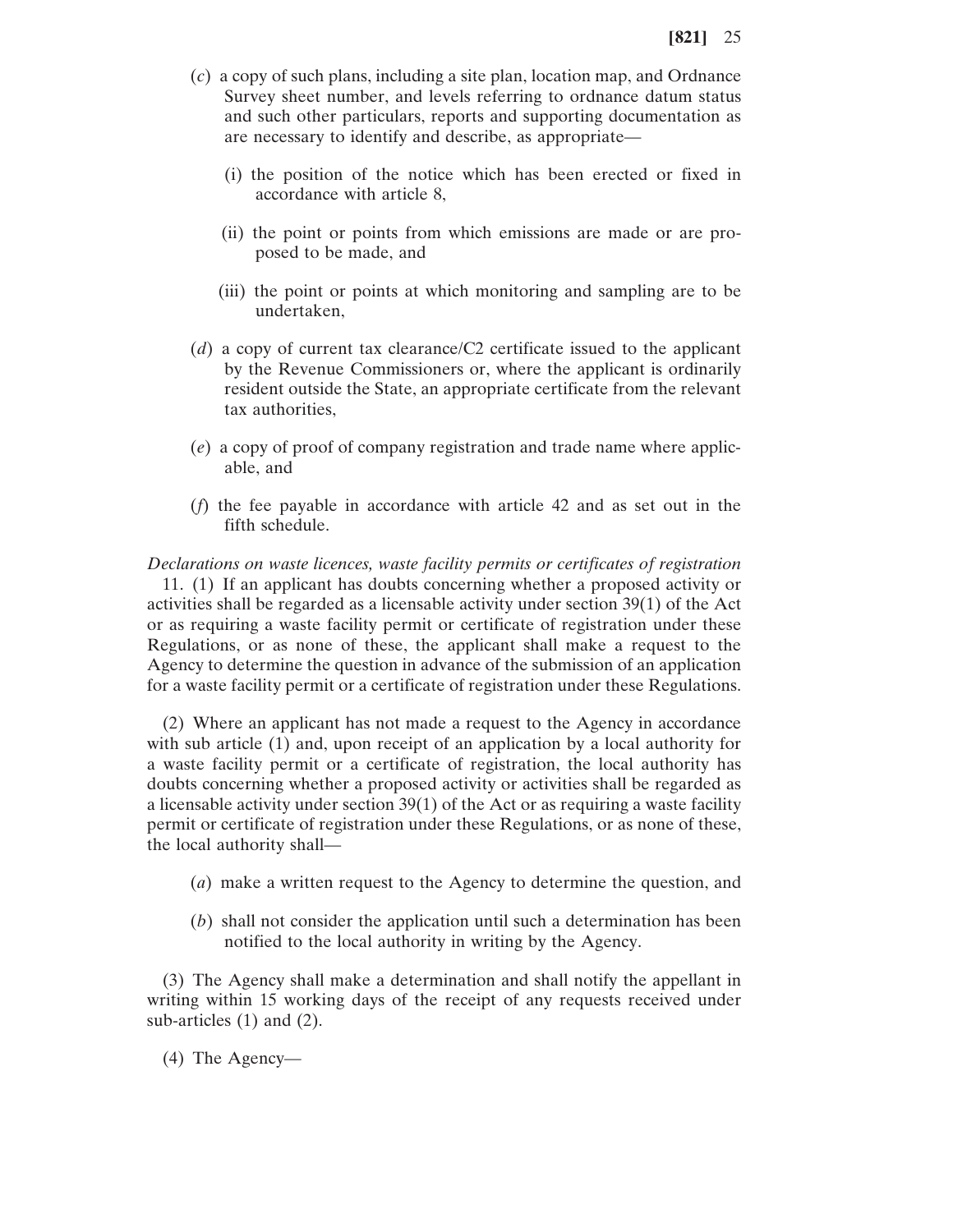- 26 **[821]**
	- (*a*) may determine, in consultation with the relevant local authority, whether an activity shall be regarded as a licensable activity under section 39(1) of the Act or as requiring a waste facility permit or certificate of registration under these Regulations, or as none of these, and
	- (*b*) shall, where such a determination does not correspond to the current waste authorisation in the case of an existing facility, notify the local authority and, as appropriate, the permit holder or the registration holder of the determination which has been made.

(5) Where, in the case of a permit holder or a registration holder, the Agency makes a determination that an activity shall be regarded as a licensable activity under section  $39(1)$  of the Act or as requiring a waste facility permit for the purposes of sub-article (4)—

- (*a*) an activity the subject of a waste facility permit which has been determined by the Agency to now require a waste licence in accordance with the Waste Management (Licensing) Regulations 2004, as may be amended from time to time, shall remain valid if an application for a waste licence is made to the Agency within 120 working days of the date of notification in writing of a determination by the Agency, until such time as a decision is taken to grant or to refuse a waste licence under article 34 of the Waste Management (Licensing) Regulations 2004, as may be amended from time to time, or the permit is reviewed under article 36, or
- (*b*) an activity the subject of a certificate of registration which has been determined by the Agency to now require a waste licence in accordance with the Waste Management (Licensing) Regulations 2004, as may be amended from time to time, shall remain valid if an application for a waste licence is made to the Agency within 120 working days of the date of notification in writing of a determination by the Agency, until such time as a decision is taken to grant or to refuse a waste licence under article 34 of the Waste Management (Licensing) Regulations 2004, as may be amended from time to time, or until the certificate of registration has been reviewed under article 38, or
- (*c*) an activity the subject of a certificate of registration which has been determined by the Agency to now require a waste facility permit, shall remain valid if an application for a waste facility permit is made to the Agency within 60 working days of the date of notification in writing of a determination by the Agency, until such time as a decision is taken to grant or to refuse a waste facility permit under article 18 of these Regulations, or the certificate of registration has been reviewed under article 38, or
- (*d*) an activity the subject of a waste licence which has been determined by the Agency to now require a waste facility permit or a certificate of registration shall remain in force until such time as the waste licence is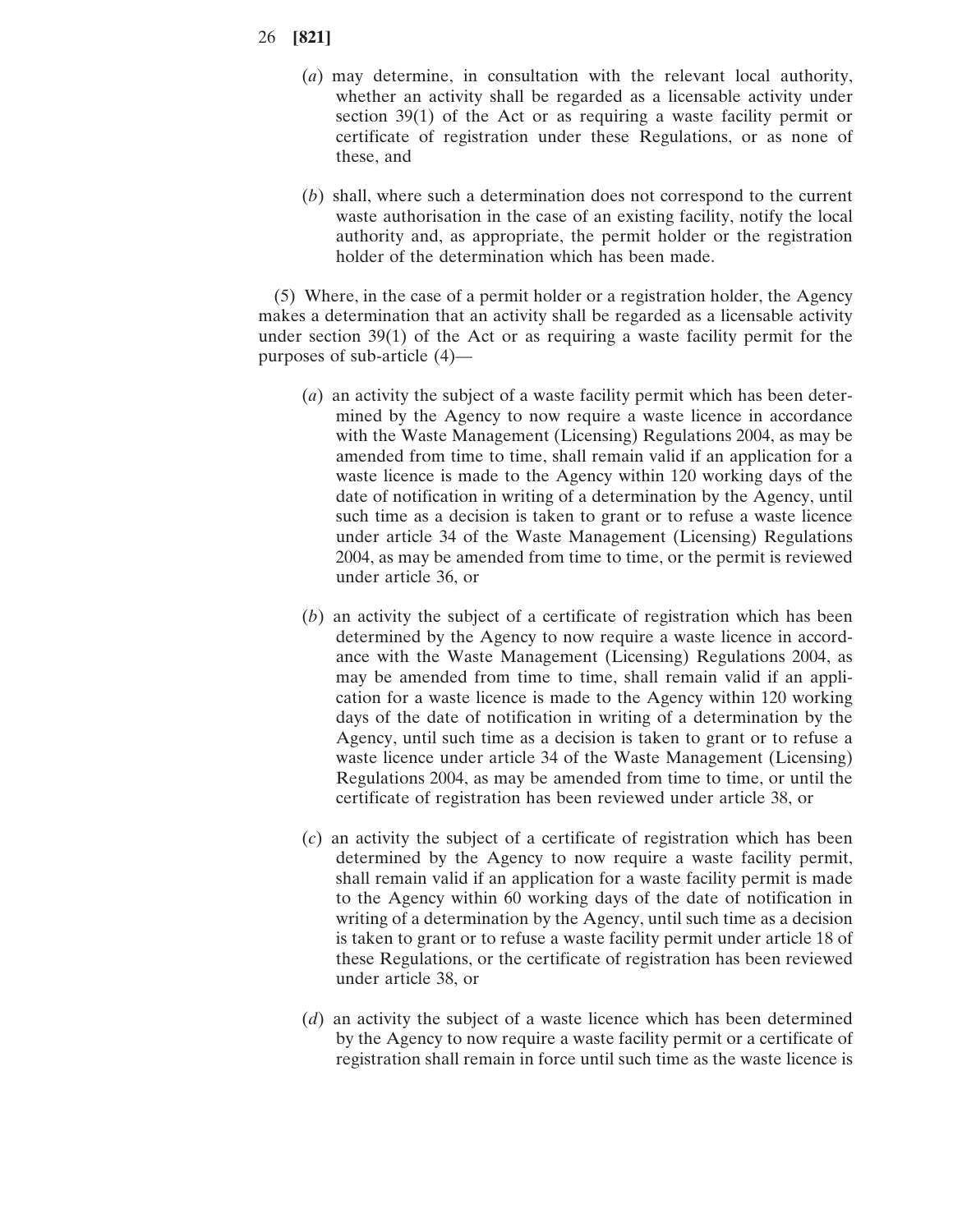revoked or surrendered in accordance with the Waste Management (Licensing) Regulations 2004,

(*e*) an activity the subject of a waste facility permit which has been determined by the Agency to now require a certificate of registration shall remain in force until such time as the waste facility permit is revoked or surrendered or falls to be reviewed under these Regulations,

(6) Where the Agency makes a determination in accordance with sub-articles  $(1)$ ,  $(2)$  or  $(4)$ , the determination shall be final.

#### *Procedure on receipt of an application for a waste facility permit*

12. (1) On receipt of an application for a waste facility permit, a local authority shall—

- (*a*) immediately stamp the application with the date of receipt and assign a reference number to the application, and,
- (*b*) notify the applicant in writing that the application has been received by the authority.

(2) Within a period of 10 working days following receipt of an application for a waste facility permit, a local authority shall—

- (i) decide whether the requirements of articles 7, 8 and 10 have been complied with, and
- (ii) comply with the relevant requirements of article 12 of the Waste Management (Register) Regulations 1997<sup>53</sup>.

(3) Where a local authority refers an application for a waste facility permit to the Agency for a determination under sub-article 11(2), the period specified in sub-article (2) shall not commence until such time as a determination has been notified to the local authority by the Agency in accordance with subarticle 11(3).

- (4) Where—
	- (*a*) a period of more than 10 working days has elapsed between the publication in a newspaper of a notice in accordance with article 8 and the making of the relevant application, or
	- (*b*) it appears to the local authority that any notice published pursuant to article 8 does not comply with the provisions of article 8, or is, because of its content or for any other reason, misleading or inadequate for the information of the public,

the local authority shall require the applicant to publish such further newspaper notice in such manner for such period and under such terms as it may specify and to submit to it such evidence as it may specify in relation to compliance 53S.I. No. 183 of 1997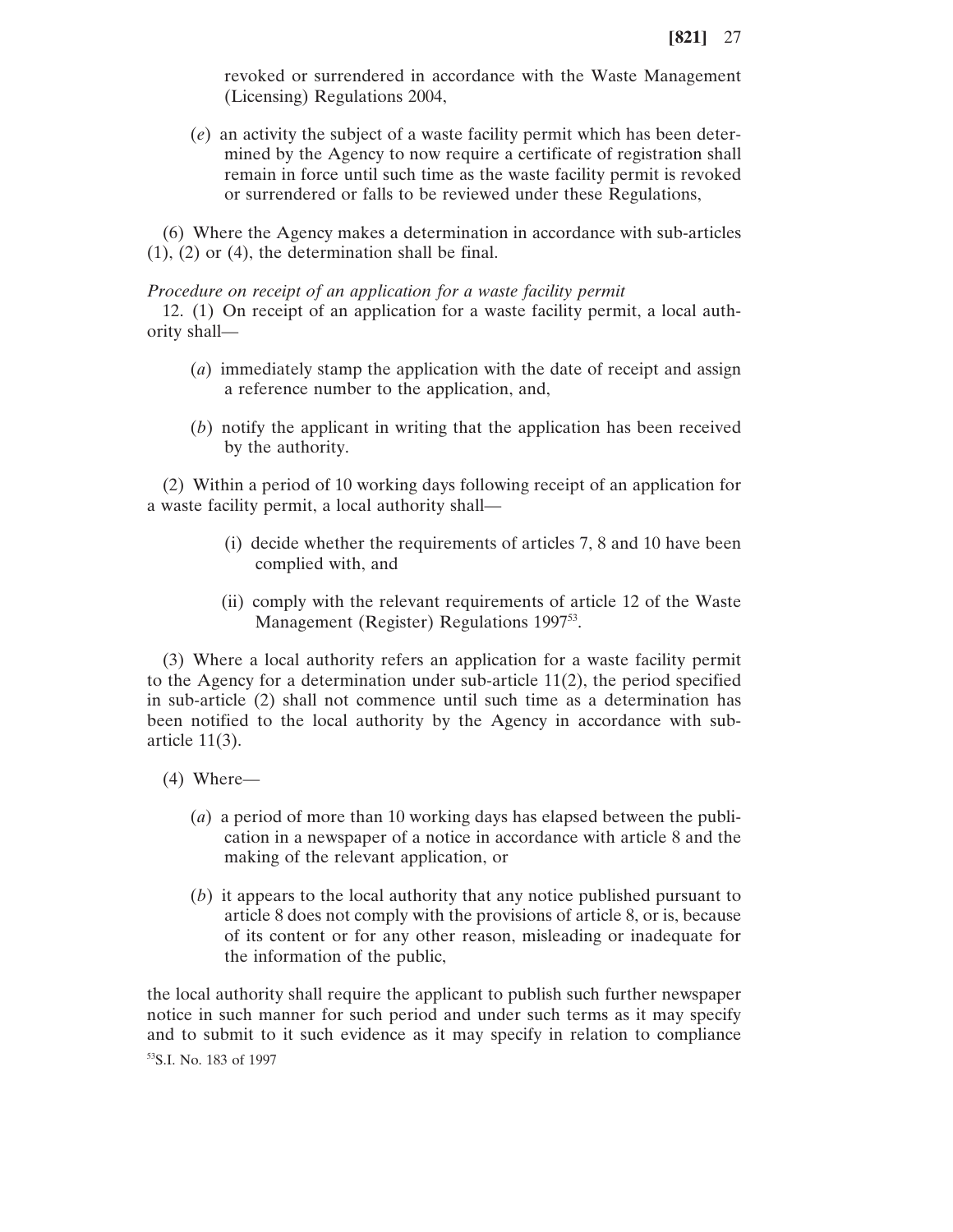with any such requirement. No further consideration will be given to the application by the local authority until the applicant has complied with the terms of such notice.

- (5) Where—
	- (*a*) a period of more than 10 working days has elapsed between the erection or fixing of a site notice pursuant to articles 7 and 8 and the making of the relevant application, or
	- (*b*) it appears to the local authority that the site notice does not comply with the requirements of article 8 or is, because of its content or for any other reason, misleading or inadequate for the information of the public,

the local authority may, by notice in writing, require the applicant to erect or fix such further site notice in such manner, by such time and for such period and in such terms as it may specify and to submit to it such evidence as it may specify in relation to compliance with any such requirement. The local authority shall not further consider the application until the applicant has complied with the terms of such notice.

(6) The local authority shall not serve a notice under sub-articles (4) or (5) any later than 5 working days after the making of its decision in accordance with sub-article (2).

(7) Where a local authority reasonably considers that any of the requirements of article 10 have not been complied with in respect of an application, it shall, as it considers appropriate, having regard to the extent of the failure to comply with the said requirements, and by notice in writing within 5 working days of making its decision—

- (*a*) inform the applicant of such failure of compliance and advise that the application is invalid and cannot be considered further by the local authority, or
- (*b*) require the applicant, within a period of 25 working days from the date of the notice, to take such steps or furnish such submissions, plans, documents or other information and particulars, as the local authority considers are necessary for compliance with the said requirements.

(8) The local authority shall not serve a notice under sub-article 7 any later than 10 working days after the making of its decision in accordance with subarticle (2).

(9) Where a local authority serves a notice in accordance with sub-article (7), and the applicant fails to comply with the requirements specified therein, the local authority may, by notice in writing, within 5 working days of making its decision, inform the applicant of such failure of compliance and that the application is invalid and cannot be considered by the authority.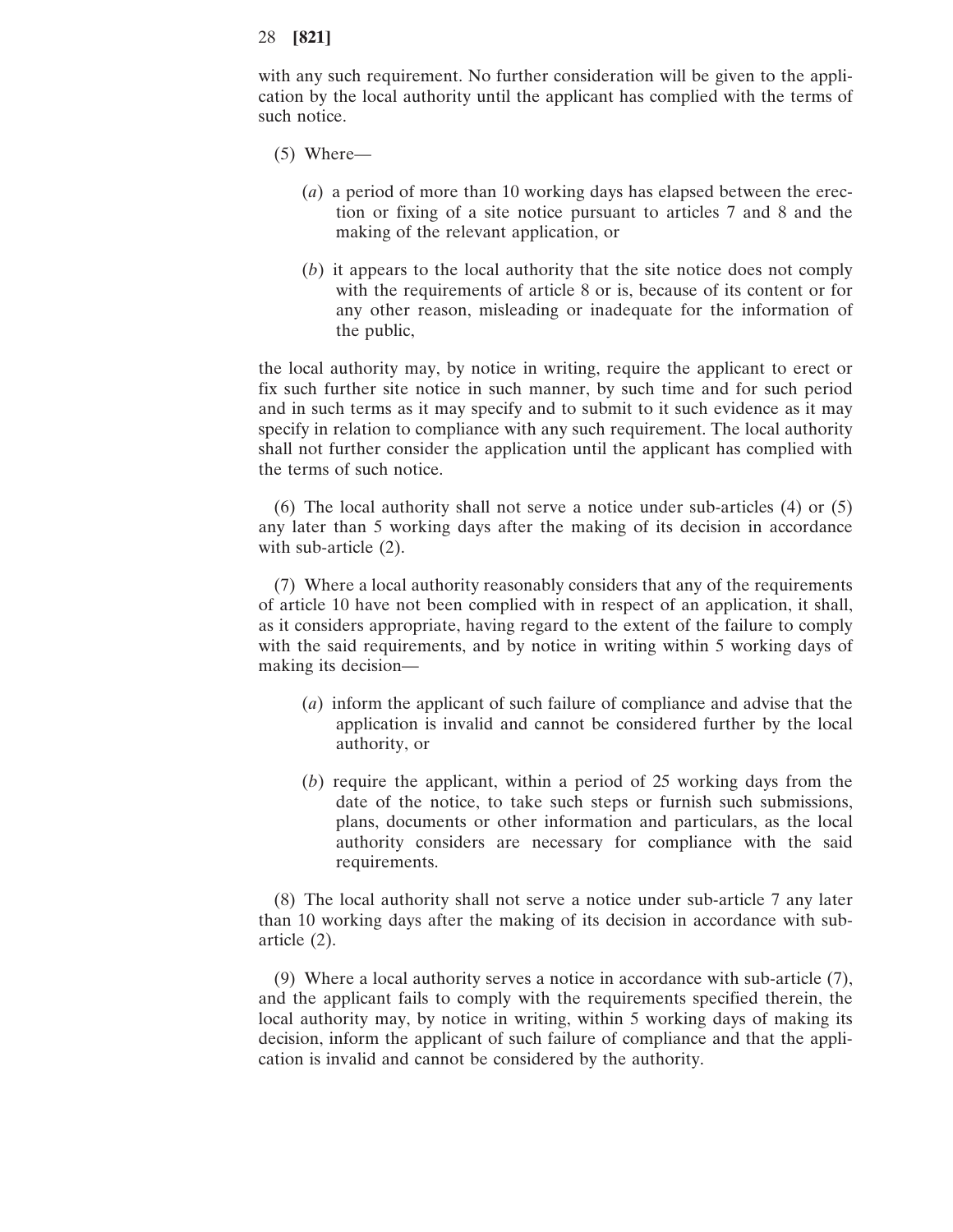(10) Where, in accordance with sub-articles  $(7)(a)$  and  $(9)$ , a local authority informs an applicant that an application is invalid, it shall return to the applicant all documentation which was submitted to the local authority in relation to the application.

(11) Where a local authority considers, in accordance with sub-article (2), that the requirements of articles 7, 8 and 10 have been complied with in respect of an application, it shall, within 5 working days of making its decision,

- (*a*) send to the applicant an acknowledgement of receipt of a valid application,
- (*b*) notify the Agency that a valid application has been received and send a copy of the application to the Agency,
- (*c*) notify the Minister for Agriculture and Food, where the application is made for a waste facility permit which is concerned with the composting of animal by-products within the meaning of Regulation (EC) No. 1774/2002, and such notice shall be accompanied by a copy of the said application,
- (*d*) in the case of an application which is concerned with the development or improvement of land, where the—
	- (i) applicant states in article 10(1) that the facility is located in, on or adjacent to, or impinges upon a European site, or
	- (ii) local authority considers, in its reasonable opinion, that the facility has the potential to impinge upon a European site,

the local authority shall notify the Minister for the Environment, Heritage and Local Government that the application has been made and such notice shall be accompanied by a copy of the said application.

(12) Before it gives notice of a decision under article 18, the local authority shall have regard, within a period of 25 working days from the date of a relevant notification under sub-articles  $(11)(c)$  or  $(11)(d)$ , to any written submission received from the Minister for Agriculture and Food or Minister for the Environment, Heritage and Local Government.

(13) Where the Minister for Agriculture and Food or the Minister for the Environment, Heritage and Local Government specifically states that particular matters raised in their submission to the local authority are required for compliance with relevant veterinary or conservation legislation or the implementation of strategic or statutory plans, the local authority must incorporate conditions in the waste facility permit to give effect to such matters.

#### *Further information*

13. (1) Without prejudice to the provisions of article 12(11), a local authority may, by notice in writing, require the applicant to—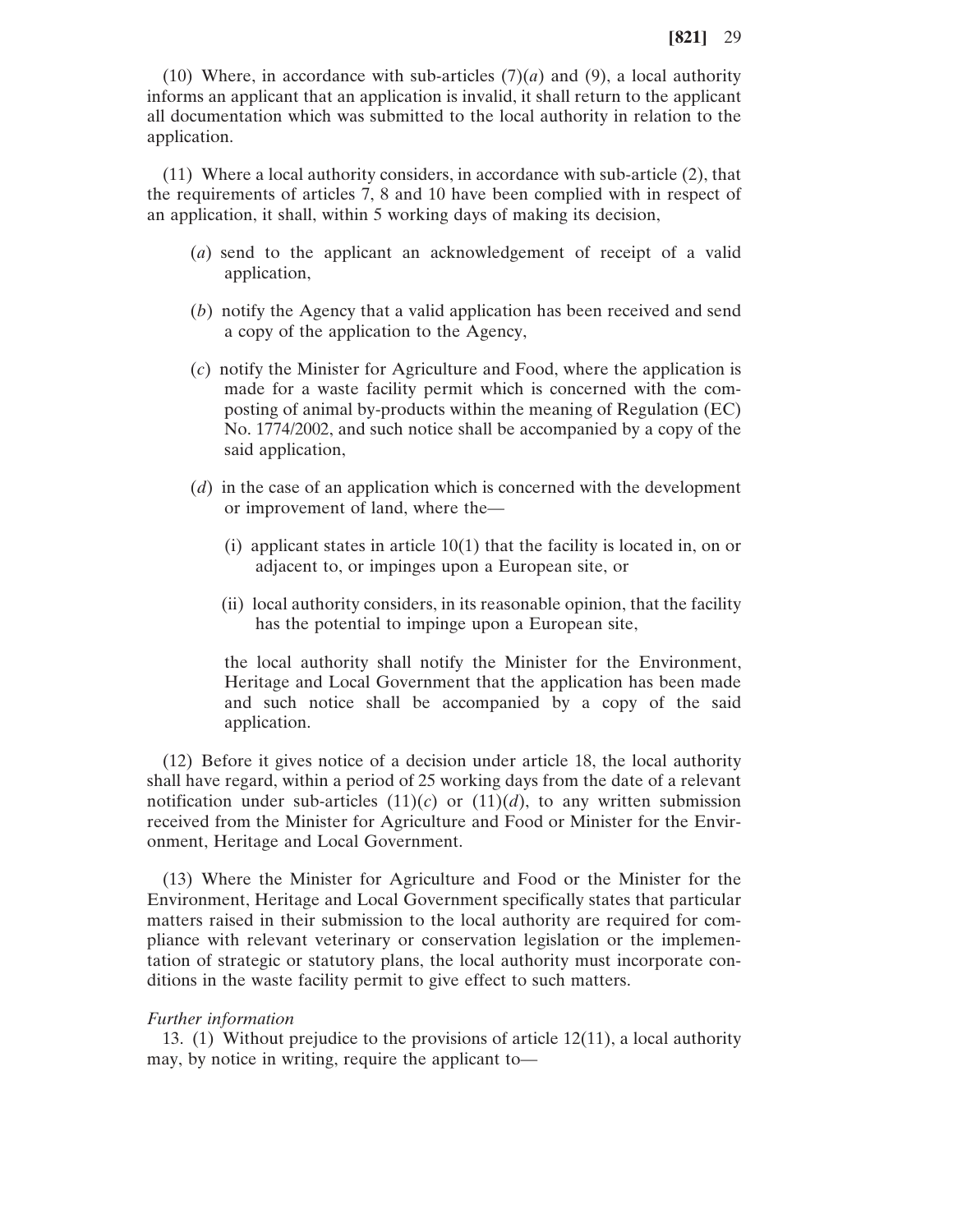- 30 **[821]**
	- (*a*) furnish such further information or particulars relating to the application, including information on any investigations required under article 17, as it considers necessary to enable it make a decision in respect of the application, or
	- (*b*) produce such evidence as it may reasonably require in order to verify any information or particulars furnished by the applicant in, or in relation to, the application.

(2) A notice under sub-article (1) shall not be served by a local authority more than 25 working days after the date of issue by the local authority, in accordance with article 12(11), of an acknowledgment of the receipt of a valid application.

(3) Not withstanding article 44, where there is a failure or refusal to comply with a requirement of a local authority under sub-article (1) within 25 working days of the date of notice of such requirement, the local authority may, if it thinks fit, proceed with its consideration of the application in the absence of the information, particulars or evidence specified in the requirement and make a decision in relation to the application and notify the applicant under article 18 of that decision.

#### *Availability and inspection of documents*

14. (1) Where a local authority receives an application it shall make available for public inspection, as soon as may be.

(2) Where a local authority considers in its reasonable opinion that the application is valid in accordance with the requirements of article 12, it shall make available for public inspection in accordance with this article—

- (*a*) a copy of any correspondence or notifications under article 11,
- (*b*) information and particulars received in relation to the application pursuant to any written notice under article 12,
- (*c*) further information provided by the applicant pursuant to a notice in writing under article 13(1),
- (*d*) submissions received in relation to the application pursuant to article 15,

(3) The documents and information specified at sub-article (1) shall be made available for public inspection during office hours at the principal office of the local authority from as soon as may be after making a decision under article 12 that the application is valid.

(4) During the period specified in sub-article (2), a copy of the application, or any extract therefrom, shall be made available on request during office hours at the principal office of the local authority for inspection or purchase at such charge (if any), not exceeding the reasonable cost of making such copies, as the local authority may determine.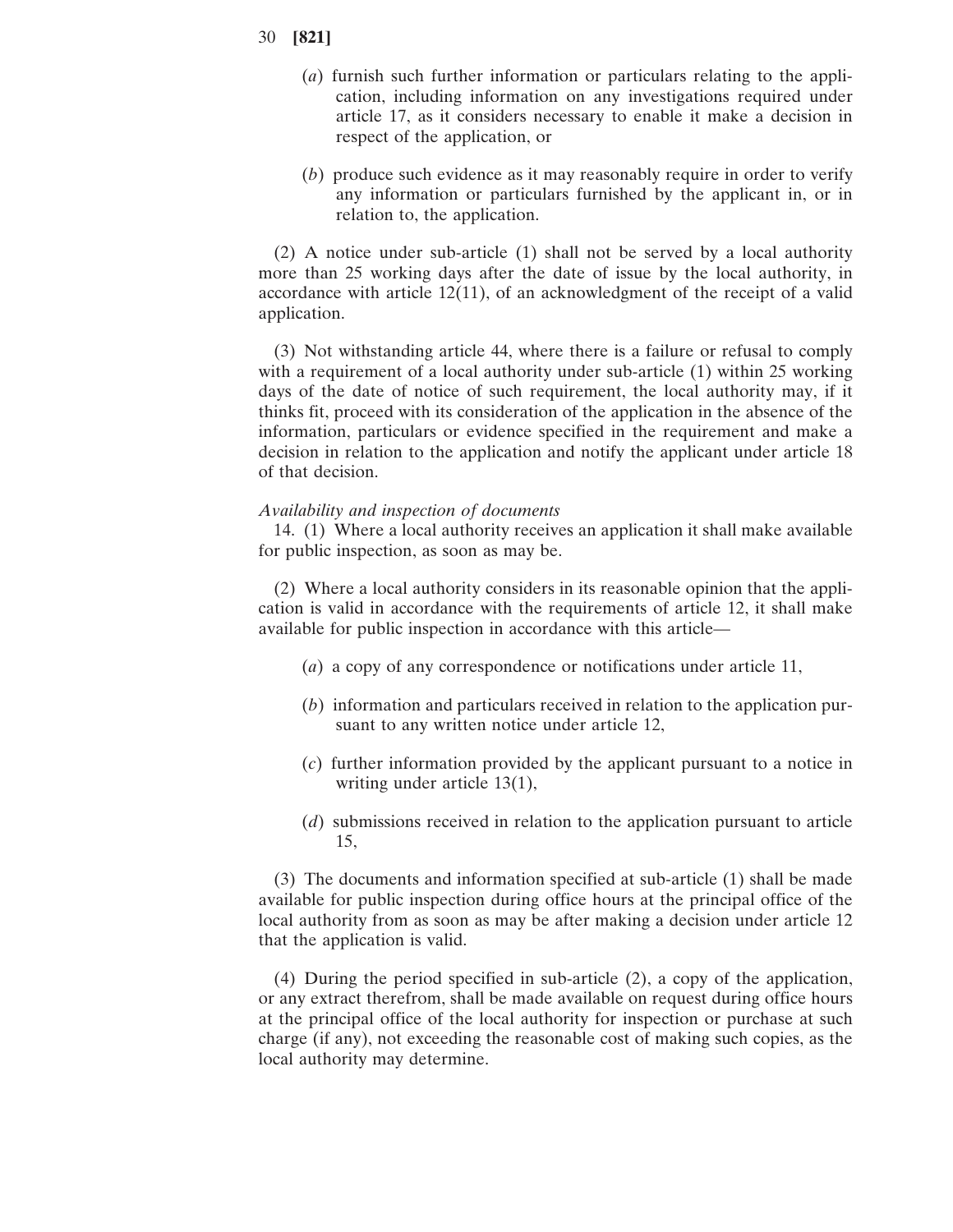*Submissions to a local authority regarding an application for a waste facility permit*

15. (1) Any person may, on his or her initiative, or at the invitation of the local authority within a period of 25 working days following the making available for inspection by a local authority of an application, make a written submission to the local authority in relation to the said application, and the local authority shall have regard to the submission in making its decision on the application.

(2) The local authority shall, as soon as may be after receipt of a submission under sub-article (1)—

- (*a*) notify the person in writing that the submission has been received by the local authority,
- (*b*) notify the applicant in writing that the submission has been received by the local authority, and has been made available for inspection in the principal office of the local authority from a specified date, and
- (*c*) make the submission available for public inspection in accordance with article 14.

(3) An applicant may make a submission in writing to the local authority in relation to any submission received by the local authority under sub-article (1) within a period of 25 working days of the date of its notification to the applicant.

### *Period for determination of an application for a waste facility permit*

16. (1) A local authority shall not, subject to sub-article (2), grant or refuse to grant a waste facility permit until after the expiration of 25 working days beginning on—

- (*a*) the date of receipt by the authority of a valid application under article  $12(2)$ , or
- (*b*) in a case where the applicant has been required to provide further information or particulars under articles 12 or 13, the day of receipt by the authority of such information or particulars,

by whichever date is the later.

(2) In exceptional circumstances, the local authority may grant a waste facility permit prior to the 25 working day period if, in the reasonable opinion of the local authority, such facilities are required urgently to prevent environmental pollution.

(3) Subject to sub-article (4), a local authority shall make a decision in relation to an application for a waste facility permit as expeditiously as possible and, in any event, grant, with or without conditions, or refuse to grant a waste facility permit—

(*a*) within a period of 40 working days from—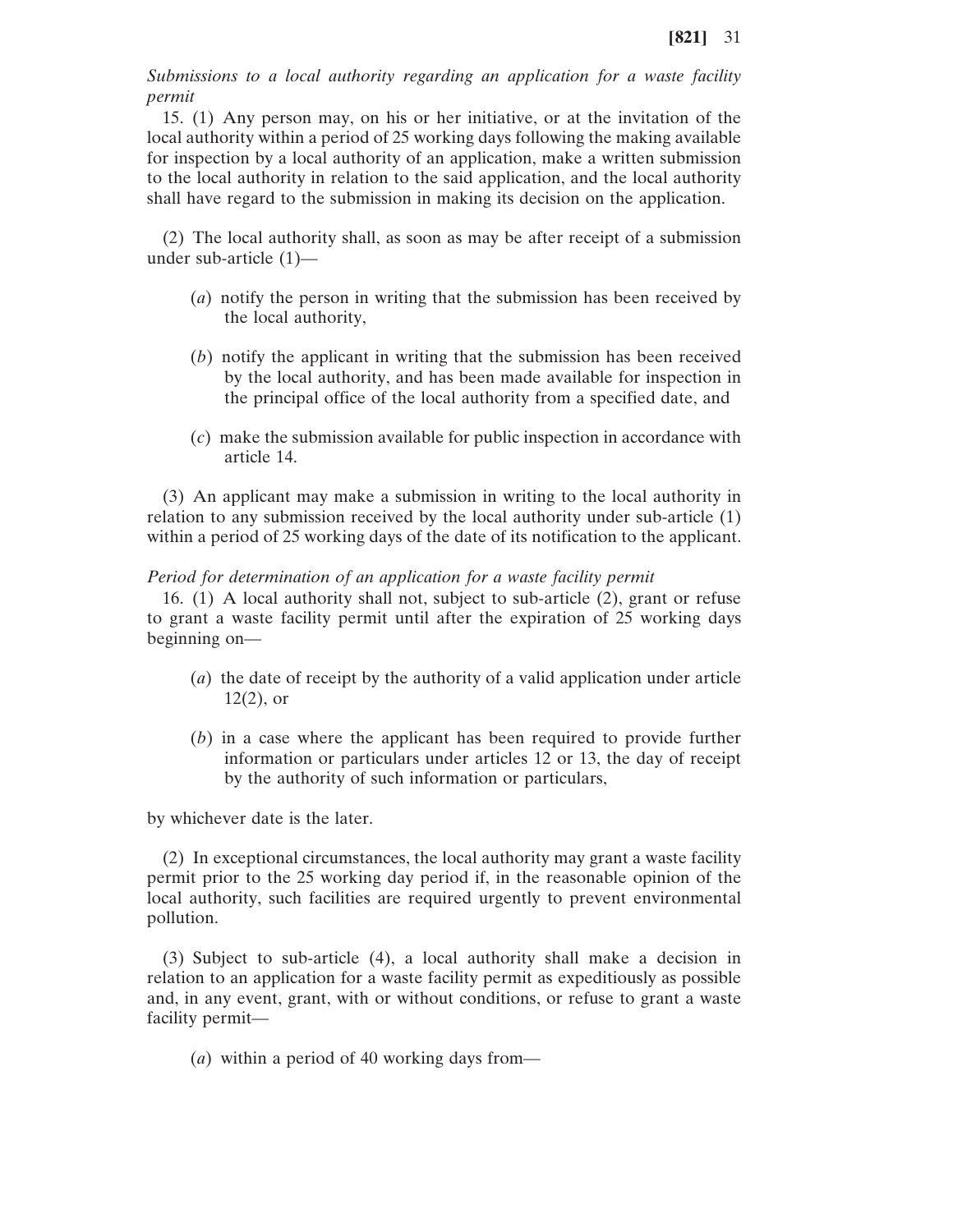- (i) the date of the receipt of a valid application in accordance with articles  $12(1)$  and  $12(2)$ , or
- (ii) the date of the receipt of further information or particulars from the applicant pursuant to a notice served under articles  $12(7)(b)$ or 13(1), or
- (*b*) within a period of 25 working days of the date of receipt of any submission received by the local authority under and in accordance with article 15, or
- (*c*) within a period of 25 working days from the date on which investigations as may be required under article 17 are completed,

whichever period is the longest.

(4) Where it appears to a local authority that it would not be possible or appropriate, because of the particular circumstances of an application for a waste facility permit or because of the number of applications which have been submitted to the local authority, to decide on an application within the period referred to in sub-article (3), the local authority shall, by notice in writing served on each party to the application before the expiration of that period, inform such party of the reasons why it would not be possible or appropriate to determine the application within that period and shall specify the date before which the authority intends that the application shall be determined.

(5) Where a notice has been served under sub-article (4), the local authority concerned shall take all reasonable steps to ensure that the application is decided upon before the date specified in the notice.

#### *Investigations concerning discharges to groundwater*

17. (1) Where it appears to a local authority or, as the case may be, the Agency that an activity, which is the subject of an application for a waste facility permit or a certificate of registration, could give rise to—

- (*a*) the indirect discharge into groundwater of a substance for the time being specified in List I of the Annex to Council Directive  $80/68/EEC^{54}$ , or
- (*b*) the direct or indirect discharge into groundwater of a substance for the time being specified in List II of the said Annex,

the local authority or, as the case may be, the Agency shall, before it grants a waste facility permit or a certificate of registration, carry out or cause to be carried out (by the applicant or otherwise) such investigations as it considers necessary in order to comply with the relevant requirements of articles 3, 4, 5 and 7 of the aforesaid Directive.

<sup>&</sup>lt;sup>54</sup>Council Directive 80/68/EEC of 17 December 1979 on the protection of groundwater against pollution caused by certain dangerous substances, O.J. No. L 20/43, 26 January 1980.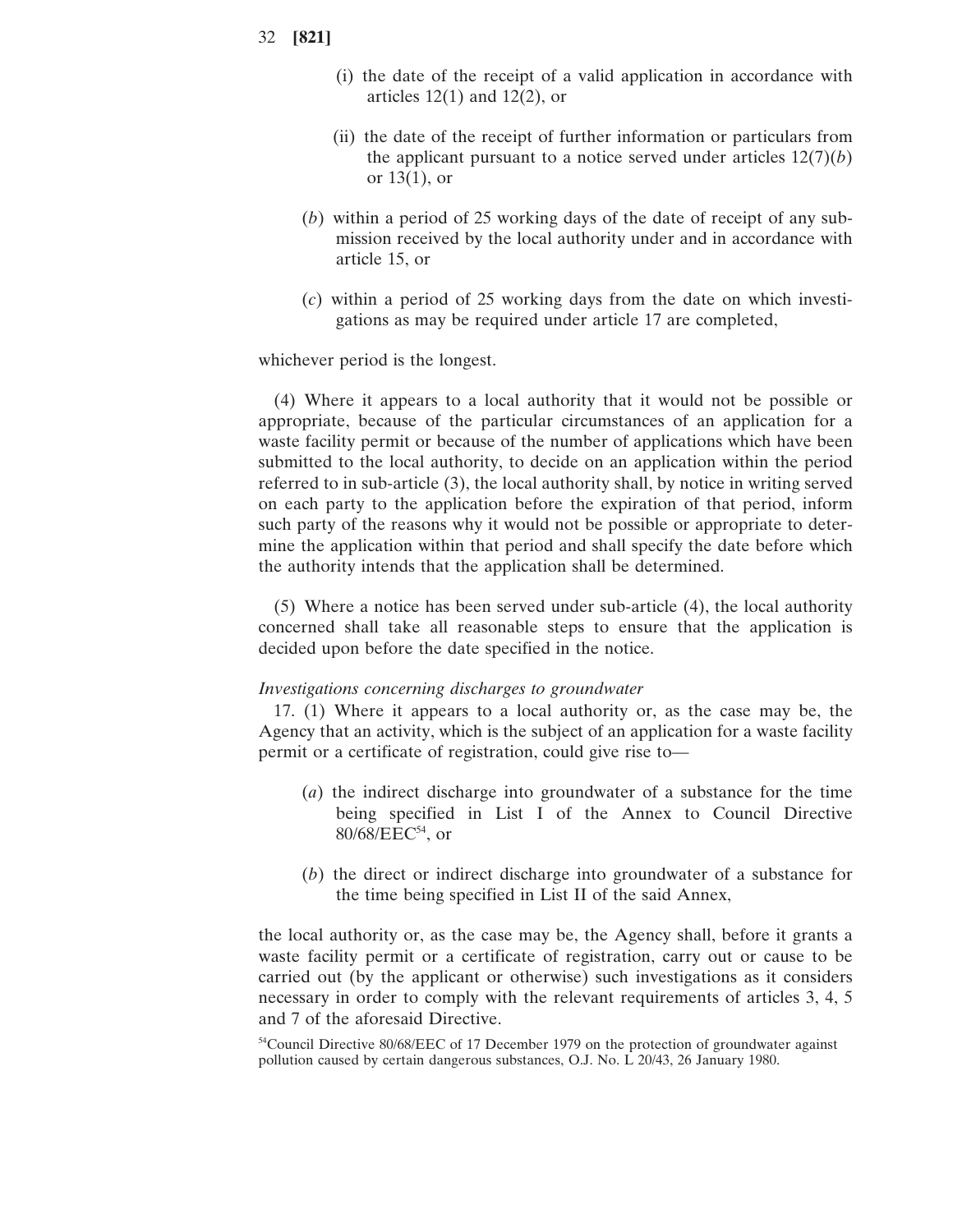(2) Notwithstanding the entry into force of Directive  $2006/118/EC^{55}$ , the local authority or, as the case may be, the Agency shall, in respect of any authorisation procedure completed before 22 December 2013 for an activity to which subarticle (1) applies, carry out or cause to be carried out (by the applicant or otherwise) such investigations as it considers necessary in order to comply with the relevant requirements of articles 3, 4, 5 and 7 of Directive 80/68/EEC before it grants a waste facility permit or a certificate of registration.

*Determination and notice of decision of grant or refusal in relation to a waste facility permit*

18. (1) A local authority may, on application being made to it, grant a waste facility permit in accordance with these Regulations, or refuse to grant such a permit, in relation to the carrying on by the applicant of an activity specified in Part 1 of the third schedule at a facility located in the functional area of the said local authority.

(2) Where considered necessary a local authority shall physically inspect a facility or, as the case may be, a proposed facility, before deciding whether to grant or refuse an application for a waste facility permit.

(3) A waste facility permit shall be granted for a period of 5 years, unless the applicant can demonstrate to the satisfaction the local authority that a shorter period is appropriate.

(4) A local authority shall not grant a waste facility permit unless it is satisfied that—

- (*a*) the activity concerned, carried on in accordance with such conditions as are attached to the waste facility permit, will not cause environmental pollution,
- (*b*) any emissions from the activity concerned will not result in the contravention of any relevant standard, including any standard for an environmental medium, or any relevant emission limit value, prescribed under any enactment,
- (*c*) best available techniques will be used to prevent or eliminate or, where that is not practicable, to limit, abate or reduce an emission from the activity concerned,
- (*d*) the facility is compliant with planning or is exempt from planning permission under Section 5 of the Planning and Development Act 2000, and
- (*e*) the applicant is a fit and proper person.

(5) A local authority shall, as soon as may be after making a decision under article 16(3) of these Regulations in relation to an application, give notice in

<sup>&</sup>lt;sup>55</sup>Directive 2006/118/EC of the European Parliament and of the Council of 12 December 2006 on the protection of groundwater against pollution and deterioration, O.J. No. L 372/19, 27 December 2006.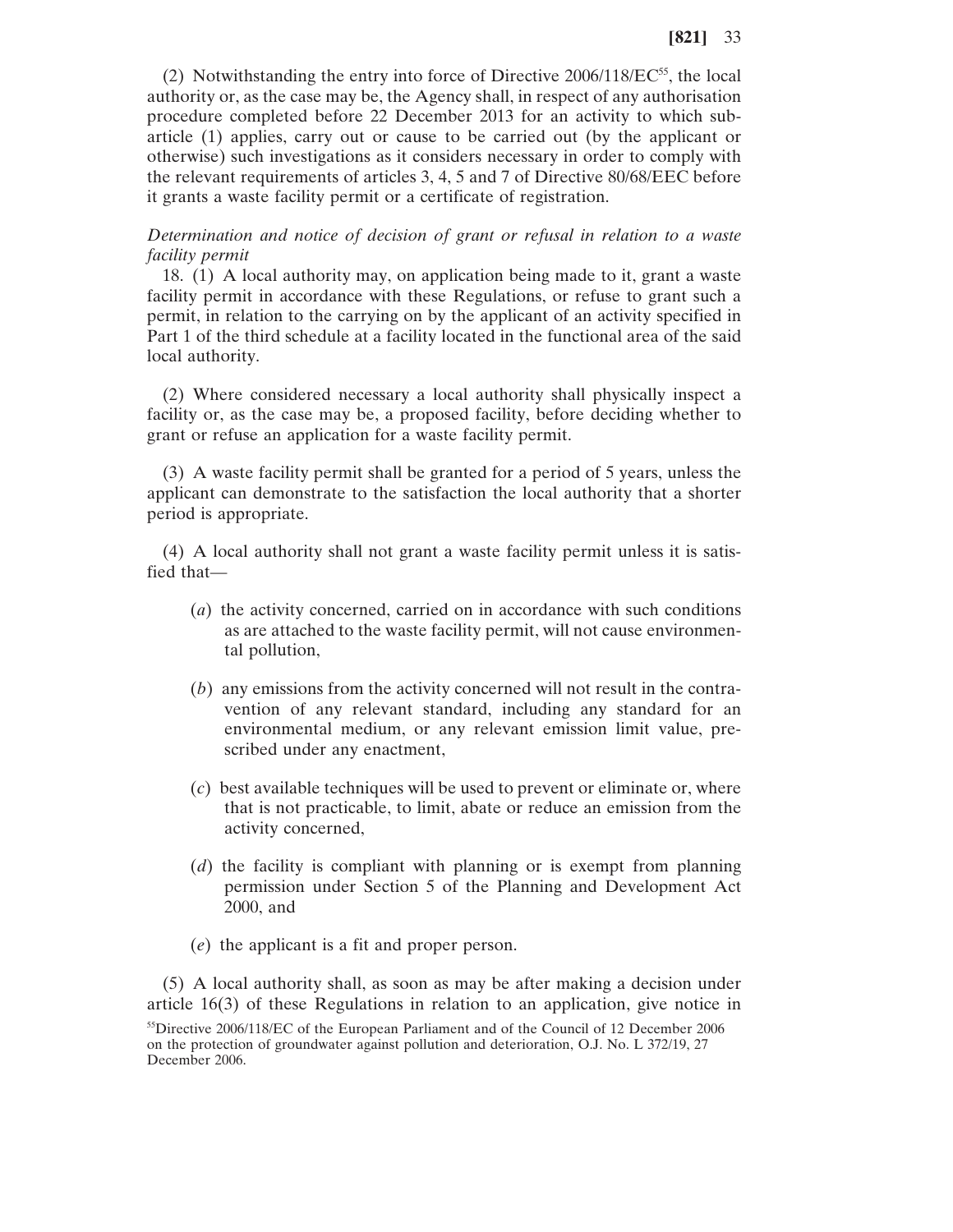writing of the decision to the applicant, to any person who made a submission in relation to the application in accordance with article 15, and to the Agency in accordance with the requirements of article 24(1), and, where appropriate, to the Minister for Agriculture and Food in accordance with article 24(2).

(6) A notification to an applicant, permit holder, the Agency or the Minister for Agriculture and Food under sub-article (5) of a decision to grant a waste facility permit shall be accompanied by a copy of the said waste facility permit.

(7) A notification under sub-article (5) of a decision to grant a waste facility permit shall state that a copy of the said permit will be available for inspection or purchase during office hours at the principal office of the local authority and the said authority shall arrange accordingly.

(8) A notification under sub-article (5), of a decision of a refusal to grant a waste facility permit, to an applicant or waste facility permit holder shall include a reference to the right of appeal to a court of competent jurisdiction against such a decision and, on hearing the appeal, the court may confirm, annul or amend the decision.

(9) For the purposes of sub-article (5), in the case of a submission signed by more than one person, the local authority shall give notice only to the person who forwarded, or appears to the authority to have forwarded, that submission to the said authority.

#### *Conditions which shall be attached to a waste facility permit*

19. (1) A local authority shall attach to each waste facility permit granted by the authority—

- (*a*) such conditions as are, in the reasonable opinion of that authority, necessary to give effect to the provisions of the Community Acts specified in the second schedule, insofar as such provisions are relevant to the waste related activity concerned.
- (*b*) such conditions as are necessary, in the reasonable opinion of the authority—
	- (i) to give effect to the objectives of the relevant Waste Management Plan or the National Hazardous Waste Management Plan, as the case may be, or
	- (ii) for the purposes of article 18(4), or
	- (iii) to prevent the disposal of waste which has previously been collected in source-segregated form in order to facilitate recycling or to prevent the collection, transport, handling or mixing of waste in a manner so as to make it unsuitable for recycling or recovery.
- (*c*) conditions requiring the making of payments by the holder of the waste facility permit to the authority to defray such costs as may reasonably be incurred by the authority in inspecting, monitoring,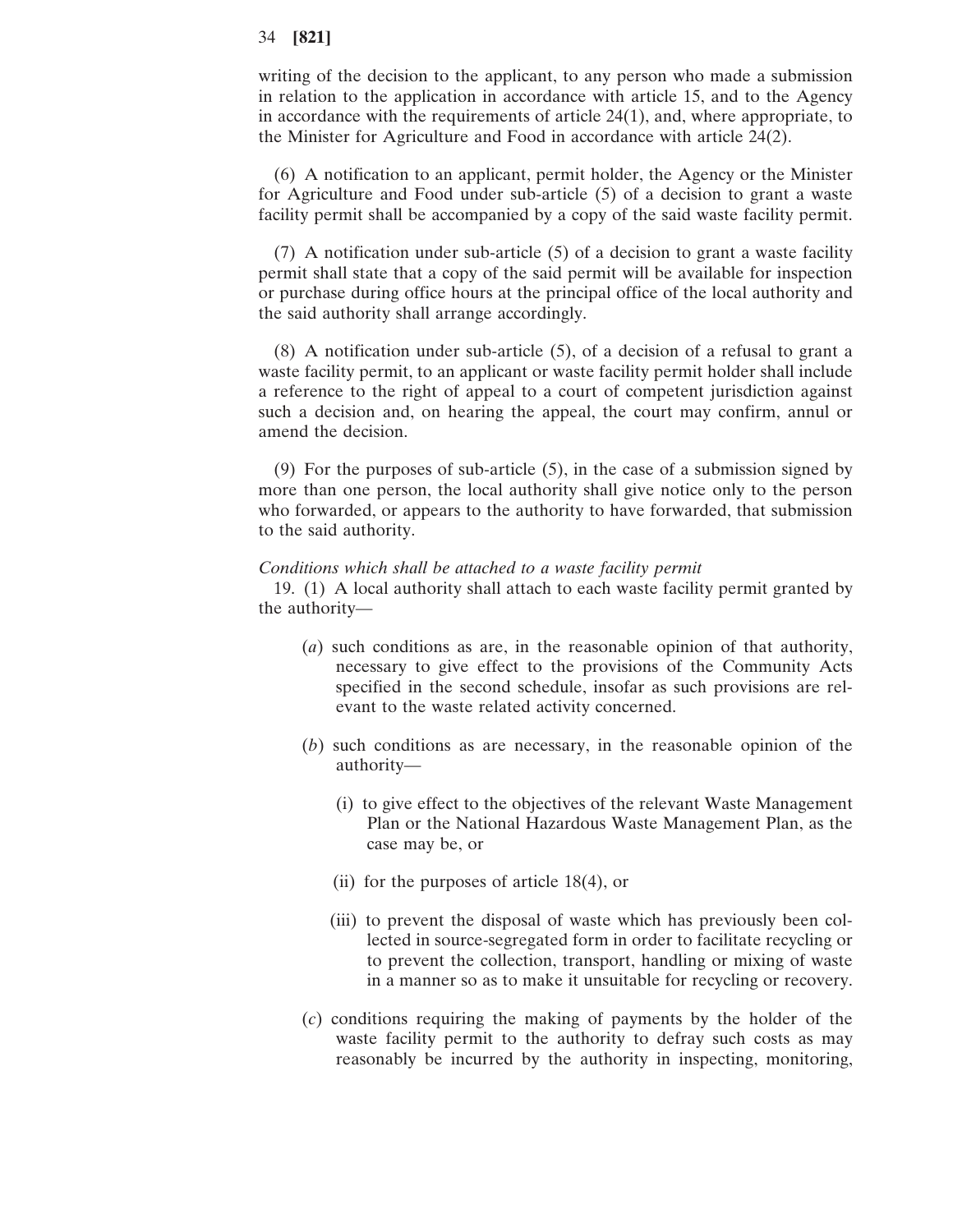auditing, enforcing or otherwise performing any functions in relation to the activity concerned, other than required under article  $10(3)(f)$ in accordance with the fifth schedule, and which costs shall not exceed the actual expenditure reasonably incurred by the authority.

- (*d*) conditions relating to the waste acceptance requirements to be applied at the facility, including details of—
	- (i) the nature and types of wastes which may/ may not be accepted,
	- (ii) the days and times at which acceptance of waste is/is not permitted at the facility,
	- (iii) waste inspection procedures,
	- (iv) waste acceptance and handling procedures,
	- (v) waste sampling, analysis and characterisation procedures,
	- (vi) requirements for pre-treatment of wastes,
	- (vii) waste quarantine arrangements,
	- (viii) waste rejection and notification procedures, and
	- (ix) other appropriate procedures and arrangements relating to the acceptance of waste.
- (*f*) conditions relating to the existing or proposed measures, including emergency procedures, to prevent unauthorised emissions and minimise the impact on the environment of any such emissions,
- (*g*) conditions relating to the prevention of unauthorised fly-tipping at the facility,
- (*h*) conditions to provide financial security or a bond where it is considered necessary to ensure rehabilitation of the site when activities cease.

(2) For the purpose of the attachment by a local authority of conditions to a waste facility permit that may be granted by it in respect of an activity which involves the holding of waste oils, the authority shall take such steps as are necessary for the purposes of compliance with article 13.2 of Council Directive 75/439/EEC, as amended by Council Directive 87/101/EEC of 22 December 198656.

(3) A local authority shall attach to each waste facility permit granted by the authority such conditions requiring the person to whom the said permit is granted to—

 $56$ Council Directive 75/439/EEC of 16 June 1975 on the disposal of waste oils, as amended by Council Directive 87/101/EEC of 22 December 1986, O.J. No. L 194/23, 25 July 1975, and O.J. No. L 42/43, 12 February 1987.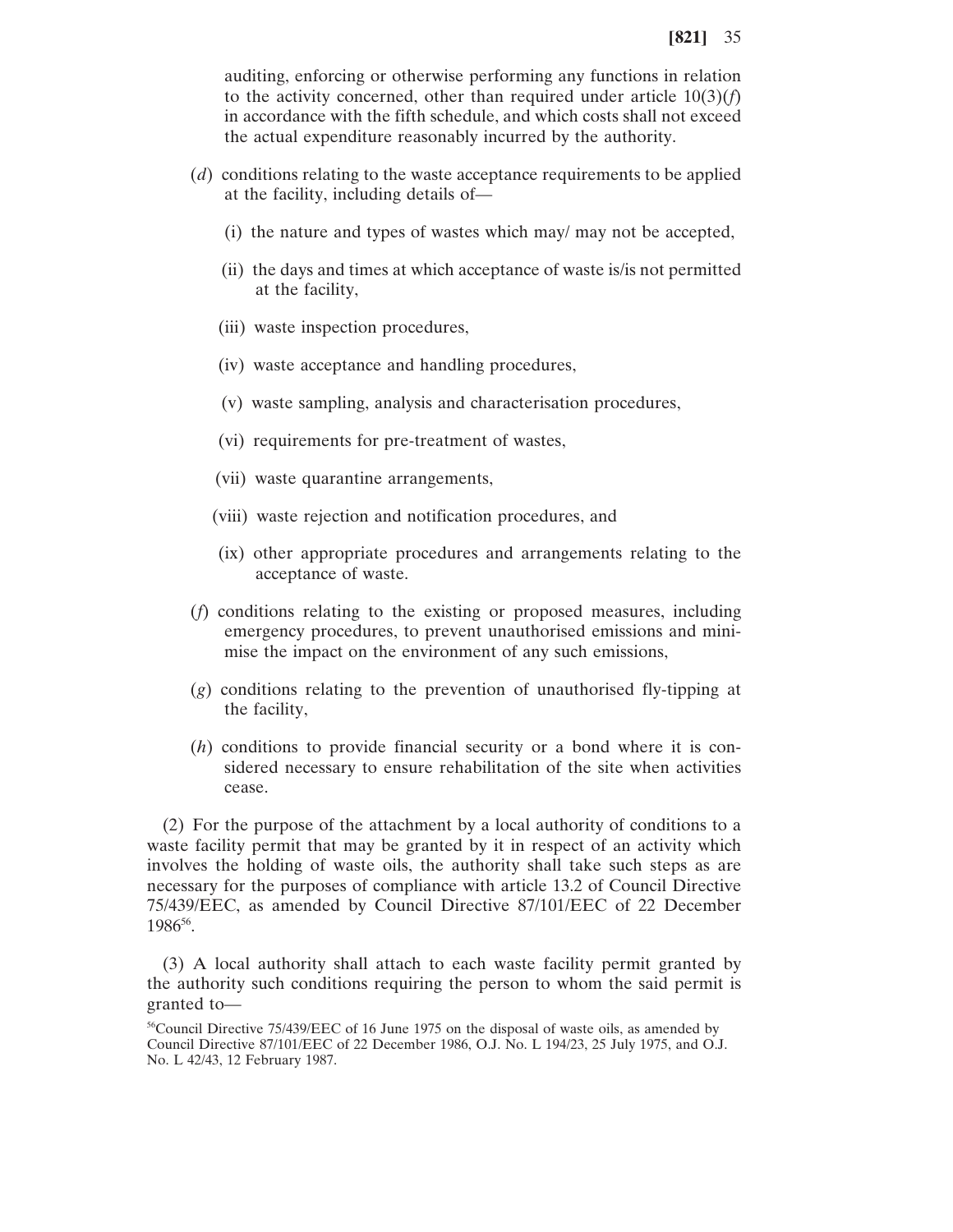- (*a*) notify the authority within five working days of—
	- (i) the imposition of any requirement on that person by order under the Act, or
	- (ii) any conviction of that person for an offence prescribed under the Act,
- (*b*) hold or cause to be held a copy of the said permit at all times at the facility which is used for the purposes of the activity to which the waste facility permit relates, and
- (*c*) compile and maintain specified records in a specified format for a period of not less than 7 years in relation to the activity to which the waste facility permit relates of—
	- (i) the types and quantities of waste dealt with in the course of business (including European Waste Catalogue Code(*s*) and description(*s*) pursuant to Commission Decision 2001/118/EC of 16 January 2001 or subsequent amendments),
	- (ii) the treatment, recovery or disposal activities to which the waste is subject, including the compilation of commercial documentation for all collected waste deposited at the facility, and
- (*d*) not later than the 28th day of February in each year, to furnish to the local authority, in such form as may be specified, an Annual Environmental Report containing summary information in relation to the preceding calendar year or part thereof as the case may be, in respect of the activities specified in sub-article (*c*).

(4) A local authority shall attach to each waste facility permit that may be granted by it such conditions as are, in the opinion of that authority, necessary to ensure the proper enforcement of the waste facility permit.

#### *Conditions which may be attached to a waste facility permit*

20. (1) A local authority may attach to any waste facility permit granted by the authority conditions—

- (*a*) requiring the waste facility permit holder to provide a system to verify the completeness and accuracy of records on the nature, types and quantities of waste accepted at the facility,
- (*b*) to encourage the sound environmental management of waste and in particular to encourage waste prevention, re-use, recycling and recovery, including the establishment of performance targets for the levels of recycling and recovery of waste
- (*c*) regarding the collection, maintenance and reporting, in a specific format, of data or records necessary to monitor compliance with targets set in Directive 94/62/EC of the European Parliament and of the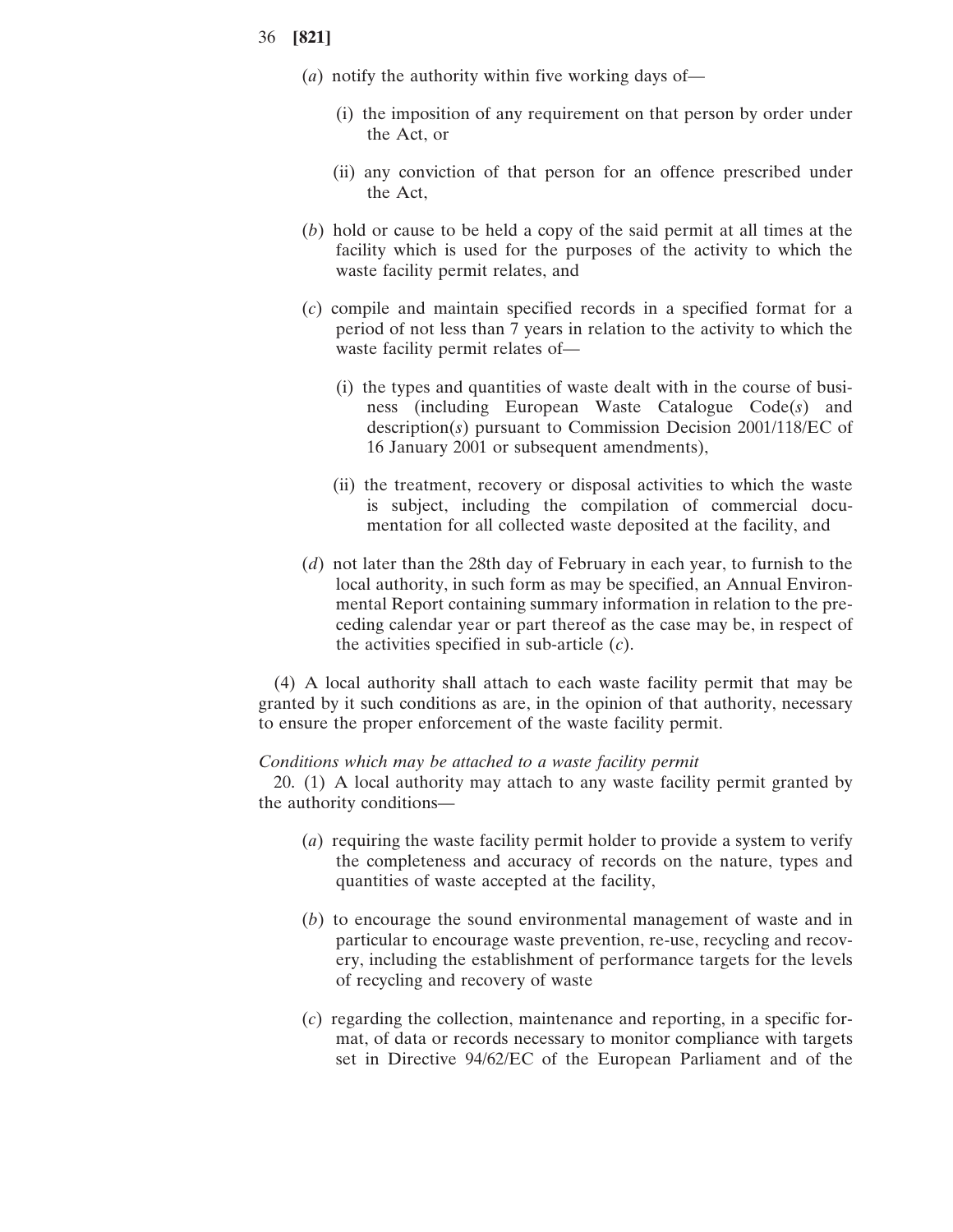Council of 20 December 1994 on packaging and packaging Waste, as amended by Directive 2004/12/EC of the European Parliament and of the Council of 11 February 2004,

- (*d*) regarding the collection, maintenance and reporting, in a specific format, of data or records necessary to monitor compliance with targets set in the WEEE Directive,
- (*e*) regarding the collection, maintenance and reporting, in a specific format, of data or records necessary to monitor compliance with targets set in Directive 2000/53/EC of the European Parliament and Council of 18 September 2000 on end of life vehicles, as amended by Commission Decision 2005/673/EC of 20 September 2005,
- (*f*) regarding the collection, maintenance and reporting, in a specific format, of data or records necessary to monitor compliance with targets set in Directive 206/66/EC of the European Parliament and the Council of 26 September 2006 on batteries and accumulators and waste batteries and accumulators and repealing Directive 91/157/EEC,
- (*g*) regarding the collection, maintenance and reporting, in a specific format, of data or records necessary to monitor compliance with targets set for the management of construction and demolition waste in national waste management policy and legislation,
- (*i*) requiring each vehicle operating at the facility to be fitted with electronic tracking technology which facilitates the surveillance operations of the authority in monitoring compliance of the permit holder with the requirements of the waste facility permit,
- (*j*) requiring the maintenance of waste records and the provision of these to the local authority to support the National Database on Waste in a format, as may be specified by the Agency,
- (*k*) regarding the collection, maintenance and reporting, in a specific format, of data or records necessary to monitor compliance with targets set in Regulation (EC) No 850/2004 of the European Parliament and the Council of 29 April 2004 on persistent organic pollutants and amending Directive 79/117/EEC (O.J. No. L229/5 of 29 June 2004) as amended by Council Regulation (EC) No. 1195/2006 (O.J No. L55/1 of 23 January 2007) and Council Regulation (EC) No. 172/2007 O.J. No. L272/19, 27 December 2006 (O.J. No. L217/1, 8 August 2006), and
- (*l*) regarding the collection, maintenance and reporting, in a specific format, of data or records necessary to monitor compliance with targets set for the management of waste tyres in national waste management policy and legislation.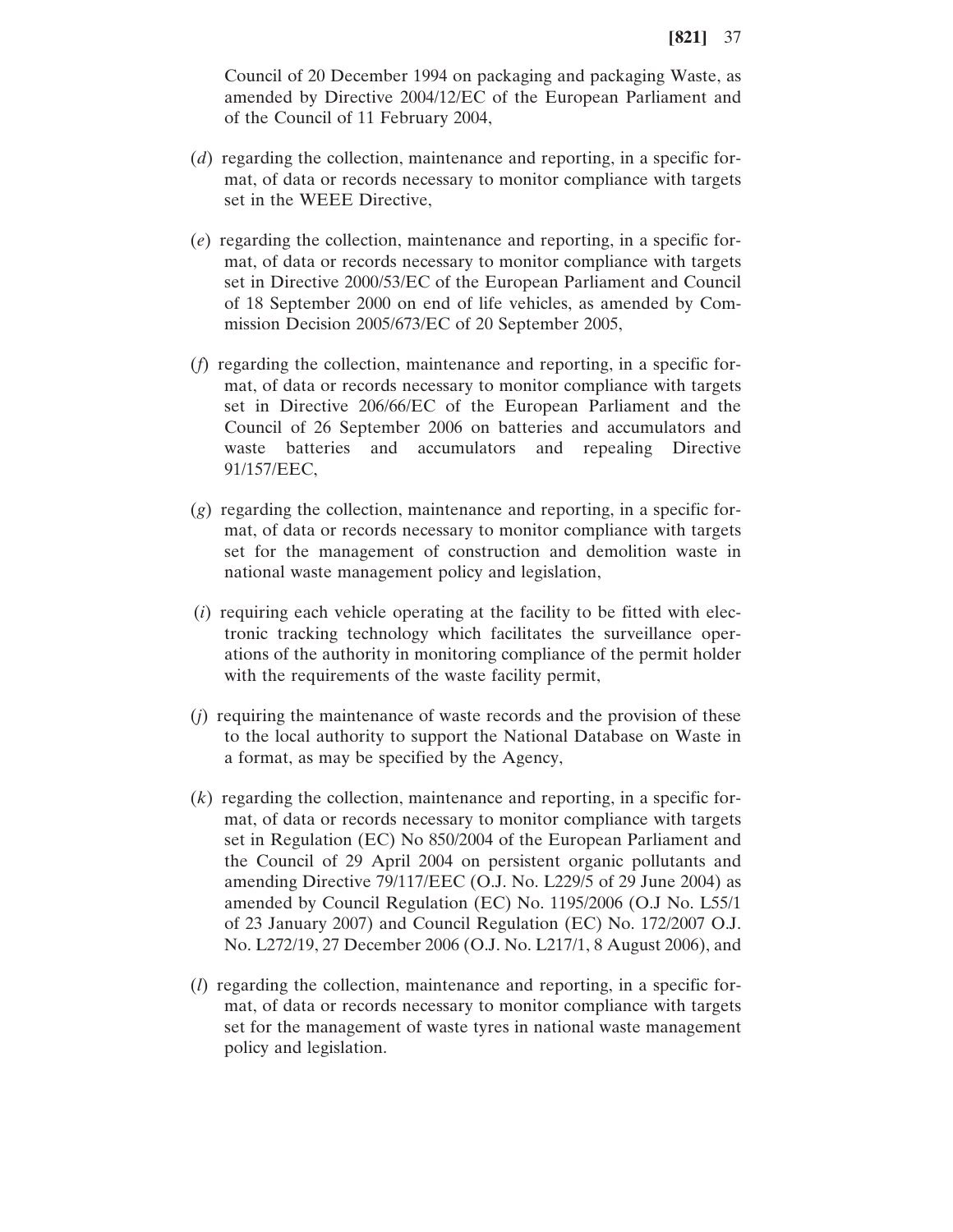(2) Conditions requiring the installation of closed circuit recordings and data surveillance management systems at the facility and the maintenance of all such records for such reasonable period as may be determined by the local authority.

(3) Conditions requiring the local authority to be informed when the activity ceases at the facility.

(4) A local authority may attach to any waste facility permit granted by it conditions concerning the establishment and maintenance of environmental management systems which shall set out an action plan to address a 5-year period and shall be updated on an annual basis and such environmental management systems may—

- (*a*) set out specific objectives,
- (*b*) contain measurable targets,
- (*c*) contain a requirement to comply with any written guidance issued by the local authority or the Agency, and
- (*d*) contain a requirement for prior agreement with the local authority.

#### *Conditions relating to the operation of mobile plant*

21. (1) In addition to the provisions of articles 19 and 20, a local authority may attach to a waste facility permit that may be granted by it conditions authorising the operation of mobile plant at more than one facility.

(2) A local authority shall not grant a reviewed waste facility permit providing for the cessation of use of mobile plant at a facility or facilities unless it is satisfied that the condition of the relevant facility or facilities is not causing or likely to cause environmental pollution.

(3) Where a local authority grants a waste facility permit in respect of the carrying on of waste recovery activities at a facility, being a facility to which a waste facility permit in relation to the operation of mobile plant already applies, any conditions of the waste facility permit first granted which relate to the operation of the said mobile plant at the facility in question shall cease to have effect.

#### *Offences for the Purpose of articles 36 and 38*

22. It is hereby prescribed that, notwithstanding the revocation of any Regulations specified hereunder, subject to any amendments which may be made to the regulations from time to time—

- (*a*) an offence under article 3(2) or 5(4) of the European Communities (Waste) Regulations 1979<sup>57</sup>,
- (*b*) a contravention of article 5 or 6 of the European Communities (Toxic and Dangerous Waste) Regulations 1982<sup>58</sup>,
- 57S.I. No. 390 of 1979

58S.I. No. 33 of 1982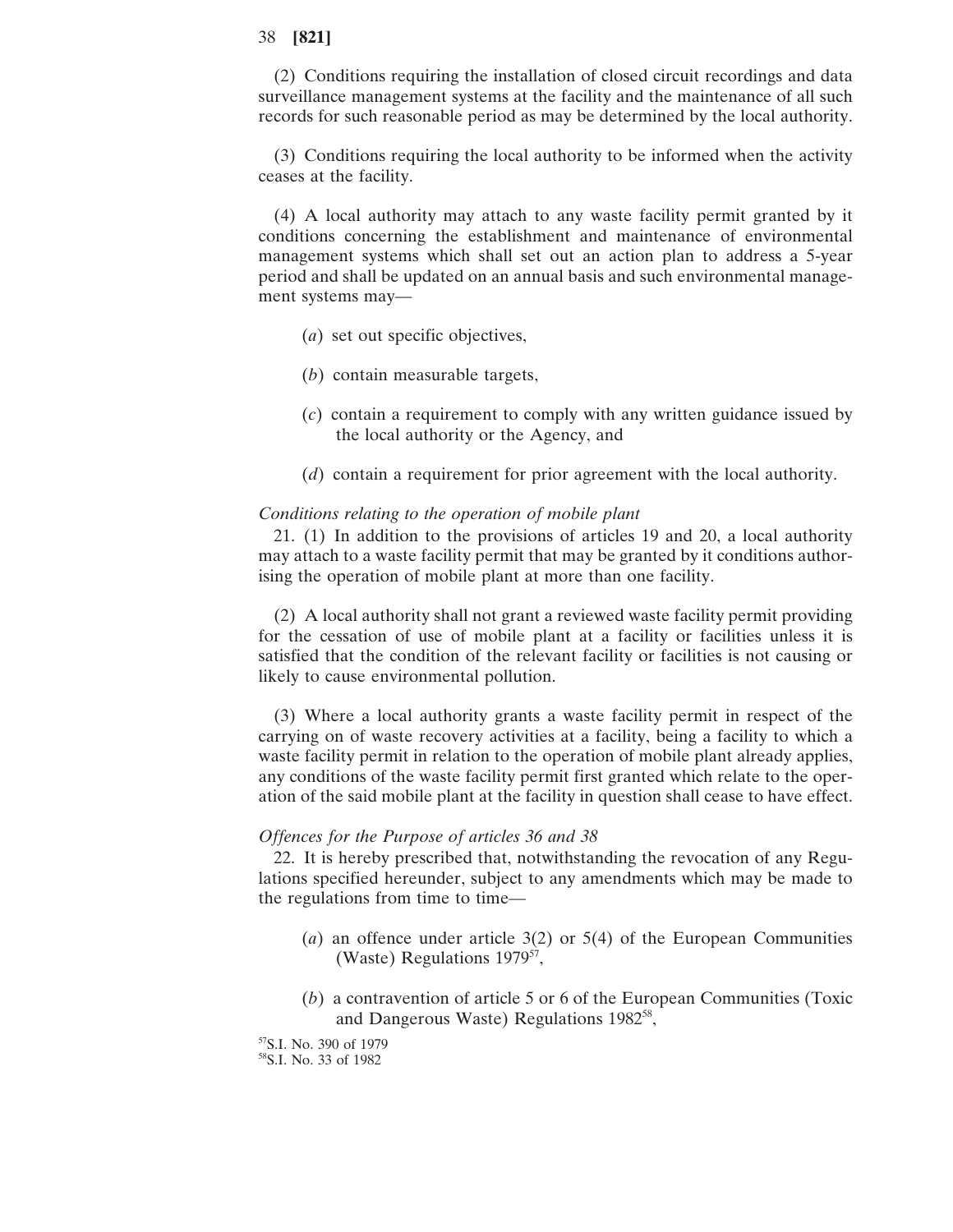- (*c*) a contravention of article 4, 5 or 8 of the European Communities (Waste Oils) Regulations 199259,
- (*d*) an offence under article 12 of the European Communities (Transfrontier Shipment of Waste) Regulations  $1994\%$ ,
- (*e*) a contravention of the Waste Management (Movement of Hazardous Waste) Regulations 1998<sup>61</sup>,
- (*f*) a contravention of articles 6 or 8 of the Waste Management (Miscellaneous Provisions) Regulations 1998<sup>62</sup>,
- (*g*) an offence under Sections 14(6), 18(2), 18(8), 28(6), 29(6), 32(6), 34(1), 36(3) or 39(9), 53C(4), 53F, 53I(6), 53J(6), 53K(5), 53L(5) or 53M(5) of the Act, or as appropriate, any appropriate section or Part, concerning producer responsibility obligations, that may be inserted into the Act from time to time,
- (*h*) an offence under Sections 3, 4, 6, 10, 12, 14, 16, 19, 23, 26A, 27 or 28 of the Local Government (Water Pollution) Act 197763,
- (*i*) an offence under Sections 21, 21A or 23 of the Local Government (Water Pollution) (Amendment) Act,  $1990^{64}$ ,
- (*j*) an offence under Sections 171 or 172 of the Fisheries (Consolidation) Act, 1959<sup>65</sup>,
- $(k)$  an offence under Section 24 of the Air Pollution Act, 1987<sup>66</sup>,
- (*l*) an offence under the Litter Pollution Acts,  $1997 2003^{67}$ ,
- (*m*) an offence under articles 18 and 26 of the Waste Management (End of Life Vehicles) Regulations, 2006<sup>68</sup>,
- (*n*) an offence under article 9 of the European Communities (Batteries and Accumulators) Regulations, 1994<sup>69</sup>, or as appropriate
- (*o*) an offence under article 43 of these Regulations

shall be an offence for the purposes of articles 36 and 38

59S.I. No. 399 of 1992 60S.I. No. 121 of 1994 61S.I. No. 147 of 1998 62S.I. No. 164 of 1998 63S.I. No. 1 of 1977 64S.I. No. 21 of 1990 65S.I. No. 14 of 1959 66S.I. No. 6 of 1987 67S.I. No. 12 of 1997 and No. 27 of 2003 68S.I. No. 282 of 2006 69S.I. No. 262 of 1994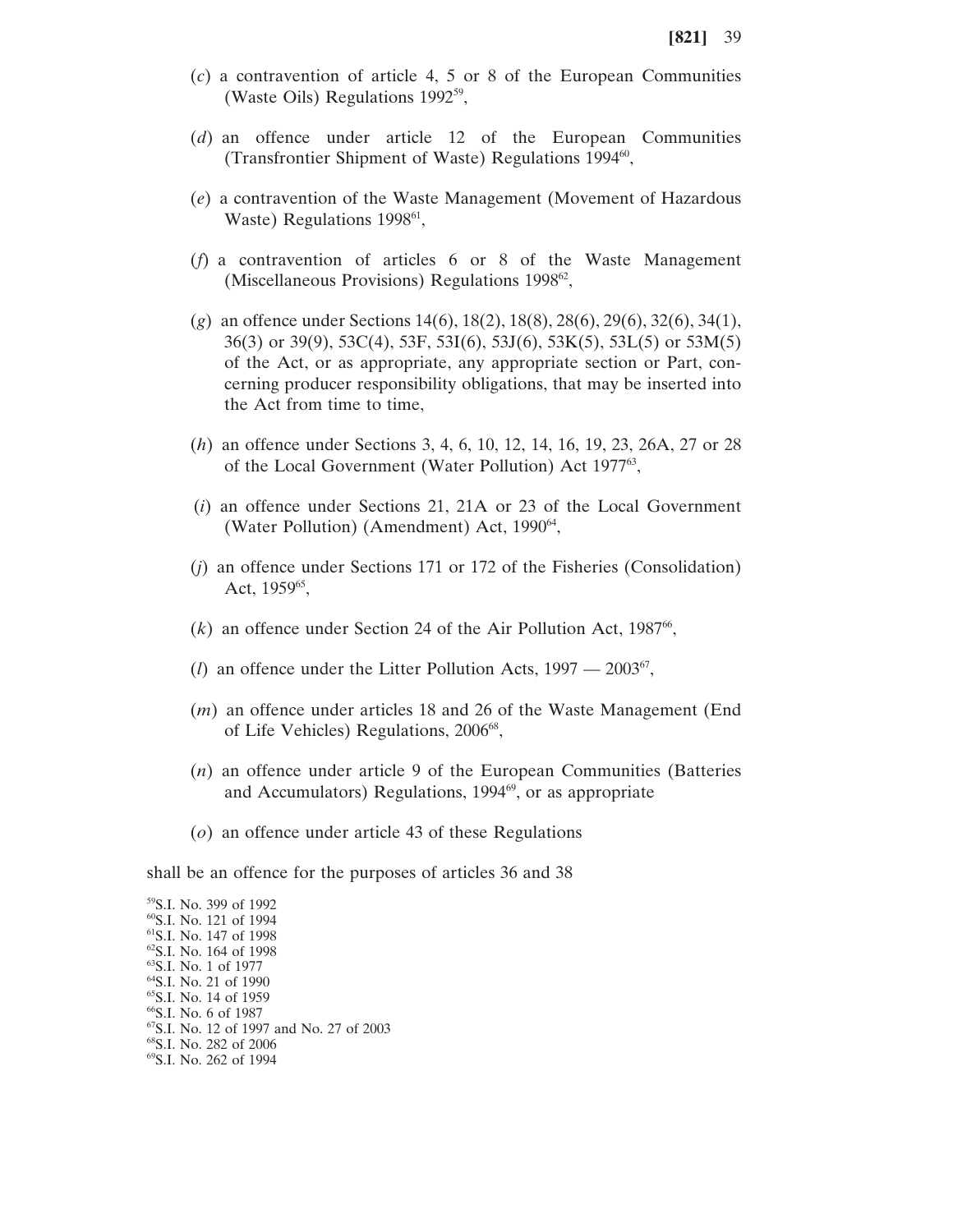#### *Amendment to the Waste Management Act 1996*

23. Section 51(2)(*a*) of the Waste Management Act, 1996 is herby amended by the substitution of the following sub-paragraph for sub-paragraph (i):

(i) sludge for use in agriculture.

# *Notice and information to the Agency and the Minister for Agriculture and Food* 24. (1) A local authority shall—

- (*a*) by notice in writing, or in such a manner as may be specified by the Agency, inform the Agency in accordance with article 18(4), within 10 working days, of any waste facility permit or certificate of registration granted by the authority, and
- (*b*) furnish such information, in such form and at such frequency as may be specified by the Agency for the purpose of this article, in relation to activities carried on in the functional area of the authority by persons to whom waste facility permits or certificate of registrations have been granted by the authority,

(2) Where a waste facility permit is issued which involves the biological treatment of animal by-products within the meaning of Regulation (EC) No. 1774/2002 laying down health rules concerning animal by-products not intended for human consumption, the local authority shall also notify the Minister for Agriculture and Food and include a copy of the said permit.

#### *Notice and information to the local authority regarding a waste facility permit*

25. (1) A permit holder shall give notice in writing to the local authority which granted the said permit of any changes in the information furnished to that local authority under article  $10(1)$ , in advance of any such change coming into effect.

(2) Where the notification under sub-article (1) identifies a material or significant change in the nature, extent or focus of the waste-related activities or in the nature or extent of any emission concerned, the permit holder shall obtain the written agreement of the local authority before implementing such operational changes to the waste-related activity.

#### *Amendments to a waste facility permit of a clerical or technical nature*

26. (1) Notwithstanding the requirements pursuant to articles 30 and 31 or of any other provision concerning the recovery and disposal of waste, a local authority may amend a waste facility permit for the purposes of—

- (*a*) correcting any clerical error therein,
- (*b*) facilitating the doing of any thing pursuant to a condition attached to the waste facility permit where the doing of that thing may reasonably be regarded as having been contemplated by the terms of the condition or the terms of the permit taken as a whole but which was not expressly provided for in the condition,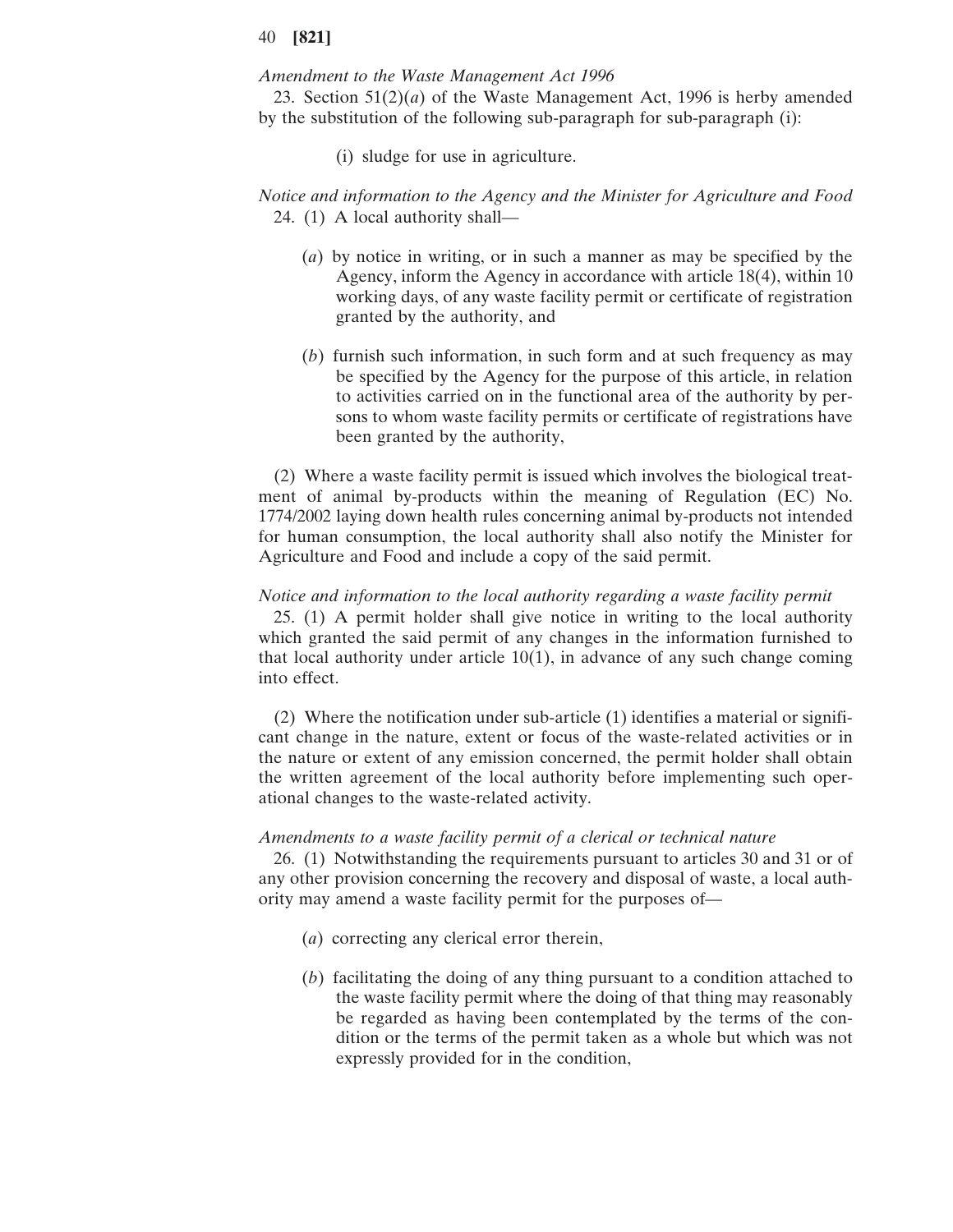- (*c*) updating the conditions attached to the waste facility permit to take account of scientific or technological progress,
- (*d*) facilitating the application of new, or the amending of existing procedures and conditions to the waste facility permit which are necessary for the operation of the facility in accordance with new or revised requirements, including any such conditions as are deemed necessary by the local authority, to facilitate compliance by the permit holder with any minimum technical requirements that may be established, or amended, arising from the introduction of new, or amendments to existing Community acts, or
- (*e*) otherwise facilitating the operation of the waste facility permit.

(2) The local authority shall ensure that the making of any amendment under sub-article (1) does not result in the relevant requirements of sub-article 18(4) ceasing to be satisfied.

(3) The local authority shall, where appropriate, consult with the holder of the waste facility permit before exercising its powers under sub-article (1).

(4) The local authority shall, as soon as may be after the exercise of the power under sub-article (1), notify particulars of the amendment effected by that exercise to—

- (*a*) the Agency, and
- (*b*) the Minister for Agriculture and Food, as appropriate, in the case where the waste facility permit is concerned with the treatment of animal by-products within the meaning of Regulation (EC) No. 1774/2002.
- (*c*) the Minister for the Environment, Heritage and Local Government, as appropriate, in the case where the waste facility permit is concerned with the development or improvement of land which has the potential to impinge upon a European site.

#### *Transfer of a waste facility permit*

27. (1) A waste facility permit may be transferred from the permit holder to another person in accordance with this article.

(2) Where the holder of a waste facility permit desires that the said permit be transferred to another person, the permit holder and the proposed transferee shall jointly make an application to the local authority requesting that such a transfer be effected by the authority.

(3) An application under sub-article (2) shall be made in such form and include such information as may be required by the local authority and shall be accompanied by the fee as set out in the fifth schedule.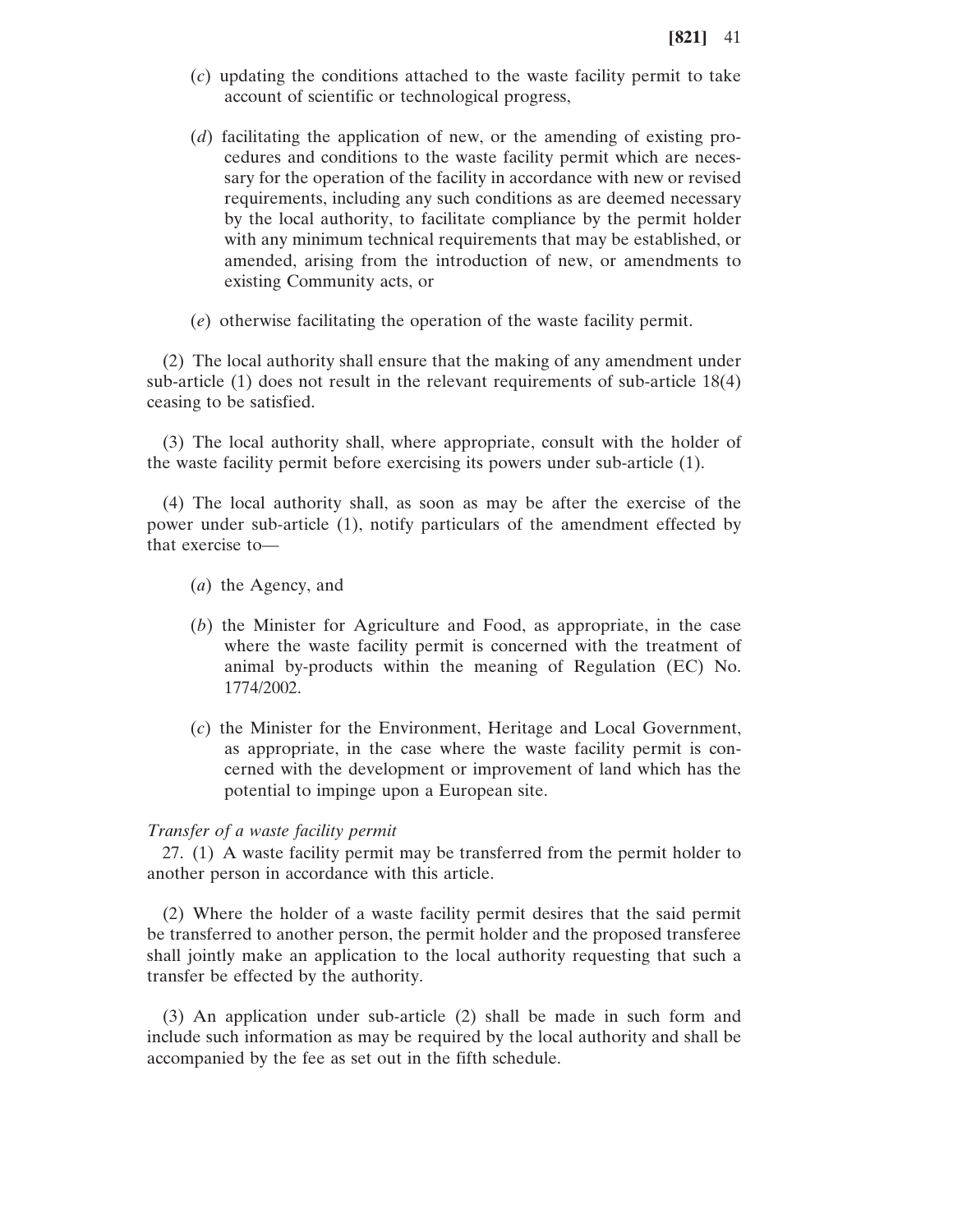(4) The local authority may require the provision of such further information by the permit holder or the proposed transferee as it considers appropriate for the purposes of dealing with an application made by them under this article.

(5) If, on consideration of an application under sub-article (2), and any relevant information provided in respect thereof, the local authority is satisfied that the proposed transferee would, if he or she were an applicant for the waste facility permit, be regarded by it as being a fit and proper person to be granted a like waste facility permit under article 18 for the waste facility concerned, it shall effect a transfer of the waste facility permit to the proposed transferee.

(6) A person to whom a waste facility permit is transferred under this article shall be deemed to have assumed and accepted all liabilities, requirements and obligations provided for, in or arising under, the waste facility permit, regardless of how and in respect of what period, including a period prior to the transfer of the waste facility permit, that may arise.

#### *Withdrawal or abandonment of an application for a waste facility permit*

28. (1) Without prejudice to an applicant's liability under article 44(2), an application may be withdrawn at any time before the making of the decision by the local authority on the application.

(2) Where the local authority is of the opinion that an application has been abandoned, it shall give to the applicant a notice in writing stating that fact and requiring that person, within a period specified in the notice (being a period of not less than 10 or not more than 25 working days beginning on the date of the giving of the notice), to make to the local authority a submission in writing as to why the application should not be regarded as having been abandoned.

(3) Where a notice has been given under sub-article (2), the local authority may, at any time after the expiration of the period specified in the notice, and after considering the submission (if any) made to the local authority pursuant to the notice, declare that the application to which the notice relates shall be regarded as having been abandoned.

(4) Where an application is withdrawn under sub-article (1) or the local authority declares that an application shall be regarded as having being abandoned under sub-article (3), the local authority shall—

- (*a*) return all documentation received pursuant to articles 9, 10, 11, 12 and 13 to the applicant, and
- (*b*) have absolute discretion to refund all or part of the fee payable in accordance with article 42.

(5) Where pursuant to this article the local authority declares that an application is to be regarded as having been withdrawn, any submission in relation to the application shall not be further considered by the local authority.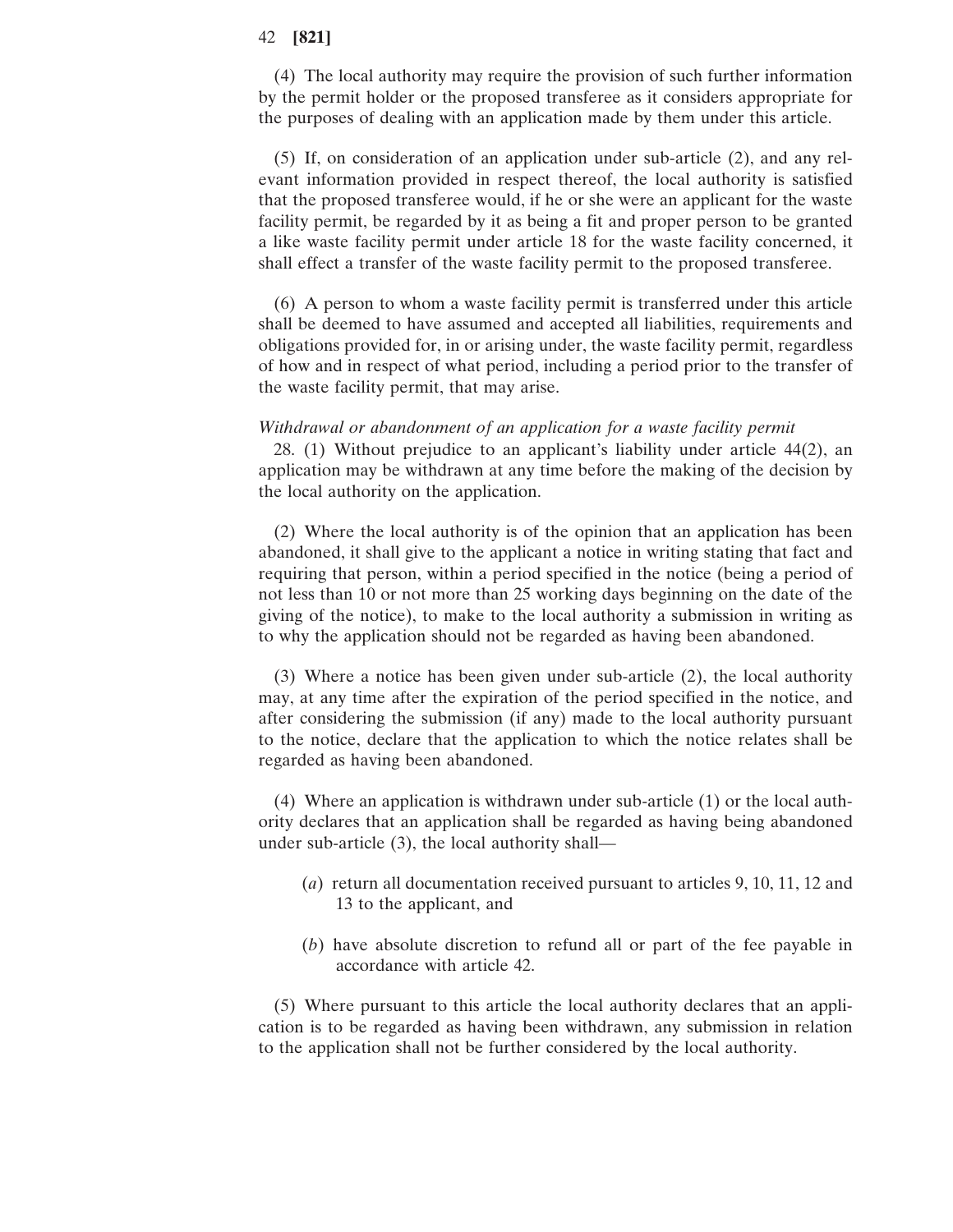### *Surrender of a waste facility permit*

29. (1) A waste facility permit may, subject to the agreement of the local authority, be surrendered at any time by notice in writing to the local authority of an application for the surrender for a waste facility permit.

(2) A waste facility permit shall, subject to the agreement of the local authority, be surrendered by notice in writing by the permit holder to the local authority when the—

- (*a*) waste related activity ceases,
- (*b*) waste facilty permit expires,
- (*c*) waste facility permit is reviewed under article 36, or
- (*d*) waste facility permit is refused under articles 18 or 36.

(3) A local authority shall not agree to the surrender of a waste facility permit unless it is satisfied that the condition of the facility is not causing or likely to cause environmental pollution and may carry out or cause to carry out such investigations as, are necessary, in the reasonable opinion of the local authority, to verify the condition of the facility.

(4) A local authority may, in agreeing to the surrender of a waste facility permit, attach conditions by way of a notice in writing to the permit holder, which shall be complied with by the person surrendering the permit.

(5) On surrender of the waste facilty permit notwithstanding the provisions of this article, the local authority may decide that any bond or financial security required under article 19(2)—

- (*a*) shall be maintained in place for such period as the authority may require, or
- (*b*) may be released to the permit holder.

(6) The making of an application for the surrender of a waste facility permit under this article, the revocation of the waste facility permit or the cessation of the activity to which a waste facility permit relates, shall in no way affect or diminish such conditions, requirements or obligations applying to or falling on the permit holder as are specified in or arise under the waste facility permit.

*Notice from the local authority requiring a review of a waste facility permit* 30. (1) Where–

(*a*) the local authorityhas reason to believe that a material change in the nature, focus or extent of the waste-related activity or in the nature or extent of any emission concerned has taken place to an extent which renders the conditions attached to the existing waste facility permit inappropriate, or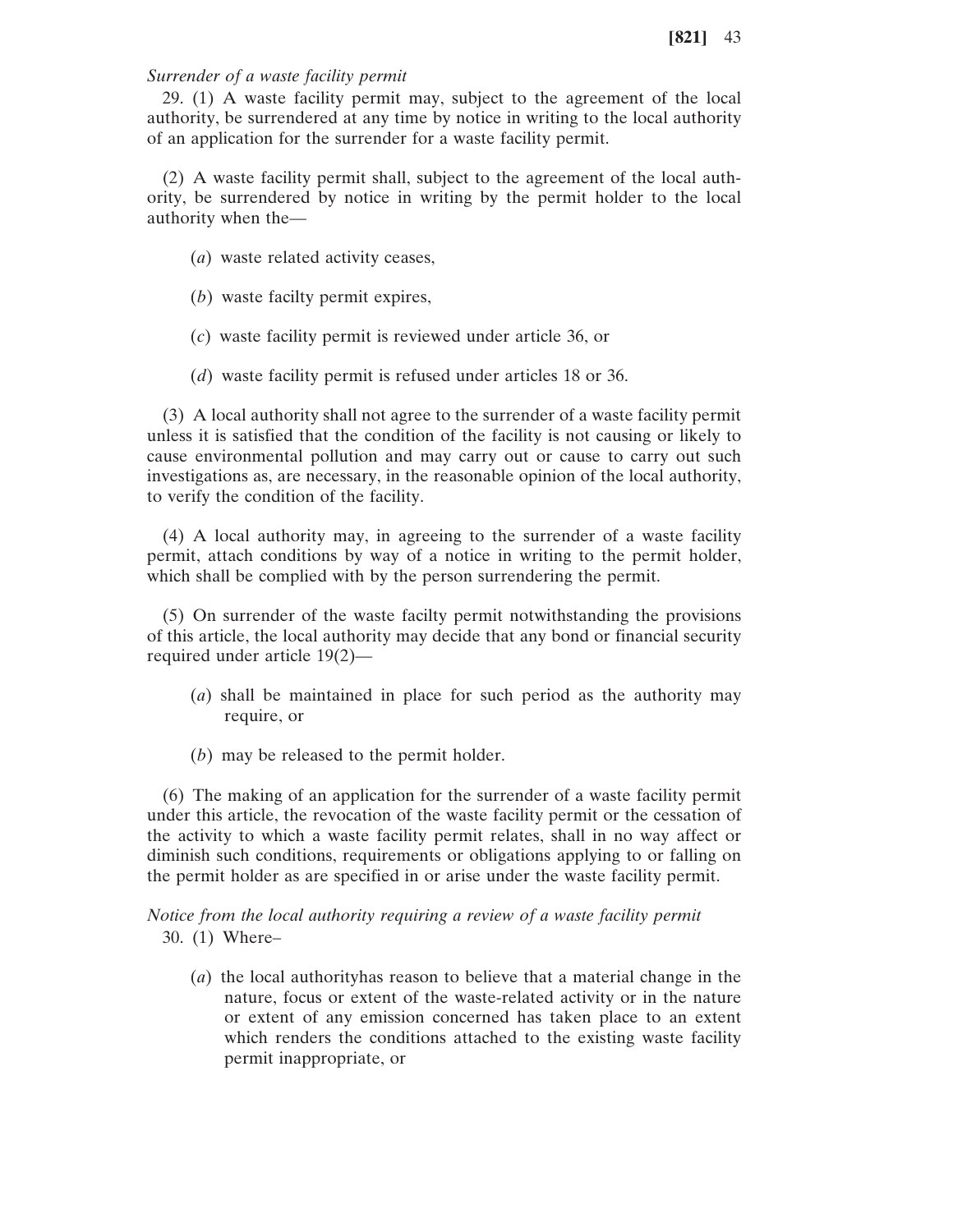(*b*) an amendment to the waste management plan for the region concerned requires a review of the waste facility permit,

the local authority shall initiate a review of a waste facility permit granted by it at any time after the date on which the said permit was granted.

(2) Where a local authority proposes to review a waste facility permit under sub-article (1), it shall give notice in writing of such intention to the permit holder and to the Agency and the waste facility permit shall remain in force until such time as a reviewed waste facility permit is granted or refused pursuant to article 35 or the existing permit is revoked under article 36.

- (3) A notice given under sub-article (2)—
	- (*a*) shall inform the permit holder of the intent of the local authority to review the existing waste facility permit,
	- (*b*) shall advise the permit holder that the local authority is available for pre-application consultations and that such course of action is recommended in order to assess the application for the review of a waste facility permit in terms of the procedures which are likely to apply to the review process under article 32.
	- (*c*) shall require the permit holder to make an application to the local authority for a review of the waste facility permit,
	- (*d*) may specify such submissions, plans, documents, other information and particulars to be furnished with the application by the permit holder as the local authority considers necessary for the purposes of the proposed review,
	- (*e*) shall require the permit holder to pay the appropriate fee for the review of the waste facility permit in accordance with the fifth schedule as set out in article 42,
	- (*f*) may, in accordance with article 44(2), require the holder of a permit to defray or contribute towards any costs reasonably incurred by the local authority in respect of the proposed review and such costs shall not exceed the actual costs incurred,
	- (*g*) shall indicate that—
		- (i) a submission relating to the proposed review, including requirements specified by the local authority under sub-article 3(*d*), may be made by the waste facility permit holder in writing to the local authority within 25 working days of the date of the giving of the notice, and that the local authority shall not decide to amend conditions attached to, a waste facility permit which it has granted, before the expiry of the said period, and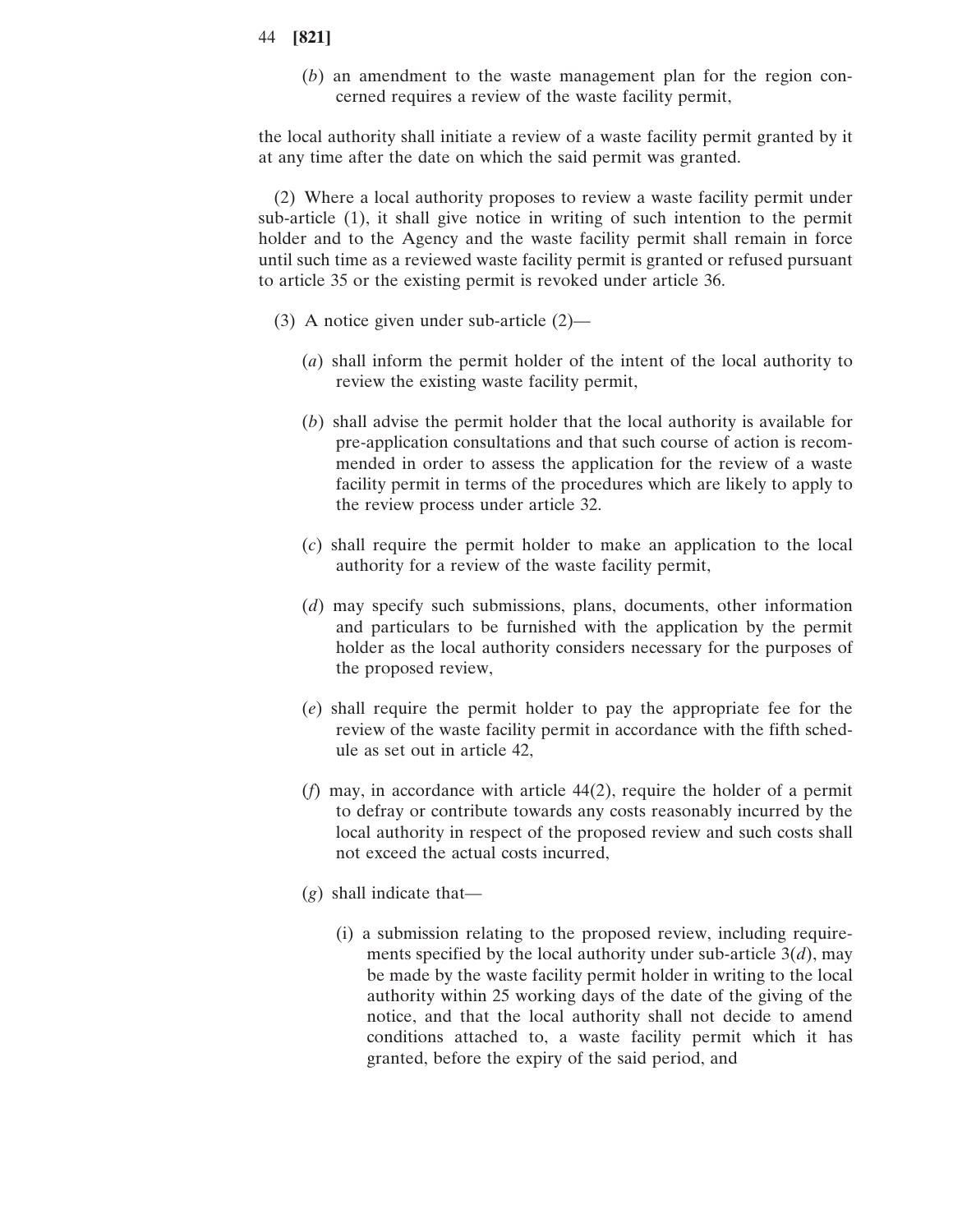(ii) where the permit holder does not make a submission in accordance with paragraph (i), the local authority shall revoke the existing waste facility permit it has granted and give notice in writing of the decision with the reasons for the decision to the waste permit holder and notify the applicant under article 18 of that decision.

(4) Where a waste facility permit has been revoked by a local authority, in accordance with this article, the former permit holder shall make an application to the local authority for the surrender of the waste facility permit in accordance with article 29.

(5) The former holder of a waste facility permit which has been revoked may, within a period of 30 working days, appeal to a court of competent jurisdiction against the revocation of the waste facility permit and, on hearing the appeal, the court may confirm or annul the revocation.

*Application made by permit holder for the review of a waste facility permit*

31. (1) A waste facility permit holder may, at any time, submit an application to a local authority to review a waste facility permit but in any event, in accordance with the provisions of article 35(8), no later than 60 working days before the date of expiry of an existing waste facility permit if it is to remain in force until such time as a reviewed waste facility permit is granted or refused under article 36 or, as the case may be, a new waste facility permit is granted under article 18, or the existing permit is revoked under article 36.

(2) Where a waste facility permit holder proposes to have an existing permit reviewed under sub-article (1), the permit holder shall—

- (*a*) make an application to the local authority for a review of the waste facility permit,
- (*b*) furnish such submissions, plans, documents, other information and particulars to the local authority as are necessary to support the application for the proposed review of the waste facility permit, and
- (*c*) include payment of the appropriate fee for an application for the review of a waste facility permit as set out in the fifth schedule in accordance with article 42.

*Procedures to be applied by the local authority in the determination of an application for the review of a waste facility permit*

32. Where an application for the review of an existing waste facility permit has been received by a local authority under articles 30 and 31, the local authority shall notify the Agency of the review and—

- (1) the local authority may decide, in its reasonable opinion, that—
	- (*a*) adequate information has been provided by the applicant and proceed to review the waste facility permit on the basis of the information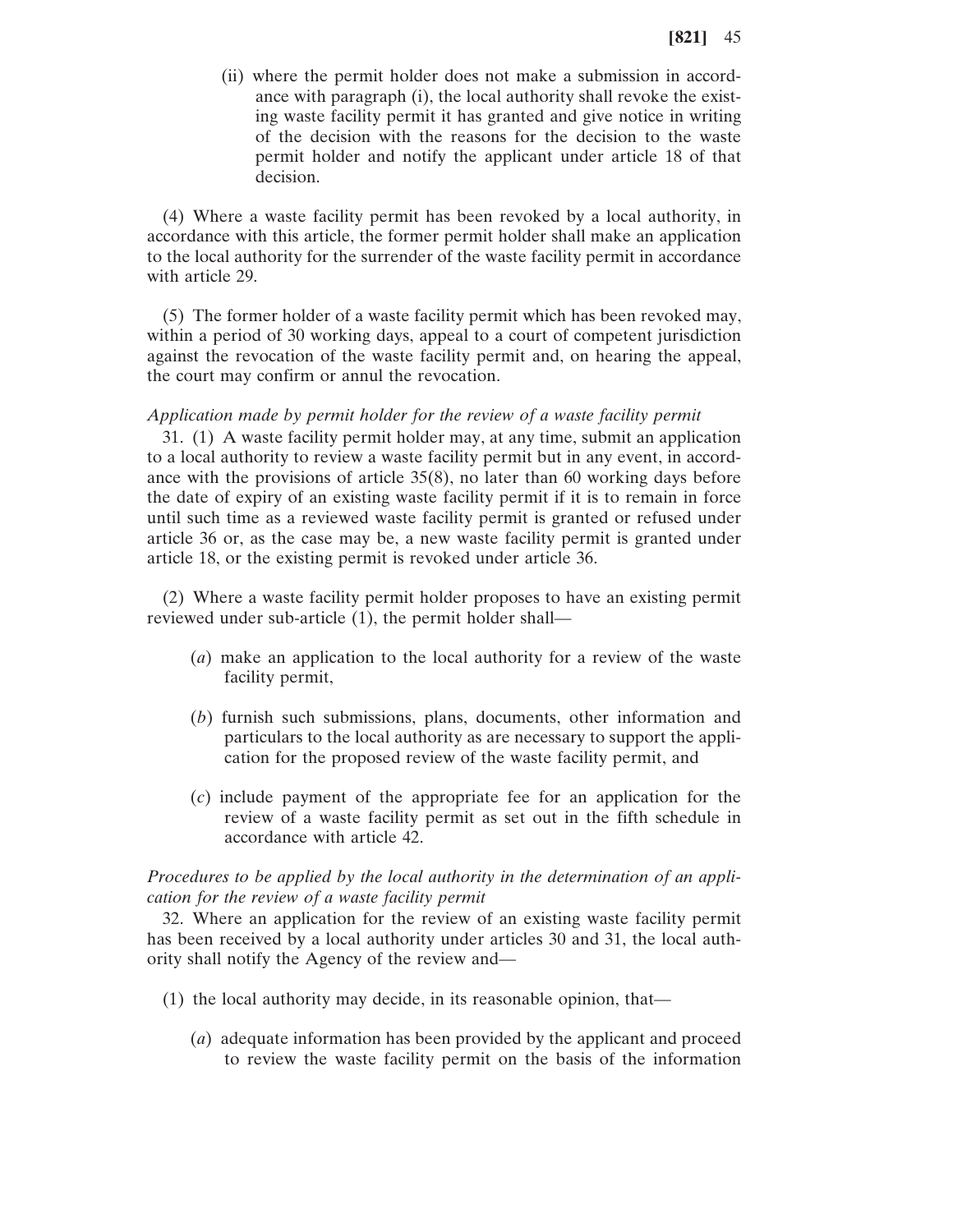received by it in accordance with the procedure set out in article 33, or as appropriate

- (*b*) adequate information has been provided by the applicant, but that there is a need for a public consultation process on the basis of the changes proposed in the nature, focus or extent of the waste-related activities or in the nature or extent of any emission concerned, and—
	- (i) require the applicant to insert a public notice in either a national newspaper, or in newspapers circulating in the area in which the facility or premises is located, that an application for a review of the existing waste facility permit has been sent to the local authority, and
	- (ii) seek submissions on the application for the review of a waste facility permit from members of the public in accordance with the procedures set out in article 34, before making a decision on the review of the waste facility permit; or as appropriate.
- (*c*) an application for a waste facility permit in accordance with articles 7, 8, 9 and 10 is warranted due to the nature, focus or extent of the waste-related activities or in the nature or extent of any emission concerned, proposed in the application for a review of a waste facility permit being so significantly changed from the existing permit.

(2) The local authority shall make a decision under this article on the procedures to apply to the review of the waste facility permit within 25 working days from the date of submission of an application for the review of a waste facility permit under article 31 or in response to a notice issued under article 30.

(3) Where a local authority decides under sub-article  $(1)(c)$  that an applicant for the review of a waste facility permit should make an application for a new waste facility permit in accordance with articles 7, 8, 9 and 10, the local authority shall notify the applicant in writing to this effect within 5 working days of making its decision.

(4) Where an applicant for the review of a waste facility permit receives a notification under sub-article (3), he or she may appeal to a court of competent jurisdiction against such a decision and, on hearing the appeal, the court may confirm or annul the decision.

*Decision on an application for the review of a waste facility permit on the basis of particulars received from the applicant*

33. Where the local authority considers, in its reasonable opinion, and following an assessment of any submissions, observations, documents, particulars, records and information received by it in relation to the application for the review of a waste facility permit, that the proposed review of the waste facility permit does not represent a significant change in the nature, focus or extent of the existing waste-related activities or in the nature and extent of any emission concerned, the local authority shall proceed to make a decision on the review of the waste facility permit review within 25 days working days on that basis.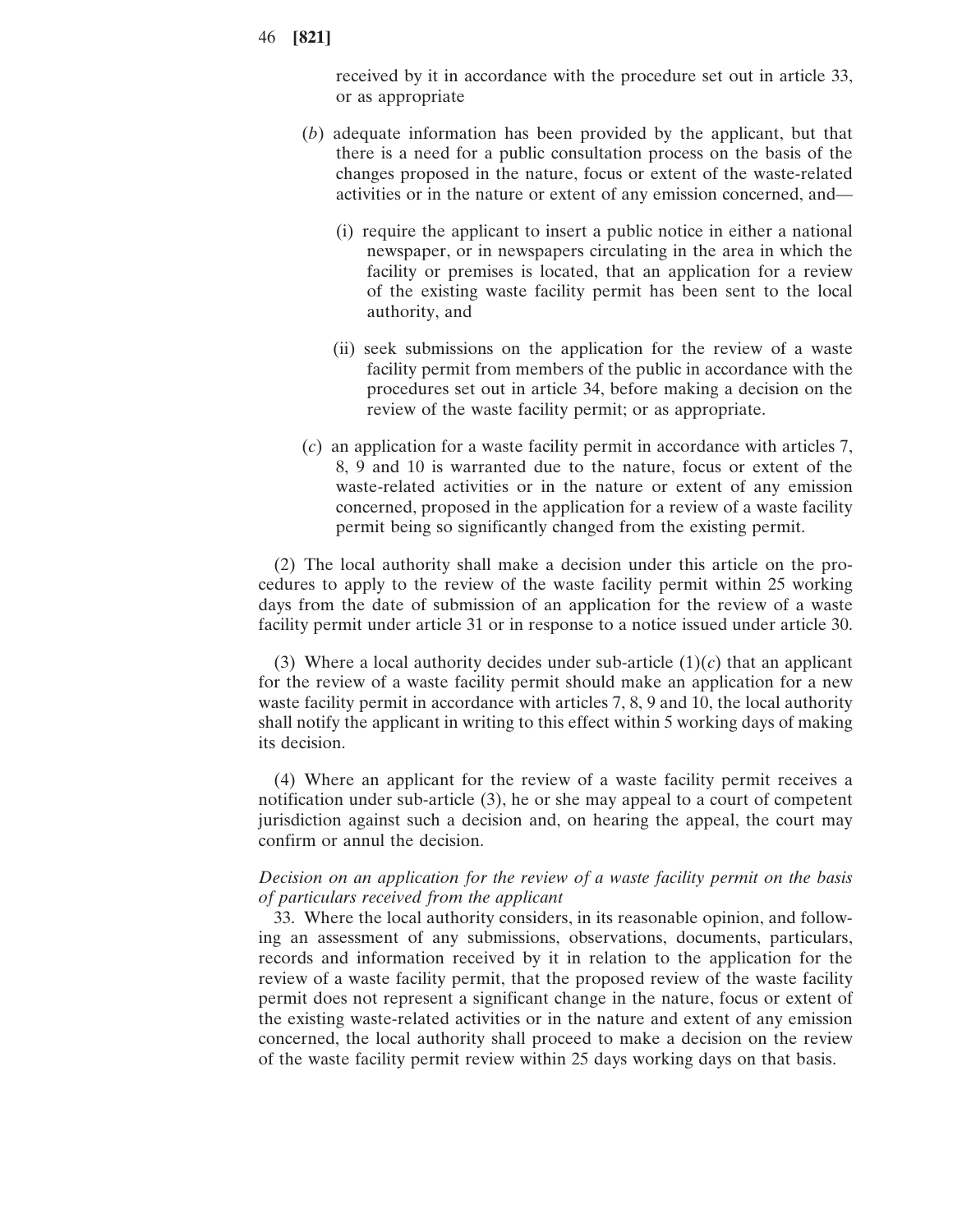*Decision on an application for the review of a waste facility permit on the basis of particulars received from the applicant and other persons*

34. (1) Notwithstanding article  $32(1)(c)$ , where the local authority considers, in its reasonable opinion, following an assessment of any submissions, observations, documents, particulars, records and information received by it in relation to the application for the review of a waste facility permit, that the proposed activities contain a significant change in the nature, focus and extent of the existing waste-related activities or in the nature or extent of any emissions concerned, the local authority shall—

- (*a*) require the applicant to publish notice within 10 working days that an application has been made to the local authority for a review of the existing waste facility permit in either a national newspaper, or in newspapers circulating in the local authority area in whose functional area the facility is located.
	- (i) A notice published pursuant to this sub-paragraph shall—
		- (A) contain as a heading, and in uppercase, the words "APPLICATION TO [NAME OF THE LOCAL AUTHORITY] FOR THE REVIEW OF A WASTE FACILITY PERMIT",
		- (B) give the name and the address of the principal place of business of the applicant,
		- (C) state the location or postal address of the facility to which the application for a review relates,
		- (D) give a brief description of the nature and purpose of the activity,
		- (E) state that an application for the review of the waste facility permit has been made to the above mentioned local authority,
		- (F) specify the class or classes of activity concerned, in accordance with—
	- (i) the third schedule and the fourth schedule of the Act and, in the case of two or more activities, identify the principal activity, and
	- (ii) part I of the third schedule of these Regulations and, in the case of two or more activities, identify the principal activity,
		- (G) state that a copy of the application for a review of the waste facility permit will be available for inspection or purchase at the principal office of the local authority and that any member of the public may, within a period of 25 working days of the date of the published notice, make a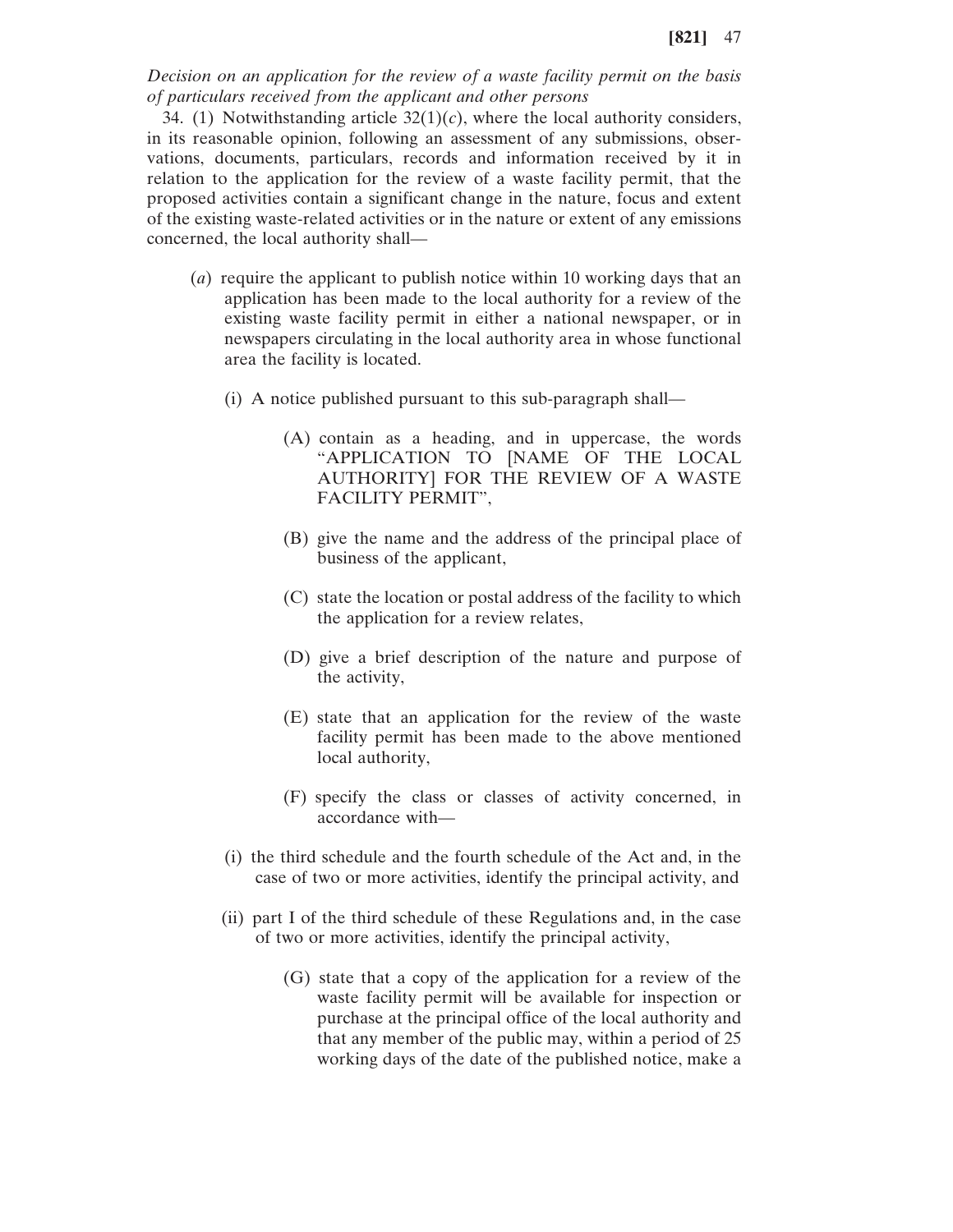written submission to the local authority in relation to the said application for a waste facility permit review.

- (*b*) make available for public inspection, as soon as may be, in accordance with this article—
	- (i) a copy of the application for the review of the waste facility permit, including the documents and information received therein,
	- (ii) submissions received from the public in relation to the application for review of the waste facility permit,
- (*c*) arrange that a copy of the application for the review of a waste facility permit, or any extract therefrom, shall be made available for purchase, on request, during office hours at the principal office of the local authority, at such charge (if any), not exceeding the reasonable cost of making such copies, as the authority may determine.
- (2) (*a*) Any person may, on his or her own initiative, or on the invitation of the local authority, within a period of 25 working days following the making available for inspection by a local authority of an application for a review of a waste facility permit, make a written submission to the authority in relation to the said application and the local authority shall have regard to the submission when making its decision on the application.
	- (*b*) The local authority shall, as soon as may be after receipt of a submission under sub-article (*a*)—
		- (i) notify the person in writing that the submission has been received by the local authority,
		- (ii) make the submission available for public inspection in accordance with sub article 34(1),
		- (iii) notify the applicant in writing that the submission has been received by the local authority and has been made available for inspection in the principal office of the local authority from a specified date,
	- (*c*) An applicant may make a submission in writing to the local authority in relation to any submission received under sub-article 2(*a*) within a period of 25 working days of the date of its notification to the applicant.

#### *Determination and notice of grant or refusal of a reviewed waste facility permit*

35. (1) Notwithstanding a decision under sub-article 32(3) to require an applicant for the review of a waste facility permit to make an application for a waste facility permit in accordance with articles 7, 8, 9 and 10, a local authority may, on application being made to it for the review of a waste facility permit, grant a reviewed waste facility permit in accordance with these Regulations, or refuse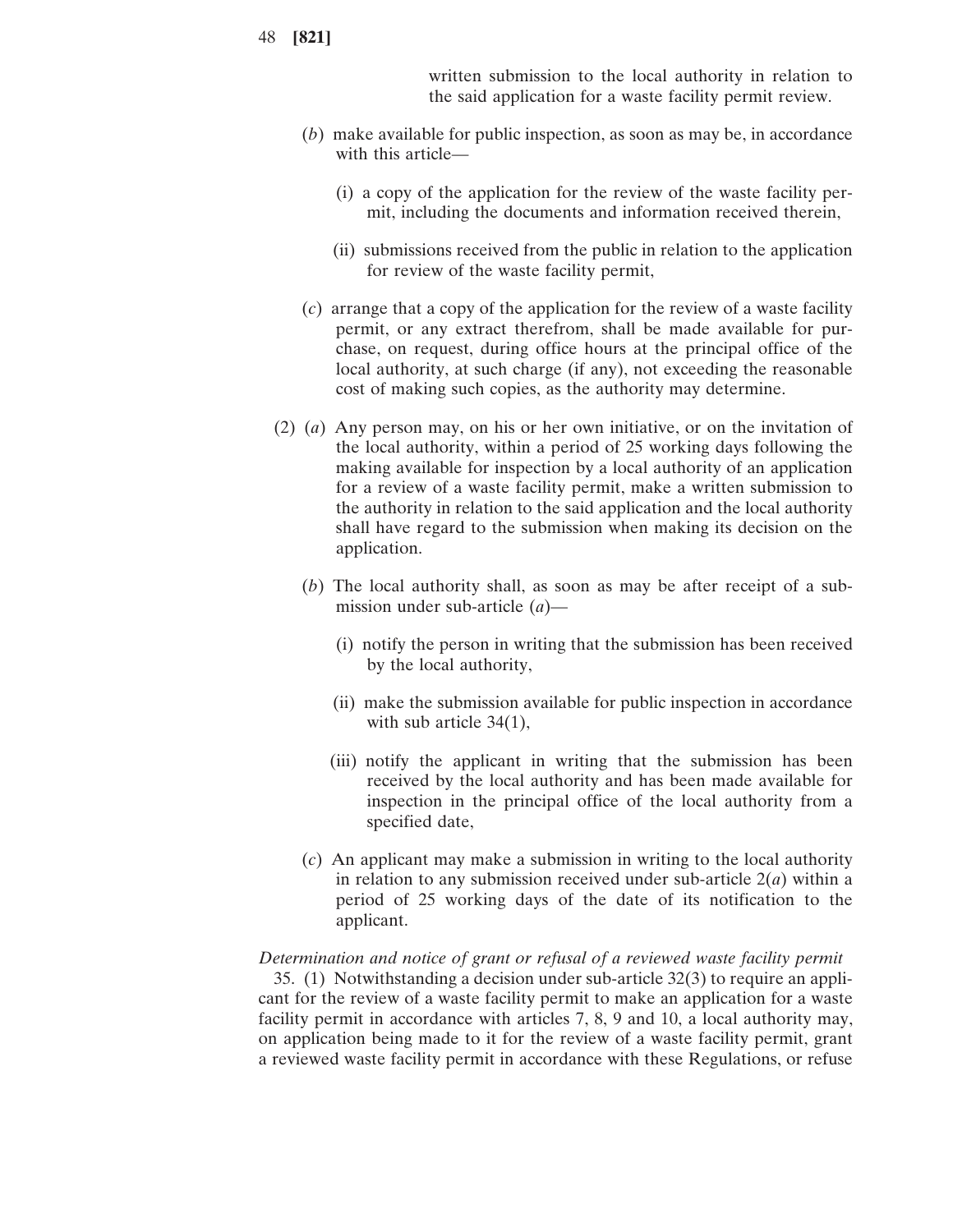to grant such a permit, in relation to the carrying on by the applicant of a wasterelated activity at the facility.

(2) A local authority shall make a decision in relation to an application for a review of a waste facility permit as expeditiously as possible and, in any event, grant, with or without conditions, or refuse to grant a review of a waste facility permit within a period of—

- (*a*) 40 working days from the date of the receipt of an application for the review of a waste facility permit, or
- (*b*) 25 working days from the date of receipt of any submission received under and in accordance with sub-article 34(2),

whichever period is the longest.

(3) Where it appears to a local authority that it would not be possible or appropriate, because of the particular circumstances of an application for the review of a waste facility permit or because of the number of applications which have been submitted to the authority, to decide on an application within the period referred to in sub-article (2), the local authority shall, by notice in writing served on each party to the application before the expiration of that period, inform such party of the reasons why it would not be possible or appropriate to determine the application within that period and shall specify the date before which the authority intends that the application shall be determined.

(4) Where a notice has been served under sub-article (3), the local authority concerned shall take all reasonable steps as are open to it to ensure that the application is decided upon before the date specified in the notice.

(5) A reviewed waste facility permit shall be granted for a period of 5 years, unless the applicant can demonstrate to the satisfaction the local authority that a shorter period is appropriate.

(6) A local authority shall not grant a reviewed waste facility permit unless it is satisfied that—

- (*a*) the activity concerned, carried on in accordance with such conditions as are attached to the reviewed waste facility permit, will not cause environmental pollution,
- (*b*) any emissions from the activity concerned will not result in the contravention of any relevant standard, including any standard for an environmental medium, or any relevant emission limit value, prescribed under any enactment, and
- (*c*) best available techniques will be used to prevent or eliminate or, where that is not practicable, to limit, abate or reduce an emission from the activity concerned,
- (*d*) the applicant is a fit and proper person, and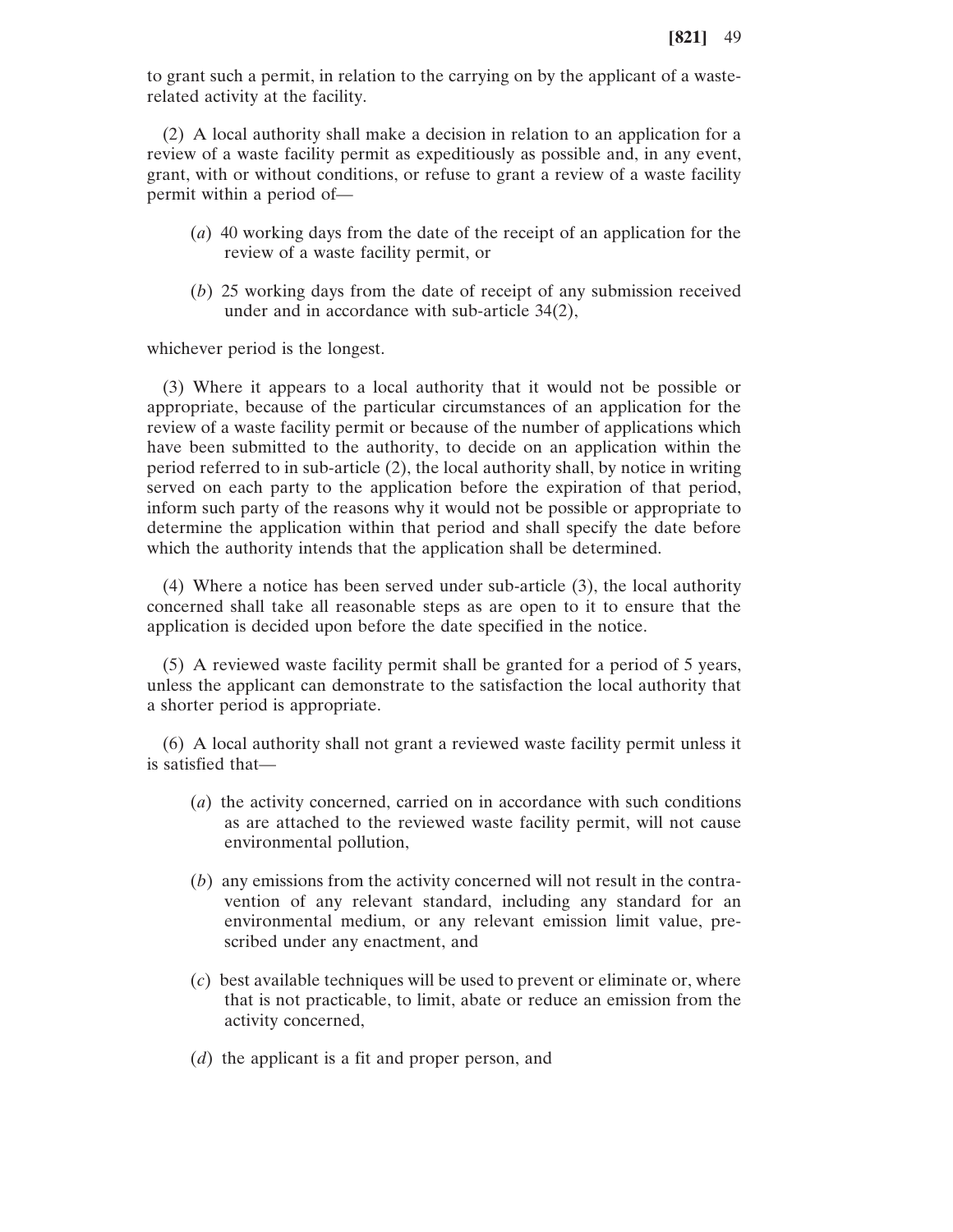(7) Where an application is made under these Regulations for the review of an existing waste facility permit at least 60 working days before the expiry date of the permit, the waste facility permit shall remain in force until—

- (*a*) a reviewed waste facility permit is granted or refused under sub-article (1), or
- (*b*) an application for a waste facility permit is required under articles 7, 8, 9 and 10 and is granted or refused under article 18, or
- (*c*) the existing permit is revoked under article 36.

(8) Where an application is not made for the review of an existing waste facility permit-

- (*a*) at least 60 working days before the expiry date of the permit, or
- (*b*) in the case of notification by the local authority under article 32(5) that an application for a waste facility permit is required in accordance with articles 6, 7, 8 and 10, at least 60 working days from the date of issue of this notification,

the existing waste collection permit shall cease to have effect after the expiry date and the person shall not engage in waste-related activities at the facility until such time as a waste permit is granted in accordance with article 18 or, as the case may be, a reviewed waste facility permit is granted in accordance with article 35.

(9) The local authority shall, as soon as may be after making a decision on the review of a waste facility permit to amend conditions attached to a waste facility permit which has been granted or to refuse to grant a reviewed waste facility permit, give notice in writing of its decision and the reasons for its decision to the permit holder, to the Agency and where appropriate, to any person who made a submission in relation to the application for the review of a waste facility permit.

(10) A notification under sub-article (9) to the waste facility permit holder and to the Agency in relation to amending conditions attached to a waste facility permit shall be accompanied by a copy of the amended waste facility permit.

(11) A notification to any person who made a submission in relation to the application for the review of a waste facility permit under sub-article (9) of a decision to grant a reviewed waste facility permit shall state that a copy of the permit will be available for inspection or purchase during office hours at the principal office of the local authority, and the said authority shall arrange accordingly.

(12) An applicant for a review of a waste facility permit which has been refused or the waste facility permit conditions amended pursuant to a notice under sub-article (9) may appeal to a court of competent jurisdiction against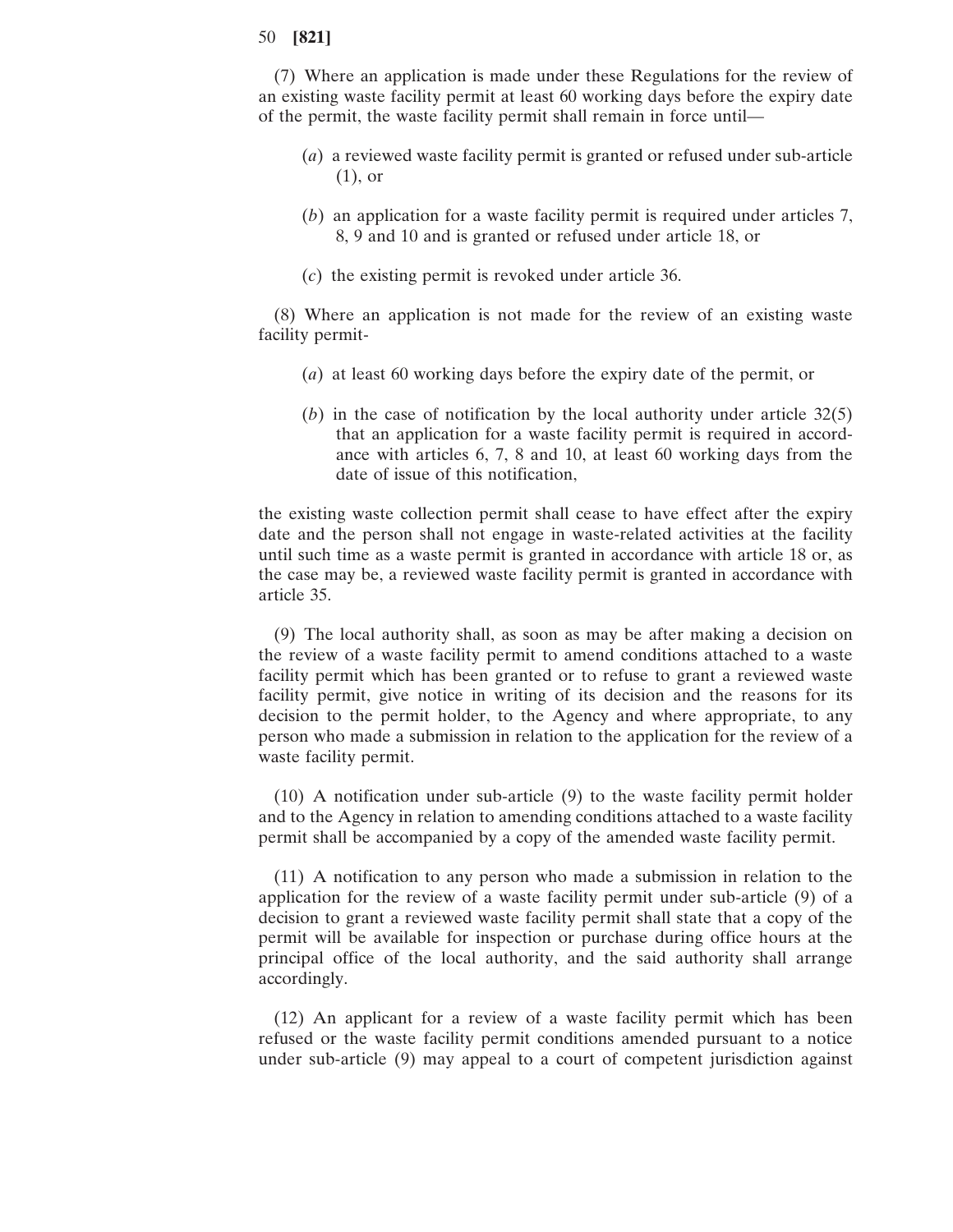such a decision and, on hearing the appeal, the court may confirm, annul or amend the decision.

(13) Where a waste facility permit which involves the treatment of animal byproducts within the meaning of Regulation (EC) No. 1774/2002 laying down health rules concerning animal by-products not intended for human consumption has been reviewed by a local authority, it shall notify the Minister for Agriculture and Food and send a copy of the reviewed waste facility permit to that Minister following the review of the waste facility permit.

(14) For the purposes of sub-article (9), in the case of an application for the review of a waste facility permit signed by more than one person, the local authority shall give notice only to the person who forwarded, or appears to the local authority to have forwarded, that application to the said authority.

#### *Revocation of a waste facility permit*

36. (1) A local authority may revoke a waste facility permit, if it appears to it that the—

- (*a*) permit holder, or other relevant person, is not, in its reasonable opinion, a fit and proper person to hold a waste facility permit, or
- (*b*) activity being carried out is, or may be, in contravention of the waste facility permit conditions granted by the local authority, or
- (*c*) activity is, or may be, in contravention of the Waste Management (Collection Permit) Regulations 2007, the Waste Management (Movement of Hazardous Waste) Regulations 1998, or the Waste Management (Transfrontier Shipment of Waste) Regulations 1998, or
- (*d*) waste facility permit holder, or other relevant person, is likely, by a continuation of his or her activities, to cause environmental pollution, or
- (*e*) waste facility permit holder, or other relevant person, is participating in, facilitating, or otherwise contributing towards the onward movement of waste to unauthorised facilities or unauthorised collectors.

(2) In determining whether a person shall be a relevant person for the purpose of this article, a local authority shall consider the extent to which the person is, or is likely to be, in a position to direct or control the carrying on of the activity to which the relevant waste facility permit relates.

(3) A local authority shall, as soon as may be after making a decision under sub-article (1) to revoke a waste facility permit it has granted, give notice in writing of the decision and the reasons for the decision to the waste facility permit holder and to the Agency.

(4) Where a waste facility permit has been revoked by a local authority in accordance with this article, the former permit holder shall make an application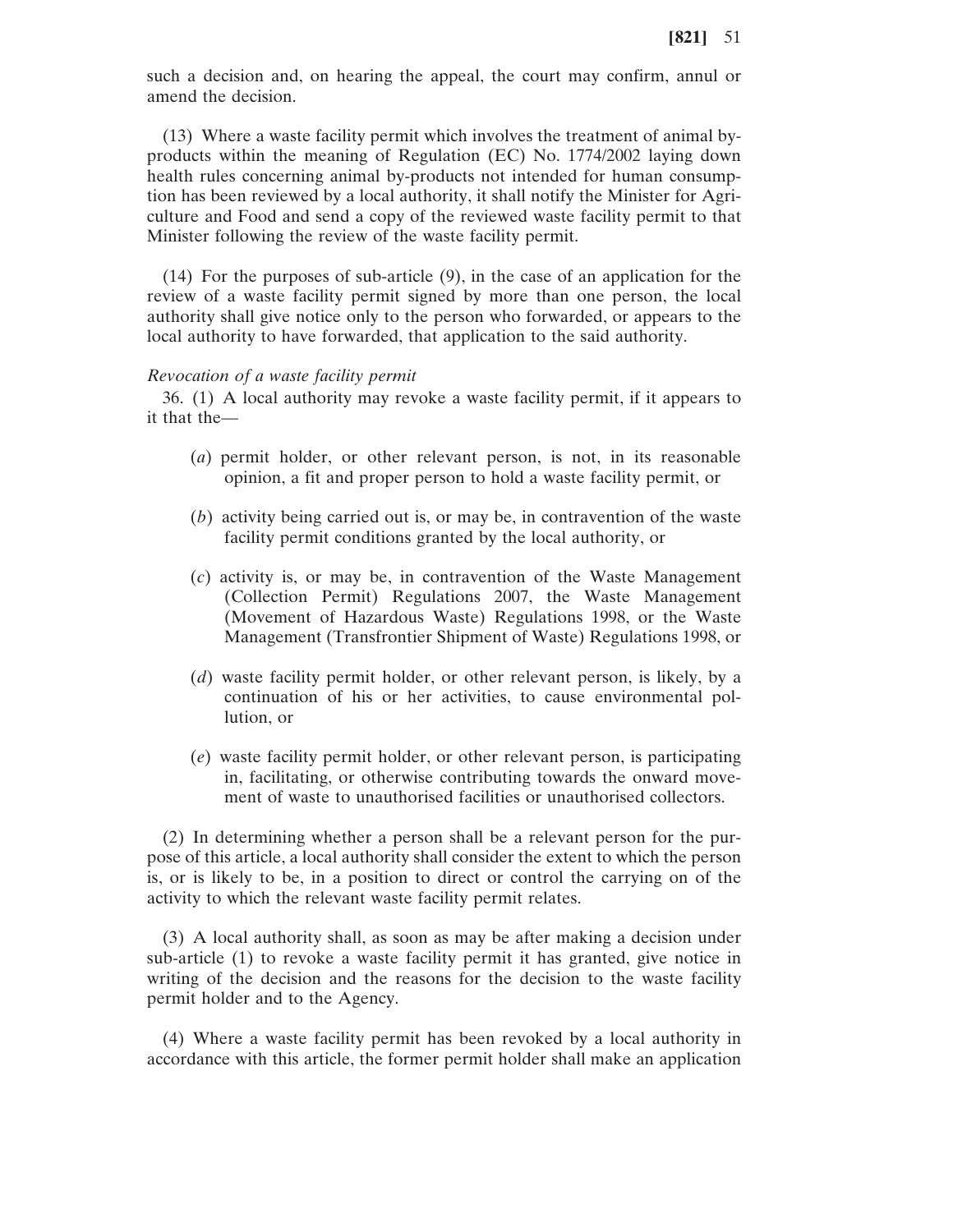to the local authority for the surrender of the waste facility permit in accordance with article 29.

(5) The former holder of a waste facility permit which has been revoked may appeal to a court of competent jurisdiction against the revocation of the waste facility permit and, on hearing the appeal, the court may confirm or annul the revocation.

#### *Registration of certain activities*

37. (1) In accordance with the provisions of article  $6(2)(c)$ , a person may carry on an activity of a class specified in part II of the third schedule at a facility from the coming into operation of these Regulations where a certificate of registration has been granted in relation to the carrying on of the said activity at that facility.

(2) The Agency or a local authority, as the case may be, may on an application being made to it in accordance with these Regulations', grant a certificate of registration, or refuse to grant such a certificate, in relation to the carrying on at a facility of an activity specified in Part II of the third schedule.

(3) An application for a certificate of registration shall be made in the case of—

- (*a*) an activity carried on by or on behalf of a local authority, to the Agency,
- (*b*) an activity carried on by a person other than a local authority, to a local authority in whose functional area the relevant facility is located.

(4) The application for a certificate of registration shall be made in writing, or other form of notification, including electronic means, as may be determined by the local authority in whose functional area the facility is located or, as the case may be, by the Agency.

- (5) An application for a certificate of registration shall contain—
	- (*a*) the information specified in article 10(1),
	- (*b*) details of the measures proposed to enable the applicant to comply with the requirements set out in article  $6(2)(c)$  and the fourth schedule, or a statement of reasons why such measures are not considered necessary, and
	- (*c*) the fee payable as set out in the fifth schedule.

(6) On receipt of an application for a certificate of registration, a local authority or, as the case may be, the Agency shall—

(*a*) immediately stamp the application with the date of receipt and assign a reference number to the application, and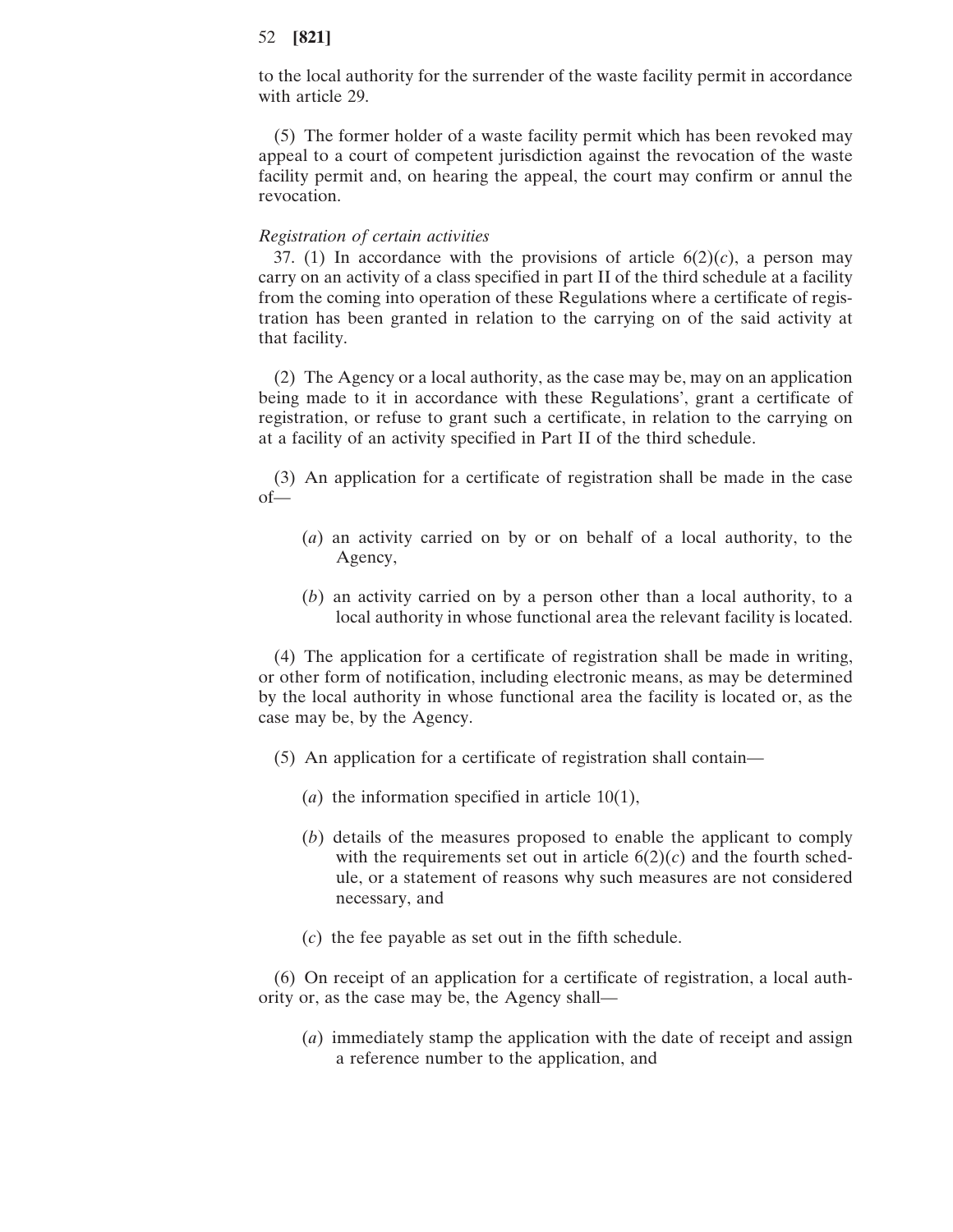(*b*) notify the applicant in writing that the application has been received by the local authority or the Agency, as the case may be.

(7) Within a period of 10 working days following receipt of an application for a certificate of registration, a local authority or, as the case may be, the Agency shall—

- (*a*) decide whether the requirements of sub-article (5) have been complied with, and
- (*b*) comply with the relevant requirements of article 12 of the Waste Management (Register) Regulations 1997.
- (8) Where—
	- (*a*) a local authority refers an application for a certificate of registration to the Agency for a determination under article 11(2), the period specified in sub-article (7) shall not commence until such time as a determination has been notified to the local authority by the Agency in accordance with article 11(3),
	- (*b*) the Agency decides to make a determination in accordance with article 11(4) in relation to an application for a certificate of registration received by it, the period specified in sub-article (7) shall not commence until such time as a determination is made.

(9) Where a local authority or, as the case may be, the Agency, considers in accordance with sub-article (7) that the requirements of sub-article (5) have been complied with in respect of an application, it shall, within 5 working days of making its decision, send to the applicant an acknowledgement of receipt of a valid application.

(10) A local authority or, as the case may be, the Agency, shall decide on an application for a certificate of registration as expeditiously as possible and, in any event, grant, or refuse to grant, a certificate of registration within—

- (*a*) 25 working days, or
- (*b*) in the case of WEEE, the period specified in article 39(5)(*f*) of the Waste Management (Waste Electrical and Electronic Equipment) Regulations 2005 subject to any amendment that may be made to those regulations from time to time,

from the date of submission of a valid application form in accordance with this article.

- (11) If a local authority or, as the case may be, the Agency considers that—
	- (*a*) there is insufficient information to determine whether an application for a certificate of registration is valid, it may return the application to the applicant stating its reason(*s*), or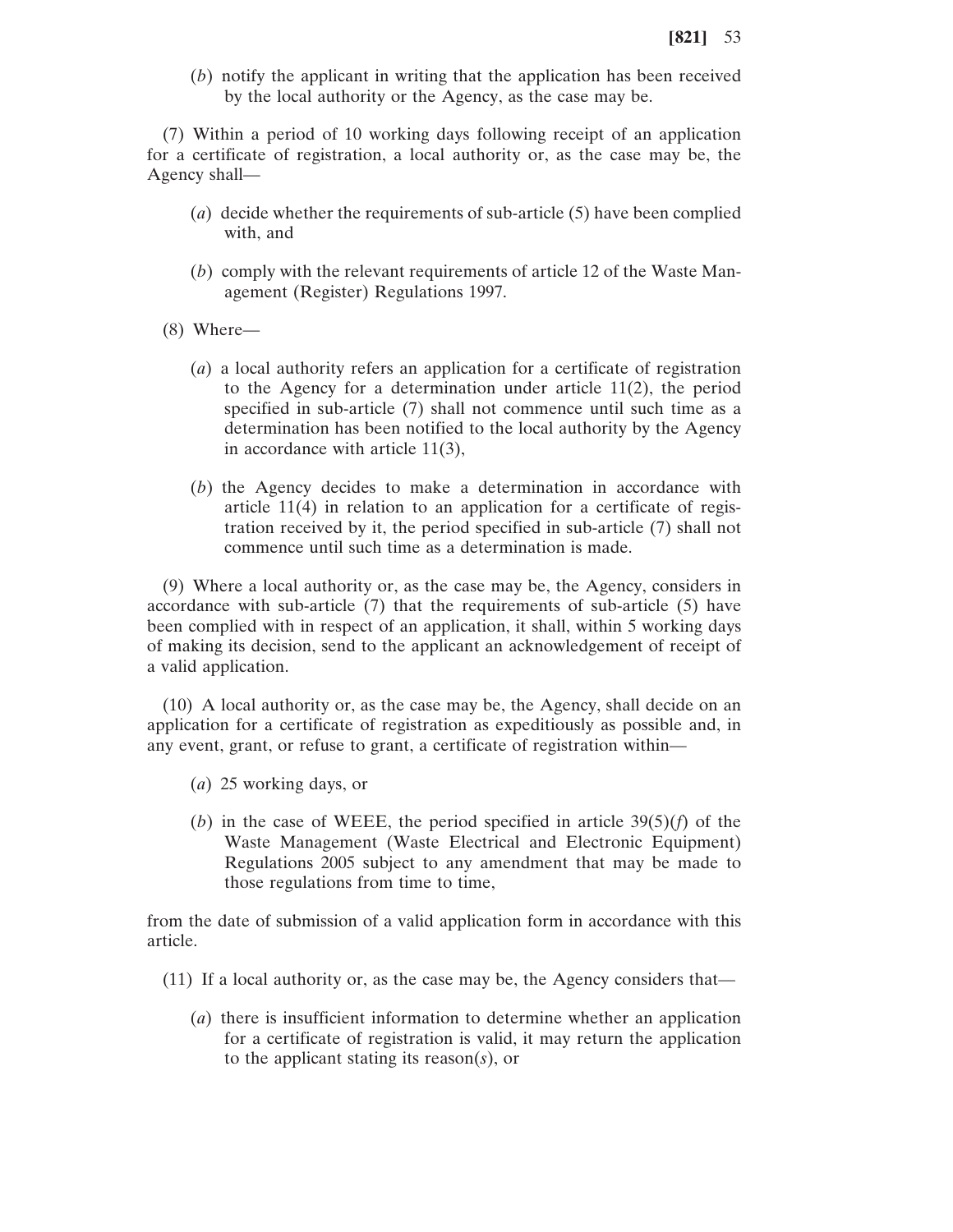(*b*) following a determination by the Agency in accordance with article 11, that the activity concerned is not appropriate to registration, it shall refuse to issue a certificate of registration.

(12) A local authority or, as the case may be, the Agency shall not grant a certificate of registration unless it is satisfied that—

- (*a*) the activity concerned when carried on within the terms of the certificate of registration will not cause environmental pollution,
- (*b*) any emissions from the activity concerned will not result in the contravention of any relevant standard, including any standard for an environmental medium, or any relevant emission limit value, prescribed under any enactment,
- (*c*) best available techniques will be used to prevent or eliminate or, where that is not practicable, to limit, abate or reduce an emission from the activity concerned,
- (*d*) the applicant is a fit and proper person.

(13) Where considered necessary, a local authority, or as the case may be, the Agency shall physically inspect a facility or, as the case may be, a proposed facility before deciding whether to grant or refuse an application for a certificate of registration.

(14) A certificate of registration shall be granted for a period of five years, unless the applicant can demonstrate to the satisfaction of the local authority or, as the case may be, the Agency that a shorter period is appropriate.

(15) When issuing a certificate of registration to an applicant under sub-article (14), a local authority or, as the case may be, the Agency may require—

- (*a*) the making of payments by the registration holder to the local authority or, as the case may be, the Agency in accordance with article 44 to defray such costs as may reasonably be incurred by the authority in inspecting, monitoring, auditing, enforcing or otherwise performing any functions in relation to the activity concerned, other than in accordance with the fifth schedule, and
- (*b*) such costs shall not exceed the actual expenditure incurred by the local authority or, as the case may be, the Agency.

(16) Any proposed activity for which an application for registration is made shall not commence until a certificate of registration has been issued by the local authority or, as the case may be, the Agency.

(17) Where a significant change in the nature, focus or extent of the wasterelated activity or in the nature or extent of any emission concerned is proposed by the registration holder, the local authority or, as the case may be, the Agency shall—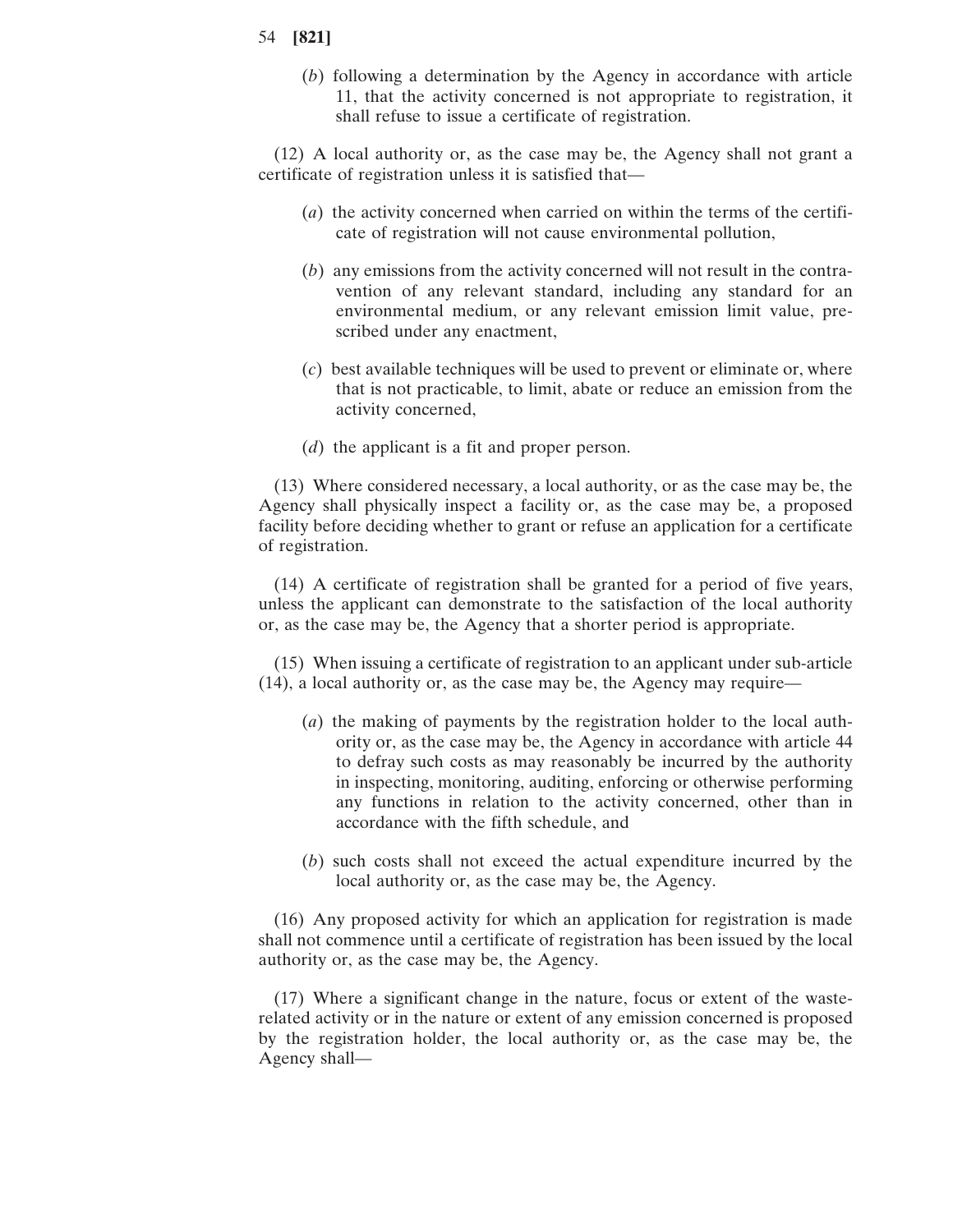- (*a*) be notified in advance, in writing, of such change by the registration holder, and
- (*b*) assess the information in accordance with article 38(2).

(18) An applicant for a certificate of registration which has been refused may appeal to a court of competent jurisdiction against such a decision and, on hearing the appeal, the court may confirm or annul the refusal.

#### *Review, amendment, revocation or transfer of a certificate of registration*

38. (1) A local authority or, as the case may be, the Agency, shall have absolute discretion to review or revoke a certificate of registration granted by it at any time where—

- (*a*) there is reason to believe that a material change in the nature, extent or focus of the waste-related activity or in the nature or extent of any emission concerned has taken place, or
- (*b*) an amendment to the waste management plan for the region concerned requires a review of the certificate of registration, and

the local authority, or as the case may be, the Agency shall initiate a review of a certificate of registration granted by it.

(2) A registration holder may, at any time, make an application for the review a certificate of registration in accordance with sub-article (5) to a local authority or, as the case may be, the Agency.

(3) Where a local authority or, as the case may be, the Agency proposes to review a certificate of registration under sub-article (1), it shall give notice in writing to the registration holder which shall indicate that—

- (*a*) the local authority or, as the case may be, the Agency intends to review the existing certificate of registration,
- (*b*) the registration holder is required within 30 working days of the date of issue of the notice to make an application in accordance with subarticle 4 for a review of the said certificate of registration to the local authority or, as the case may be, the Agency and that the local authority or, as the case may be, the Agency shall not decide to amend conditions attached to a certificate of registration which it has granted, before the expiry of the said period,
- (*c*) where the registration holder does not make a submission in accordance with sub-article (*b*), the local authority or, as the case may be, the Agency shall make and issue a decision in relation to the application for a review in accordance with the requirements of these regulations, and
- (*d*) in accordance with article 44(2), the holder of a certificate of registration, as the case may be, may be required to defray or contribute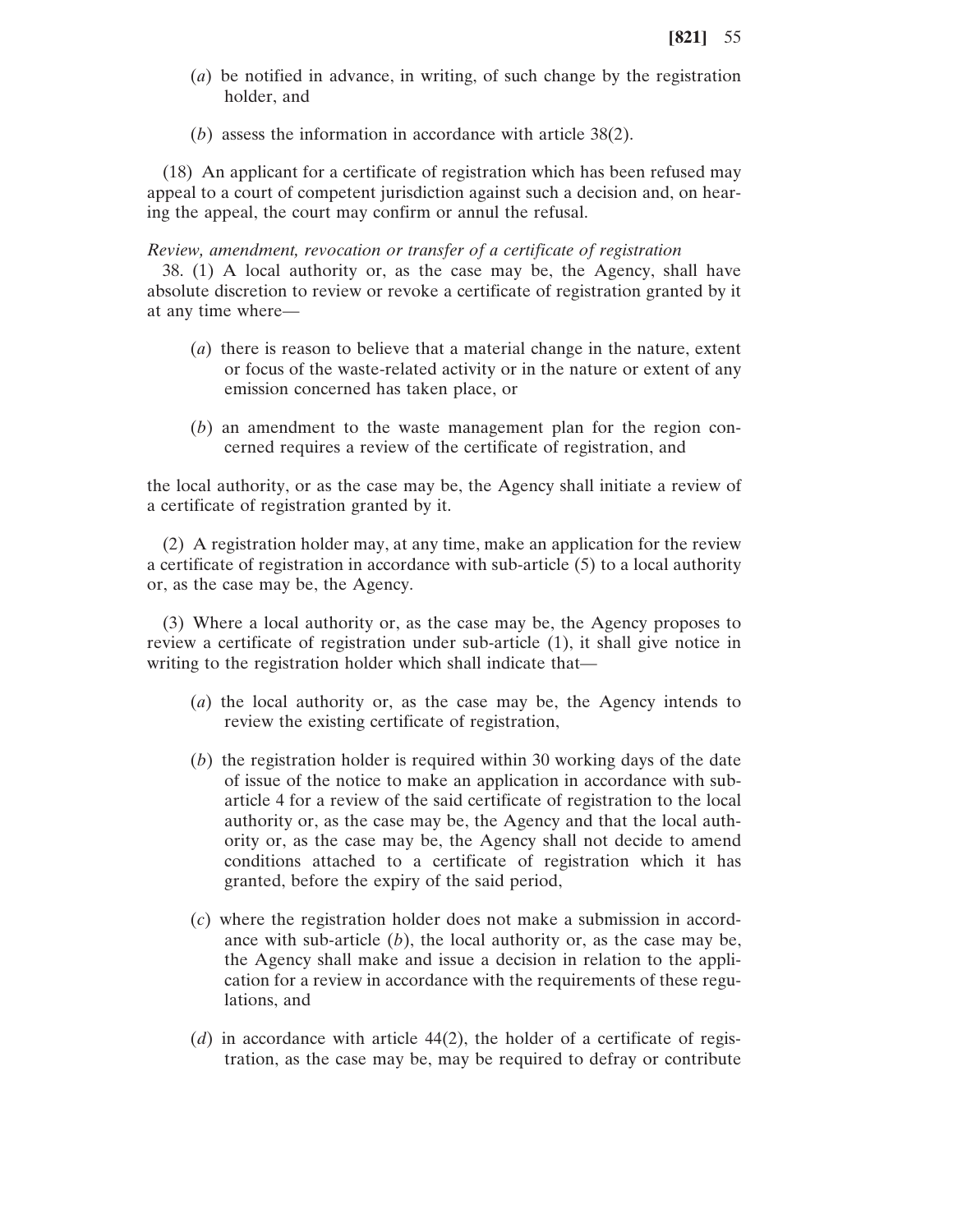towards any costs reasonably incurred by the local authority or, as the case may be, the Agency in respect of the proposed review and such costs shall not exceed the actual costs incurred.

- (4) An application for a review of a certificate of registration shall—
	- (*a*) contain such submissions, plans, documents, other information and particulars as are necessary to support the application for the proposed review of the certificate of registration, and
	- (*b*) include the appropriate fee payable for an application for the review of a certificate of registration as set out in the fifth schedule.

(5) The local authority or, as the case may be, the Agency shall make and issue a decision in relation to the application for a review of a certificate of registration in accordance with the requirements of these regulations.

(6) A certificate of registration may be transferred from the holder to another person in accordance with the following procedures—

- (*a*) Where the holder of a certificate of registration desires that the certificate be transferred to another person, the registration holder and the proposed transferee shall jointly make an application to the local authority or, as the case may be, the Agency, requesting that such a transfer be effected by the local authority, or, as the case may be, the Agency,
- (*b*) An application under sub-article 6(*a*) shall be made to the local authority or, as the case may be, the Agency and shall be accompanied by the fee as set out in the fifth schedule,
- (*c*) The local authority or, as the case may be, the Agency may require the provision of such further information by the certificate of registration holder or the proposed transferee as it considers appropriate for the purposes of dealing with an application made by them under this sub-article,
- (*d*) If, on consideration of an application under this sub-article, and any relevant information provided in respect thereof, the local authority or, as the case may be, the Agency is satisfied that the proposed transferee would, if he or she were an applicant for the certificate of registration, be regarded by it as being a fit and proper person to be granted under this sub-article a like certificate of registration to the certificate of registration concerned, it shall effect a transfer of the certificate of registration to the proposed transferee.

(7) A local authority, or, as the case may be, the Agency may revoke a certificate of registration, if it appears to it that–

(*a*) the registration holder, or other relevant person, is not, in its reasonable opinion, a fit and proper person to hold a waste facility permit,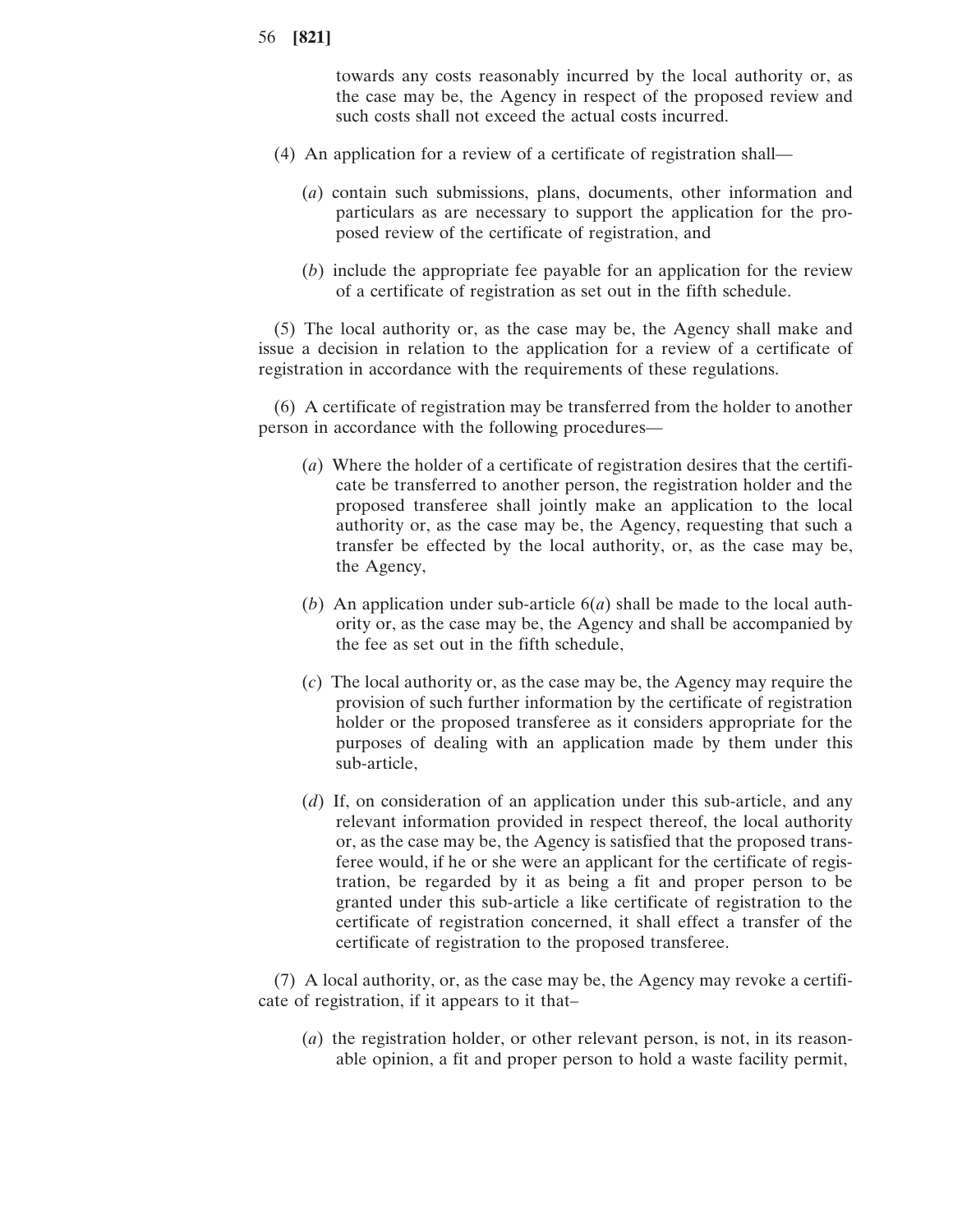- (*b*) the activity is being carried out in contravention of the terms of the certificate of registration or the rules imposed in the fourth schedule,
- (*c*) the activity is, or may be, in contravention of the Waste Management (Collection Permit) Regulations 2007, the Waste Management (Movement of Hazardous Waste) Regulations 1998, or the Waste Management (Transfrontier Shipment of Waste) Regulations1998,
- (*d*) the registration holder, or other relevant person, is likely, by a continuation of his or her activities, to cause environmental pollution, or
- (*e*) the registration holder, or other relevant person, is participating in, facilitating, or otherwise contributing towards the onward movement of waste to unauthorised facilities or unauthorised collectors.

(8) In determining whether a person shall be a relevant person for the purpose of the revocation of a certificate of registration, a local authority or, as the case may be, the Agency shall consider the extent to which the person is, or is likely to be, in a position to direct or control the carrying on of the activity to which the relevant certificate of registration relates.

(9) A local authority or, as the case may be, the Agency shall, as soon as may be after making a decision under sub-article (7) to revoke a certificate of registration it has granted, give notice, where appropriate, in writing of the decision and the reasons for the decision to the registration holder and to the Agency.

(10) Where an application for a certificate of registration has been refused or a certificate of registration revoked under this article by a local authority or, as the case may be, the Agency, the former holder of a certificate of registration shall make an application for the surrender of the certificate of registration under article 39.

(11) In the case of an activity involving the biological treatment of animal byproducts and where a certificate of registration has been granted, refused, revoked or surrendered, the local authority or, as the case may be, the Agency, shall, as appropriate, notify the Minister for Agriculture and Food of such a decision.

(12) The former holder of a certificate of registration which has been refused or revoked may appeal to a court of competent jurisdiction against the refusal or revocation of the certificate of registration and, on hearing the appeal, the court may confirm or annul the revocation.

#### *Surrender of a certificate of registration*

39. (1) An application for the surrender of a certificate of registration shall be made—

(*a*) in the case of an activity carried on by or on behalf of a local authority, to the Agency, or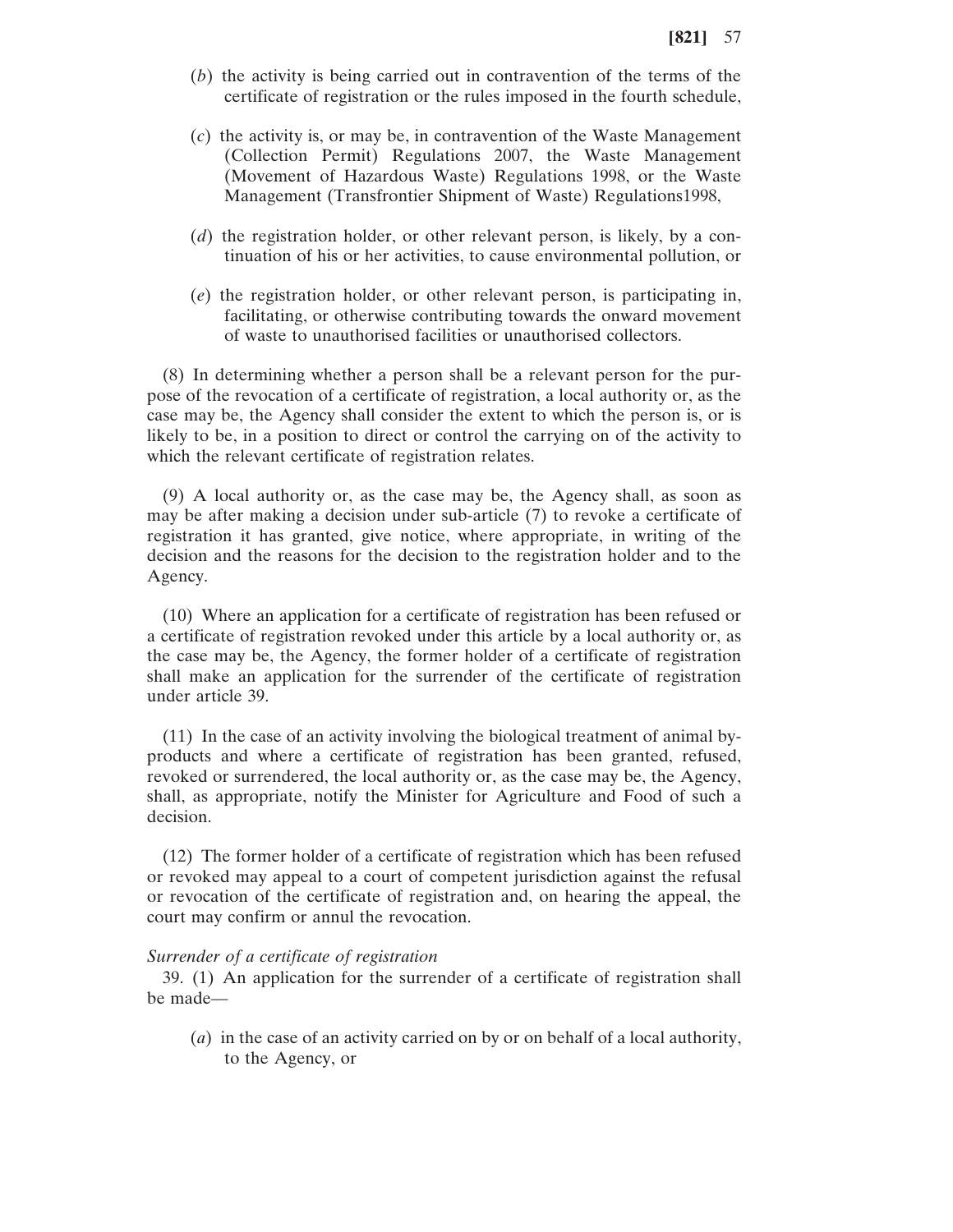(*b*) in the case of an activity carried on by a person other than a local authority, to a local authority in whose functional area the relevant facility is located.

(2) A certificate of registration, upon an application being made by the registration holder and subject to the agreement of the local authority in whose functional area the facility is located or, as the case may be, the Agency—

- (*a*) may be surrendered by the registration holder at any time,
- (*b*) shall be surrendered by the registration holder when the waste-related activity ceases, or
- (*c*) shall be surrendered by the registration holder when the certificate of registration expires

by notice in writing to the local authority or, as the case may be, the Agency.

(3) A local authority or, as the case may be, the Agency, shall not agree to the surrender of a certificate of registration unless it is satisfied that the condition of the facility is not causing or likely to cause environmental pollution.

(4) A local authority or, as the case may be, the Agency, may, in agreeing to the surrender of a certificate of registration, attach conditions, which shall be complied with by the registration holder.

(5) The making of an application for the surrender of a certificate of registration under this article, the revocation of the ceretificate of registration or the cessation of the activity to which a certificate of registration relates, shall in no way affect or diminish such conditions, requirements or obligations applying to or falling on the registration holder as are specified in or arise under the terms of the certificate of registration.

#### *Monitoring, inspection, auditing and enforcement*

40. (1) Local authorities or, as the case may be, the Agency, shall be responsible for—

- (*a*) the monitoring, inspection and auditing of facilities authorised under these Regulations, and
- (*b*) the enforcement of the obligations imposed by waste facility permits and certificates of registration, including the provisions of Section 32 of the Act.

(2) Each local authority or, as the case may be, the Agency shall take such steps as are necessary for the purpose of checking the compliance of waste activities subject to a waste facility permit or certificate of registration in meeting—

(*a*) the general environmental requirements set out in article 4 of Directive 2006/12/EC, and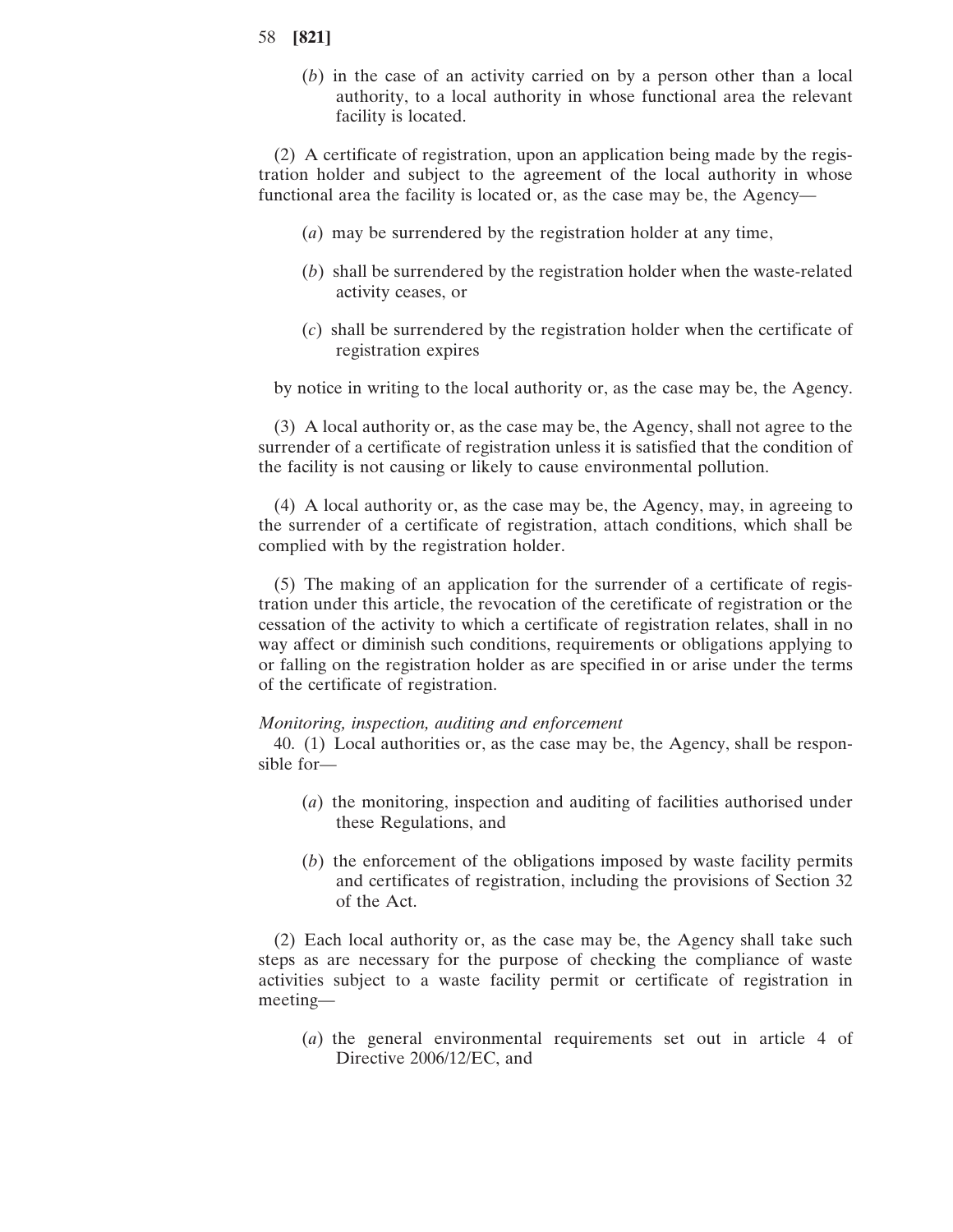- (*b*) in the case of activities subject to a waste facility permit, the conditions attached to the permit, and
- (*c*) in the case of activities subject to a certificate of registration, the rules set out in the fourth schedule.

(3) Each local authority or, as the case may be, the Agency may develop processes, including as appropriate, audit programmes which shall be designed to verify the data provided by holders of waste facility permits and certificates of registration on waste acceptance, waste recovery and waste disposal. Any such audit programmes should include procedures for the assessment of annual environmental reports submitted by permit holders and registration holders and be adequate to ensure that the reported information is accurate.

(4) For the purposes of ensuring that holders of waste facility permits, certificates of registration are complying with their obligations under these Regulations, a local authority or, as the case may be, the Agency, or an Authorised Officer may take all reasonable measures as are decided to be appropriate in each case, including—

- (*a*) measures prescribed under sections 14, 15, 16 and 18 of the Act, and
- (*b*) in accordance with a risk-based enforcement plan prepared on the basis of the Recommendation 2001/331/EC of the European Parliament and of the Council of 4 April 2001 providing minimum criteria for inspections in Member States and the Enforcement Handbook published by the Agency.

#### *Entries in registers established under section 19 of the Act*

41. (1) It is hereby prescribed that the register established and maintained by a local authority in accordance with section 19 of the Act shall contain entries specifying—

- (*a*) in relation to each activity in respect of which a waste facility permit is granted, reviewed, revoked, transferred or surrendered, the information specified in article 10(1),
- (*b*) in relation to each activity in respect of which a certificate of registration is granted, reviewed, revoked, transferred or surrendered, the—
	- (i) full name, address and telephone number of the person responsible for managing the facility, and
	- (ii) location of the facility concerned, and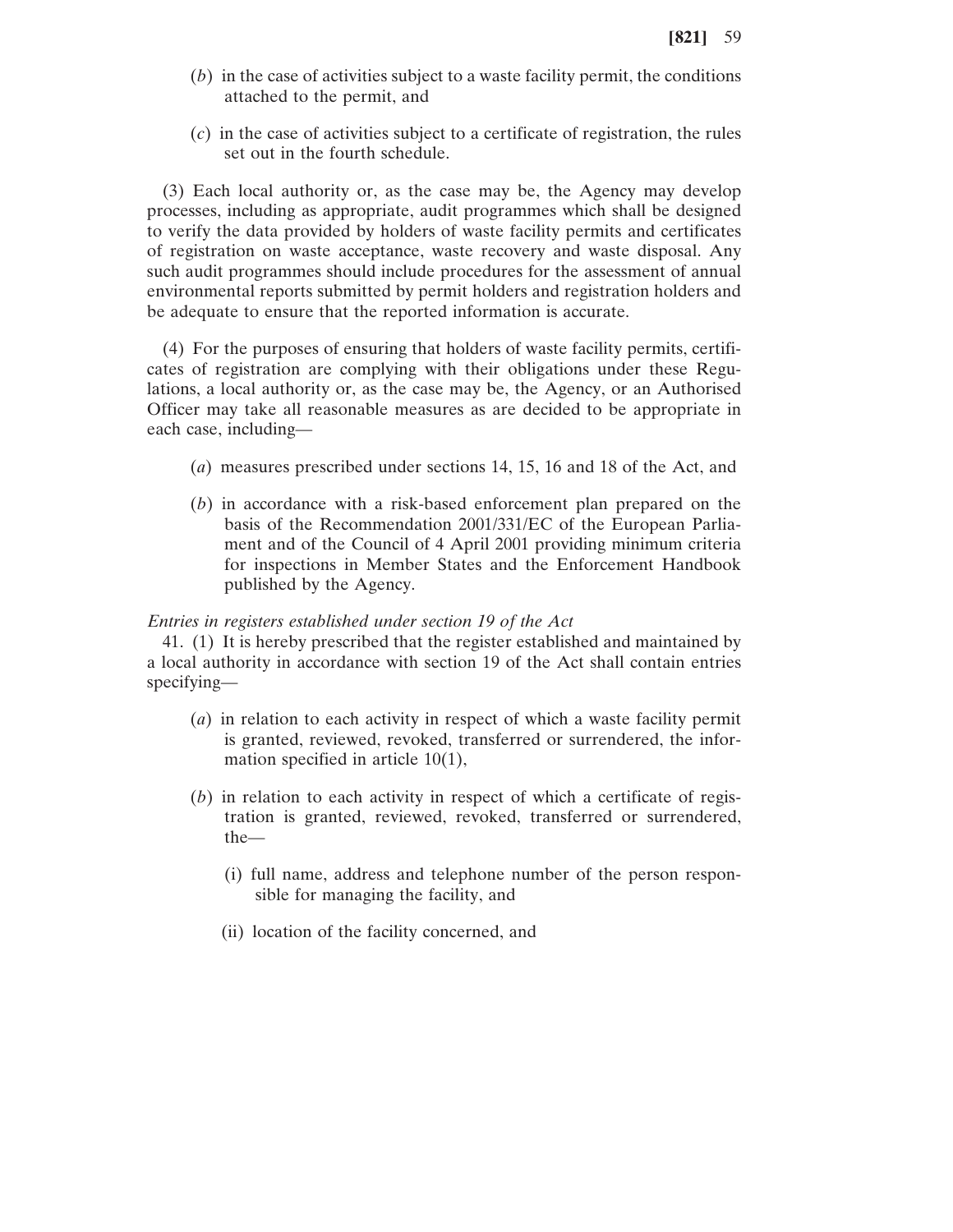- 60 **[821]**
	- (iii) records of the types and quantities of waste dealt with at the facility (including European Waste Catalogue Code(*s*) and description(*s*) pursuant to Commission Decision 2001/118/EC of 16 January 2001 or subsequent amendments), and
	- (iv) commencement date of the activity

#### *Fees payable*

42. (1) The applicant shall pay a fee to the local authority or, as the case may be, the Agency in respect of an application for a—

- (*a*) waste facility permit,
- (*b*) review of a waste facility permit,
- (*c*) certificate of registration,
- (*d*) review of a certificate of registration,
- (*e*) transfer of a waste facility permit, or
- (*f*) transfer of a certificate of registration.
- (2) The fee payable shall be—
	- (*a*) the amount indicated in column (3) of the fifth schedule for the particular category of application, or
	- (*b*) where a class of activity can be identified by reference to more than one class in either Parts I or II, as appropriate, within the third schedule, the only fee payable under sub-article (1) shall be the highest of the fees specified in column (3) of the fifth schedule opposite the class of activity so identified in column (2) of that schedule.

(3) Notwithstanding the provisions of sub-articles (1) and (2), the local authority or the Agency, as appropriate, shall have an absolute discretion to refund or waive all or part of the fee payable in respect of a particular application where the local authority or the Agency is satisfied that the payment in full of the fee would not be just and reasonable having regard to the limited scale or nature of the activity concerned, or where the charging of a full fee may act as a financial disincentive to individuals or companies who are operating on a small scale and are engaged in environmentally beneficial operations such as waste recovery or recycling.

#### *False or misleading information or failure to provide information*

43. (1) A person shall not compile information, which he or she knows to be false or misleading in a material respect, or furnish any such information in support of an application or in response to any notice or other document used for the purposes of these Regulations and any person who does so shall be guilty of an offence.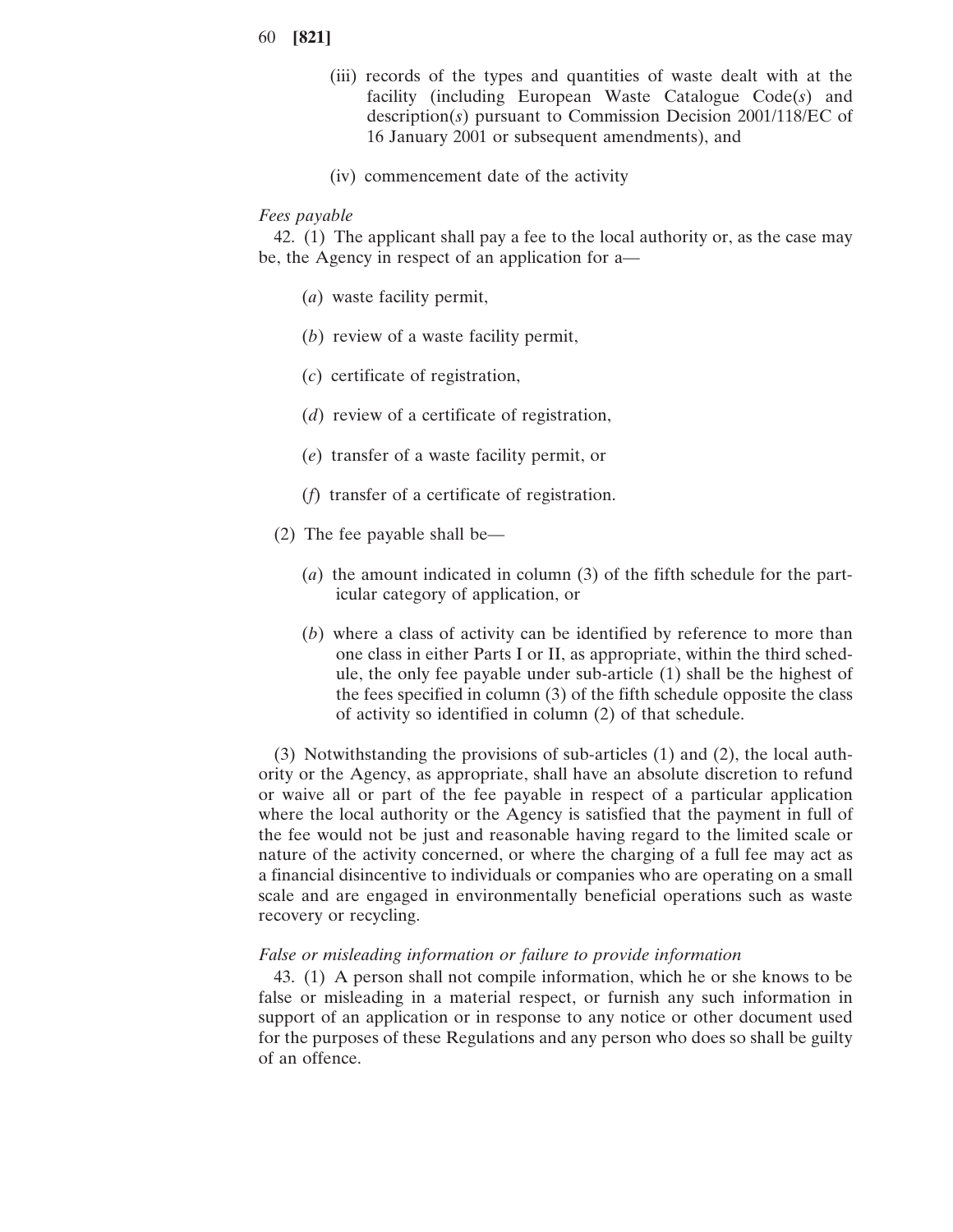(2) A person who fails to comply with a notice or to provide information which a local authority or the Agency requires under these Regulations shall be guilty of an offence.

#### *Defrayal of local authority or agency costs*

44. (1) Having considered the information submitted by the applicant under article 10 and any further information provided by the applicant at the request of the local authority under article 13 to verify particulars or information furnished by the applicant in relation to the application and the need to carry out investigations concerning discharges to groundwater in accordance with article 17, the local authority may decide, where it appears to it to be reasonable, to carry out or cause to be carried out such inspections, investigations and analyses as are necessary to decide on an application.

(2) The local authority or, as the case may be, the Agency may, by notice in writing, require an applicant or the holder of a waste facility permit or a certificate of registration, as the case may be, to defray or contribute towards any costs reasonably incurred by the local authority or, as the case may be, the Agency including—

- (*a*) the cost of any investigations carried out or caused to be carried out by the local authority or, as the case may be, the Agency so as to enable the authority or the Agency to decide on an application for, or the review of, a—
	- (i) waste facility permit, or
	- (ii) certificate of registration.
- (*b*) any costs incurred by the local authority or the Agency for the purpose of ensuring compliance by the holder of a waste facility permit or certificate of registration with the requirements imposed by the said permit or registration, including the cost of any inspection, monitoring, auditing, enforcement or investigations deemed necessary and carried out or caused to be carried out by the local authority or, as the case may be, the Agency and the taking and analysis of any sample of waste.

(3) The amount of any payment required under sub-article (2) in respect of an application or the review, or in ensuring compliance by a permit holder or registration holder, taken together with the application fee set out in the fifth schedule, shall not exceed the costs incurred by a local authority or the Agency, as appropriate, in deciding on the application, review or compliance.

(4) A person on whom a notice is served under sub-article (2) shall comply with the requirements of the notice within such period, being a period of not less than 15 working days, as may be specified in the notice, and in default of such payment,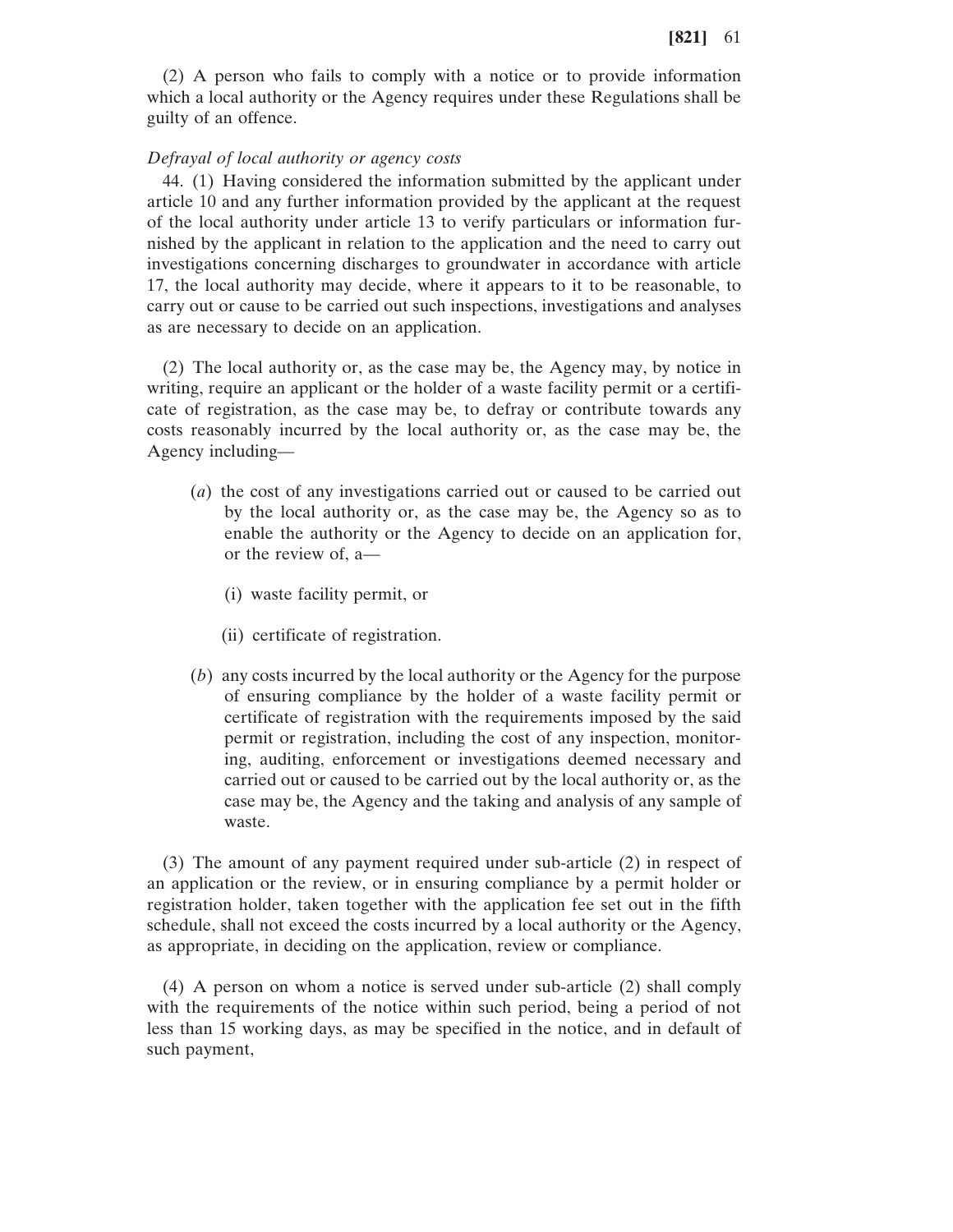- 62 **[821]**
	- (*a*) the local authority concerned or, as the case may be, the Agency may refuse to grant a waste facility permit or a certificate of registration, and
	- (*b*) the amount concerned may be recovered by the local authority concerned or, as the case may be, the Agency as a simple contract debt in any court of competent jurisdiction.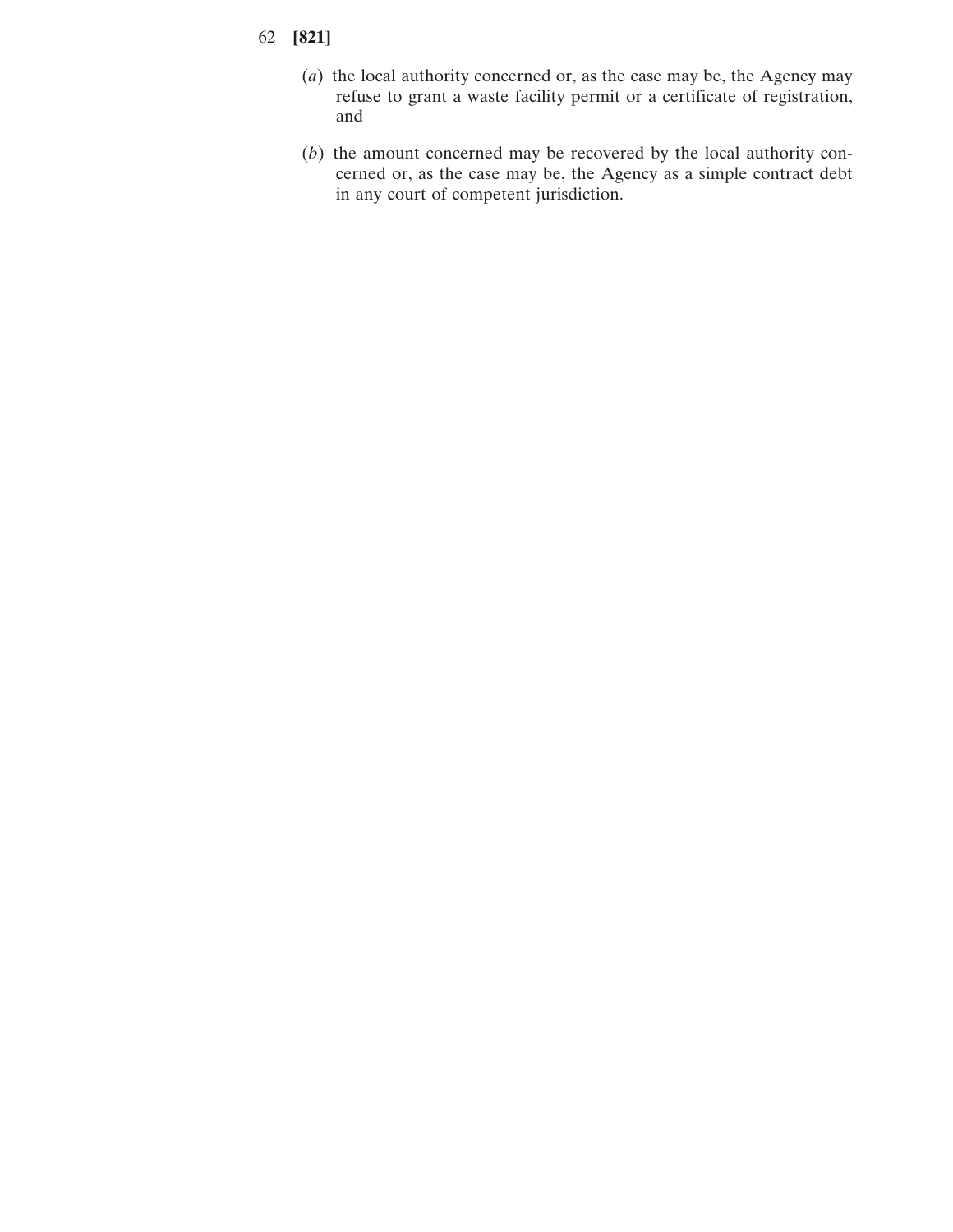# FIRST SCHEDULE

*Article 3.*

# REGULATIONS REVOKED

| Number               | Title                                         | <b>Extent of Revocation</b>                                                                        |
|----------------------|-----------------------------------------------|----------------------------------------------------------------------------------------------------|
| S.I. No. 165 of 1998 | Waste Management (Permit)<br>Regulations 1998 | The whole regulations subject<br>to transitional arrangements in<br>article 3 of these Regulations |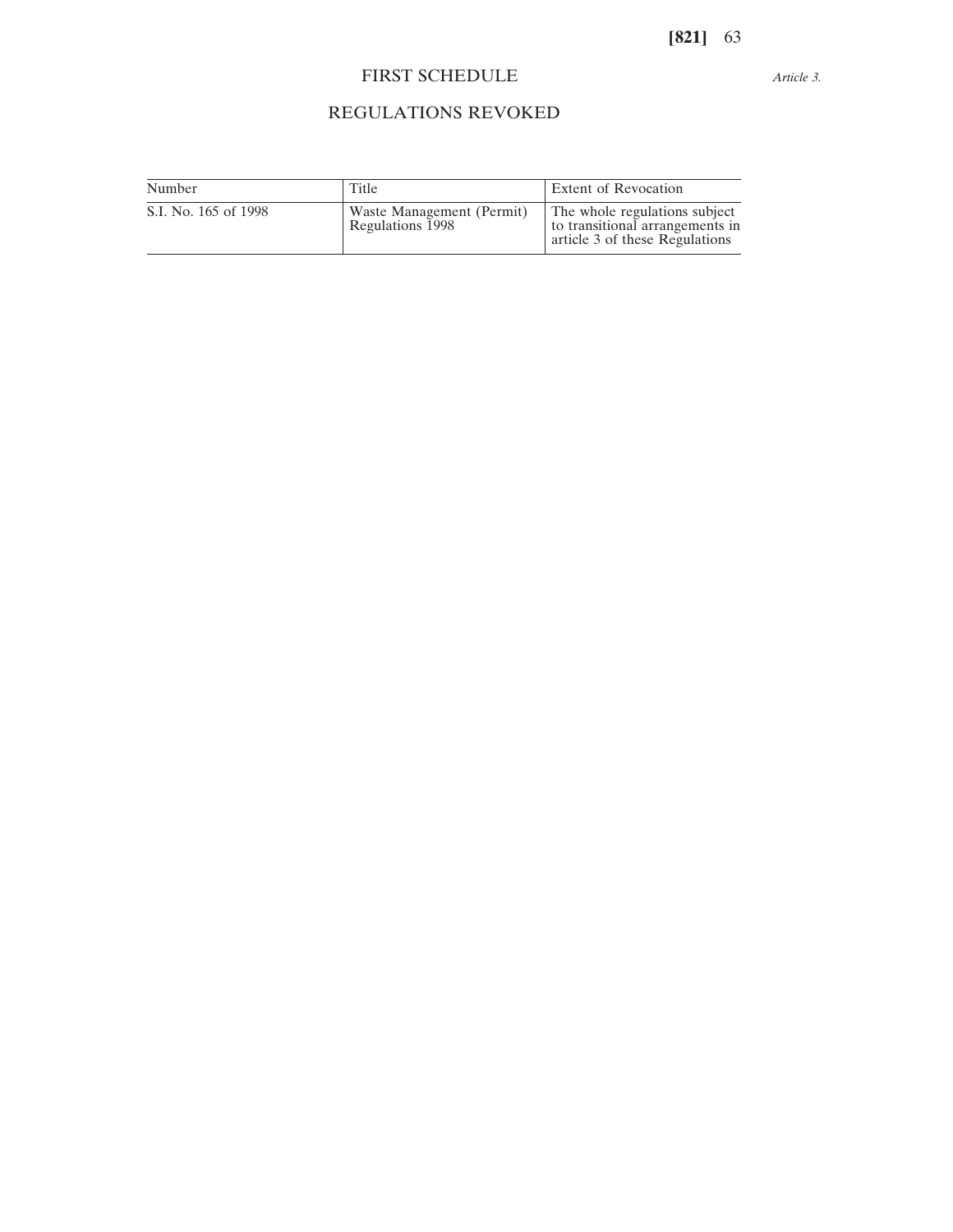*Article 4.*

## SECOND SCHEDULE.

# PROVISIONS OF COMMUNITY ACTS WHICH ARE TO BE GIVEN EFFECT TO IN RELEVANT WASTE PERMITS GRANTED BY A LOCAL AUTHORITY.

Council Directive 75/439/EEC of 16 June 1975 (O.J. No. L 194/23 of 25 July 1975) on the disposal of waste oils, as amended by Council Directive 87/101/EEC of 22 December 1986 (O.J. No. L 42/43 of 12 February 1987).

Council Directive 75/442/EEC of 15 July 1975 on waste (O.J. No. L 194/39 of 25 July 1975), as amended by Council Directive 91/156/EEC of 18 March 1991 (O.J. No. L 78/32 of 26 March 1991) and consolidated under Directive 2006/12/EC of the European Parliament and the Council of 5 April 2006 on waste (O.J. No. L114/9 of 27 April 2006).

Directive 2006/11/EC of 15 February 2006 of the European Parliament and of the Council on pollution caused by certain dangerous substances discharged into the aquatic environment of the community  $(O.I. No. L64/52 of 4 March 2006)$ 

Directive 2006/118/EC of 12 December 2006 of the European Parliament and of the Council on the protection of groundwater against pollution and deterioration (O.J. No. L372/19 of 27 December 2006)

Council Directive 87/217/EEC of 19 March 1987 on the prevention and reduction of environmental pollution by asbestos (O.J. No. L85/40 of 28 March 1987)

Council Directive 91/676/EEC of 12 December 1991 concerning the protection of waters against pollution caused by nitrates from agricultural sources ( $\overline{O}$ .J. No. L 375/1 of 31 December 1991)

European Parliament and Council Directive 2000/60/EC of 23 October 2000 establishing a framework for Community action in the field of water policy (O.J. No. L 327/1 of 22 December 2000)

Council Directive 91/689/EEC of 12 December 1991 on hazardous waste (O.J. No. L 377/20 of 31 December 1991).

Directive 2002/96/EC of the European Parliament and of the Council of 27January 2003 on waste electrical and electronic equipment, (O.J.No.L37/24,13 February 2003), as amended by Directive 2003/108/EC of the European Parliament and of the Council of 8 December 2003 (O.J. No. L 345/106, 31 December 2003).

Directive 94/62/EC of the European Parliament and of the Council of 20 December 1994 on packaging and packaging waste (O.J. No. L365/10 of 31 December 1994), as amended by Directive 2004/12/EC of the European Parliament and of the Council of 11 February 2004 on packaging and packaging waste (O.J. No. L47/26 of 18 February 2004)

Directive 2000/53/EC of the European Parliament and Council of 18 September 2000 on end —of life vehicles (O.J. No.L269/34, 21 October 2000) as amended by Council Decision 2005/673/EC of 20 September 2005

Council Directive 1999/31/EC of 26 April 1999 on the landfill of waste (O.J. No. L182/1 16 July 1999).

Regulation (EC) No. 2037/2000 of the European Parliament and of the Council of 29 June 2000 on substances that deplete the ozone layer (O.J. No. L244/1 of 29 September 2000), as amended by Council Regulations (EC) Nos. 2038/2000 (O.J. No. L244/25 of 29 September 2000), 2039/2000 (O.J. No. L244/26 of 29 September 2000), 1804/2003 (O.J. No. L265/1 of 16 October 2003), Commission Regulation (EC) No. 2077/2004 (O.J. No. L359/28 of 4 December 2004), Commission Regulation (EC) No. 29/2006 (O.J. No. L6/27 of 11 January 2006) and Commission Regulation (EC) No. 1784/2006 of 4 December 2006 (O.J. No. L337/3 of 5 December 2006)

Regulation (EC) No. 842/2006 of the European Parliament and of the Council of 17 May 2006 on certain fluorinated greenhouse gases (O.J. No. L161/1 of 14 June 2006)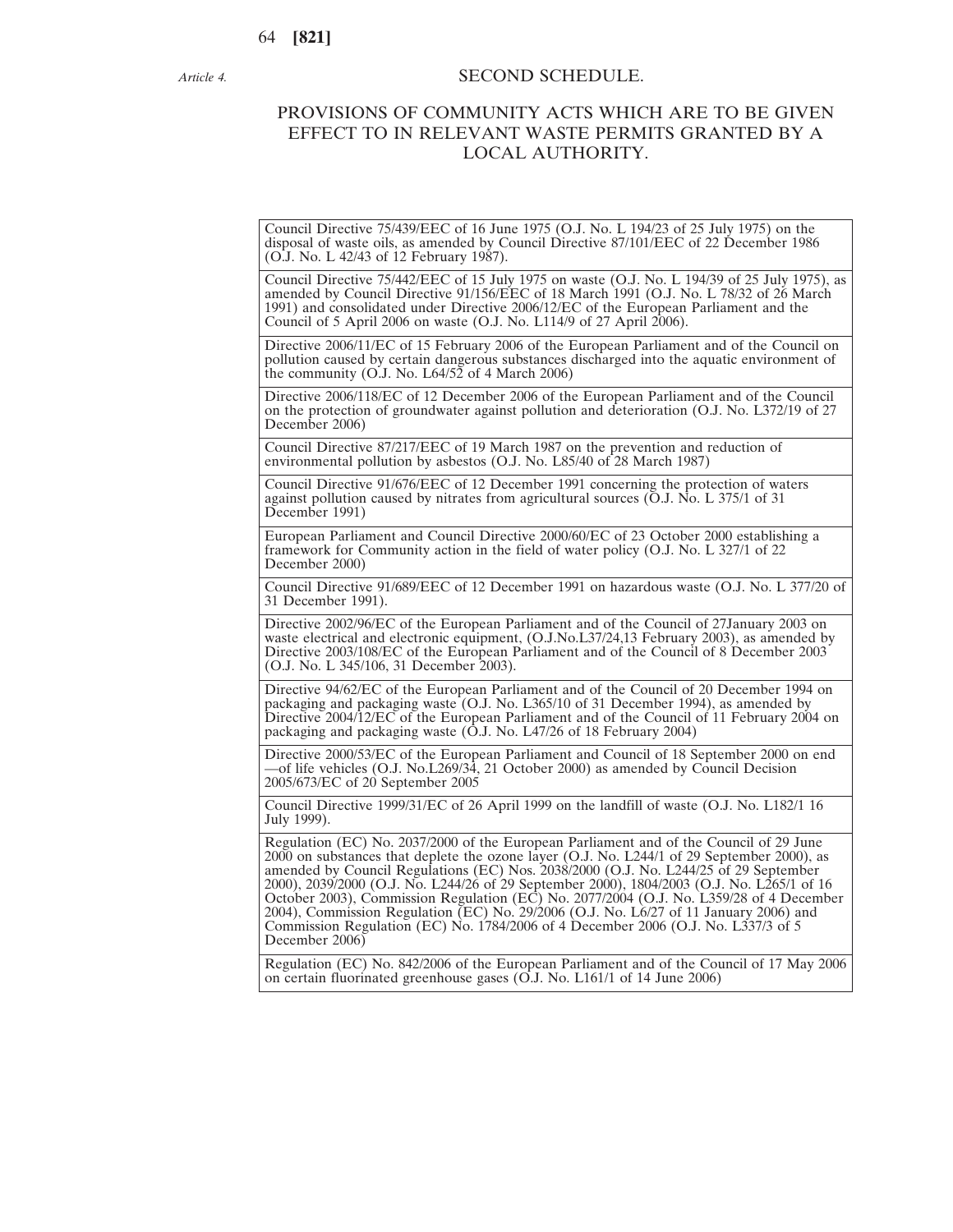Directive 2006/66/EC of 6 September 2006 of the European Parliament and the Council on batteries and accumulators and waste batteries and accumulators and repealing Directive 91/157/EEC (O.J. No. L 266/49 of 26 September 2006)

Council Directive 91/157/EEC of 18 March 1991 on batteries and accumulators containing certain dangerous substances (O.J. No. L078/38 of 26 March 1991) as amended by Commission Directive 93/86/EEC of 4 October 1993 (O.J. No. L264/51 of 23 October 1993) and by Commission Directive 98/101/EC of 22 December 1998 (O.J. No. L1/1 of 5 January 1999)

Regulation (EC) No 2150/2002 of the European Parliament and of the Council of 25 November 2002 on waste statistics *(O.J. No. L332/1 of 9 December 2002)*

*Regulation (EC) No 850/2004 of the European Parliament and the Council of 29 April 2004 on persistent organic pollutants and amending Directive 79/117/EEC (*O.J. No. L229/5 of 29 June 2004) *as amended by Council Regulation (EC) No. 1195/2006* (O.J No. L55/1 of 23 January 2007) *and Council Regulation (EC) No. 172/2007* O.J. No. L272/19, 27 December 2006 (O.J. No. L217/1, 8 August 2006)

Regulation (EC) No. 1774/2002 of the European Parliament and of the Council of 3 October 2002 laying down health rules concerning animal by-products not intended for human consumption, as amended by Commission Regulation (EC) No. 808/2003 of 12 May 2003 (O.J. No. L117/1 of 13 May 2003)

Council Directive 79/409/EEC of 2 April 1979 on the conservation of wild birds (O.J. No. L103/1 of 25 April 1979)

Council Directive 92/43/EEC of 21 May 1992 on the conservation of natural habitats and of wild fauna and flora (O.J. No. L 206/7 of 22 July 1992)

Council Directive 80/68/EEC of 17 December 1979 on the protection of groundwater against pollution caused by certain dangerous substances

Directive 2006/118/EC of 12 December 2006 of the European Parliament and of the Council on the protection of groundwater against pollution and deterioration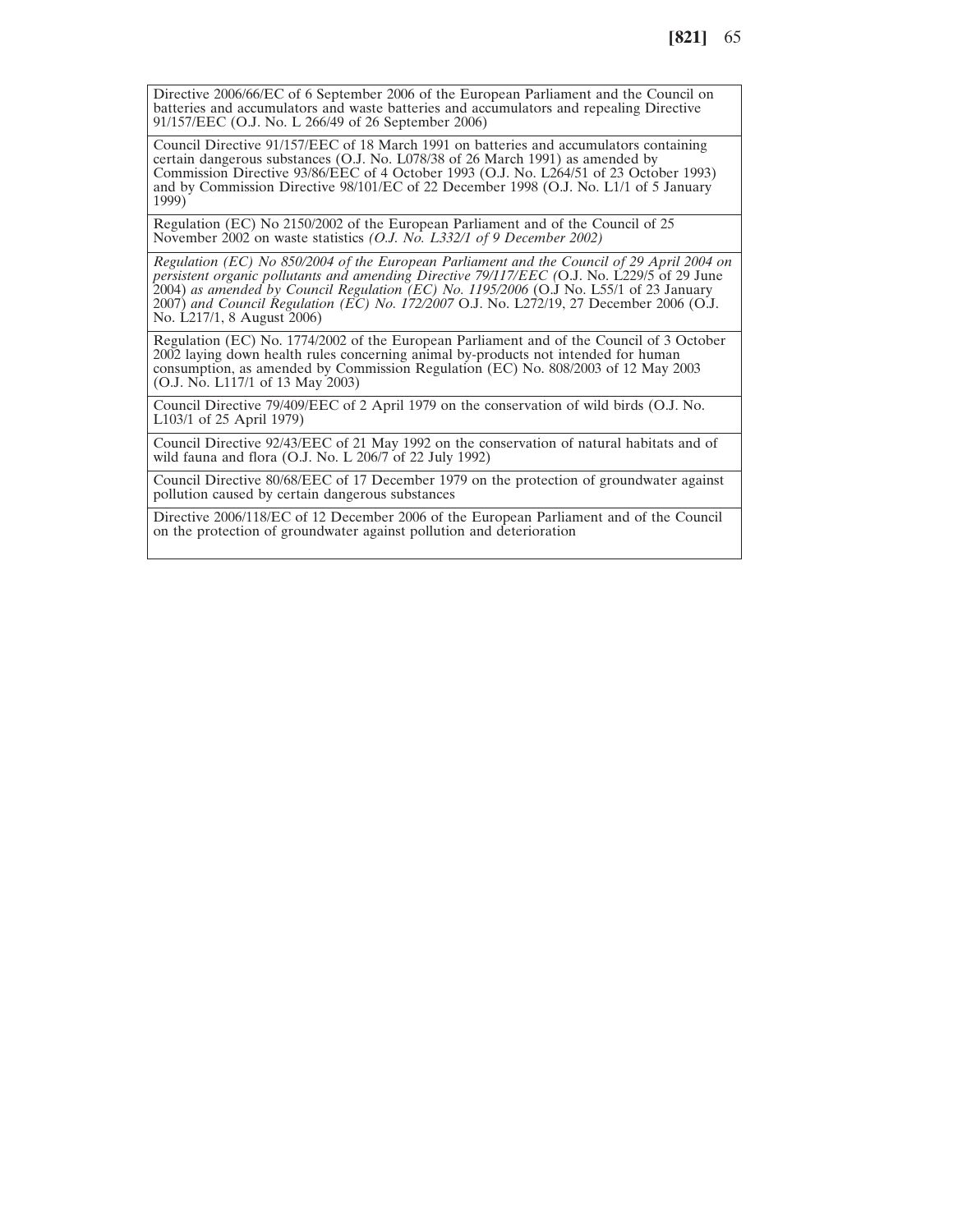# THIRD SCHEDULE

#### PART I

# CLASSES OF ACTIVITY SUBJECT TO WASTE FACILITY PERMIT APPLICATION TO A LOCAL AUTHORITY

The carrying on by a person (other than a local authority) at a facility (other than a facility located in whole or in part in an area which is not within the functional area of a local authority) of any of the following activities, provided that—

- (*a*) the activity is not an activity which is carried on in, on or adjacent to, a facility at which a licensable activity is being carried on, and
- (*b*) In the cases of Class 5 and Class 6 the upper limits on the amount of waste, which may be accepted, shall relate to
	- (i) the total quantity of waste which has been received and is proposed to be accepted at the facility at any time, or
	- (ii) in the case of an activity which is carried on in, on or adjacent to, a facility at which a waste-related activity is being carried on which is the subject of a waste facility permit or certificate of registration, the total quantity of waste which has been received at both the facility itself and all such facilities at any time.

| <b>CLASS</b><br>NO. | <b>DESCRIPTION</b>                                                                                                                                                                                                                                                                                                                                                                                                                  |
|---------------------|-------------------------------------------------------------------------------------------------------------------------------------------------------------------------------------------------------------------------------------------------------------------------------------------------------------------------------------------------------------------------------------------------------------------------------------|
| 1.                  | The reception and temporary storage, pending collection, other than by a local<br>authority, where not otherwise regulated by a waste licence or certificate of<br>registration, or exempted in accordance with the provisions of article 39 of the<br>Waste Management (Waste Electrical and Electronic Equipment) Regulations<br>$2005$ of —                                                                                      |
|                     | (1) household hazardous waste (other than WEEE and mercury containing waste<br>or used batteries and accumulators) at a civic amenity facility, recycling centre<br>or central collection point, or                                                                                                                                                                                                                                 |
|                     | (2) WEEE at any premises<br>for the purpose of onward transport and submission to recovery at an authorised<br>facility. Annual intake shall not exceed —                                                                                                                                                                                                                                                                           |
|                     | (i) in the case of liquid waste, 100,000 litres,                                                                                                                                                                                                                                                                                                                                                                                    |
|                     | (ii) in the case of non-liquid waste, 100 tonnes.                                                                                                                                                                                                                                                                                                                                                                                   |
| $\overline{2}$ .    | The Reception, storage (including temporary storage) and recovery of waste<br>vehicles (other than end-of-life vehicles) having regard to the provisions of articles<br>14 and 15 of the Waste Management (End-of-Life Vehicles) Regulations 2006<br>(S.I. No. 282 of 2006).                                                                                                                                                        |
| 3.                  | The reception, treatment and recovery of WEEE (including removal of all fluids<br>and dismantling or disassembly or removal of WEEE substances, preparations and<br>components prior to treatment) in accordance with the provisions of articles 20<br>and 21 of the Waste Management (Waste Electrical and Electronic Equipment)<br>Regulations (S.I. No. 340 of 2005). Annual intake shall not exceed 10,000 tonnes<br>per annum. |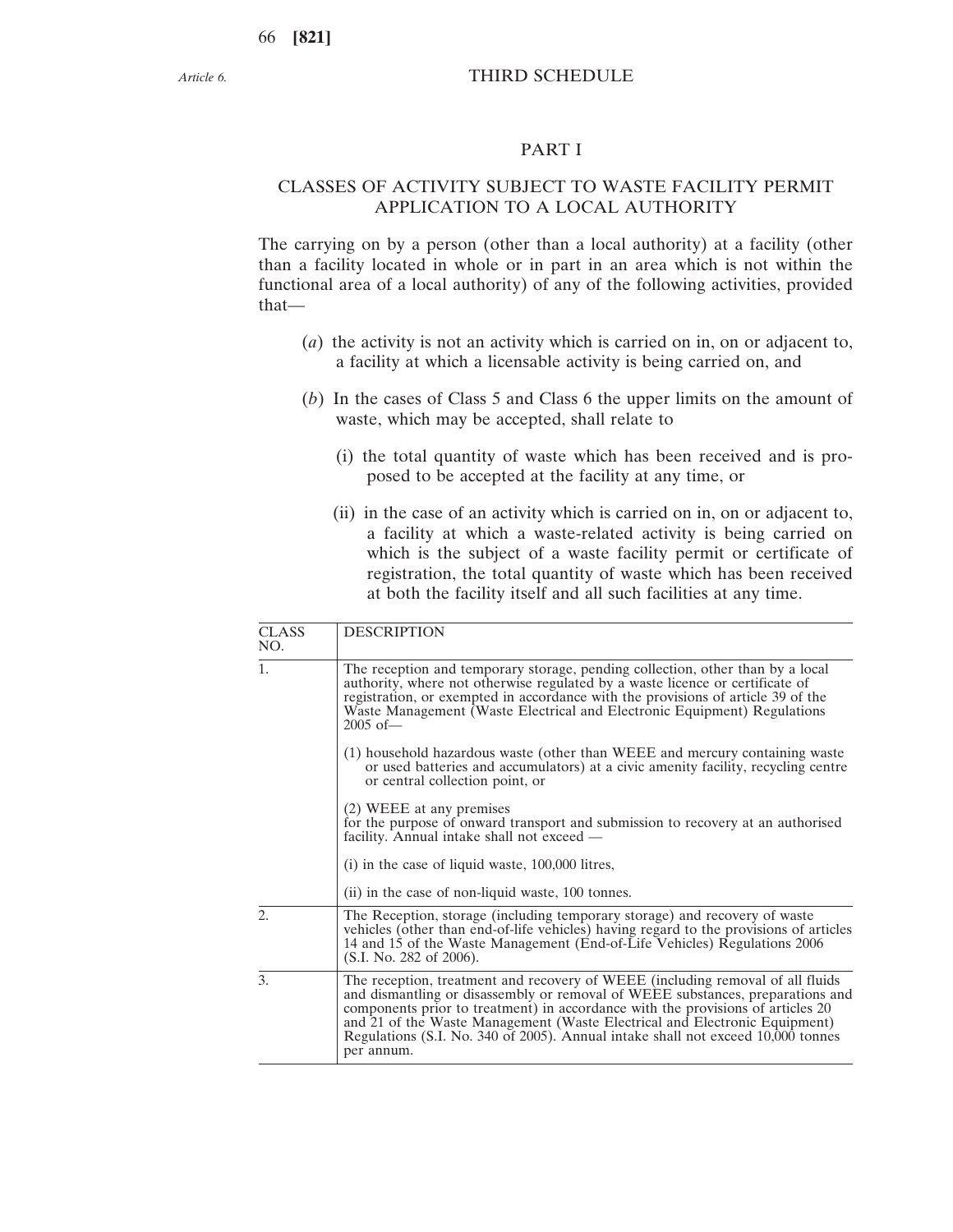| CLASS<br>NO. | <b>DESCRIPTION</b>                                                                                                                                                                                                                                                                                                                     |
|--------------|----------------------------------------------------------------------------------------------------------------------------------------------------------------------------------------------------------------------------------------------------------------------------------------------------------------------------------------|
| 4.           | The reception, storage and recovery of scrap metal, including scrap metal arising<br>from end-of-life vehicles, waste vehicles (other than end-of-life vehicles) and<br>WEEE where scrap metal from $-$                                                                                                                                |
|              | (1) end-of-life vehicles shall be subject to appropriate treatment and recovery in<br>accordance with the provisions of articles 14 and 15 of the Waste Management<br>(End-of-Life Vehicles) Regulations 2006 (S.I. No. 282 of 2006) prior to<br>acceptance at the scrap metal facility, and as appropriate,                           |
|              | (2) waste vehicles (other than end-of-life vehicles) shall be subject to appropriate<br>treatment and recovery having regard to the provisions of articles 14 and 15 of<br>the Waste Management (End-of-Life Vehicles) Regulations 2006 (S.I. No. 282<br>of 2006) prior to acceptance at the scrap metal facility, and as appropriate, |
|              | (3) WEEE shall be subject to appropriate treatment and recovery in accordance<br>with the provisions of articles 20, 21 and 22 of the Waste Management (Waste<br>Electrical and Electronic Equipment) Regulations 2005 (S.I. No. 340 of 2005)<br>prior to acceptance at the scrap metal facility.                                      |
| 5.           | Recovery of excavation or dredge spoil, comprising natural materials of clay, silt,<br>sand, gravel or stone and which comes within the meaning of inert waste, through<br>deposition for the purposes of the improvement or development of land, where—                                                                               |
|              | (a) the activity shall have the principal objective that the waste serves a useful<br>purpose in replacing other materials which would have had to be used for that<br>purpose, thereby conserving natural resources,                                                                                                                  |
|              | (b) the waste-related activity consists of the direct use of the waste material<br>without further processing other than normal industrial practice, and                                                                                                                                                                               |
|              | (c) the total quantity of waste recovered at the facility is less than 100,000 tonnes.                                                                                                                                                                                                                                                 |
| 6.           | Recovery of inert waste (other than excavations or dredgings comprising natural<br>materials of clay, silt, sand, gravel or stone) through deposition for the purposes<br>of the improvement or development of land, where —                                                                                                           |
|              | (a) the activity shall have the principal objective that the waste serves a useful<br>purpose in replacing other materials which would have had to be used for that<br>purpose, thereby conserving natural resources, and                                                                                                              |
|              | (b) the waste-related activity consists of the direct use of the waste material<br>without further processing other than normal industrial practice, and                                                                                                                                                                               |
|              | (c) the total quantity of waste recovered at the facility is less than 50,000 tonnes.                                                                                                                                                                                                                                                  |
| 7.           | Recovery of inert waste arising from construction and demolition activity,<br>including concrete, bricks, tiles, or other such similar material, at a facility<br>(excluding land improvement or development) where—                                                                                                                   |
|              | (a) the annual intake shall not exceed 50,000 tonnes, and                                                                                                                                                                                                                                                                              |
|              | (b) the maximum quantity of residual waste consigned from the facility for<br>collection, onward transport and submission to disposal at an authorised<br>facility shall not exceed 7,500 tonnes per annum.                                                                                                                            |
| 8.           | The reception, storage and composting of biowaste at a facility where—                                                                                                                                                                                                                                                                 |
|              | (a) the maximum amount of compost and biowaste held at the facility does not<br>exceed 6,000 cubic metres at any time, and                                                                                                                                                                                                             |
|              | (b) the annual intake shall not exceed 10,000 tonnes.                                                                                                                                                                                                                                                                                  |
| 9.           | The reception, temporary storage and recovery of used batteries and accumulators<br>where-                                                                                                                                                                                                                                             |
|              | (a) from 26 September 2008, the treatment and recycling of used batteries and<br>accumulators meets the requirements of article 12 of Directive 2006/66/EC on<br>batteries and accumulators and waste batteries and accumulators, and                                                                                                  |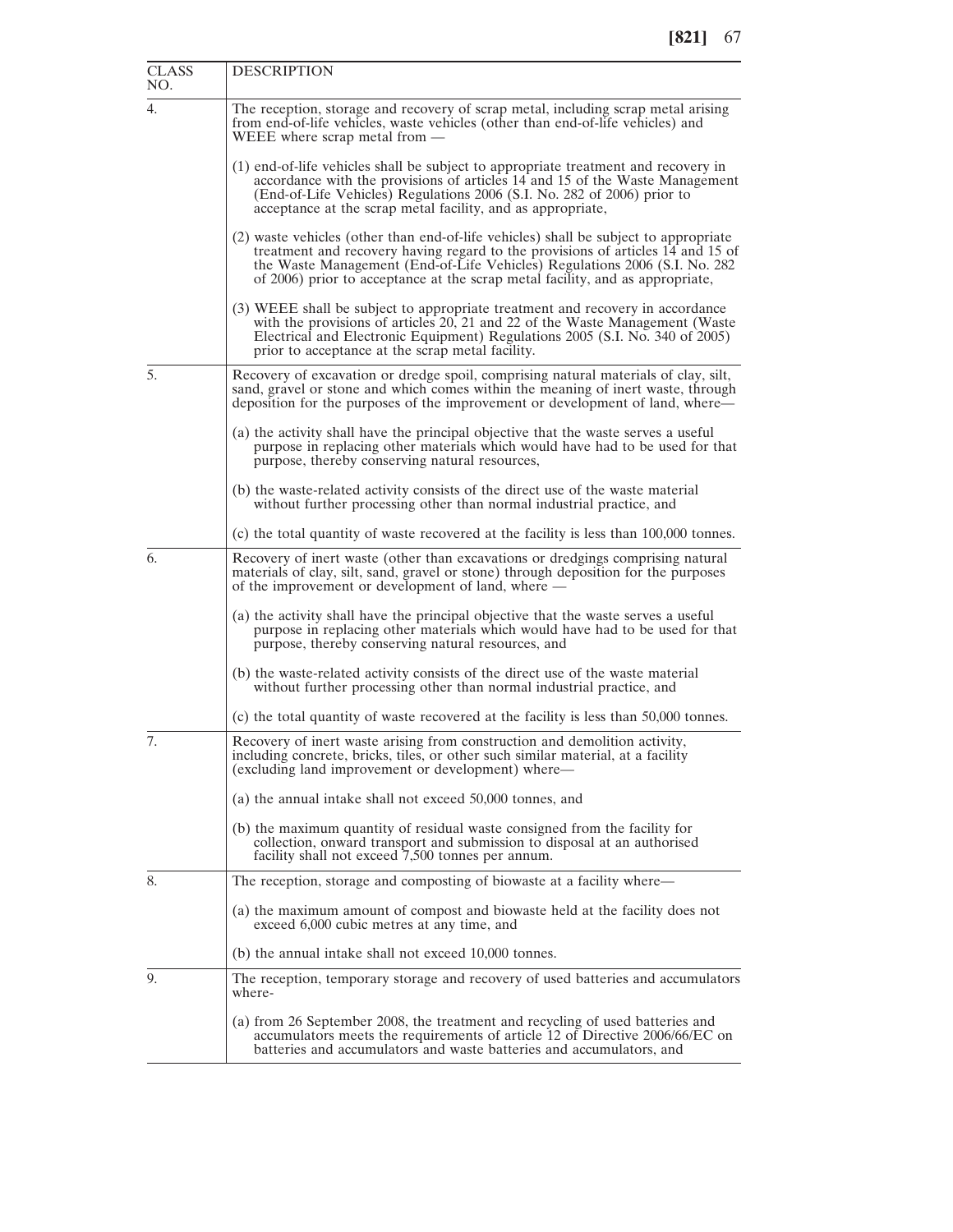| <b>CLASS</b><br>NO. | <b>DESCRIPTION</b>                                                                                                                                                                                |
|---------------------|---------------------------------------------------------------------------------------------------------------------------------------------------------------------------------------------------|
|                     | (b) the annual intake shall not exceed 1,000 tonnes.                                                                                                                                              |
| 10.                 | The recovery of waste (not mentioned elsewhere in this part of the third<br>schedule), other than hazardous waste, where-                                                                         |
|                     | (a) the annual intake does not exceed 50,000 tonnes, and                                                                                                                                          |
|                     | (b) the maximum quantity of residual waste consigned from the facility for<br>onward transport and submission to disposal at an authorised facility shall not<br>exceed 7,500 tonnes per annum.   |
| 11.                 | The reception, storage and transfer of waste (other than hazardous waste) for<br>disposal at a facility (other than a landfill facility) where the annual intake does<br>not exceed 7,500 tonnes. |

Note: Where the waste-related activities being undertaken within a facility encompass a number of the classes as set out within Part I of the third schedule, the quantity of waste concerned shall be taken as meaning the total quantity of waste accepted at the facility taking account of inputs relating to all classes of activity.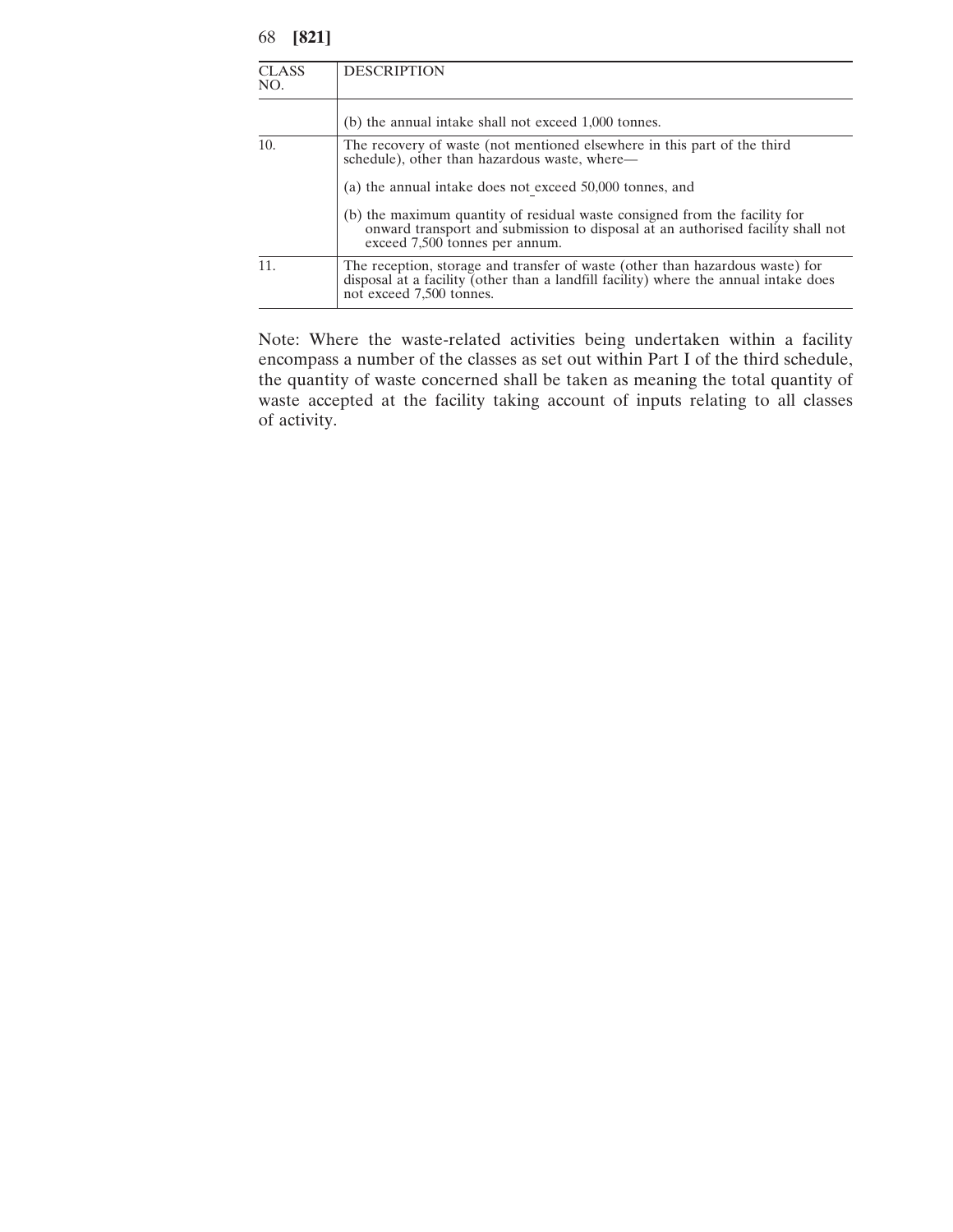#### *Article 6.*

## PART II

# CLASSES OF ACTIVITY SUBJECT TO REGISTRATION WITH LOCAL AUTHORITY OR THE AGENCY

The carrying on by a person at a facility of any of the following activities, provided that—

(1) the activity is not an activity which is carried on in, on or adjacent to, a facility at which a licensable activity is being carried on, and

(2) In the cases of Class 5 and Class 6, the upper limits on the amount of waste, which may be accepted, shall relate to—

- (*a*) the total quantity of waste which has been received and is proposed to be accepted at the facility at any time, or
- (*b*) in the case of an activity which is carried on in, on or adjacent to, a facility at which a waste-related activity is being carried on which is the subject of a waste facility permit or certificate of registration, the total quantity of waste which has been received at both the facility itself and all such facilities at any time.

| <b>CLASS</b><br>NO. | <b>DESCRIPTION</b>                                                                                                                                                                                                                                                                                                                                                                                                                                                     |
|---------------------|------------------------------------------------------------------------------------------------------------------------------------------------------------------------------------------------------------------------------------------------------------------------------------------------------------------------------------------------------------------------------------------------------------------------------------------------------------------------|
| 1.                  | The storage, pending collection, of household hazardous waste (other than<br>WEEE) at a civic amenity facility, recycling centre or central collection point,<br>where not otherwise regulated by a waste licence or waste facility permit for the<br>purpose of onward transport and submission to recovery at an authorised facility<br>where-                                                                                                                       |
|                     | (a) annual intake shall not exceed—                                                                                                                                                                                                                                                                                                                                                                                                                                    |
|                     | $(i)$ in the case of liquid waste, 25,000 litres                                                                                                                                                                                                                                                                                                                                                                                                                       |
|                     | (ii) in the case of non-liquid waste, 25 tonnes, and                                                                                                                                                                                                                                                                                                                                                                                                                   |
|                     | (b) the maximum period of storage of waste does not exceed 30 days.                                                                                                                                                                                                                                                                                                                                                                                                    |
| $\overline{2}$ .    | The reception and temporary storage of waste (other than WEEE) deposited by<br>members of the public at a central collection point (including a temporary central<br>collection point) when such activity is undertaken by, on behalf of, or with the<br>approval of the local authority, where the maximum amount of waste stored at<br>any time does not exceed 1,000 tonnes.                                                                                        |
| 3.                  | The reception and temporary storage of crashed or immobilised vehicles, other<br>than end-of-life-vehicles, pending decisions by the registered owners of these<br>vehicles, or as appropriate, by an authorised person of a local authority, or a<br>member of An Garda Síochána on whether the vehicles are to be discarded as<br>end-of-life vehicles. The number of vehicles stored at any one time shall not<br>exceed 6 at any one location and at any one time. |
| 4.                  | Reception and temporary storage, pending collection for recovery of - less than<br>1000 kilograms of used batteries and accumulators, or<br>less than 1 tonne of discarded equipment containing chlorofluorocarbons (other<br>than WEEE), or less than                                                                                                                                                                                                                 |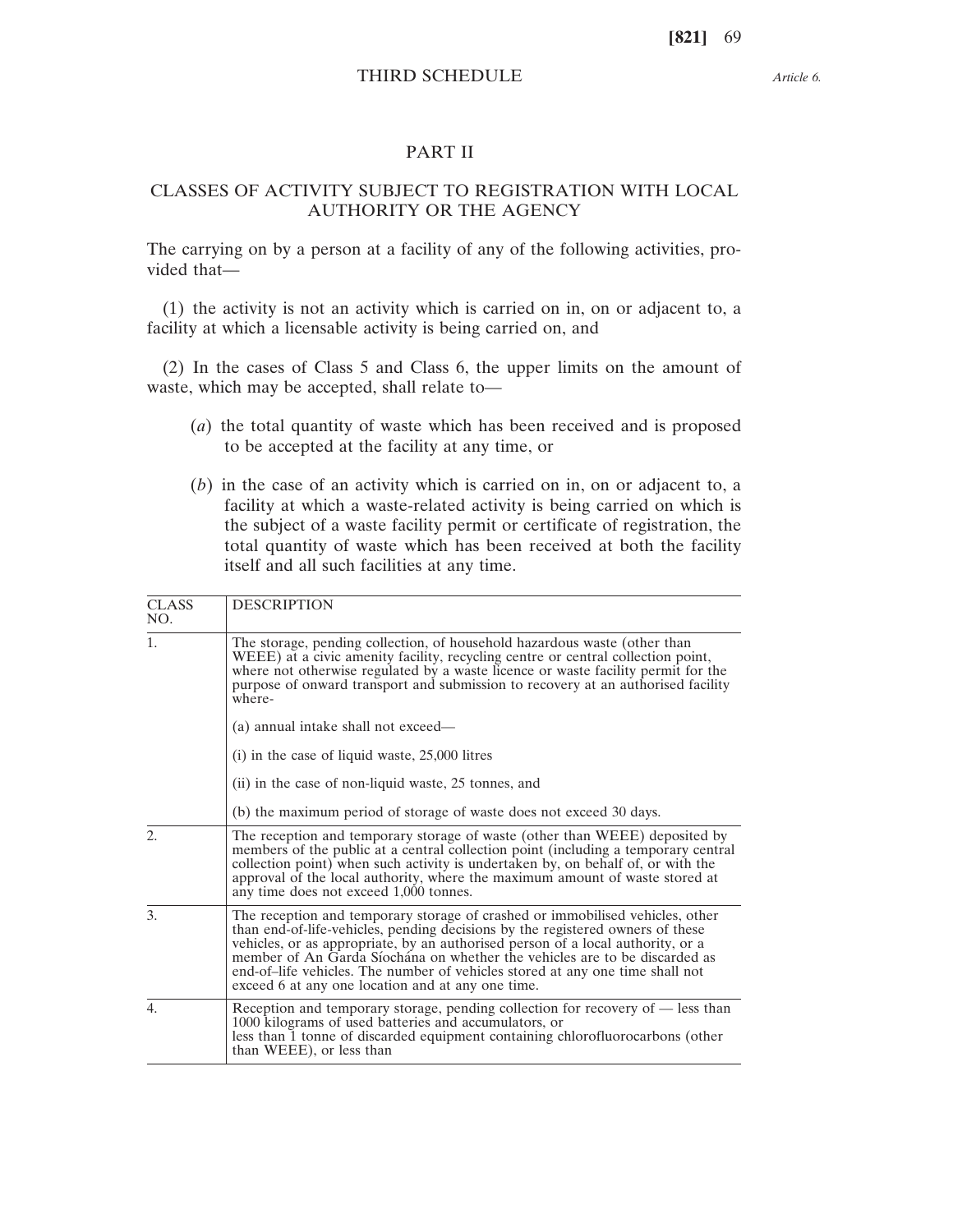| <b>CLASS</b><br>NO. | <b>DESCRIPTION</b>                                                                                                                                                                                                                                                                                       |
|---------------------|----------------------------------------------------------------------------------------------------------------------------------------------------------------------------------------------------------------------------------------------------------------------------------------------------------|
|                     | (a) 540 cubic metres of household WEEE, other than waste specified in sub-<br>paragraphs (ii) and (iii),                                                                                                                                                                                                 |
|                     | (b) 12,000 units of WEEE categories in accordance with Category 5 of the first<br>schedule of the Waste Management (Waste Electrical and Electronic<br>Equipment) Regulations, 2005 (S.I. No. 340 of 2005) or, as appropriate                                                                            |
|                     | (c) 300 kilograms of mobile phones,                                                                                                                                                                                                                                                                      |
|                     | for the purpose of onward transport to an authorised treatment facility of WEEE<br>when undertaken in accordance with the requirements of article 39 of the Waste<br>Management (Waste Electrical and Electronic Equipment) Regulations 2005.                                                            |
| 5.                  | Recovery of excavation or dredge spoil, comprising natural materials of clay, silt,<br>sand, gravel or stone and which comes within the meaning of inert waste, through<br>deposition for the purposes of the improvement or development of land, where—                                                 |
|                     | (a) the activity shall have the principal objective that the waste serves a useful<br>purpose in replacing other materials which would have had to be used for that<br>purpose, thereby conserving natural resources, and                                                                                |
|                     | (b) the waste-related activity consists of the direct use of the waste material<br>without further processing other than normal industrial practice, and                                                                                                                                                 |
|                     | (c) the works do not constitute exempted development within the meaning of<br>Classes 11 (b) and 11(f) of Exempted Development — Rural within part 3 of<br>the second schedule of the Planning and Development Regulations 2001 (S.I.<br>No. 600 of 2001), and                                           |
|                     | (d) the total quantity of waste recovered at the site shall not exceed $25,000$<br>tonnes.                                                                                                                                                                                                               |
| 6.                  | Recovery of inert waste (other than excavations or dredgings comprising natural<br>materials of clay, silt, sand, gravel or stone), for the purpose of the improvement<br>or development of land where—                                                                                                  |
|                     | (a) the activity shall have the principal objective that the waste serves a useful<br>purpose in replacing other materials which would have had to be used for that<br>purpose, thereby conserving natural resources, and                                                                                |
|                     | (b) the waste-related activity consists of the direct use of the waste material<br>without further processing other than normal industrial practice, and,                                                                                                                                                |
|                     | (c) the works do not constitute exempted development within the meaning of<br>Classes 11 (b) and 11(f) of Exempted Development — Rural within part 3 of<br>second schedule of the Planning and Development Regulations 2001 (S.I. No.<br>600 of 2001), and                                               |
|                     | (d) the total quantity of waste recovered at the site shall not exceed 10,000<br>tonnes.                                                                                                                                                                                                                 |
| 7.                  | Recovery of inert waste arising from construction and demolition activity,<br>including concrete, bricks, tiles, or other such similar material, at a facility<br>(excluding the improvement or development of land) where—                                                                              |
|                     | (a) the annual intake shall not exceed 10,000 tonnes, and                                                                                                                                                                                                                                                |
|                     | (b) the maximum quantity of residual waste consigned from the facility for<br>submission to disposal at an authorised facility shall not exceed 1,500 tonnes<br>per annum.                                                                                                                               |
| 8                   | Recovery of inert waste arising from construction and demolition activity,<br>including concrete, bricks, tiles or other such similar material, at a facility<br>(excluding land improvement or development) where a planning permission has<br>been granted conditioning the use of crushing equipment. |
| 9                   | The storage at the place of extraction, for an indefinite length of time to await<br>possible use for site restoration of waste material arising from quarrying or<br>excavation where -                                                                                                                 |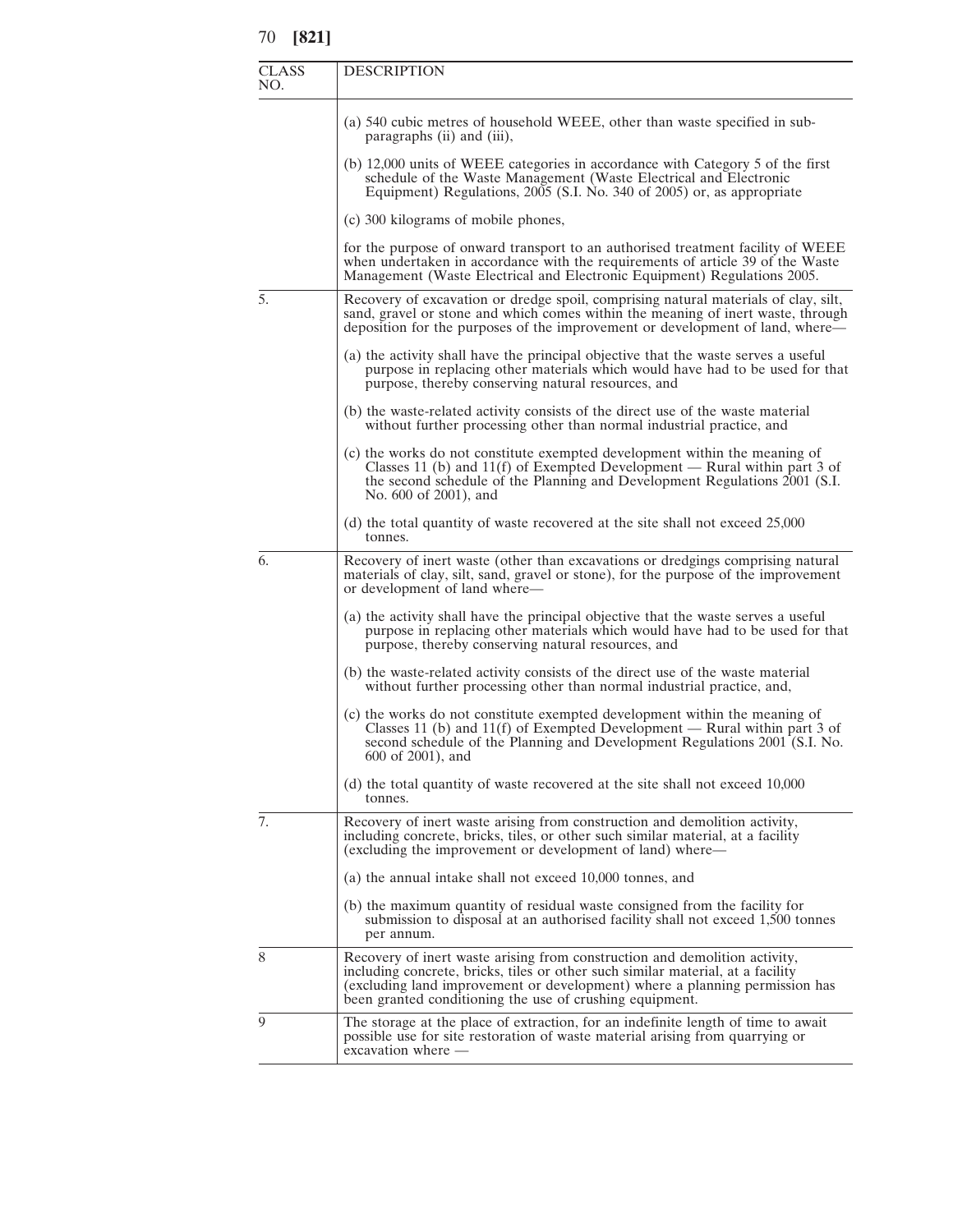| <b>CLASS</b><br>NO. | <b>DESCRIPTION</b>                                                                                                                                                                                                                                                                                                                                                                                                                                                          |
|---------------------|-----------------------------------------------------------------------------------------------------------------------------------------------------------------------------------------------------------------------------------------------------------------------------------------------------------------------------------------------------------------------------------------------------------------------------------------------------------------------------|
|                     | (a) conditions on waste management have not been imposed under section 261 of<br>the Planning and Development Act 2000 (No. 30 of 2000), and                                                                                                                                                                                                                                                                                                                                |
|                     | (b) such material is in a chemically unaltered state.                                                                                                                                                                                                                                                                                                                                                                                                                       |
| 10.                 | The reception, storage and transfer of waste by a local authority, not mentioned<br>elsewhere in this schedule, where the annual intake does not exceed 10,000<br>tonnes, and-                                                                                                                                                                                                                                                                                              |
|                     | (a) the maximum amount of waste dispatched from the facility for onward<br>transport and disposal does not exceed 1,500 tonnes per annum, and                                                                                                                                                                                                                                                                                                                               |
|                     | (b) a period of storage of waste for disposal does not exceed 30 days.                                                                                                                                                                                                                                                                                                                                                                                                      |
| 11.                 | The reception, storage and composting of biowaste by a local authority, not<br>mentioned elsewhere in this schedule, where —                                                                                                                                                                                                                                                                                                                                                |
|                     | (a) the annual intake does not exceed 5,000 tonnes, and<br>(b) the maximum amount of biowaste and compost held at a composting facility<br>does not exceed 2,000 tonnes at any time.                                                                                                                                                                                                                                                                                        |
| 12.                 | The storage and composting, on the premises where it is produced, of biowaste,<br>where—                                                                                                                                                                                                                                                                                                                                                                                    |
|                     | (a) the amount stored and treated does not exceed 50 tonnes per annum, and                                                                                                                                                                                                                                                                                                                                                                                                  |
|                     | (b) the maximum amount of biowaste and compost held at the facility at any time<br>does not exceed 20 tonnes.                                                                                                                                                                                                                                                                                                                                                               |
| 13                  | Recovery of organic waste, other than manure and sludge when used in<br>agriculture for the purposes of benefit to agriculture or ecological improvement,<br>$where -$                                                                                                                                                                                                                                                                                                      |
|                     | (a) the activity shall have the principal objective that the waste serves a useful<br>purpose in replacing other materials which would have had to be used for that<br>purpose, thereby conserving natural resources,                                                                                                                                                                                                                                                       |
|                     | (b) the total quantity of organic waste recovered at the facility shall not exceed<br>$1,000$ tonnes, and                                                                                                                                                                                                                                                                                                                                                                   |
|                     | (c) the organic waste is spread on clearly identified and suitable lands and in<br>accordance with a nutrient management plan and applied in compliance with<br>an approved code of practice for spreading.                                                                                                                                                                                                                                                                 |
| 14.                 | The reception and temporary storage of—                                                                                                                                                                                                                                                                                                                                                                                                                                     |
|                     | (a) waste, returned or recovered refrigerant gases in refrigerant containers, or                                                                                                                                                                                                                                                                                                                                                                                            |
|                     | (b) waste, returned or recovered halons in halon containers, or                                                                                                                                                                                                                                                                                                                                                                                                             |
|                     | (c) waste, returned or recovered fluorinated greenhouse gases in fluorinated<br>greenhouse gas containers,                                                                                                                                                                                                                                                                                                                                                                  |
|                     | pending collection or onward transport prior to submission to recycling,<br>reclamation or destruction in accordance with the relevant legislative<br>requirements for the specific type of refrigerant gas, halon or fluorinated<br>greenhouse gas, where recovery has the meaning assigned to it under Regulation<br>(EC) No. 2037/2000 and Regulation (EC) No. 842/2006, and where the total<br>quantity stored at any one time on a premises does not exceed 18 tonnes. |

Note: Where the waste-related activities being undertaken within a facility encompass a number of the classes as set out within part II of the third schedule, the quantity of waste concerned shall be taken as meaning the total quantity of waste accepted at the facility taking account of inputs relating to all classes of activity.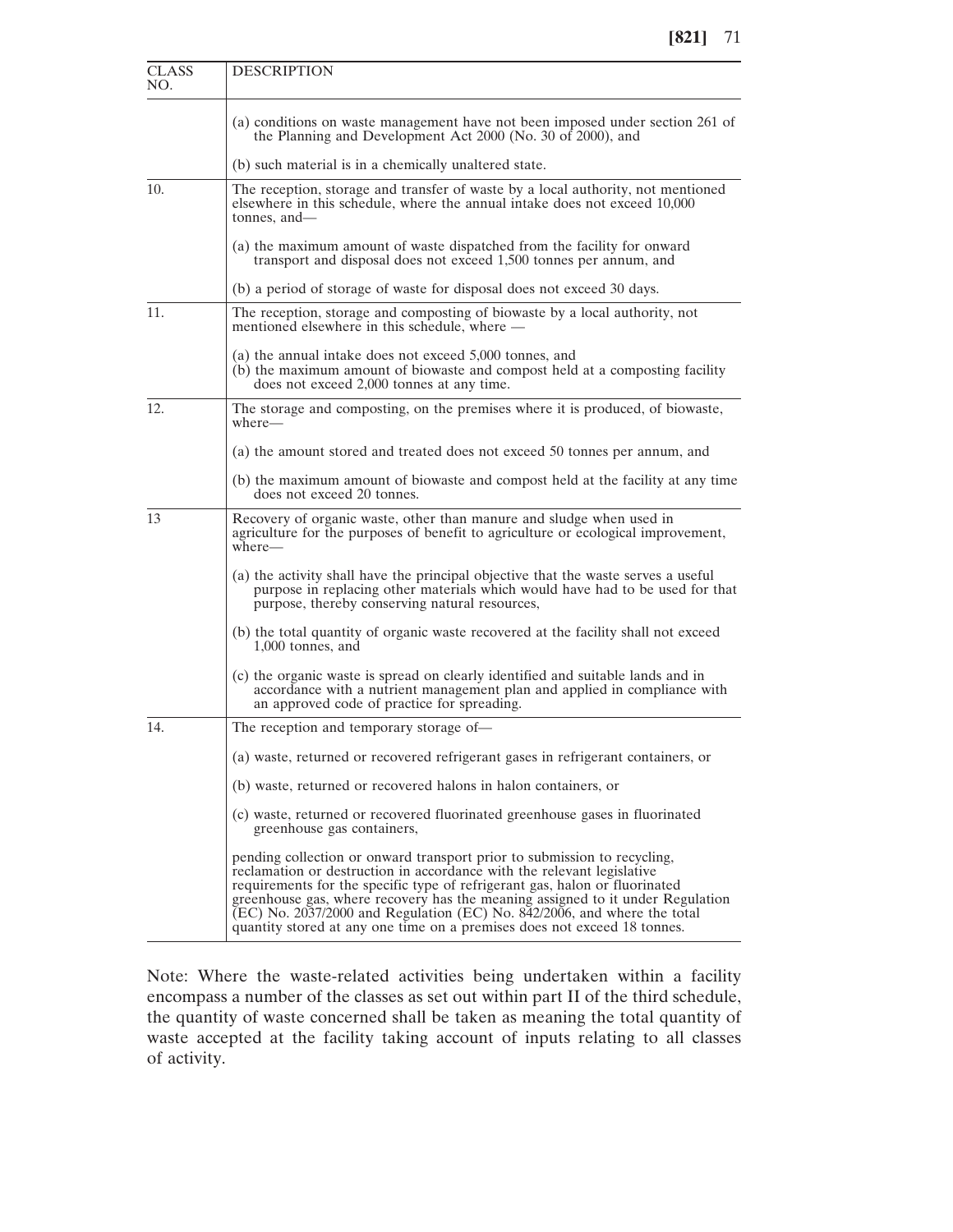# FOURTH SCHEDULE

#### PART I

# GENERAL RULES IN RESPECT OF REGISTERED ACTIVITIES

(1) A Registration holder shall demonstrate within the application for a Certificate of registration the manner in which it is proposed to comply in all respects with the particulars of the Rules of this schedule, unless as may otherwise agreed in writing by the local authority or, as the case may be, the Agency.

(2) Any emissions from the recovery or disposal activity concerned (including both storage and temporary storage) shall not result in contravention of any relevant standard, including any standard for an environmental medium, or any relevant emission limit value, prescribed under any enactment.

(3) The registration holder shall ensure that all recovery and disposal of waste (including both storage and temporary storage) is undertaken in a manner which does not endanger human health.

(4) Waste shall only be accepted by the registration holder at the site between 0800 and 1800 hours, Monday to Friday inclusive, and between 0800 and 1400 hours on Saturdays unless otherwise approved in writing by the relevant local authority or, as the case may be, the Agency.

(5) The registration holder shall put in place appropriate procedures relating to the acceptance of waste at the facility, including

- (i) waste inspection procedures,
- (ii) waste acceptance and handling procedures,
- (iii) waste characterisation and waste quarantine procedures,
- (iv) other appropriate procedures and arrangements relating to the acceptance of waste, and
- (v) measures to ensure compliance with article 6 of these Regulations.

(6) The registration holder shall put in place appropriate procedures relating to the supervision of the storage, recovery or disposal activity.

(7) The registration holder shall ensure that all waste accepted at the facility has been collected and transported in accordance with Section 34 of the Act and the Waste Management (Collection Permit) Regulations, 2007.

(8) The registration holder shall take all necessary measures relating to prevention of unauthorised waste activities and the establishment of controls on entry to the facility, including the rejection of all waste arriving at the facility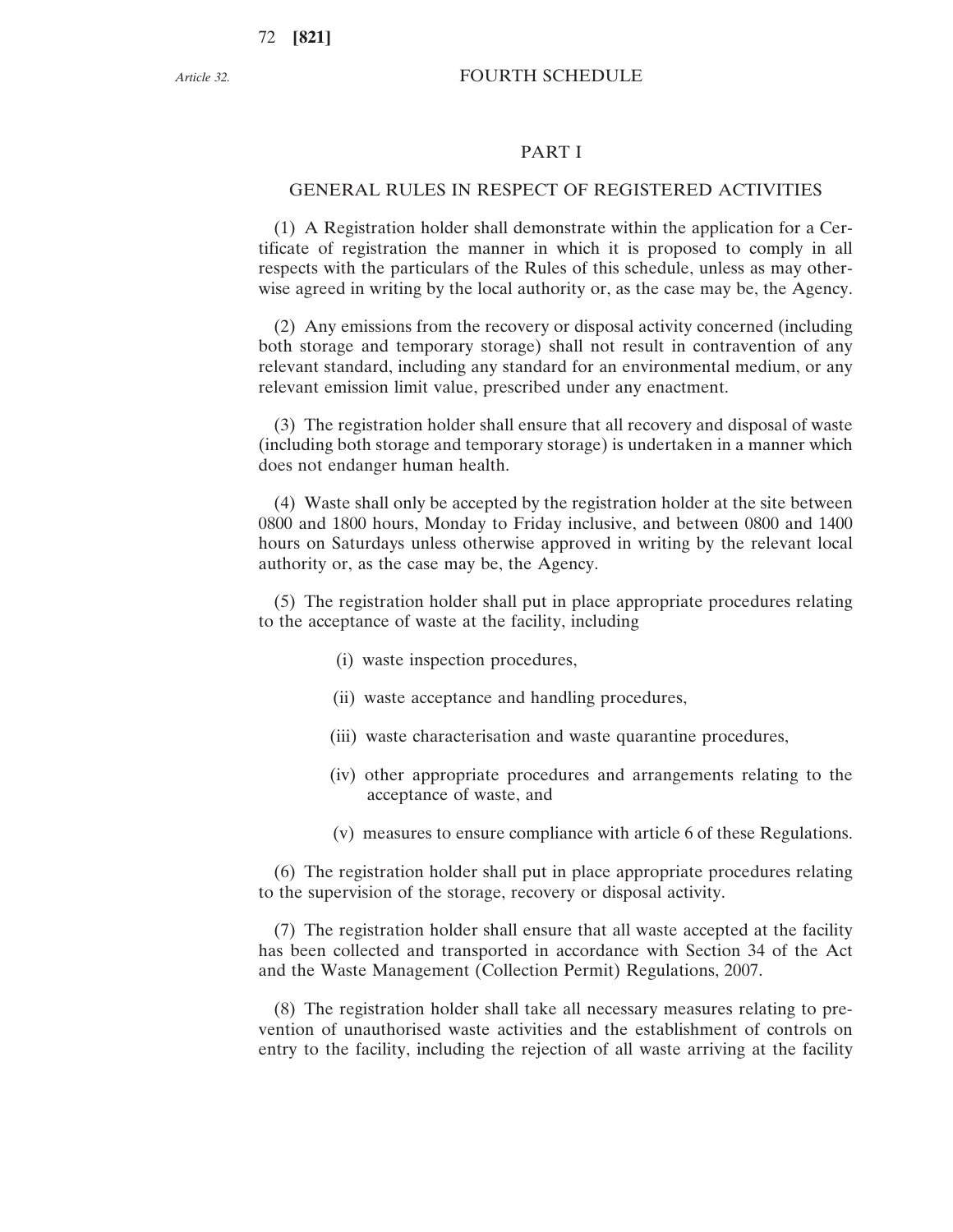where the vehicle does not possess the requisite authorisation to permit the collection and transportation of waste in accordance with Section 34 of the Act and the Waste Management (Collection Permit) Regulations, 2006.

(9) The registration holder shall conduct, document and maintain an assessment of the risk of environmental pollution, having regard to the types of the wastes to be accepted and the nature of the activity being undertaken at the facility.

(10) The registration holder shall take preventative measures to ensure that the activity is carried out in a manner which does not have any adverse effect on drainage of lands, watercourses, shallow wells, bored wells, raw water intakes or other sources of water supply, public and private roads or footways.

(11) In the case of an activity involving the storage or temporary storage of waste, the registration holder shall establish the necessary measures to ensure the secure and safe storage of the wastes, including appropriately designed storage locations and containment arrangements.

(12) The registration holder shall take all necessary measures to ensure compliance with all legal obligations pertaining to the carrying on of the activity or activities at the facility.

(13) The registration holder shall take preventative measures to ensure that the activity does not result in unreasonable noise, dust, grit and other nuisances, which would result in the impairment of, or significant interference with, the amenities or the environment beyond the site boundary.

(14) The registration holder, if requested by the Agency or relevant local authority, shall provide detailed written reports on investigations and monitoring of the activities and related ancillary matters.

(15) The registration holder shall maintain a register in relation to the activity to which the certificate of registration relates, which shall be available for inspection by the local authority, which details:

- (*a*) the dates, time of arrivals and quantities of each waste consignment (by European Waste Catalogue code(*s*) and description(*s*) pursuant to Commission Decision 2001/118/EC of 16 January 2001 or subsequent amendments) delivered to the facility,
- (*b*) names of the carriers, including details of vehicle registrations and waste collection permits numbers,
- (*c*) origin of waste delivered,
- (*d*) quantities and composition of wastes rejected at the facility, and
- (*e*) quantities, composition and destination of waste consigned for onward transport from the facility.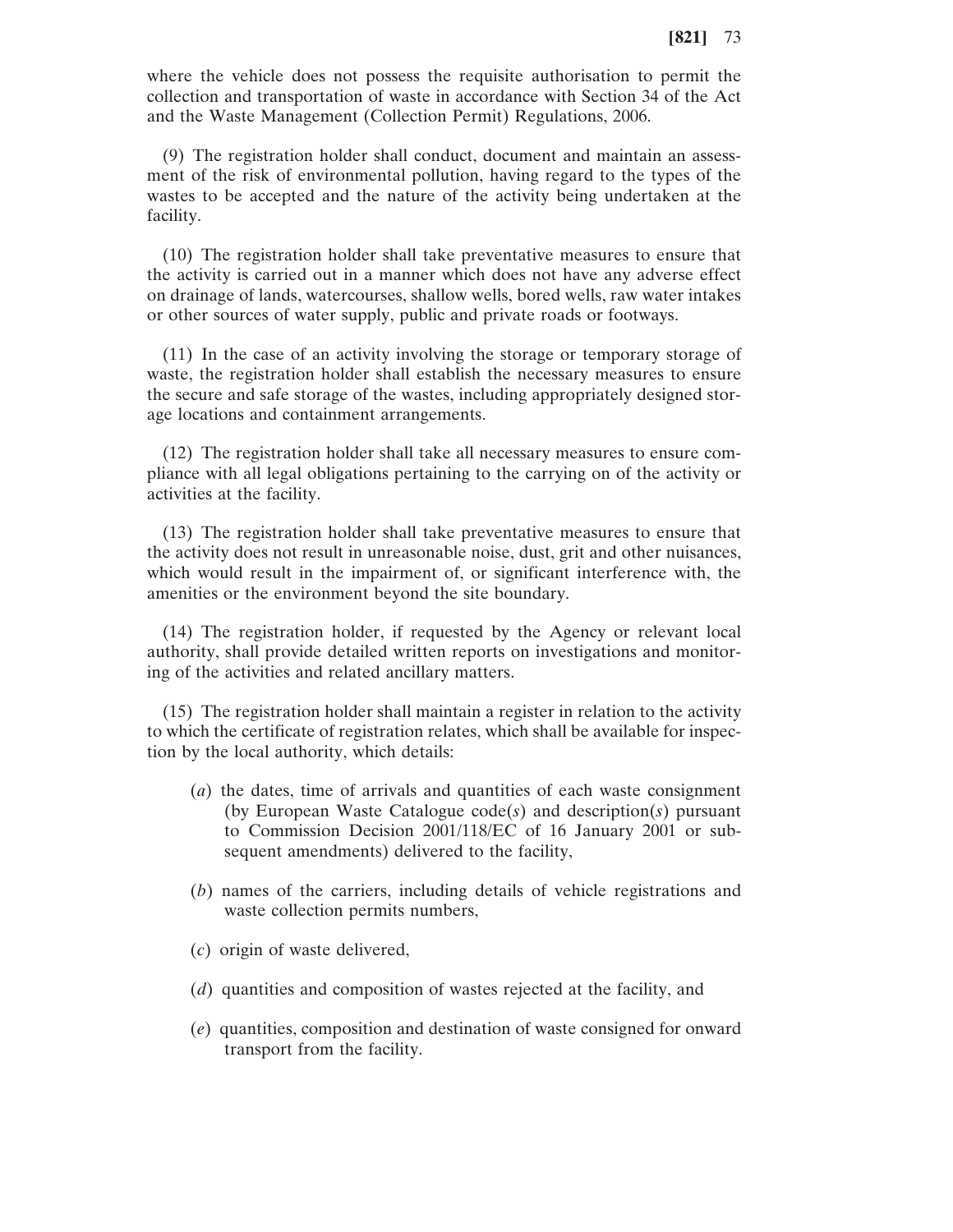# 74 **[821]**

(16) The registration holder shall compile and maintain records in a format agreed with the local authority or, as the case may be, the Agency in respect of the particulars of the summary information contained in the register established in accordance with Rule (15), for a period of not less than 7 years.

(17) The registration holder shall immediately notify the relevant local authority or, as the case may be, the Agency of any incident arising from the activity, which:

(*a*) has the potential for contamination of surface or ground water, or

(*b*) poses an environmental threat to air or land.

(18) As part of the notification process, the operator shall include, within the 24 hours of any such incident occurring, details as to—

- (*a*) the date and time of the incident,
- (*b*) details of the incident,
- (*c*) evaluation of the pollution caused, and
- (*d*) remedial corrective measures undertaken or to be undertaken, including details of preventative measures.

(19) Not later than the 28th day of February in each year, the registration holder shall furnish to the local authority or, as the case may be, the Agency in such form as may be agreed, an Annual Environmental Report containing summary information in relation the preceding calendar year or part thereof as the case may be, in respect of the activities to which the Certificate of registration relates and giving particulars of the manner in which the Rules specified in this schedule have been implemented.

(20) The registration holder shall also comply with any additional rules for the management of particular streams of waste:

Part II: Waste Electrical and Electronic Equipment Facilities, Part III: Refrigerant Gas, Halon and Fluorinated Greenhouse Gas Facilities, Part IV: Organic Waste Composting Facilities, Part V: Spreading of Organic Waste on Land, and Part VI: Storage of Immobilised Vehicles.

### PART II

# ADDITIONAL RULES FOR WASTE ELECTRICAL AND ELECTRONIC EQUIPMENT FACILITIES

(1) The registration holder shall comply with all requirements of the Waste Management (Waste Electrical and Electronic Equipment) Regulations, 2005 (S.I. No. 340 of 2005), subject to any amendment that may be made to those regulations from time to time.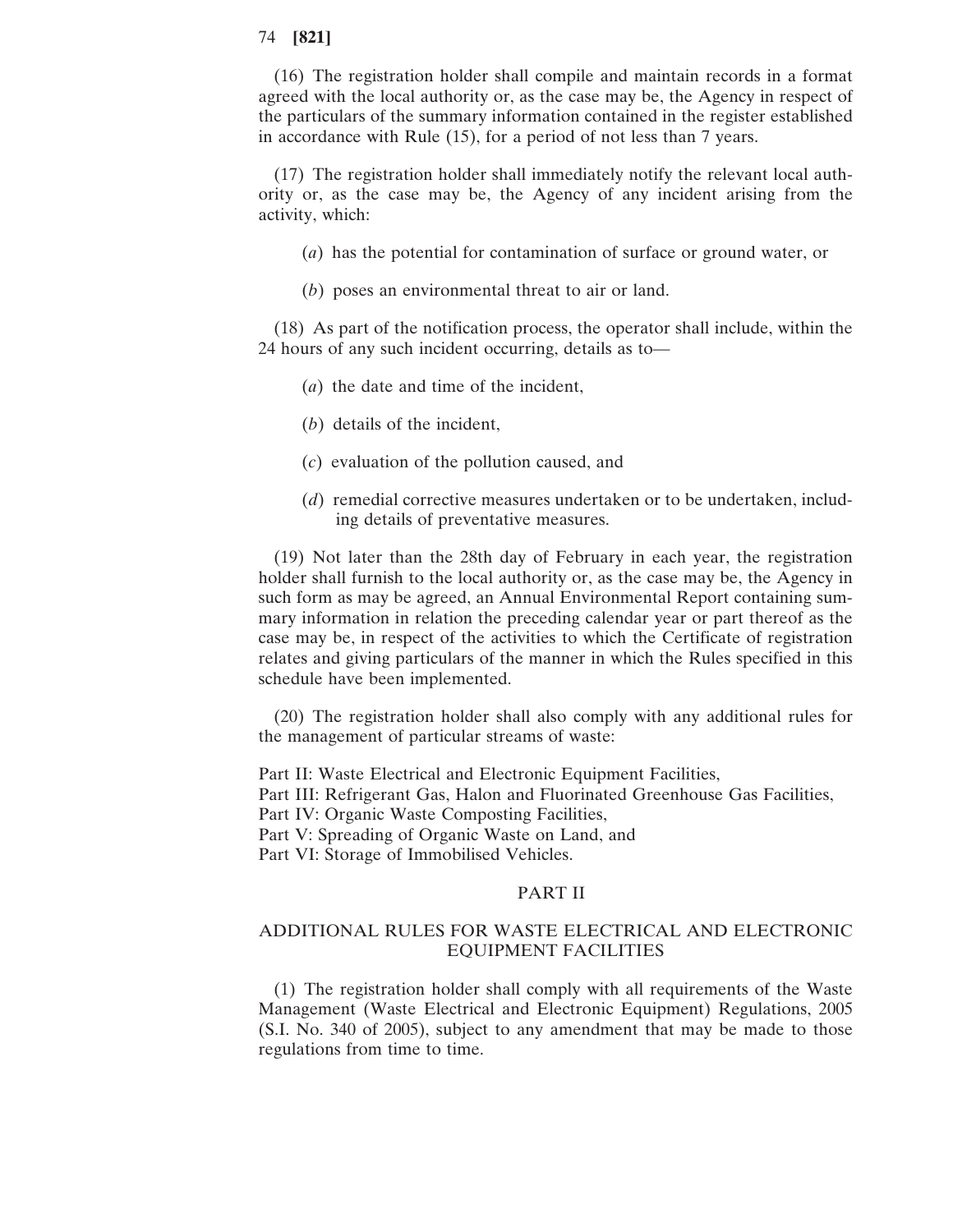(2) The registration holder shall establish the provenance of WEEE deposited (e.g. deposited on behalf of an collective compliance scheme approved for the management of WEEE, a self complying producer of electrical and electrical equipment, a business end user etc.).

(3) The registration holder shall forward details of the source of household WEEE deposited at a waste facility on behalf of a person (other than a collective compliance scheme approved for the management of WEEE or a self complying producer of electrical and electrical equipment or a householder depositing a quantity of household WEEE similar to that arising in a single household), together with details of the person depositing the WEEE to the local authorities in the functional area or areas where the—

- (*a*) waste facility is located,
- (*b*) person depositing the WEEE has his or her place of business and if not a business his or her place of residence, and
- (*c*) source of the household WEEE concerned has his or her place of business and if not a business his or her place of residence.

### PART III

# ADDITIONAL RULES FOR FACILITIES ACCEPTING WASTE, RETURNED OR RECOVERED REFRIGERANT GASES IN REFRIGERANT CONTAINERS OR WASTE, RETURNED, OR RECOVERED HALONS IN HALON CONTAINERS OR WASTE, RETURNED OR RECOVERED FLUORINATED GREENHOUSE GASES IN FLUORINATED GREENHOUSE GAS CONTAINERS

(1) In the case of the temporary storage of waste, returned or recovered refrigerant gases in refrigerant containers or waste, returned or recovered halons in halon containers or waste returned or recovered Fluorinated Greenhouse Gases in Fluorinated Greenhouse Gas Containers the operator shall take all necessary measures to ensure that the handling and controlled storage of the containers is carried out in a manner that shall prevent the leakage or venting of the gases to the atmosphere.

(2) In the case of temporary storage at the facility:

- (*a*) each container should be consigned for onward transport to an authorised facility for appropriate recycling, reclamation or disposal in accordance with the relevant legislative requirements for the specific gas type,
- (*b*) there should be no mixing of refrigerant gases or the transfer of individual types of refrigerant gas from one cylinder to another to facilitate bulking for onward transportation,
- (*c*) there should be no mixing of halons or the transfer of halons from one cylinder to another to facilitate bulking for onward transportation,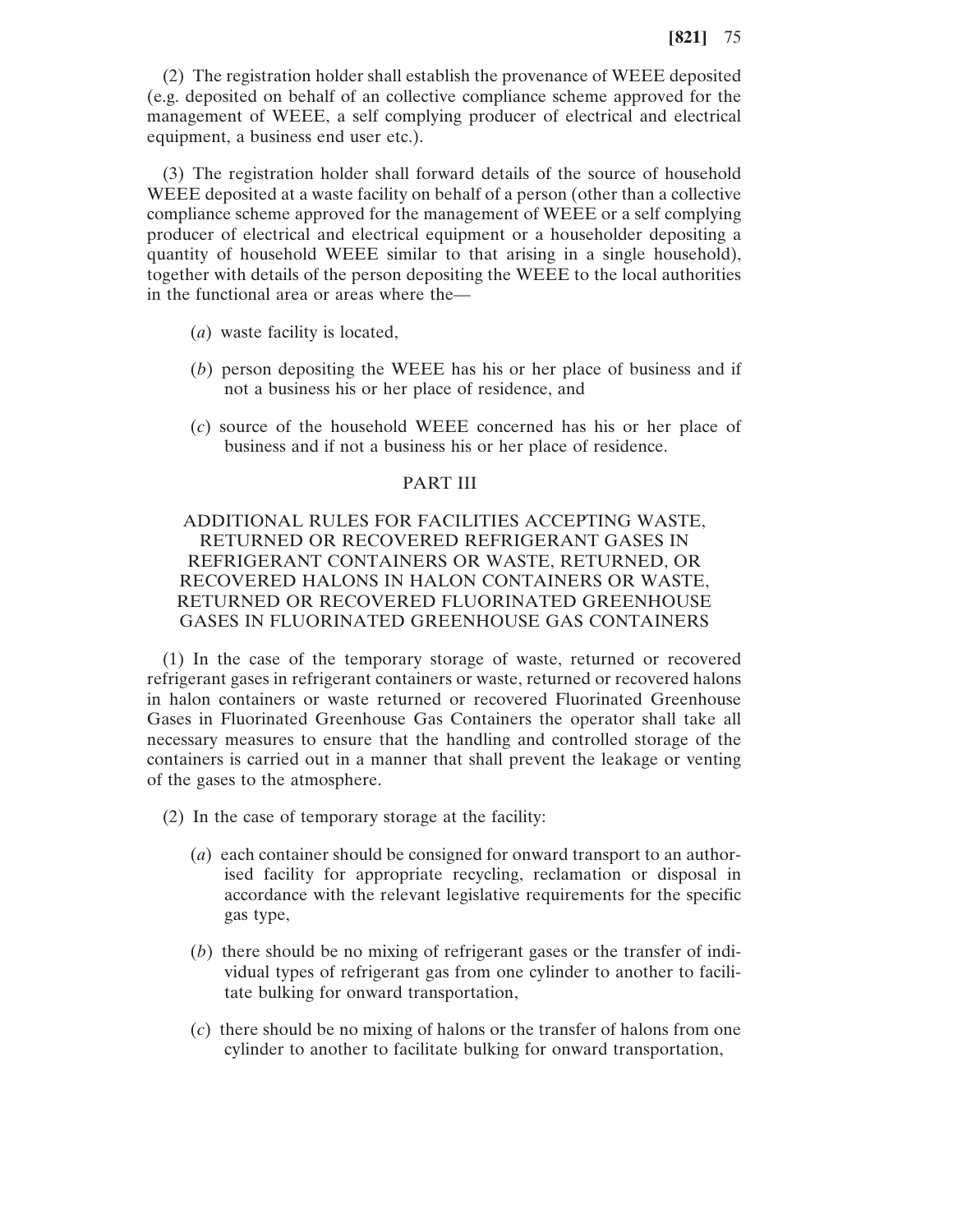- 76 **[821]**
	- (*d*) there should be no mixing of fluorinated greenhouse gases or the transfer of fluorinated greenhouse gases from one cylinder to another to facilitate bulking for onward transportation.

### PART IV

### ADDITIONAL RULES FOR COMPOSTING FACILITIES

The registration holder shall comply with all requirements of—

(1) the Animal By-products Regulation (EC) No. 1774/2002 of 3 October 2002,

(2) Diseases of Animals Act, 1966 (Prohibition on the Use of Swill) Order 2001 (S.I. No. 597 of 2001),

(3) Diseases of Animals Act, 1966 (Transmissible Spongiform Encephalopathies) (Meat and Bone Meal and Poultry Offal) Order 2002 (S.I. No. 551 of 2002),

(4) Waste Management (Use of Sewage Sludge in Agriculture) Regulations, 1998 (S.I. No. 148 of 1998), as amended by Waste Management (Sewage Sludge in Agriculture) (Amendment) Regulations 2001 (S.I. No. 267 of 2001,

(5) European Communities (Transmissible Spongiform Encephalopathies and Animal By-products) Regulations 2006 (S.I. No. 612 of 2006), and

(6) Diseases of Animals Act 2006 (Transmissible Spongiform Encephalopathies)(Fertilisers & Soil Improvers) Order 2006 (S.I. No. 615 of 2006),

subject to any amendment that may be made to those regulations from time to time.

#### PART V

# ADDITIONAL RULES FOR SPREADING OF ORGANIC WASTE ON LAND

(1) The spreading of organic waste on land shall be confined to the application of compost derived from source segregated municipal waste, spent mushroom compost and sewage sludge used for non-agricultural purposes

- (2) The registration holder shall comply with all requirements of—
	- (*a*) the Animal By-products Regulation (EC) No. 1774/2002 of 3 October 2002, and
	- (*b*) Diseases of Animals Act, 1966 (Prohibition on the Use of Swill) Order 2001 (S.I. No. 597 of 2001),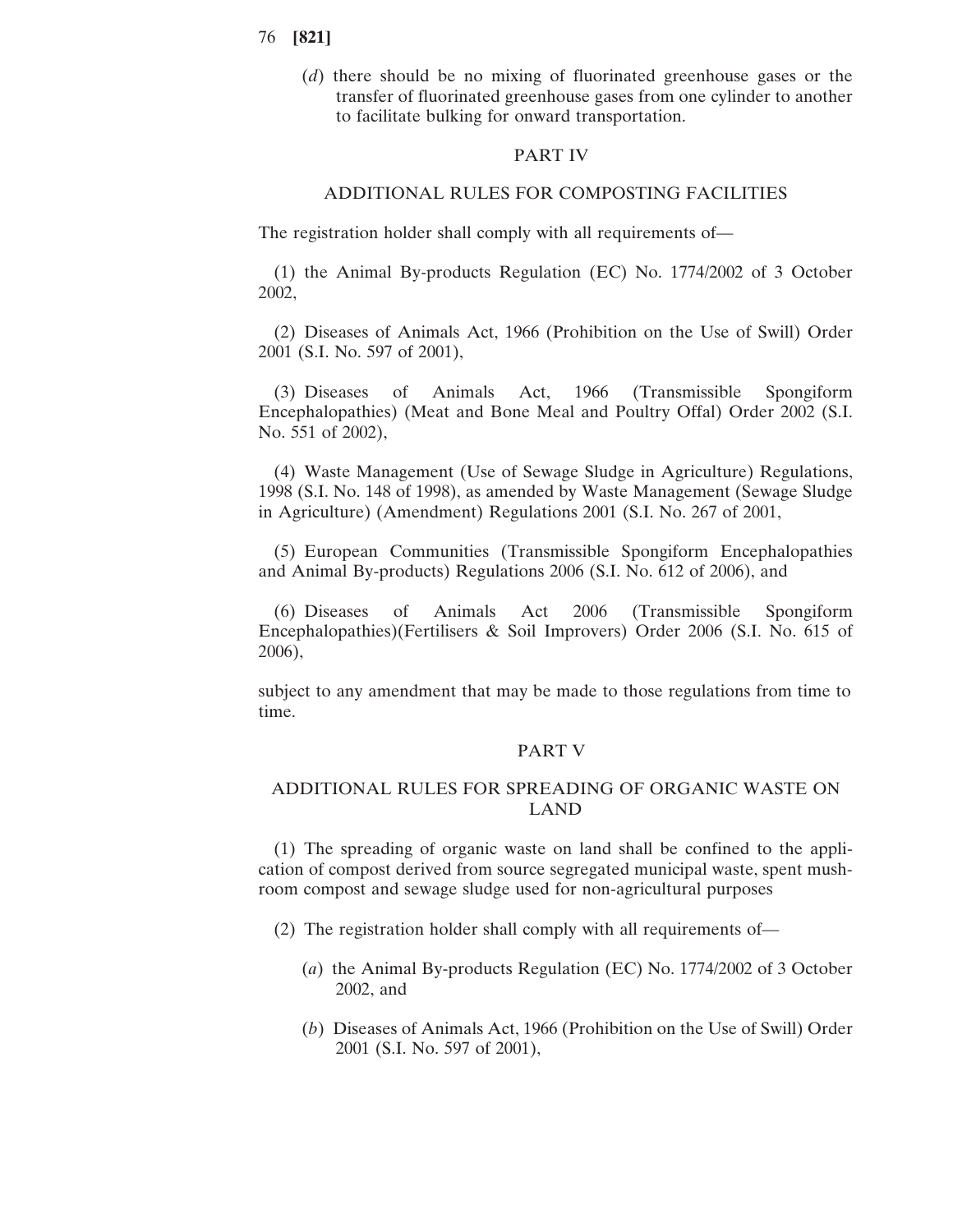- (*c*) Diseases of Animals Act, 1966 (Transmissible Spongiform Encephalopathies) (Meat and Bone Meal and Poultry Offal) Order 2002 (S.I. No. 551 of 2002),
- (*d*) European Communities (Transmissible Spongiform Encephalopathies and Animal By-products) Regulations 2006 (S.I. No. 612 of 2006), and
- (*e*) Diseases of Animals Act 2006 (Transmissible Spongiform Encephalopathies)(Fertilisers & Soil Improvers) Order 2006 (S.I. No. 615 of 2006)

subject to any amendment that may be made to those regulations from time to time.

# PART VI

# ADDITIONAL RULES FOR STORAGE OF IMMOBILISED VEHICLES

In circumstances where the condition of an immobilised vehicle is considered to represent a threat to the environment, the registration holder shall comply with the storage requirements set out within the second schedule of the Waste Management (End-of-Life Vehicles) Regulations 2006 (S.I. No. 282 of 2006), subject to any amendment that may be made to those regulations from time to time.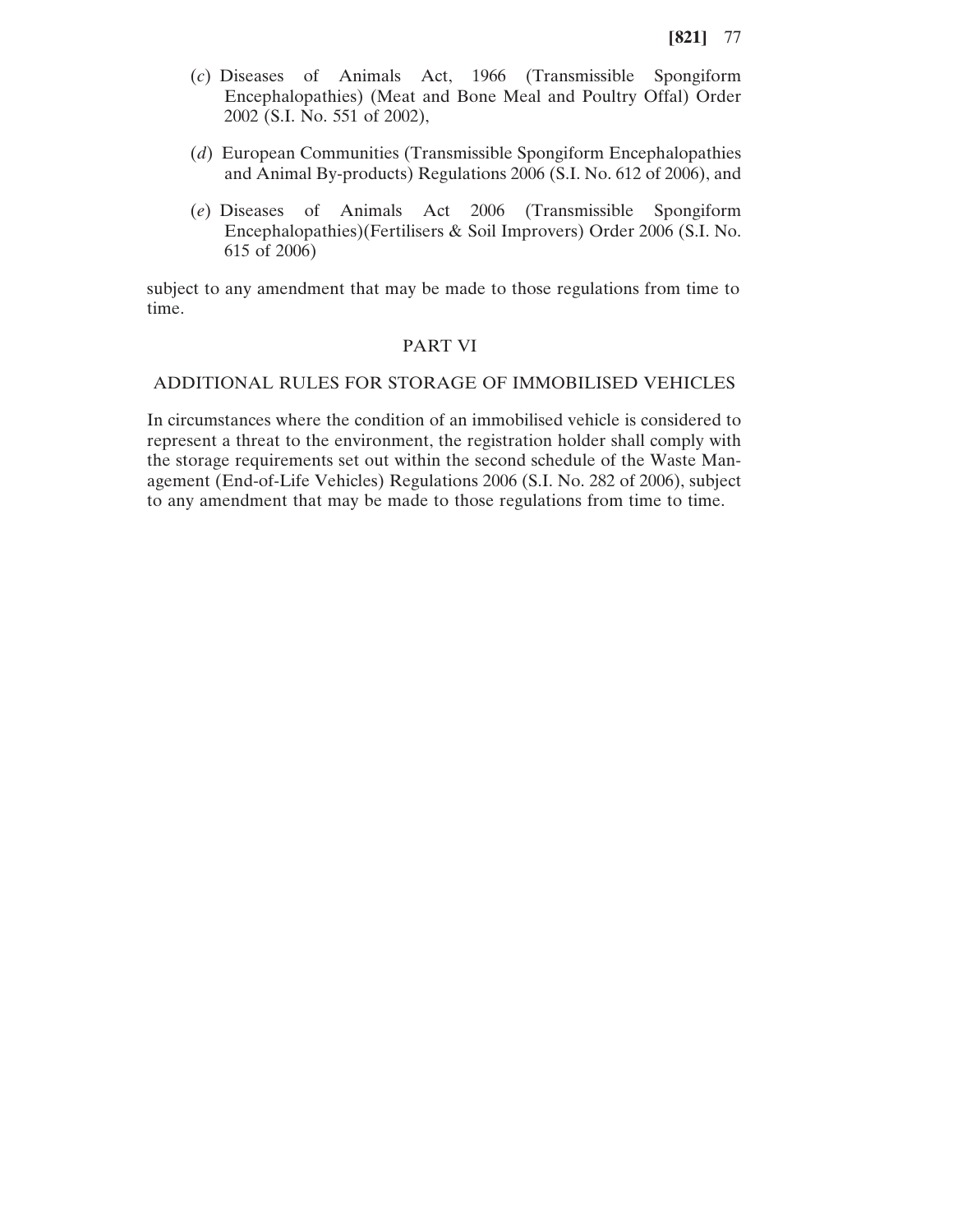78 **[821]**

# FIFTH SCHEDULE.

# FEES

| Category of<br>Application | Type of Application                                                                               | Fee Payable                                                                                                                                               |
|----------------------------|---------------------------------------------------------------------------------------------------|-----------------------------------------------------------------------------------------------------------------------------------------------------------|
| (1)                        | (2)                                                                                               | (3)                                                                                                                                                       |
| 1.                         | Application for a waste facility<br>permit in accordance with article 9                           | Classes 5, 6 and 7 €2,000 All other<br>Activities €1,000                                                                                                  |
| 2.                         | Application for the review of a<br>waste facility permit in accordance<br>with article 30         | 50% of the fees applicable to an<br>application for a waste facility<br>permit, or $\epsilon$ 100 for minor changes<br>not requiring a full review.       |
| 3.                         | Application for a certificate of<br>registration in accordance with<br>article 37                 | Classes 5, 6, 7 and 10 €600 All other<br>Activities €300                                                                                                  |
| $\overline{4}$ .           | Application for the review of a<br>certificate of registration in<br>accordance with article 38   | 50% of the fees applicable to an<br>application for a certificate of<br>registration, or $\epsilon$ 100 for minor<br>changes not requiring a full review. |
| 5.                         | Application for the transfer of a<br>waste facility permit in accordance<br>with article 27       | 25% of the fees applicable to an<br>application for a waste facility<br>permit                                                                            |
| 6.                         | Application for the transfer of a<br>certificate of registration in<br>accordance with article 38 | 25% of the fees applicable to an<br>application for a certificate of<br>registration                                                                      |



GIVEN the Official Seal of the Minister for the Environment, Heritage and Local Government, 17 December 2007

JOHN GORMLEY.

Minister for the Environment, Heritage and Local Government.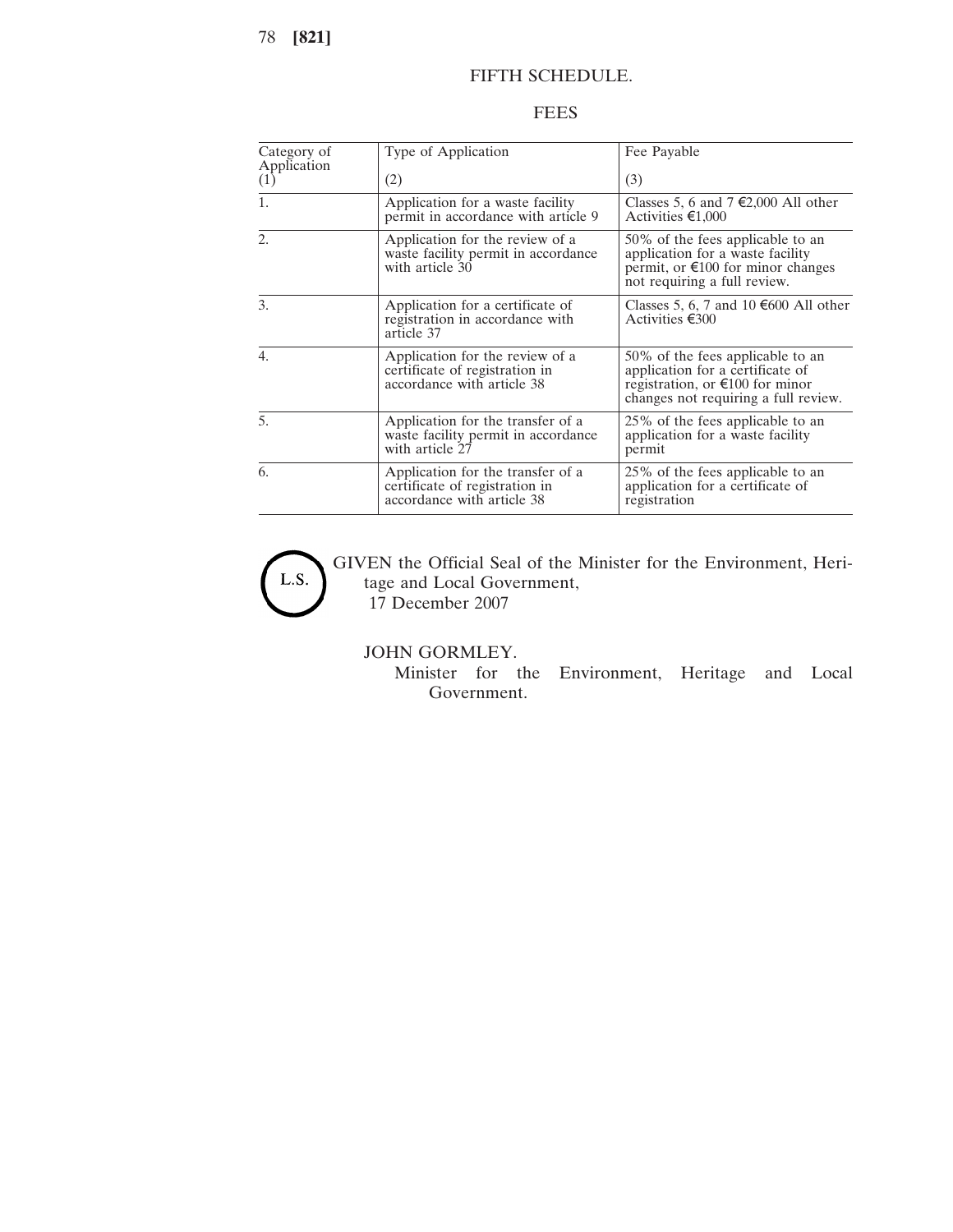**[821]** 79

# EXPLANATORY NOTE

*(This note is not part of the Instrument and does not purport to be a legal interpretation).*

These Regulations amend and replace the Waste Management (Permit) Regulations 1998 and set out procedures for the making of permit and registration applications, public consultation, consideration by local authorities of submissions in relation to permit or registration applications, and the grant, refusal and review of facility permits and registration by local authorities.